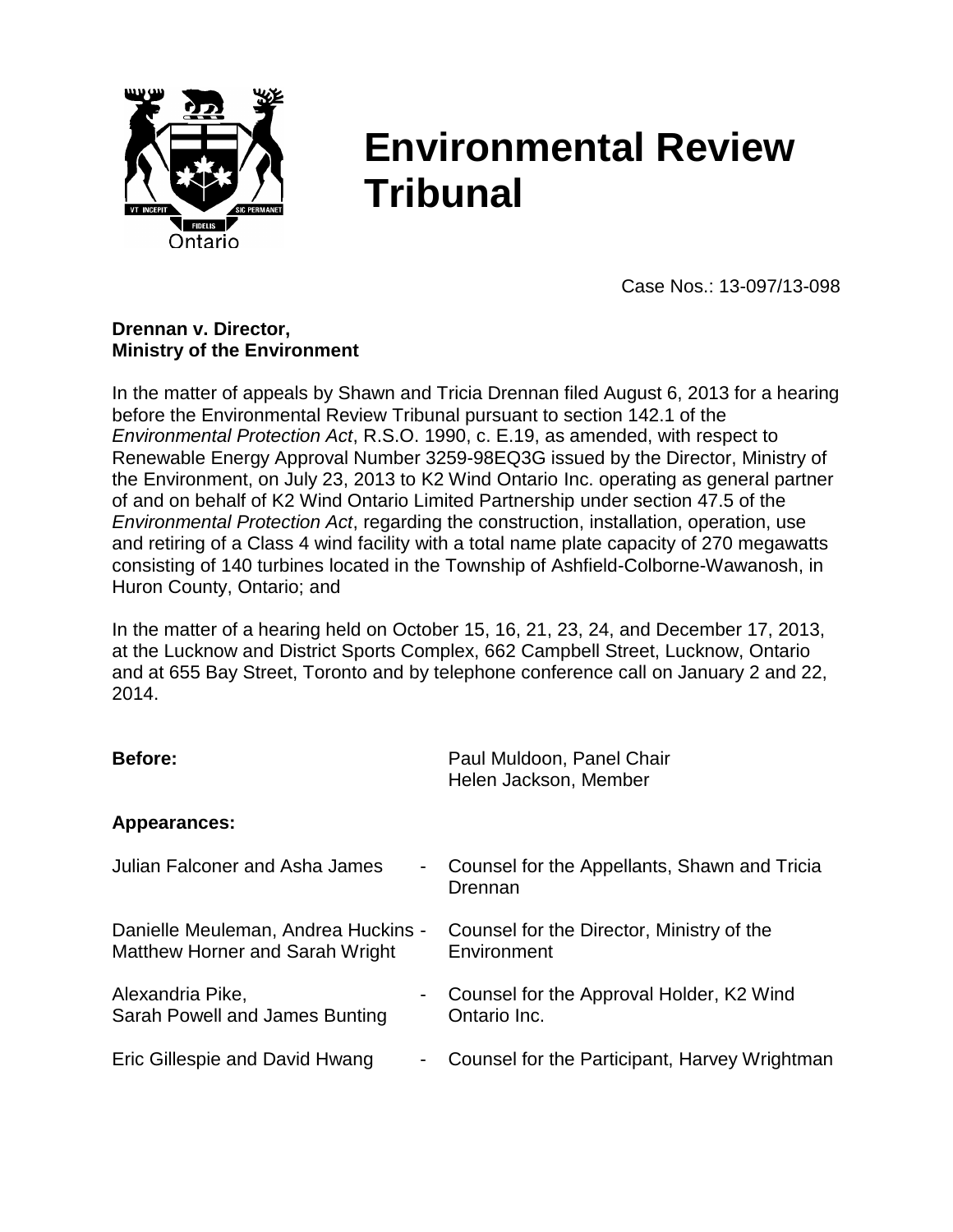| Elizabeth Bellavance                    | $\sim$ | Participant, on her own behalf                                                       |
|-----------------------------------------|--------|--------------------------------------------------------------------------------------|
| Michael Leitch and<br>Anne Marie Howard | $\sim$ | Participants, on their own behalf                                                    |
| Stephana Johnston                       | $\sim$ | Participant, on her own behalf                                                       |
| John Curran                             |        | Presenter, on his own behalf                                                         |
| <b>Greg Schmalz</b>                     | ۰.     | Presenter, on his own behalf                                                         |
| Kevin McKee                             |        | Representative for the Presenter, Huron-<br>Kinloss Against Lakeside Turbines (HALT) |

**Dated this 6<sup>th</sup> day of February, 2014.**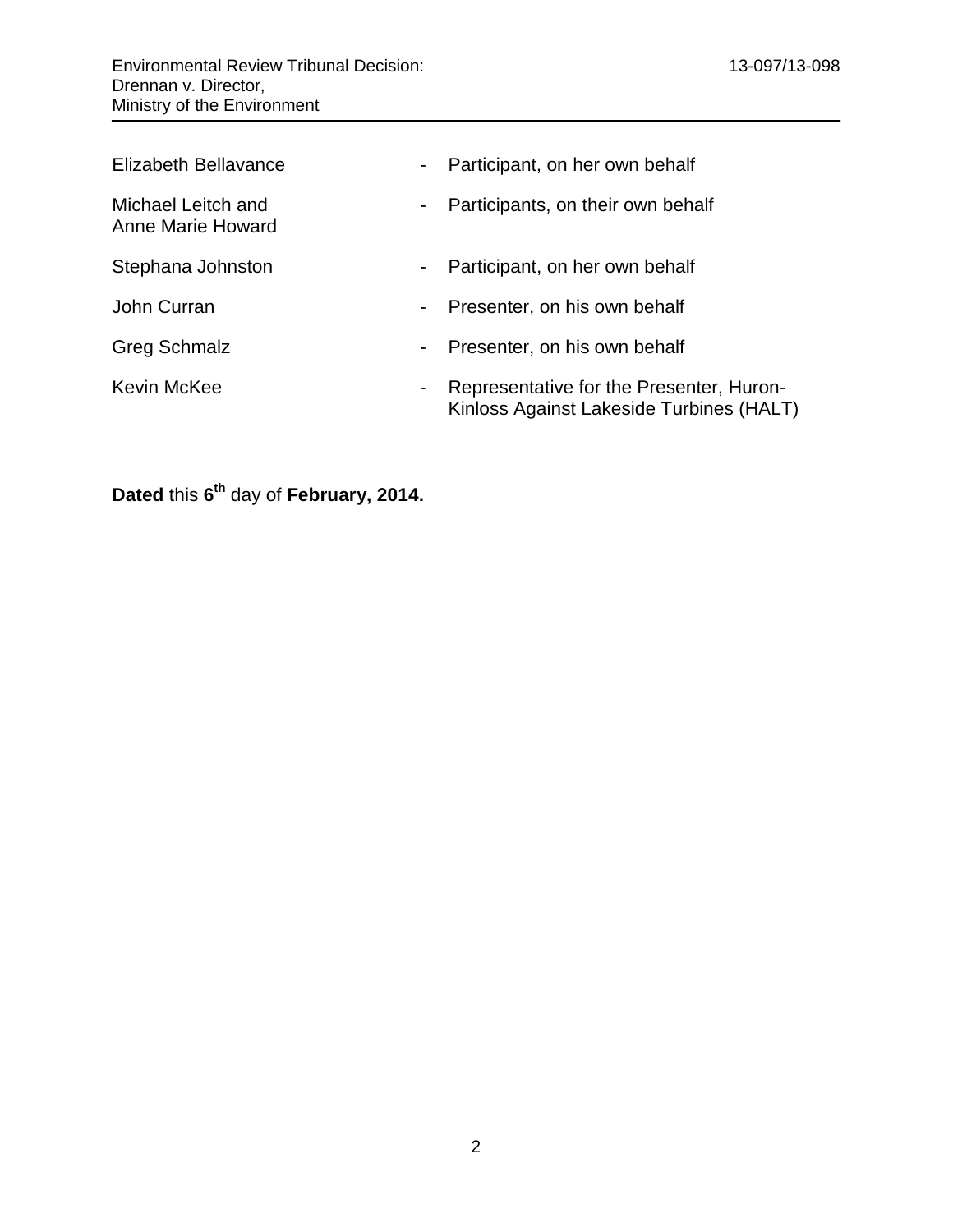# **Table of Contents**

| Issue No. 1: Whether the Appellants' right to security of the person has been     |
|-----------------------------------------------------------------------------------|
|                                                                                   |
| Sub-Issue No. 1.1: Whether there has been a deprivation of security of the person |
|                                                                                   |
| (b) Whether the deprivation complained of by the Appellants is state imposed  13  |
|                                                                                   |
| Findings on whether the deprivation complained of by the Appellants is state      |
|                                                                                   |
|                                                                                   |
|                                                                                   |
| (d) Whether the Appellants have proven serious physical or psychological harm     |
|                                                                                   |
|                                                                                   |
| Submissions on whether the evidentiary burden has been met by the Appellants      |
|                                                                                   |
|                                                                                   |
|                                                                                   |
|                                                                                   |
|                                                                                   |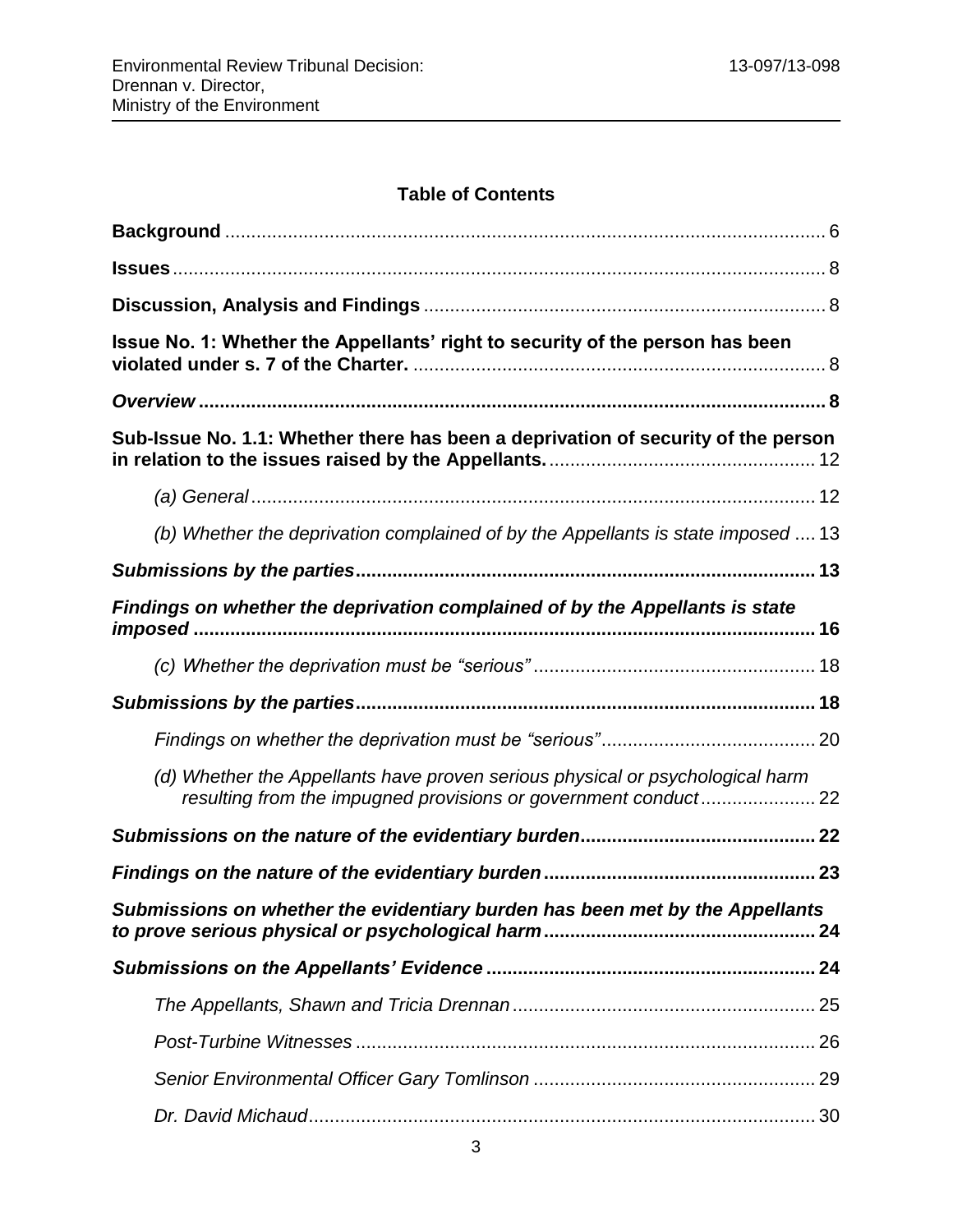| Findings on whether the Appellants have met the evidentiary burden to prove                                                                                         |  |
|---------------------------------------------------------------------------------------------------------------------------------------------------------------------|--|
|                                                                                                                                                                     |  |
| Sub-Issue No. 1.2: If so, whether this deprivation is in accordance with the<br>principles of fundamental justice; and if so, whether it is saved under s. 1 of the |  |
| Sub-Issue No. 1.3: If it is found that there is a violation of s. 7 of the Charter, what                                                                            |  |
| Issue No. 2: Whether engaging in the Project in accordance with the REA will                                                                                        |  |
|                                                                                                                                                                     |  |
|                                                                                                                                                                     |  |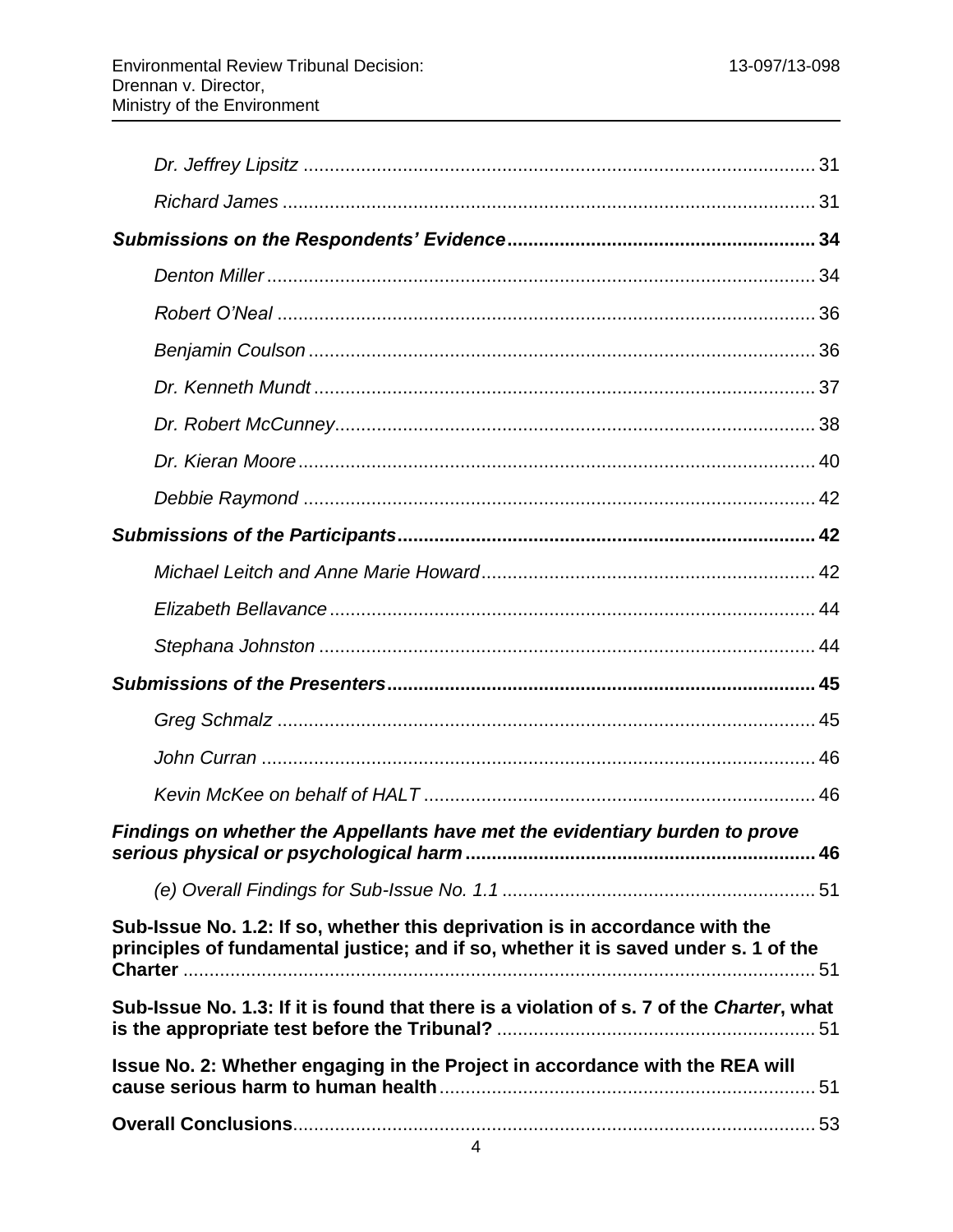| Ruling with respect to the Director's Motion to Exclude Evidence of Participant |  |
|---------------------------------------------------------------------------------|--|

**[Michael Leitch and Presenter Stephana Johnston.................................................](#page-99-1) 100**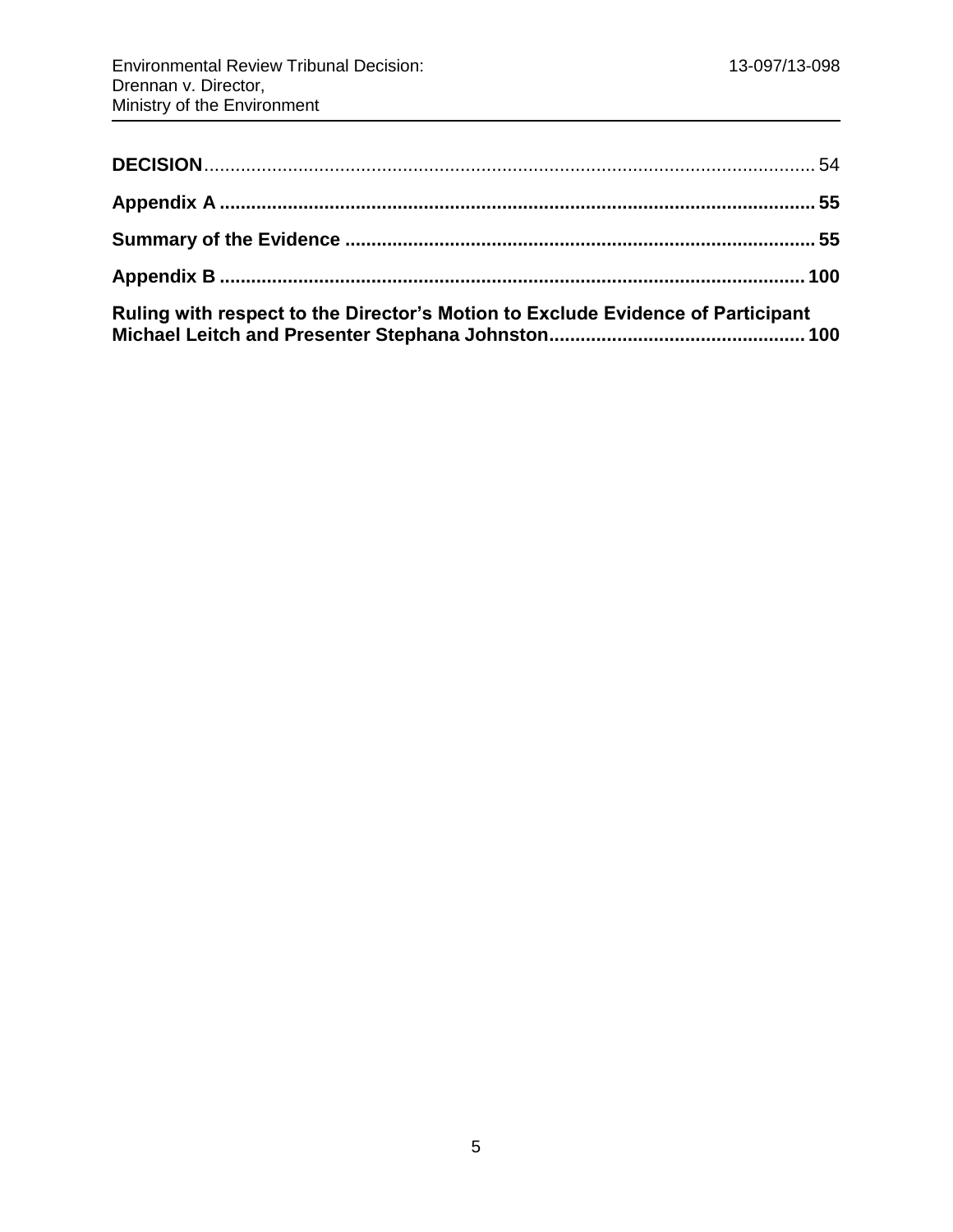#### **REASONS FOR DECISION**

#### <span id="page-5-0"></span>**Background**

[1] This appeal concerns Renewable Energy Approval No. 3259-98EQ3G (the "REA") issued by Vic Schroter, Director, Ministry of the Environment ("MOE") on July 23, 2013, to K2 Wind Ontario Inc. operating as general partner of and on behalf of K2 Wind Ontario Limited Partnership (the "Approval Holder"), authorizing the construction, installation, use, operation, and retiring of a Class 4 wind facility with a total name plate capacity of 270 megawatts ("MW") consisting of 140 wind turbines (the "Project"), located in the Township of Ashfield-Colborne-Wawanosh, in Huron County. The REA was issued under s. 47.5 of the *Environmental Protection Act* ("*EPA*").

[2] On August 6, 2013, Shawn and Tricia Drennan (the "Appellants") filed a notice of appeal of the REA with the Environmental Review Tribunal (the "Tribunal"). The Appellants rely on the ground of serious harm to human health under s. 142.1(3)(a) of the *EPA*. On August 6, 2013, they also filed a notice of constitutional question alleging that the issuance of the REA violates s. 7 of the *Canadian Charter of Rights and Freedoms* (the "*Charter*").

[3] Asha James, counsel for the Appellants, also represented appellants in another renewable energy appeal before the Tribunal, *Dixon v. Ontario (Ministry of the Environment)*, [2014] O.E.R.T.D. No. 5 ("*Dixon*"). The decision on that appeal was issued January 16, 2014. In that appeal, the appellants appealed the issuance of a renewable energy approval to St. Columban Energy LP for a 33 MW Class 4 wind facility located in Huron County. On July 17, 2013, Middlesex-Lambton Wind Action Group Inc. ("MLWAG") and Harvey Wrightman also filed a notice of appeal with respect to that matter. The appellants in the *Dixon* case raised substantially the same grounds with respect to the serious harm to human health ground of appeal under s. 142.1 of the *EPA,* and with respect to the s. 7 *Charter* claim, as the Appellants did in this case.

[4] On September 9, 2013, the Tribunal heard a motion to adjourn the commencement of the main hearings in both this and the *Dixon* proceedings, to have the two proceedings heard in sequence, one to commence immediately after the conclusion of the other, and to have both heard by the same panel of the Tribunal. By order dated September 10, 2013, the Tribunal granted the motion in part. The hearings in both appeals were adjourned, and the schedule for each revised. The Tribunal ordered that the hearing of the *Dixon* proceeding would proceed first, followed by the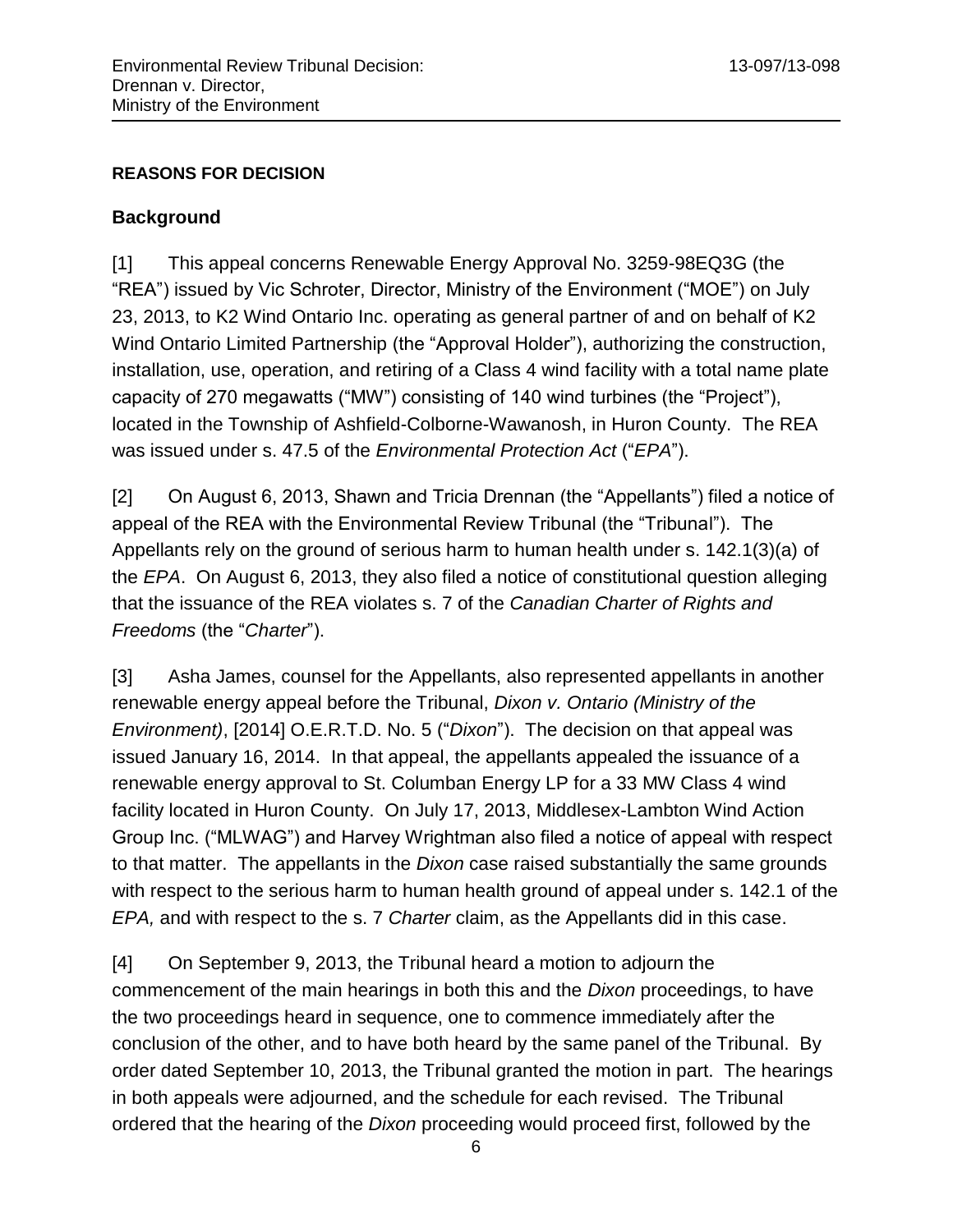hearing of this proceeding. The Tribunal stated that the issue of whether the same panel would preside over both proceedings would be determined later and ultimately the two appeals were heard by different panels.

[5] A motion was brought in this proceeding by the Director to strike portions of the notice of constitutional question. On the basis of the disposition issued by the Tribunal on September 20, 2013, with reasons issued on November 22, 2013, with respect to a similar motion in *Dixon*, the parties in the present appeal agreed to proceed with the hearing on the basis that the Tribunal only had the jurisdiction to hear constitutional issues relating to s. 142.1 of the *EPA.*

[6] On September 13, 2013, the preliminary hearing in this appeal was held in Lucknow, Ontario. At that time, the Tribunal heard submissions on a request by Mr. Wrightman to be granted party status in the proceeding. On October 1, 2013, the Tribunal issued a disposition denying this request, but granting Mr. Wrightman participant status in the proceeding. The Tribunal issued an order outlining the reasons for denying the request by Mr. Wrightman for party status on December 3, 2013. Mr. Wrightman did not attend the hearing or provide evidence. He did provide written submissions in support of the Appellants' grounds of appeal and constitutional issues.

[7] Final submissions were provided in writing by the parties following the conclusion of the evidence at the oral hearing. While oral submissions were heard on December 17, 2013 in Lucknow, the Tribunal heard further submissions by a telephone conference call ("TCC") on January 2, 2014 with respect to the recently issued decisions by the Tribunal in *Bovaird v. Director (Ministry of the Environment)* 2013 CarswellOnt 18046, also cited as: *D&C VanderZaag Farms Ltd. v. Ontario, (Ministry of the Environment),* [2013] O.E.R.T.D. No. 84 ("*Bovaird*") and by the Supreme Court of Canada in *Canada (Attorney General) v. Bedford*, 2013 SCC 72 ("*Bedford*"). The Tribunal also held a TCC on January 22, 2014 to hear submissions on the impact of the *Dixon* decision on this matter and the Tribunal incorporated those submissions in this decision.

[8] The *Dixon* decision is of particular relevance in this proceeding because the evidence of a number of witnesses that were heard in the *Dixon* proceeding was adopted into evidence by way of transcript in this proceeding. This evidence was for two "post-turbine witnesses" (that is, witnesses who testify as to the health effects from other wind turbine projects), Dr. David Michaud and MOE Senior Environmental Officer Gary Tomlinson. Further, the legal arguments submitted by both the Appellants and the participant, Mr. Wrightman, raised substantially the same issues in both matters. As a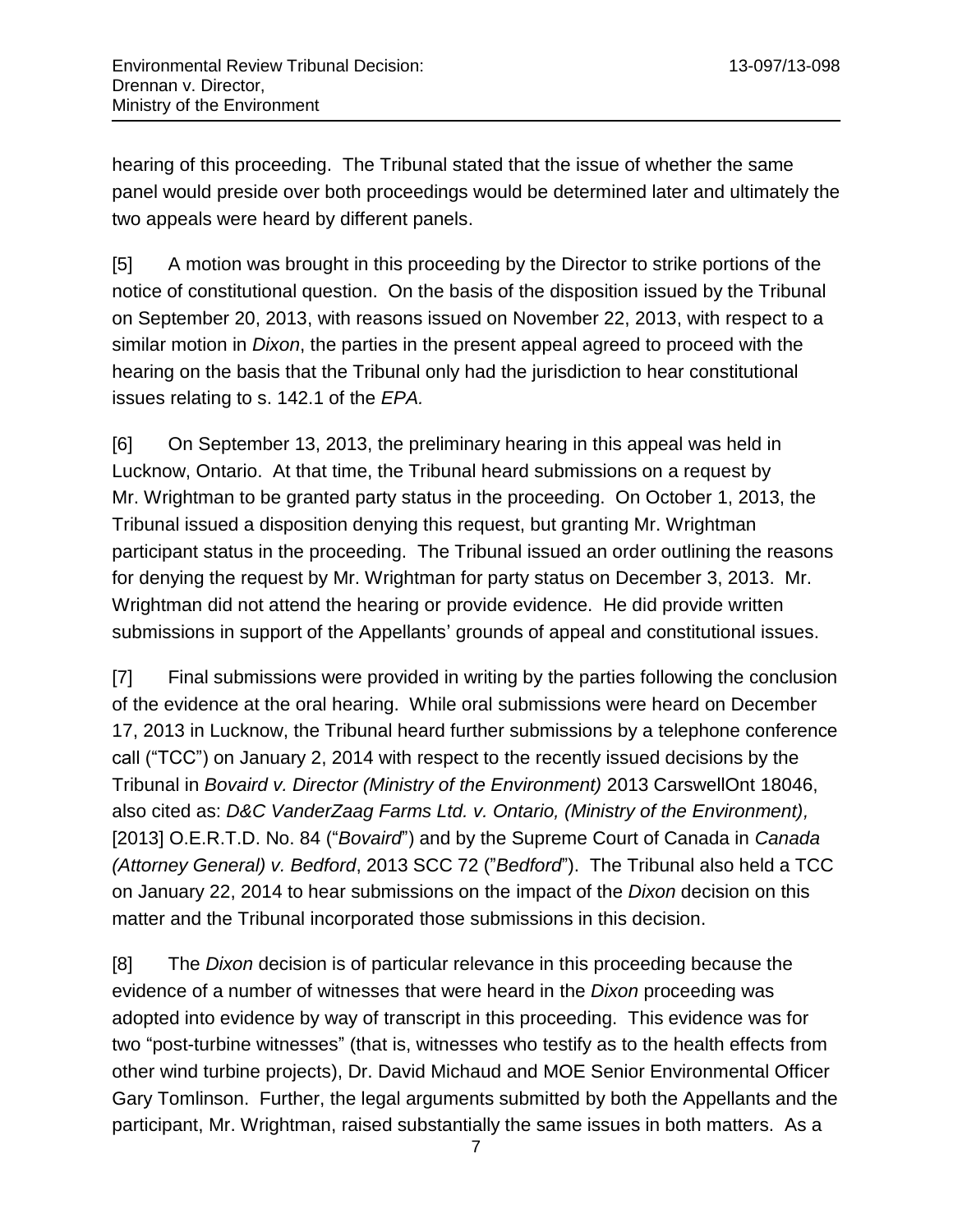result, the Director's submissions were very similar in both matters in response to the issues raised. Hence, the Tribunal is responding to the same issues in this matter as in *Dixon*. In many ways, this case and the *Dixon* are companion cases that cover much common ground. In order to avoid citing the *Dixon* decision repeatedly, the Tribunal will at times simply refer to specific paragraphs in *Dixon* when outlining its findings below. As well, this panel has directly adopted some of the wording and structure of the *Dixon*  decision below (without repeated reference to that decision) in describing issues*,*  evidence and submissions, given the similarities of the two cases and the fact that there is a common panel member between the two cases.

[9] For the reasons given below, the Tribunal dismisses the appeals.

#### <span id="page-7-0"></span>**Issues**

[10] The main issues are:

Issue No. 1: Whether the Appellants' right to security of person has been violated under s. 7 of the *Charter.*

Issue No. 2: Whether engaging in the Project in accordance with the REA will cause serious harm to human health.

#### <span id="page-7-1"></span>**Discussion, Analysis and Findings**

## <span id="page-7-2"></span>**Issue No. 1: Whether the Appellants' right to security of the person has been violated under s. 7 of the Charter.**

#### <span id="page-7-3"></span>*Overview*

[11] The Appellants challenge the constitutionality of various sections of the *EPA*, primarily related to the test under s. 142.1.

[12] Section 7 of the *Charter* states:

7. Everyone has the right to life, liberty and security of the person and the right not to be deprived thereof except in accordance with the principles of fundamental justice.

[13] Two of the key and relevant sections of the *EPA* being relied upon in these appeals include: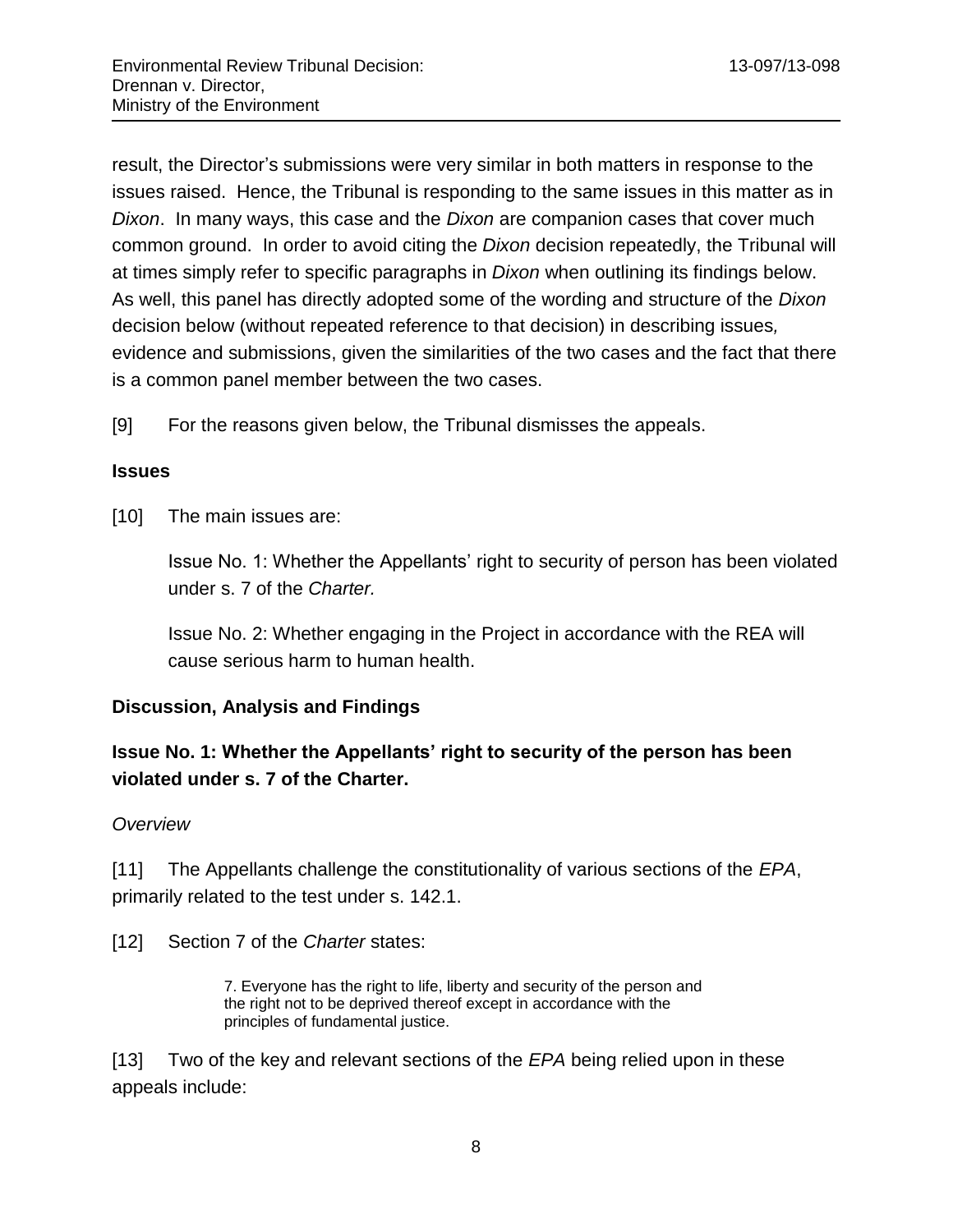142.1(1) This section applies to a person resident in Ontario who is not entitled under section 139 to require a hearing by the Tribunal in respect of a decision made by the Director under section 47.5.

- (2) A person mentioned in subsection (1) may, by written notice served upon the Director and the Tribunal within 15 days after a day prescribed by the regulations, require a hearing by the Tribunal in respect of a decision made by the Director under clause 47.5 (1) (a) or subsection 47.5 (2) or (3).
- (3) A person may require a hearing under subsection (2) only on the grounds that engaging in the renewable energy project in accordance with the renewable energy approval will cause,
	- (a) serious harm to human health; or
	- (b) serious and irreversible harm to plant life, animal life or the natural environment.

145.2.1 (2) The Tribunal shall review the decision of the Director and shall consider only whether engaging in the renewable energy project in accordance with the renewable energy approval will cause,

- (a) serious harm to human health; or
- (b) serious and irreversible harm to plant life, animal life or the natural environment.
- (3) The person who required the hearing has the onus of proving that engaging in the renewable energy project in accordance with the renewable energy approval will cause harm referred to in clause (2) (a) or (b).
- (4) If the Tribunal determines that engaging in the renewable energy project in accordance with the renewable energy approval will cause harm referred to in clause (2) (a) or (b), the Tribunal may,
	- (a) revoke the decision of the Director;
	- (b) by order direct the Director to take such action as the Tribunal considers the Director should take in accordance with this Act and the regulations; or
	- (c) alter the decision of the Director, and, for that purpose, the Tribunal may substitute its opinion for that of the Director.

[14] The Appellants submit that the "serious harm to human health" test under s. 142.1 of the *EPA* violates the protections afforded respecting security of the person under s. 7 of the *Charter*.

[15] More specifically, as stated in their notice of appeal, the Appellants outline their s. 7 *Charter* claim as follows: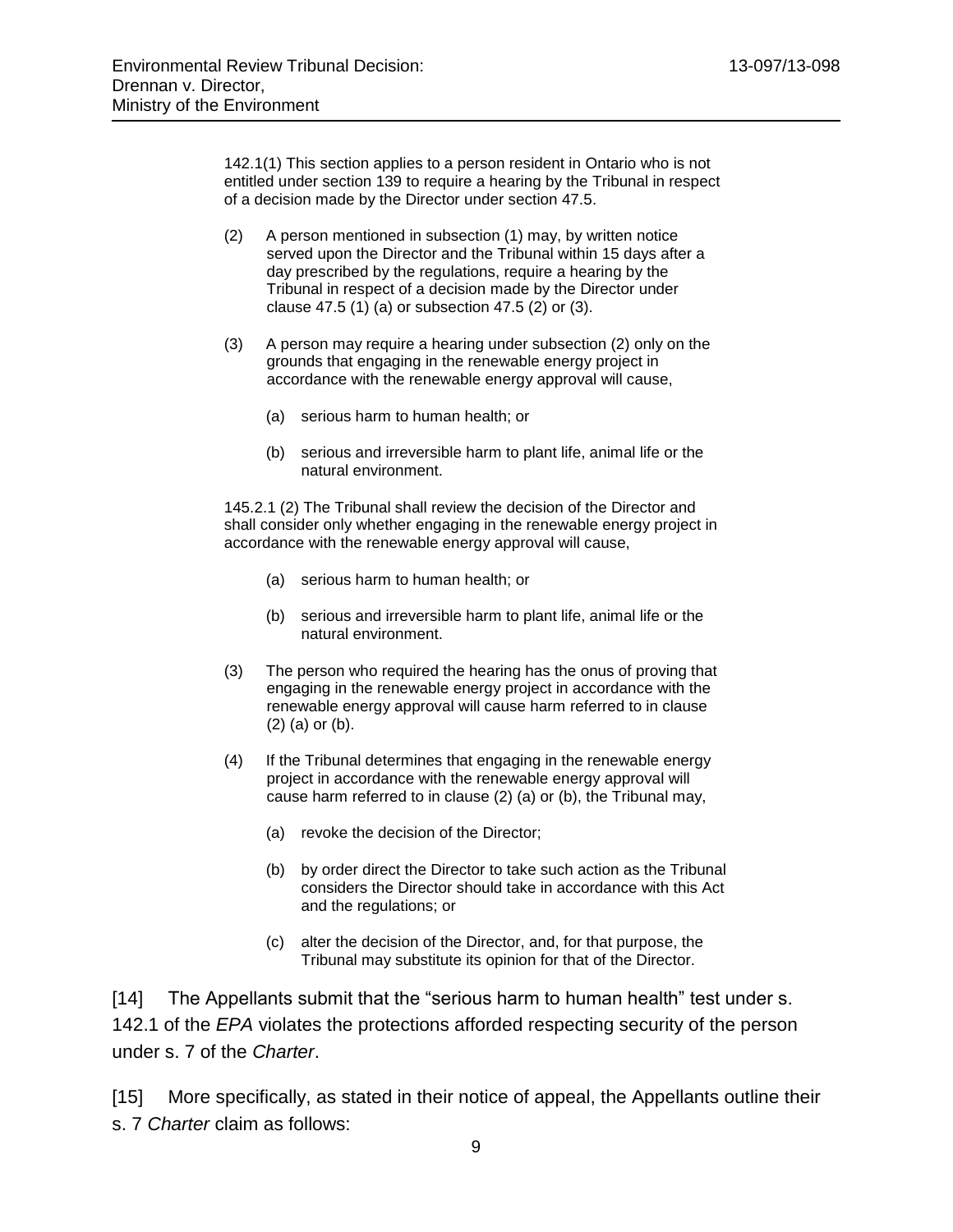- 5. The Appellants' right to security of the person has been violated by the project inter alia:
	- a. The approval for the project has a serious adverse impact on the Appellants' physical and psychological integrity;
	- b. The process for granting the Renewable Energy Approval does not require the Director to consider the potential health effects on the Appellants, and as such has a serious impact on the Appellants' psychological integrity;
	- c. The Appellants' right to security of the person is violated by a process for granting the Renewable Energy Approval which does not comply with the precautionary principle, and as such has serious impact on the appellants' psychological integrity;
	- d. The Director granting approval for a wind project without requiring K2 Wind Ontario Inc. to conduct any form of study to determine adverse health effects on neighbours living in close proximity to the proposed project has a serious impact on the appellants' psychological integrity;
	- e. The test of "serious harm to human health", applicable to appeals of the Director's decision by virtue of section 142.1 of the *Environmental Protection Act ("EPA*"), violates s. 7 of the *Charter* by permitting those violations of the Appellants' right security of the person that fall short of the "serious harm" threshold.

[16] The Appellants submit that the evidence heard at the hearing establishes that there:

> … has yet to be established a safe setback distance or appropriate noise level to protect humans from harm to their health associated with industrial wind turbines. The evidence before this Tribunal is that even at setback distances of 800m and noise compliance with 40dBA, Ontario residents are still exposed to adverse health effects associated with noise emitted from industrial wind turbines. It is therefore submitted that because the legislative scheme for the creation of industrial wind turbine projects exposes the public to a risk to their health, the legislative scheme must comply with s. 7 of the *Charter*.

[17] The Appellants submit that the test under s. 142.1 of the *EPA* violates s. 7 of the *Charter* and should therefore be disregarded by the Tribunal and read down such that the section requires appellants to show that engaging in the REA will likely cause an adverse effect to human health. Accordingly, they are seeking a revocation of the Director's decision to approve the REA.

[18] Mr. Wrightman, as a participant, filed submissions with respect to the Appellants' s. 7 *Charter* claim. Mr. Wrightman frames the Appellants' constitutional claim under s. 7 of the *Charter* with respect to the "legislative scheme for granting appeals against wind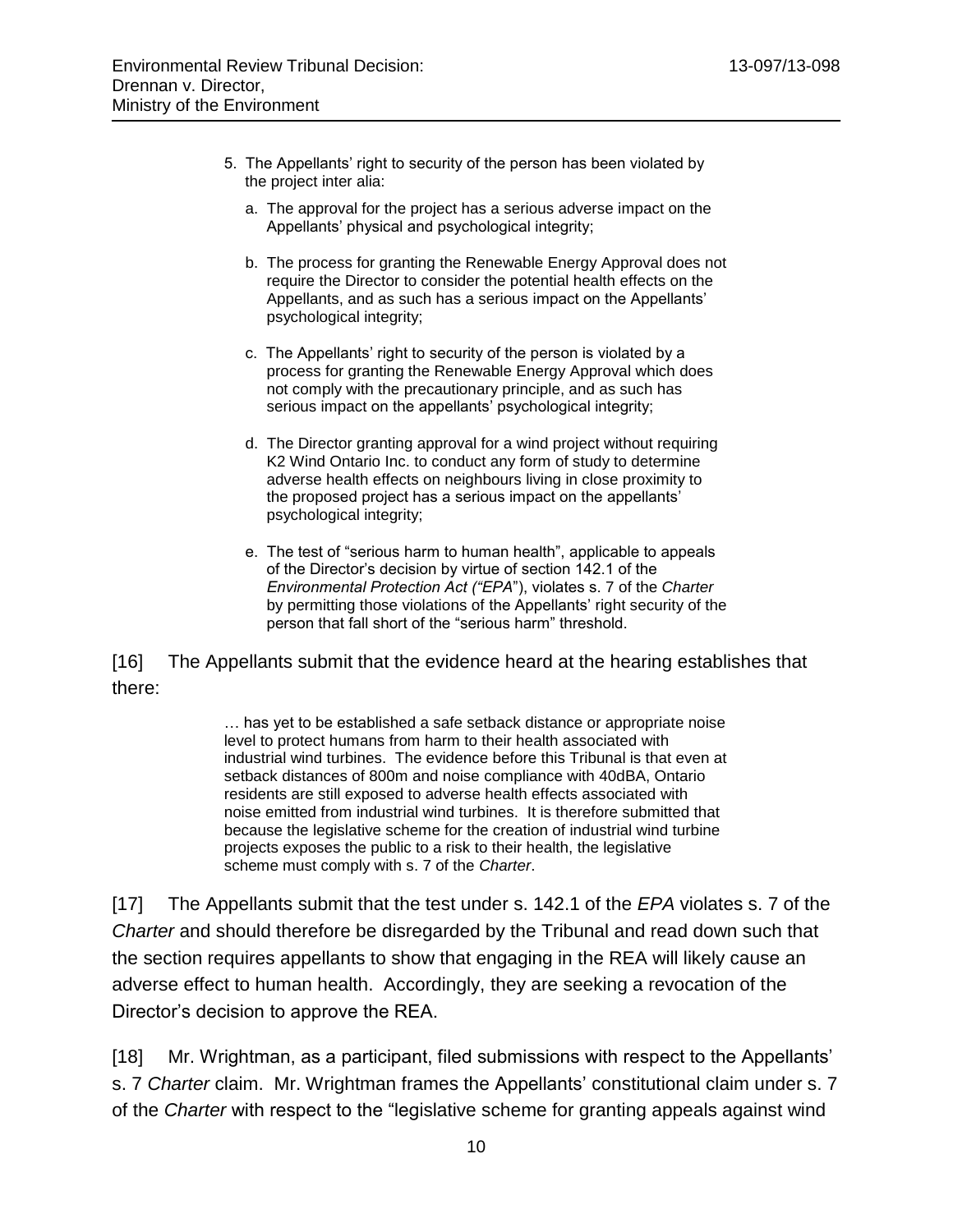farm projects" in that they allege that approvals can be issued to project proponents notwithstanding the known adverse health effects. Mr. Wrightman further states:

- 10. As a result of the regulatory process, which does not require the project proponent to establish that there are no adverse health effects associated with IWTs, it is clear that there will be health effects that will violate the section 7 rights of the Appellants.
- 11. Furthermore, reversing the burden of proof in circumstances where there is evidence of adverse health effects is itself a violation of section 7.
- …
- 13. The Director has the discretion to grant or refuse approval of a renewable energy project. The Director's decision must conform to the Charter. By approving the Project, the Director has violated the Appellant's right to security of the person and such violation is not in accordance with the principles of fundamental justice.
- 14. The Government of Ontario has therefore acted in a manner that is contrary to the principles of fundamental justice based on arbitrary conduct, failure to conform to the requirements of provincial law, and failure to apply the precautionary principle.

[19] Mr. Wrightman supports the Appellants' claim for constitutional relief. The remedies relevant to this proceeding include those in s. 24(1) of the *Charter* and s. 52(1) of the *Constitution Act, 1982* which provide:

- 24. (1) Anyone whose rights or freedoms, as guaranteed by this Charter, have been infringed or denied may apply to a court of competent jurisdiction to obtain such remedy as the court considers appropriate and just in the circumstances.
- 52. (1) The Constitution of Canada is the supreme law of Canada, and any law that is inconsistent with the provisions of the Constitution is, to the extent of the inconsistency, of no force or effect.

[20] When reviewing the submissions provided by the Appellants and Mr. Wrightman in this proceeding, it is apparent that they have framed the *Charter* challenge in a slightly different manner. However, for the purposes of this proceeding, the Tribunal finds that the differences in the framing of the challenge does not affect the findings of the Tribunal, as outlined below. The conclusions reached herein regarding the *Charter* apply equally to the renewable energy approval appeal provisions and the REA itself.

[21] Moreover, the Tribunal is cognizant of the Tribunal's order dated November 22, 2013 where the Tribunal found in the *Dixon* proceeding that it does not have jurisdiction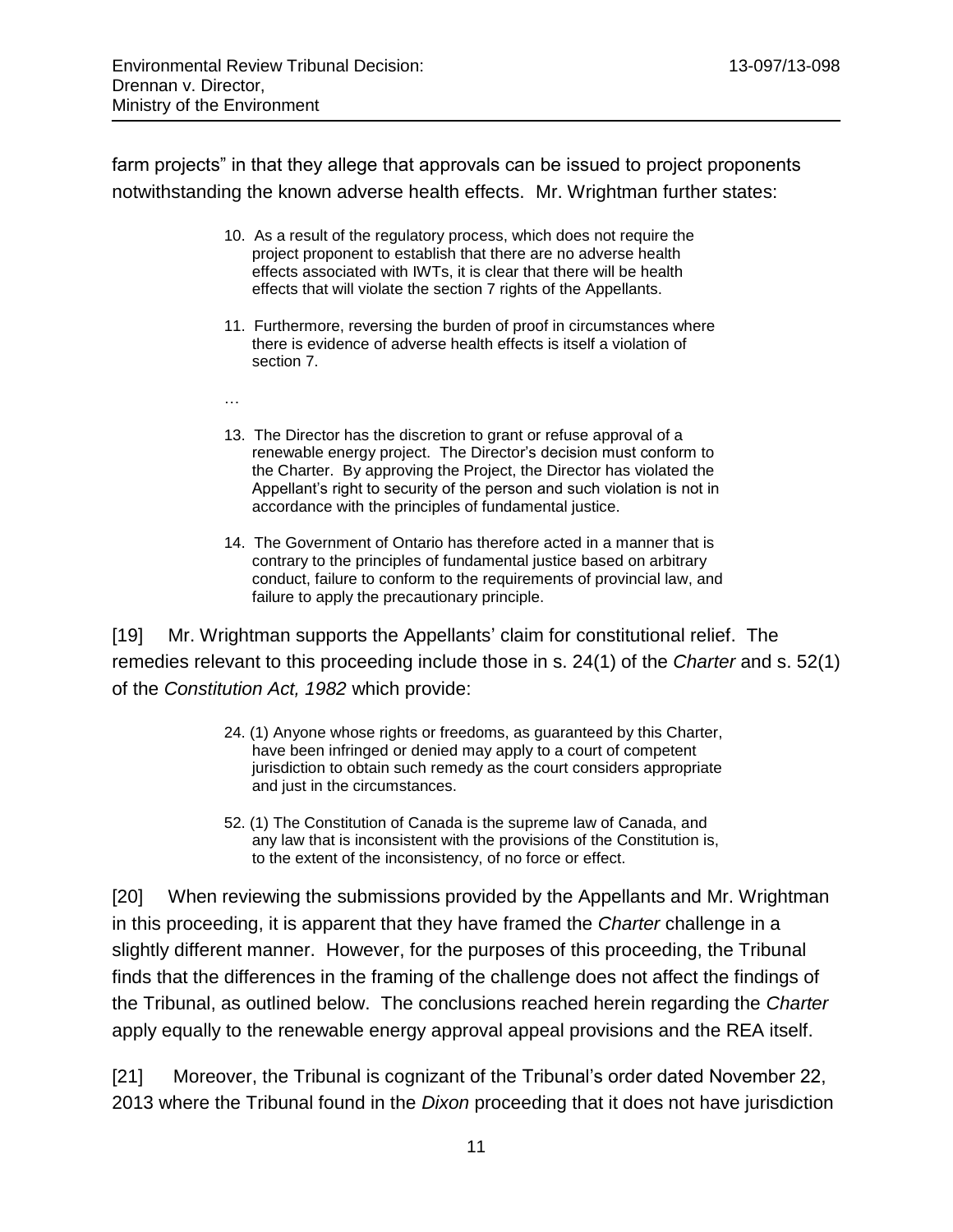to address the constitutionality of s. 47.5 of the *EPA*, namely, issues pertaining to the discretion of the Director to issue a renewable energy approval. Hence, the Tribunal will not address the constitutional claims to the extent that they may relate specifically to s. 47.5 of the *EPA*.

[22] In *Chaoulli v. Quebec (Attorney General)*, 2005 SCC 25 ("*Chaoulli*") at para. 109, the Supreme Court of Canada noted that, in order to succeed in a s. 7 *Charter* claim, the claimants must demonstrate:

- a. Whether the impugned provisions deprive individuals of their life, liberty or security of person;
- b. If so, whether the deprivation is in accordance with the principles of fundamental justice; and, if so, whether the breach is saved under s. 1 of the Charter.

# <span id="page-11-0"></span>**Sub-Issue No. 1.1: Whether there has been a deprivation of security of the person in relation to the issues raised by the Appellants.**

*(a) General*

<span id="page-11-1"></span>[23] The Appellants submit that, although s. 7 of the *Charter* often relates to criminal or penal matters, the courts have afforded s. 7 protections to areas relating to civil and administrative law. Neither the Director nor the Approval Holder seriously challenged this position.

[24] During the course of the hearing and submissions, a number of issues arose with respect to the broader question of whether or not there has been a deprivation of security of the person under s. 7 of the *Charter*, namely:

- Whether the deprivation complained of by the Appellants is state imposed and whether the harm results from the impugned provisions or government conduct;
- Whether the deprivation must be "serious"; and
- Whether the Appellants have proven serious physical and psychological harm.
- [25] Each of these issues is dealt with below.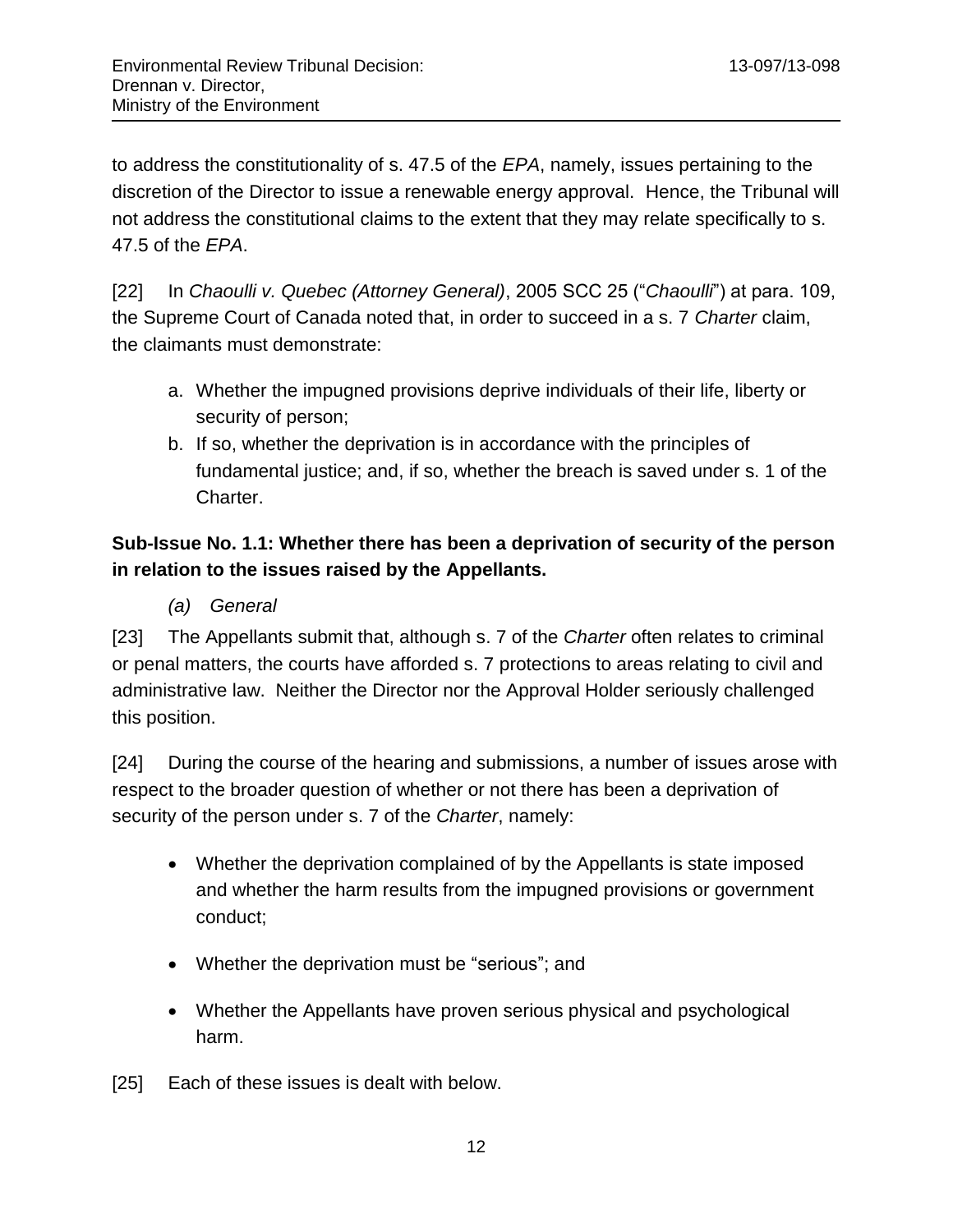#### *(b) Whether the deprivation complained of by the Appellants is state imposed*

#### <span id="page-12-1"></span><span id="page-12-0"></span>*Submissions by the parties*

[26] The Appellants submit the harm or deprivation in this case, a requirement for a s. 7 *Charter* claim, is state imposed because the deprivation emanates from a state action. In this case, the Appellants submit that a regulatory regime dealing with wind turbines creates the deprivation. They state that, under this regime, the appellant must show harm to health, rather than the state having to establish that the proposed projects are safe. Moreover, they state that protective actions for a REA can only be triggered if the project is out of compliance, and they ask what happens if harm occurs when the project is operating in compliance with the requirements. In short, they submit that the legislative regime makes claimants more vulnerable to harm in the same way that the state laws in other cases create further or additional risks to the claimants.

[27] The Appellants further submit that established case law relating to s. 7 *Charter* claims has recognized that the *Charter* is engaged when there is a risk to health in circumstances where access to health care is impeded. The Appellants submit that where the legislative scheme creates a direct risk to health, the legislative scheme will also be subject to s. 7 scrutiny.

[28] Mr. Wrightman submits that the issuance of the REA itself deprives the Appellants of s. 7 *Charter* rights. More specifically, the issue is whether the approval of the REA deprives individuals of their security of the person provided by s. 7 of the *Charter* because it puts the Appellants' physical and psychological integrity at risk. Mr. Wrightman asserts that their right to security of the person is engaged by the approval of the Project and the associated appeal process to the Tribunal in that they are legislatively required to challenge the approval of the Project in order to protect their health.

[29] Although the Appellants recognize that the courts have yet to interpret s. 7 *Charter* claims as a mechanism to assert positive rights, they point out that the door is not closed on the possibility that the courts may one day allow claimants to use s. 7 to promote such rights. They point to the dissent by Madam Justice Arbour in the case *Gosselin v. Attorney General for Quebec*, [2002] 4 S.C.R. 429 ("*Gosselin*") where she notes at para. 309 that the Supreme Court of Canada "…has consistently chosen instead to leave open the possibility of finding certain positive rights to the basic means of subsistence within s. 7. In my view, far from resisting this conclusion, the language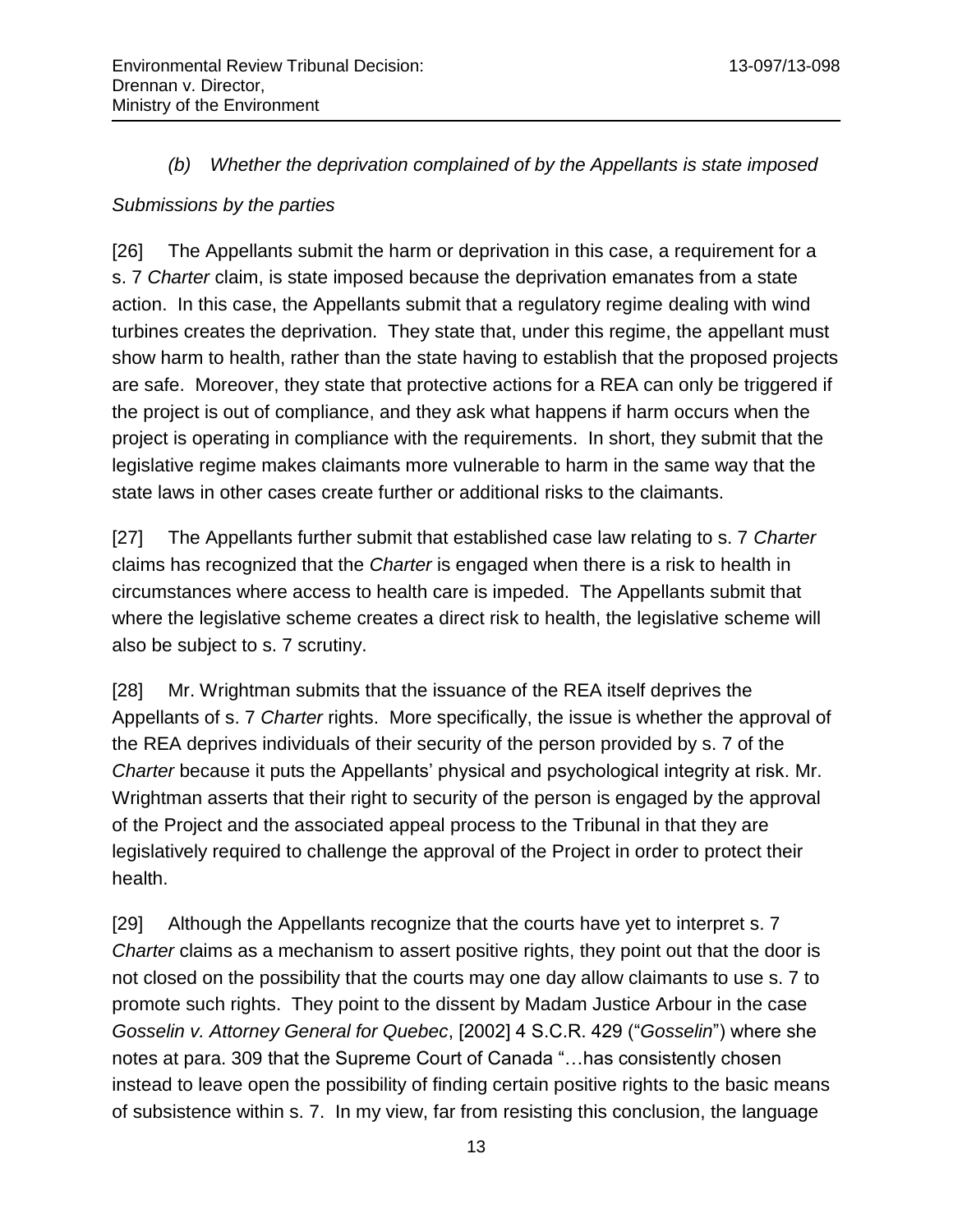and structure of the *Charter* – and of s. 7 in particular – actually compel it." (emphasis in the original).

[30] The Director submits that, for a claim to be successful under s. 7 of the *Charter*, the deprivation or harm complained of must be state imposed. In this case, he submits the deprivation outlined by the Appellants is not state imposed and therefore the claim must fail.

[31] The Director states that the relevant provisions of the *EPA* relating to REAs have two objectives: to promote green energy and to protect and conserve the environment. The Director states that the statute creates a regime where the REA must comply with the requirements (such as detailed studies, setbacks, consultation) or the project will not be approved. The Director further states that s. 142.1 of the *EPA* provides the right for any resident to appeal and outlines two grounds for the appeal. He states that if the appeal is successful, the REA can be revoked. The Director indicates that, without these provisions, the only remedy for Ontario residents would be the common law remedies. Hence, the Director submits that the regime is designed to protect human health and the environment. The Director states that the Appellants are using a s. 7 *Charter* claim in an attempt to make the regime more protective, and thus, must fail.

[32] The Director states that because the wind turbines are not owned by the state, the proper route for those who have issues with REAs is an appeal. The Director states that the legislation is protective and there is nothing that puts the Appellants at further risk. The Director submits that the Appellants, in essence, are asserting a positive rights claim by wanting a more protective regime and the courts have been consistent in asserting that s. 7 does not allow positive rights claims. In short, the Director states that there must a criminal or civil prohibition in order for the state imposed requirement to be met.

[33] The Director relies on the case *Flora v. Ontario (Health Insurance Plan, General Manager)*, 2008 ONCA 538 ("*Flora*") to illustrate his point. In that case, a person brought a s. 7 *Charter* claim arguing that the government, in refusing to fund the out-ofcountry medical costs for a liver transplant, was depriving him of his security of the person. However, the Court refused the claim on the basis that the government outlines in a regulation what medical costs it covers and those that it does not. In effect, the Court characterized the claim as one where the *Charter* claimant is advocating for broader funding coverage. The Director states that the situation is analogous to the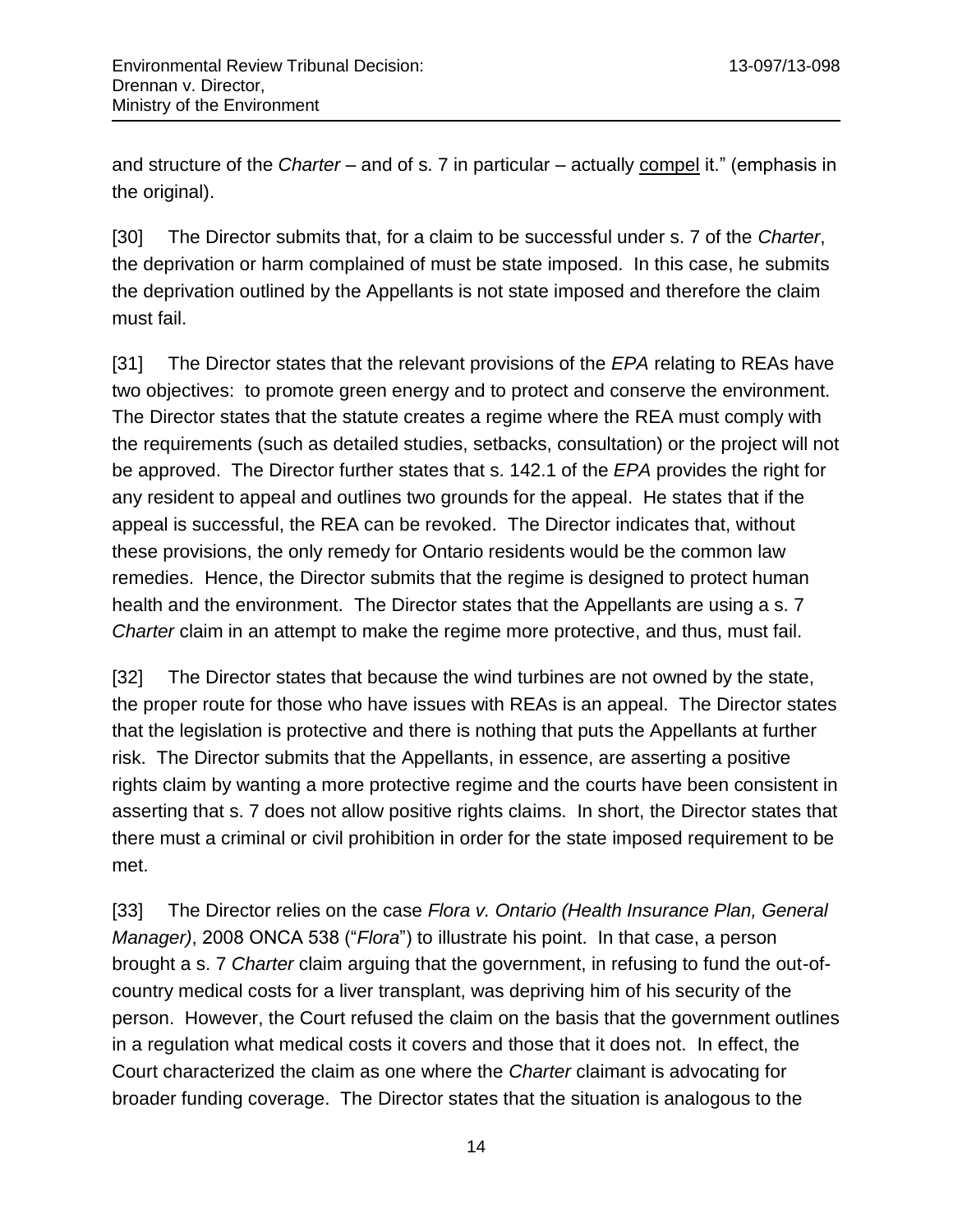present case where the Appellants are arguing for more protective measures in the *EPA.*

[34] Finally, the Director states that in order to establish a s. 7 *Charter* claim, the claimant must prove that serious physical or psychological harm is or will be caused by the impugned law or government conduct. The Director notes that courts have held that where there is a proven risk of harm, appellants then must prove that the state action or impugned provisions create an increased risk of harm to the known harm that was established.

[35] In this matter, the Approval Holder states that there is no government prohibition on the Appellants that interferes with their rights, and thus, the Appellants' claim is fundamentally a positive rights claim. The Approval Holder states that the Appellants are seeking to change the REA regime, and this is not the role of a s. 7 *Charter* claim, but is a role for the legislature.

[36] The Approval Holder states that every case where s. 7 *Charter* claims have been successful, the impugned state action prohibited the exercise of that right and included in the prohibitions were the removal of decision-making power over the individual's physical or psychological integrity. The Approval Holder goes on to state:

> As noted, there is no such prohibition at issue in this case. The impugned legislation has not deprived the Appellants of any rights. Absent the current regulatory approach to wind turbines, the only steps available to the Appellants to address alleged health effects would have been to seek leave to appeal to the Tribunal or bring a civil claim (which they have already filed under the common law of nuisance and/or negligence). The legislation has not deprived the Appellants of their ability to take this protective step. Their action is outstanding.

[37] The Approval Holder, as did the Director, gives the example in the *Flora* case where the court rejected a claim that the Government of Ontario's policy of reimbursing only certain medical expenses outside of Canada infringed the claimant's security of the person. The Approval Holder notes that the Court makes the point that the decision by the state to fund or not to fund a particular course of treatment may impact a person's interests, but is not the type of infringement contemplated by s. 7; otherwise the burden on government would be limitless.

[38] The Approval Holder states that there is no prohibition in the REA process, and if anything, the province's renewable energy regime promotes and protects human health, and thus complements the rights protected by s. 7, including: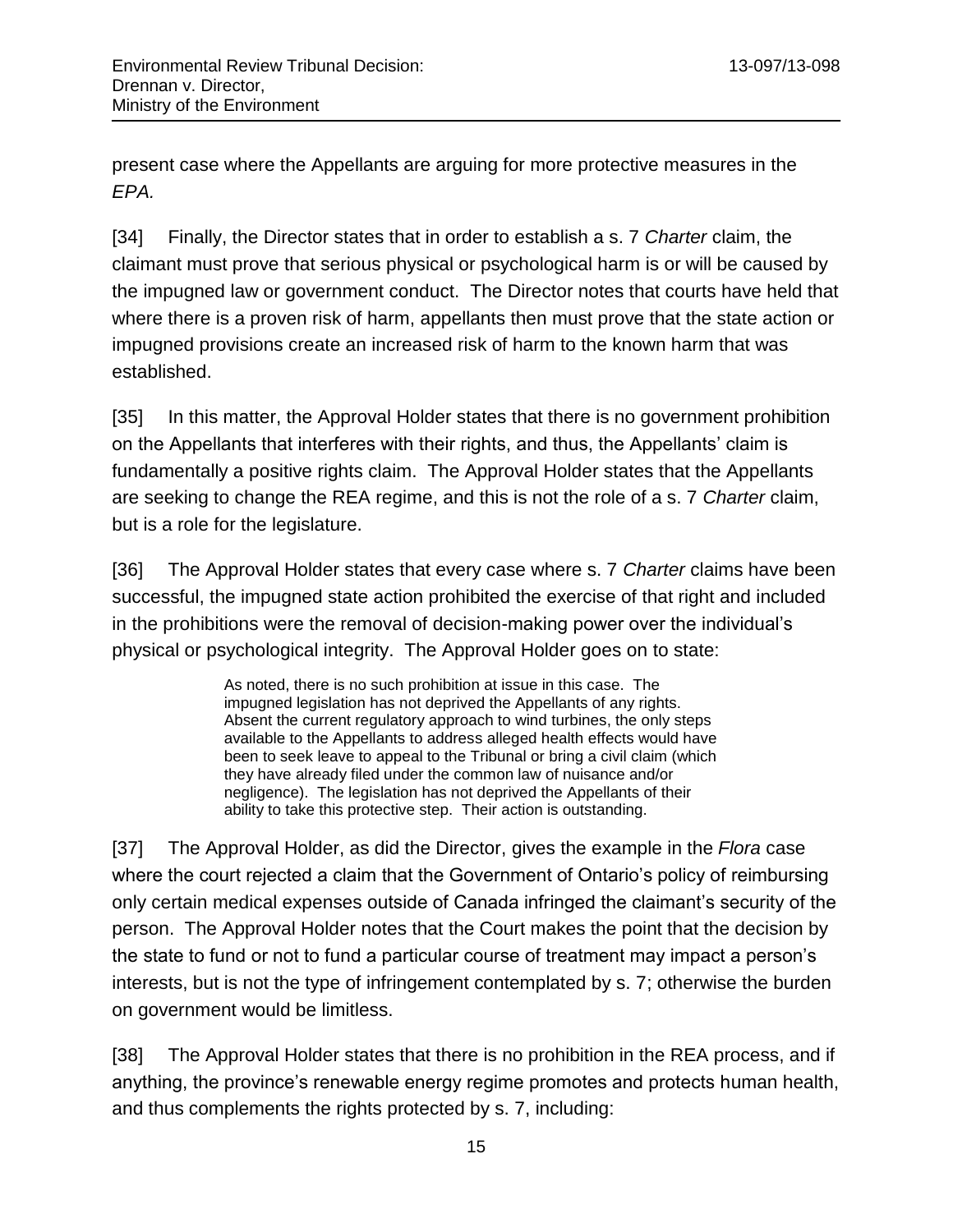By promoting renewable energy to protect the environment, including human life; imposing setback requirements, a compliance protocol and mandatory consultation; requiring compliance with the Guidelines; and conferring a statutory right of appeal to a specialized tribunal for a specific, independent and fresh review of whether the project, as approved, will cause serious harm to human health.

[39] Finally, the Approval Holder states that, where a *Charter* breach is established, the impugned legislation can be struck down. The Approval Holder states that for a "true" s. 7 *Charter* case, the remedy would cure the breach by ending the law that is prohibiting or restating the rights of the claimant; however, for this proceeding, such a remedy would not work. The Approval Holder states that if the Appellants were successful, s. 142.1 of the *EPA* would result in the Appellants losing their statutory right to appeal, and thus, reinforcing the view that the impugned legislation does not prohibit any conduct, and thus does not engage s. 7 of the *Charter*.

[40] The Approval Holder also submits that not only must state actions or impugned legislation be state imposed, but the Appellants must establish that the Director's approval of the REA will cause serious psychological or physical harm in order to engage s. 7 of the *Charter*. The Approval Holder relies on both *Energy Probe v. Canada (Attorney General)* (1994), 17 O.R. (3d) 717, at para. 67 (Ont. Gen. Div.) and *Operation Dismantle Inc. v. Attorney General of Canada (Minister of Defence)*, [1985] 1 S.C.R. 144, at para. 29 ("*Operation Dismantle"*), for the proposition that the Appellants must demonstrate the causal link between the state action or the impugned legislation and violation of a *Charter* right.

[41] The Approval Holder also cites *Operation Dismantle* for the proposition that a mere increase in risk to the lives or security of citizens is not sufficient to engage a s. 7 *Charter* claim. The Approval Holder states that the *Operation Dismantle* case stands for the proposition that a claimant must prove that the impugned legislation or state action will result in a deprivation of security of the person and this has been consistently applied by the courts.

#### <span id="page-15-0"></span>*Findings on whether the deprivation complained of by the Appellants is state imposed*

[42] The Tribunal recognizes that the submissions of the parties with respect to this issue were very similar to those in the *Dixon* proceeding. The Tribunal finds that the findings in *Dixon* at paras. 41 to 50 are equally applicable and adopts those findings in this case.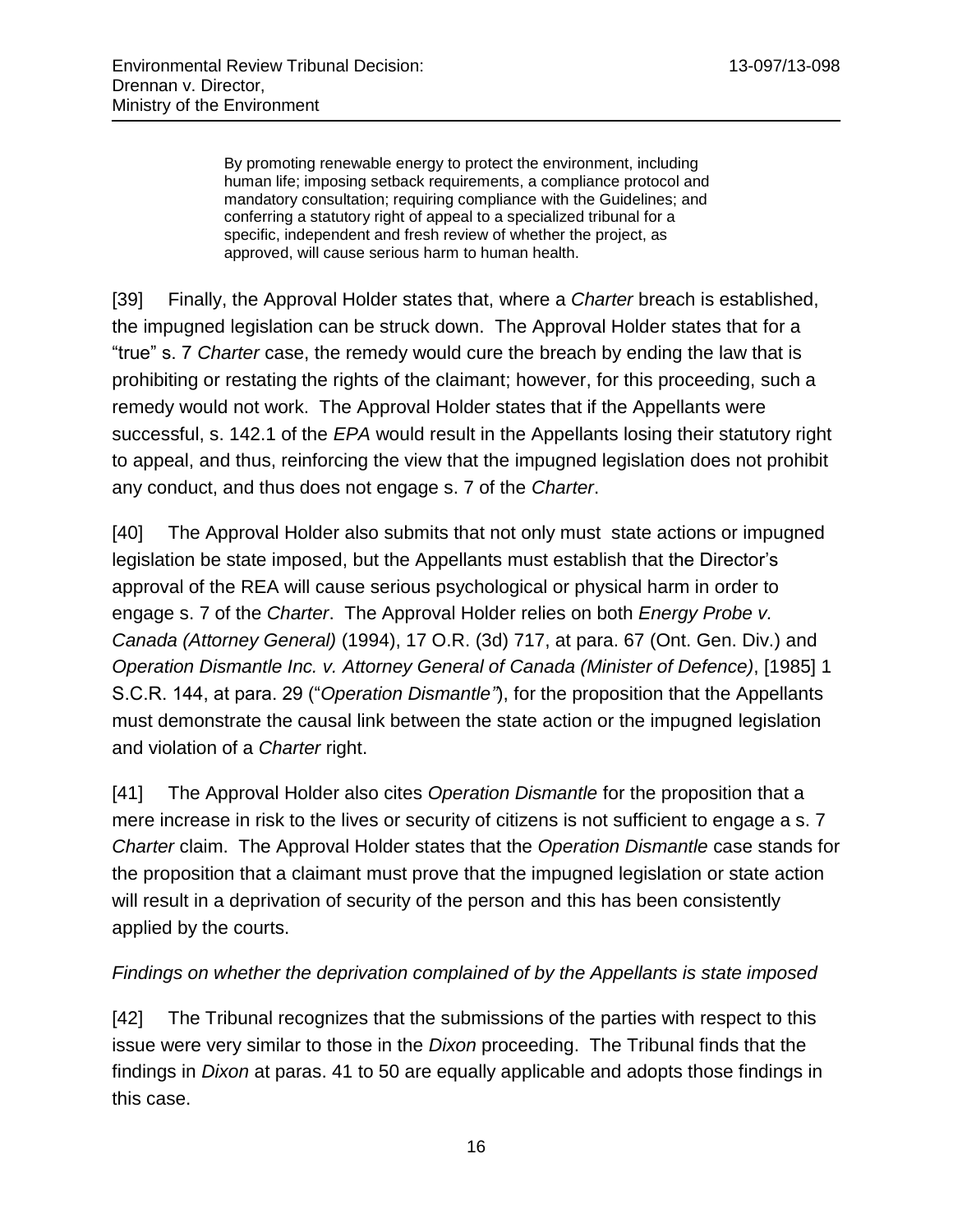[43] The key points in those findings can be briefly summarized. Firstly, the Tribunal agrees with the submission of the Director that the jurisprudence to date has not promoted the notion that s. 7 *Charter* claims are intended to further positive rights, but instead, to protect claimants from state imposed harms. However, the Tribunal is also cognizant that the courts, such as in the dissent in *Gosselin*, have considered the possibility that positive rights may be the subject of a s. 7 *Charter* claim in the future.

[44] Secondly, in reviewing the cases on the matter, it would appear that whether the harm complained of is state imposed depends on how the harm is characterized. In *Bovaird*, a similar issue and similar arguments were raised. The Tribunal noted the following:

- [493] The Tribunal finds that the core of the Appellants' claim is that greater protections are required for human health than what are currently provided for under the requirements for renewable energy approvals. This claim applies to **all** renewable energy approvals, not just the current Project, despite the fact that under the legislative scheme it is the approval for the Project that is under appeal to the Tribunal.
- [494] Such a characterization might lend itself to a finding that the current appeal is analogous to the OHIP case of *Flora*; that is, the impugned sections of the *EPA* are protective of security of the person, rather than causing a deprivation of a freestanding right.
- [495] At the same time, the demand for greater health protections only arises because of the Director's decision to allow a wind project in an area where it did not previously exist. The Appellants argue that the protections built into the approval are insufficient **in the context of** a project that is being allowed to proceed. In this regard the present case is more akin to *G(J)*, where the state action in allowing the Project necessitates sufficient protections to prevent harm to human health. Viewed in this manner, it is the Director's decision, or the statutory scheme that has charged the Director with making this decision based on "public interest" factors, that would engage s. 7.
- [496] As noted above, the Tribunal finds that it is not necessary to determine which characterization is more appropriate in this case, in light of its findings respecting sub-issues (b) and (c). Either characterization may be argued and considered by the Tribunal in future.

[45] The Tribunal also finds that it is not necessary to determine which characterization is more appropriate in light of the findings below. The Tribunal further finds that either characterization may be put forth and considered by the Tribunal in a future proceeding.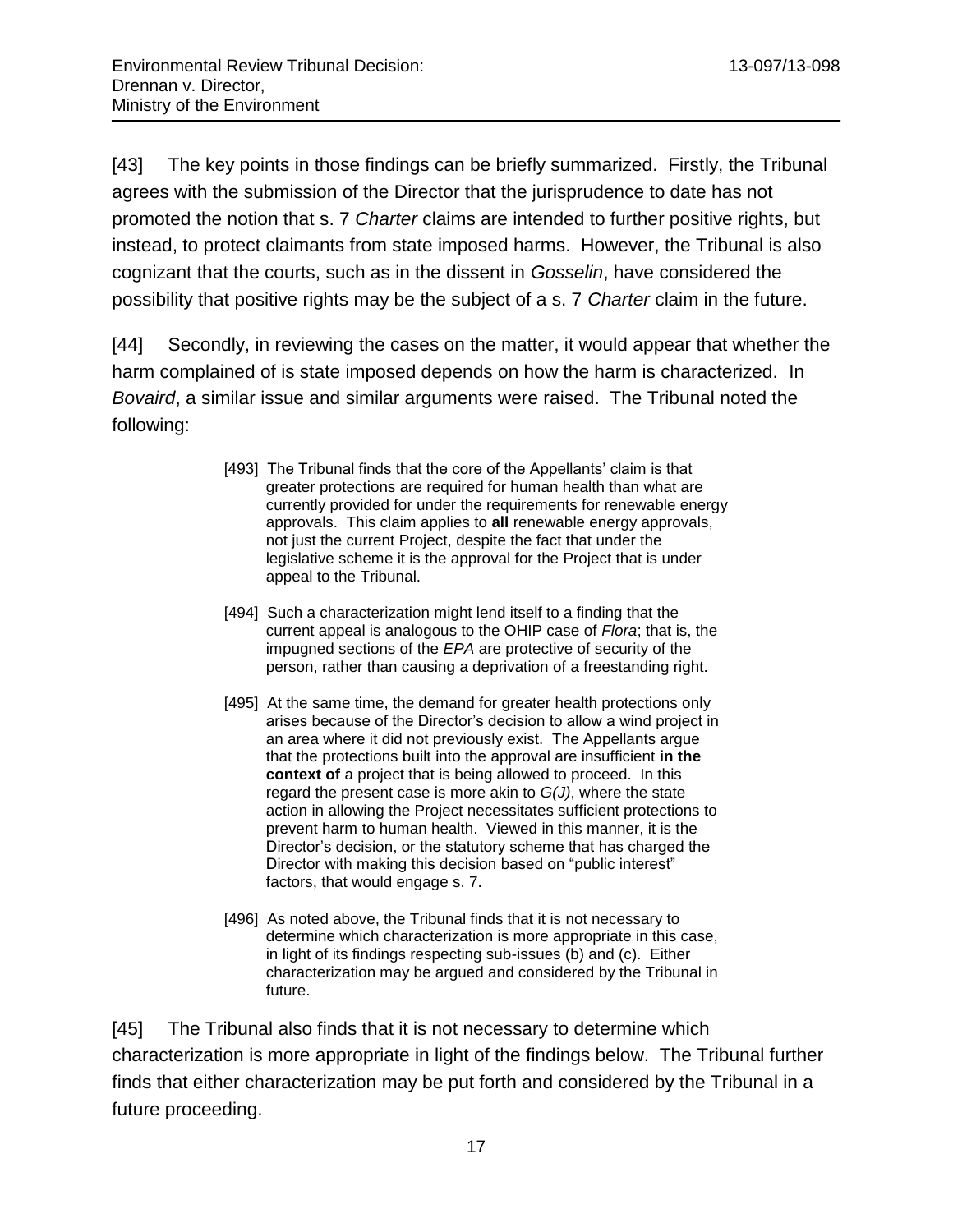[46] Thirdly, it is important to note that, with respect to a s. 7 *Charter* claim, a claimant must not only prove the harm complained of is state imposed, but that there is a causal connection between the harm and the state action. The Tribunal agrees with the Director's submission that where there is a proven risk of harm, it must be established that the state action or impugned provisions create an increased risk of harm.

[47] Fourthly, the courts have held that the evidentiary burden is only met where a "sufficient causal connection" has been established between the harm complained of and the impugned state action. This test was most recently articulated by the Supreme Court of Canada in the *Bedford* case.

[48] The Tribunal agrees with the following summary from the *Dixon* decision at para. 50:

> the Tribunal leaves open the possibility that an appellant might frame the s. 7 *Charter* deprivation in a manner that it could be characterized as "state imposed" in circumstances such as in the present claim. However, the Tribunal notes that the onus is on an appellant to demonstrate that there is a sufficient causal connection between the psychological or physical harm complained of (that is, health and psychological effects from the operation of wind turbines at the regulatory requirements and decibel levels) and the impugned state actions or renewable energy approval appeal provisions.

*(c) Whether the deprivation must be "serious"*

## <span id="page-17-1"></span><span id="page-17-0"></span>*Submissions by the parties*

[49] The Appellants submit that "requiring an appellant to show 'serious harm' to human health violates s. 7, because in order for s. 7 to be engaged an appellant must only show that it will interfere with bodily integrity or cause serious state-imposed psychological stress." In effect, the Appellants are submitting that the level of harm to engage s. 7 is different for psychological harm than physical harm in that for physical harm, it does not have to reach the threshold of "serious."

[50] In terms of psychological stress, the Appellants rely on *New Brunswick (Minister of Health and Community Services) v. G(J)*, [1999] 3 SCR 46 at paras. 59-60 ("*G(J)*") to outline the threshold with respect to this requirement, namely, that the impugned state action must have "a serious and profound impact on a person's psychological integrity."

[51] In terms of the threshold for physical harm, the Appellants state: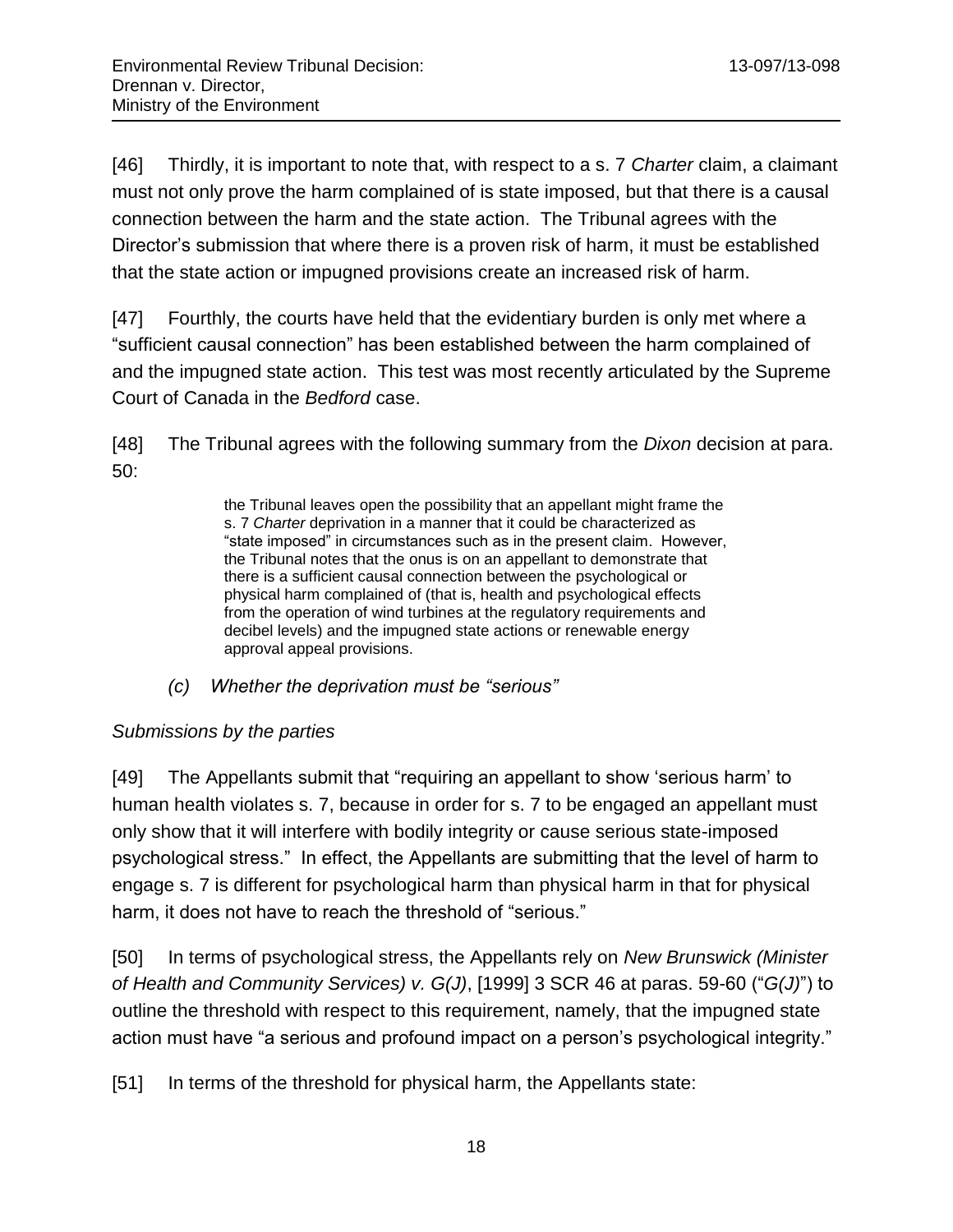With respect to [the] threshold for physical harm, the Appellants submit that the harm must be non-trivial, but it is not required that it rise to the level of "serious" harm. Surprisingly, there appears to be very limited case law on the level of harm needed to engage section 7 with respect to physical security. This may, in part, be due to the fact that bodily integrity is a relatively self-evident concept, and that an action either causes physical consequences or it does not.

[52] The Appellants rely on the decision in *Chaoulli* at para. 123 to support their position of what is needed to engage s. 7 security of the person in a *Charter* claim. The Appellants interpret that case as stating that "the denial of health care for a condition that is clinically significant to one's current and future health" engages the protection of s. 7. The Appellants submit that the threshold of "clinically significant" is not the same as "profound" or even "greater than ordinary" physical maladies. They submit that the threshold suggested in *Chaoulli* is "simply 'serious' enough to warrant clinical attention rather than being life-altering or life-threatening."

[53] The Appellants conclude as follows:

…the harm suffered by those living within close proximity to wind turbines is harm which is sufficient to warrant clinical attention, as borne out by the witnesses before the Tribunal, and as found by the Tribunal in the *Erickson* decision. A test that requires an appellant to show that the project will cause serious harm fails to capture all the harms that are protected by section 7 of the *Charter*.

[54] In summary, the Appellants submit that physical harm that is non-trivial and clinically significant meets the threshold for a s. 7 *Charter* claim.

[55] The Director submits that, based on the ruling in *Chaoulli*, there is no difference between the standard for psychological harm and the standard for physical harm. The Director submits that in both cases the harm must be serious.

[56] The Director cites both *G(J)* and *Blencoe v. British Columbia (Human Rights Commission)*, 2000 SCC 44 ("*Blencoe"*), for the proposition that, in order to engage s. 7 of the *Charter*, the harm must be more than being troubled, annoyed, disturbed or upset and is more than the ordinary stresses and anxiety of everyday life.

[57] The Director submits that the courts have not sought to expand the protections beyond the threshold of "serious" harm with respect to s. 7 since such expansion would be inconsistent with the purpose of the *Charter* right and would massively expand the scope of judicial review, and would trivialize what it means for a right to be constitutionally protected.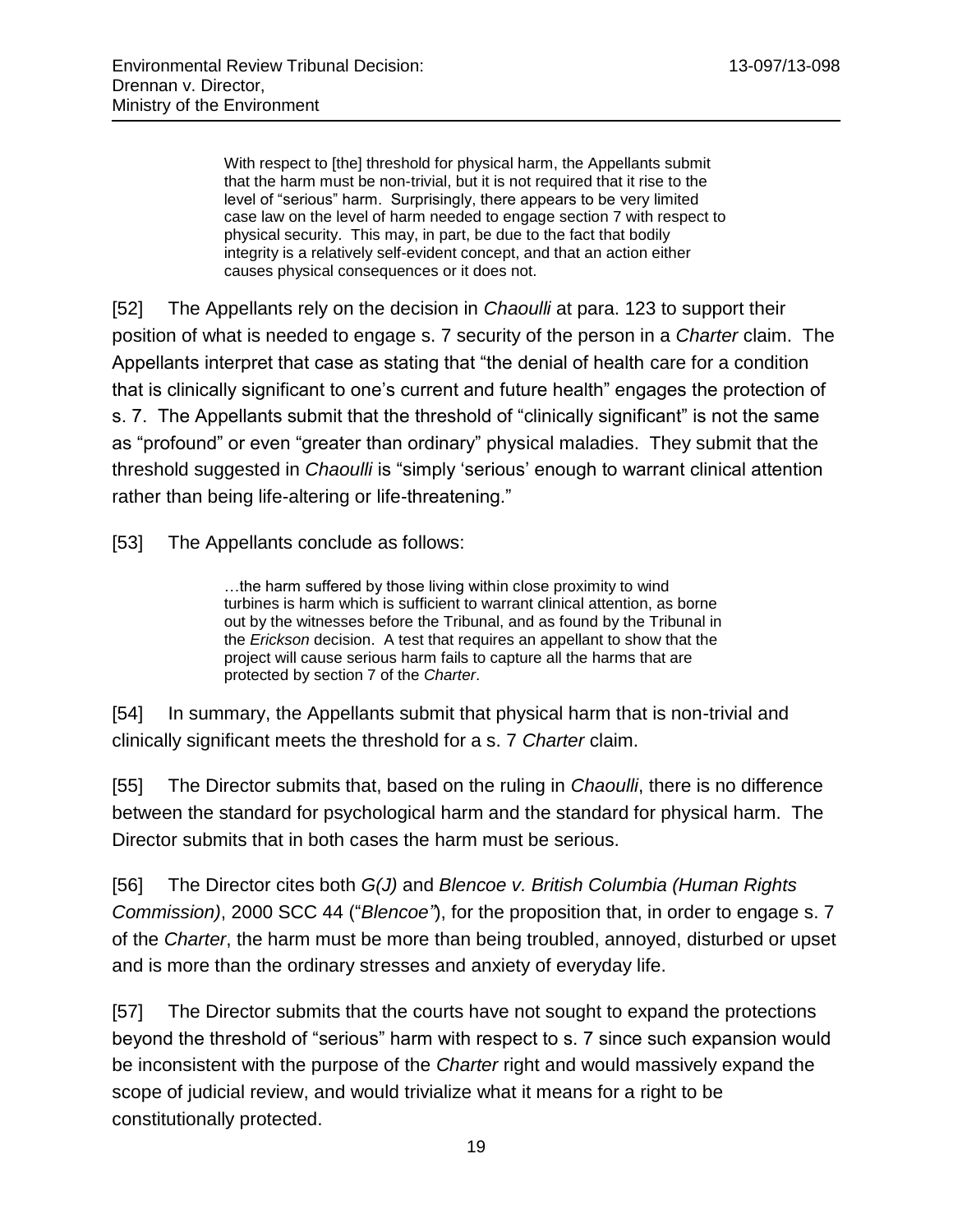#### [58] The Director goes on to state:

…the Appellants' interpretation of *Chaoulli* as creating a threshold of "clinically significant," which they describe as being lower than "serious," is plainly incorrect. The portion of paragraph 123 of *Chaoulli* not quoted by the Appellants is explicit that the harm, whether psychological or physical, must be serious. The harm found to trigger s. 7 on the evidence in that case was in some instances irreparable injury or death…

[59] The Approval Holder submits that the harm or impact complained of, whether psychological or physical, must be serious. The Approval Holder states that state interference with bodily integrity arises where the impugned laws or state action interfere with bodily integrity and/or cause serious harm to physical health. In support of this position, the Approval Holder cites *R. v. Morgentaler*, [1988] 1 S.C.R. 30, at para. 34; *Rodriguez v. British Columbia (Attorney General),* [1993] 2 S.C.R. 519 at para. 137; *Chaoulli,* at para. 123; and *Canada (Attorney General) v. PHS Community Services Society*, [2011] 3 S.C.R. 134, at paras. 91-93.

[60] Citing *Blencoe*, at paras. 84-85, the Approval Holder states that serious state imposed psychological harm arises where the impugned legislation or state action results in a "serious and profound effect" on a person's psychological integrity and gives examples such as where children are removed from the parents' custody and where laws prohibit women from ending their own pregnancy.

[61] The Approval Holder notes that the Appellants' contention is that harm that is less serious cannot result in deprivation of security of the person. The Approval Holder states that this proposition was rejected in *G(J)* where the Supreme Court of Canada held that the right to security of the person is not engaged by ordinary stresses and anxiety such as being troubled, annoyed, disturbed or upset.

#### <span id="page-19-0"></span>*Findings on whether the deprivation must be "serious"*

[62] As in the *Dixon* case, the Appellants raise the interesting issue of what extent or level of harm is required to render a finding that there has been a breach of s. 7 security of the person under the *Charter*. Again, as held in *Dixon*, the Tribunal will not have to make a specific finding of what is meant by "serious" in this case.

[63] While the parties seem to generally agree that the harm must be serious with respect to psychological harm, there is disagreement as to the level of harm required to engage s. 7 for physical harm. The Appellants suggest that the threshold is less than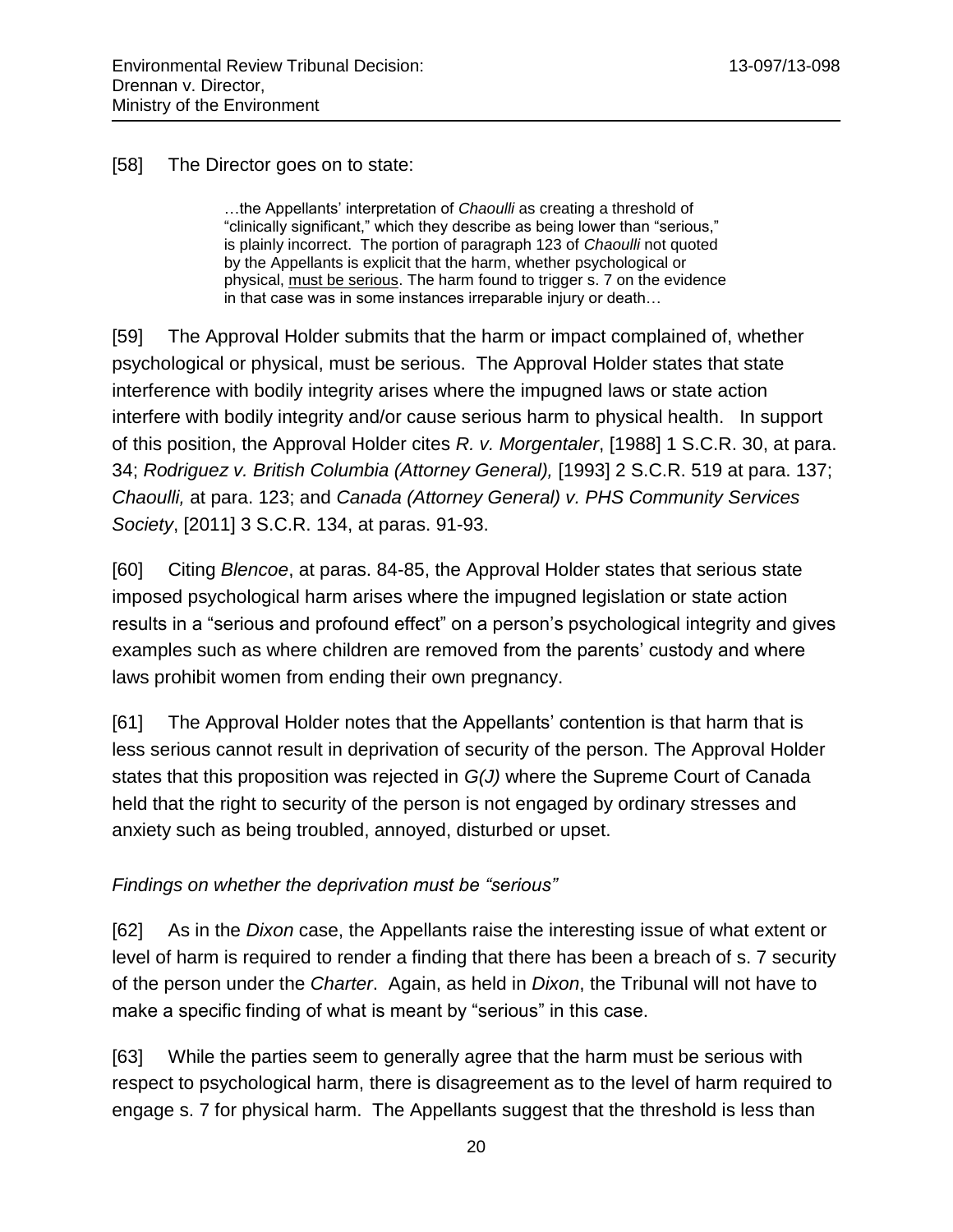"serious," while the Director and Approval Holder submit that the level of harm is "serious." There is also the issue of what is meant by "serious."

[64] Based on the *Chaoulli* decision, the Appellants submit that the threshold for a s. 7 *Charter* claim is met if a claimant has a condition that is non-trivial and "clinically significant" to his or her current and future health. They did not elaborate on what is meant by the term "clinically significant." They further submit that a clinically significant health condition is much less severe than the test outlined in s. 142.1 of the *EPA*, namely, serious harm to human health. They submit that "serious harm to human health" in the context of s. 142.1 connotes death, or irreversible or permanent impairment to one's health.

[65] The Director contends that, in order to engage s. 7 of the *Charter*, the harm must be serious, whether it is psychological or physical in nature. The Director also contends that the term "serious" has essentially the same connotation under a *Charter* claim as in the test under s. 142.1 of the *EPA* for a renewable energy approval appeal. The Director argues, however, regardless of whether the harm alleged is psychological, it must be established through a strong evidentiary base.

[66] The Approval Holder also states that the harm, whether physical or psychological, must be serious.

[67] In the *Dixon* case, the Tribunal canvassed the case law on this topic and made the following observations, which this panel of the Tribunal also adopts in this case:

- [71] From the *Chaoulli* decision, a number of observations can be discerned. First, the case law is clear that the level of harm, whether psychological or physical, must be "serious."
- [72] A second observation is that the comments in *Chaoulli* suggest that the term "serious" connotes a "clinically significant health condition." Although still general in nature, the Court has provided significant and useful guidance in holding that in order to meet the threshold for a s. 7 claim, the deprivation must be serious in the sense that the claimant has a health condition that is clinically significant. This, presumably, is a diagnosis made by medical professionals. What is a clinically significant health condition, of course, was not definitively laid out by the Court, and, it can be assumed, will have to be assessed on a case-by-case basis.
- [73] An understanding of what is meant by "serious" in the context of a s. 7 *Charter* claim also can shed light on the threshold needed to meet the "serious harm to human health" ground under s. 142.1 of the *EPA*. It can be assumed that there will be some parallels in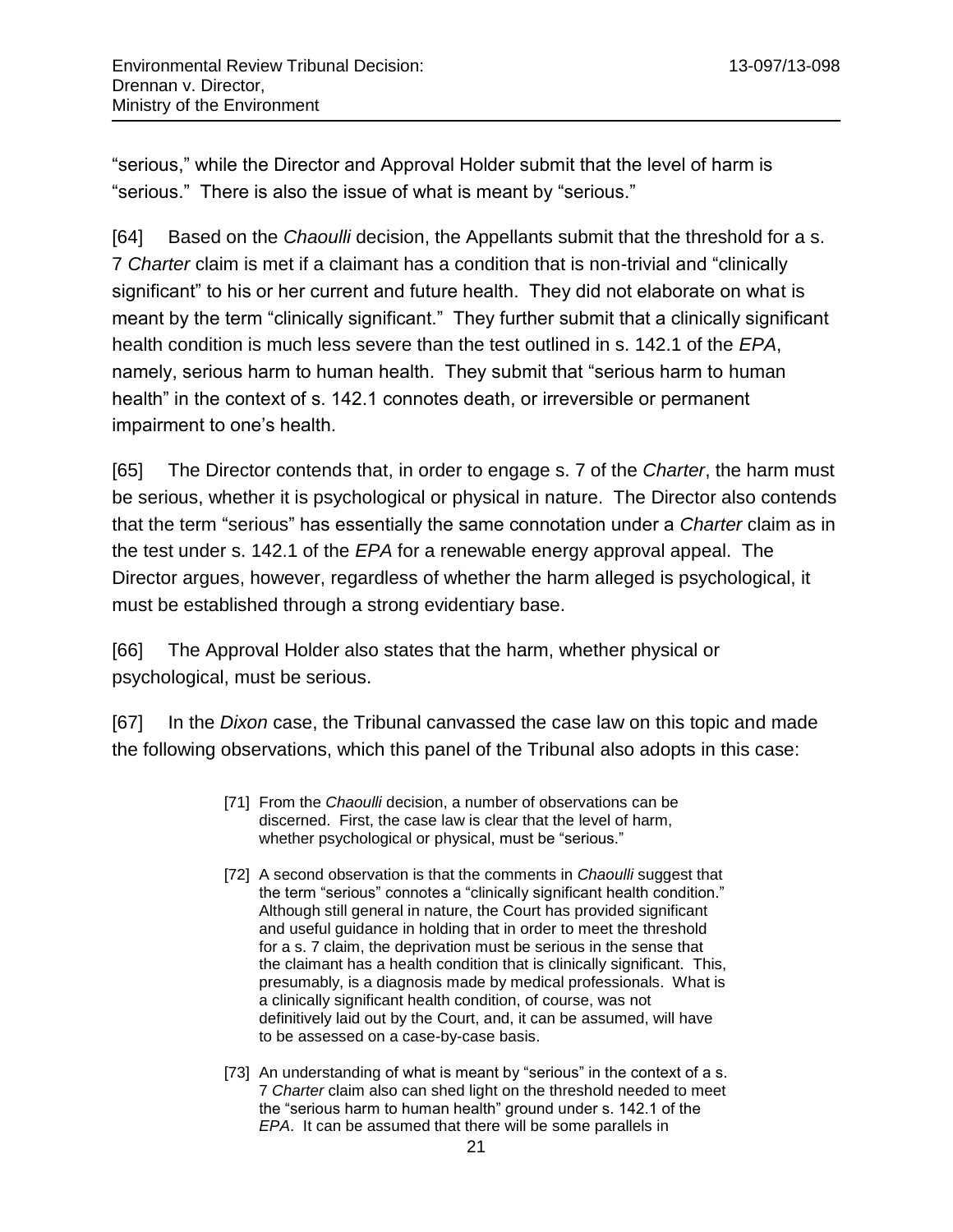analysis and thresholds between a *Charter* claim and the health ground of appeal for a REA appeal. However, future cases will have to determine whether a "clinically significant" health condition that satisfies the threshold for a s. 7 *Charter* claim would also satisfy the test for a s. 142.1 *EPA* appeal (or *vice versa*).

# <span id="page-21-0"></span>*(d) Whether the Appellants have proven serious physical or psychological harm resulting from the impugned provisions or government conduct*

[68] Even if the Tribunal were to agree with the Appellants' submissions with respect to whether the alleged deprivation is state imposed in this case, two further issues arise. First, what is the nature of the evidentiary burden that is required in order for the Appellants to establish their s. 7 *Charter* claim? Second, have they met their evidentiary onus?

## <span id="page-21-1"></span>*Submissions on the nature of the evidentiary burden*

[69] The Appellants submit that, based on the findings in *Erickson v. Ontario (Director, Ministry of the Environment)* (2011), 61 C.E.L.R. (3d) 1 ("*Erickson*") and the testimony of the post-turbine witnesses in this proceeding, they have satisfied their evidentiary onus to establish their s. 7 *Charter* claim. More particularly, they submit that the risk of harm has been established by the findings in *Erickson* at para. 872 where the Tribunal found that wind turbines can cause harm to human health if located too close to a receptor, and the testimony of the post-turbine witnesses.

[70] In addition, the Appellants submit that s. 7 of the *Charter* also applies to future harms. They argue that it is only necessary to show that a "risk of harm" is likely to occur for s. 7 to be engaged.

[71] Both the Director and the Approval Holder submit that in order to establish a s. 7 *Charter* claim, the claimant must prove on a balance of probabilities that there was in fact serious physical or psychological harm. They made extensive submissions and reviewed a number of cases supporting the proposition that the claimant must establish a s. 7 claim based on a strong evidentiary foundation.

[72] The Director submits that the Appellants must establish evidence of actual harm, not merely risk of harm. The Director further submits that:

> The requirement in *Operation Dismantle* that a claimant prove that government action causes or will cause harm has remained consistent throughout the Court's subsequent Charter s. 7 case law. Courts have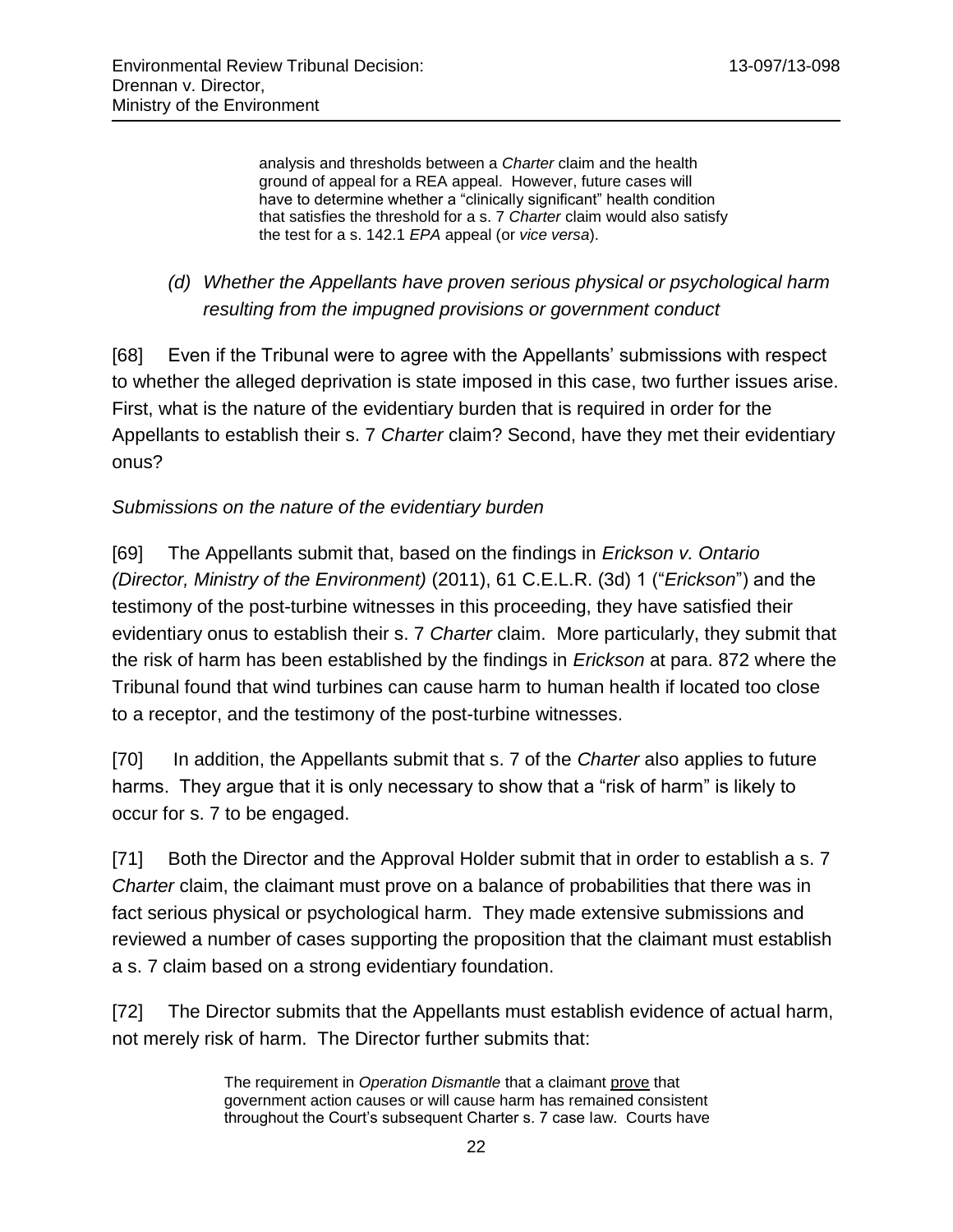found that government actions only engage security of the person where it has been proven on the evidence that the state actions cause serious harm, either directly or (as in the *Insite* and *Bedford* cases cited below) because the impugned prohibitions prevented the claimants from taking measures to mitigate the risk of serious harm.

[73] The Director submits that every successful s. 7 *Charter* claim has been based on an evidentiary foundation. The Director points to the decision of the Alberta Court of Appeal in *Trang v. Alberta (Edmonton Remand Centre,)* [2007] A.J. No. 907 at para. 28 and 29 where the Court states that "mere risk" or any additional risk imposed by a government action does not necessarily engage the *Charter*.

[74] The Approval Holder argues that the claimant has the burden of establishing the relevant *Charter* rights and that to fulfill this role, the claimant must demonstrate through evidence that it is "more likely than not" that a state action has resulted in the breach of a *Charter* right. The Approval Holder cites *R v. Dixon*, [1998] 1 S.C.R. 244 for this latter proposition.

[75] The Approval Holder further states that:

In section 7 security of the person cases, this evidentiary burden requires the party alleging infringement to show with evidence that, on balance, state action has cause serious physical or psychological harm. Meeting the burden of proof under section 7 of the Charter generally requires objective evidence (usually in the form of independent expert evidence). By way of illustration, in *Truehope Nutritional Support Ltd. v. Canada (Attorney General)*, the Federal Court held that in assessing a Charter claim required "a critical analysis of not only [the plaintiff's] subjective evidence but also relevant objective evidence with respect to the content of [the plaintiff's] subjective claim in order to determine the weight to be given to [the] subjective evidence."

<span id="page-22-0"></span>*Findings on the nature of the evidentiary burden*

[76] As noted in *Dixon* in paras 81 to 84, it is apparent that, with respect to the case law on s. 7 *Charter* claims, the courts have all held that the onus is on the claimant to establish, on the evidence provided, serious physical or psychological harm. Speculation, allegations and mere concerns do not suffice. In *Dixon*, the Tribunal cited extensive authority for this proposition and concluded at para. 84 that for "… a s. 7 *Charter* claim, the Tribunal finds that the onus is on the Appellants to establish, on the evidence, the claimants have suffered or will suffer serious physical or psychological harm." This panel of the Tribunal adopts that finding in this case.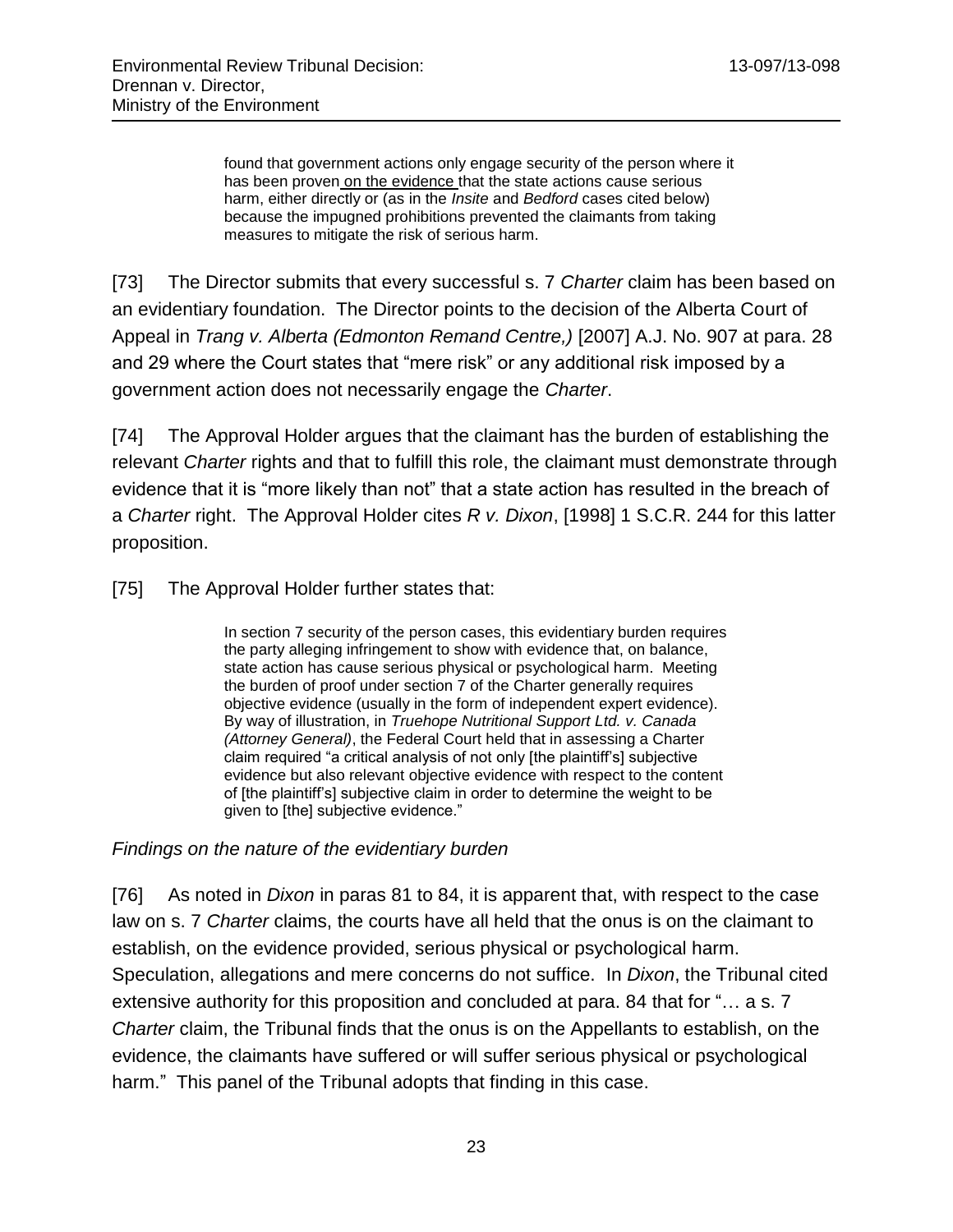<span id="page-23-0"></span>*Submissions on whether the evidentiary burden has been met by the Appellants to prove serious physical or psychological harm* 

[77] The issue at this point is whether the Appellants have met the evidentiary burden by establishing in evidence that there has been or will be serious physical or psychological harm in order to support a s. 7 *Charter* claim. In this context, the Tribunal will review the evidence presented at the hearing and the parties' interpretation or comments on the evidence. The evidence is outlined in more detail in Appendix A.

## <span id="page-23-1"></span>*Submissions on the Appellants' Evidence*

[78] The Appellants contend that, as a result of the finding in *Erickson* and the evidence from a number of "post turbine witnesses," they have met the evidentiary burden to establish a s. 7 *Charter* claim. They rely on the following passage from the *Erickson* decision for the proposition that wind turbines can cause harm to human health:

> [872] This case has successfully shown that the debate should not be simplified to one about whether wind turbines can cause harm to humans. The evidence presented to the Tribunal demonstrates that they can, if facilities are placed too close to residents. The debate has now evolved to one of degree. The question that should be asked is: What protections, such as permissible noise levels or setbacks distances, are appropriate to protect human health?

[79] The Appellants called the following witnesses in support of their case:

- The Appellants (Shawn and Tricia Drennan)
- 4 Post-Turbine Witnesses
- 2 Summonsed Witnesses (Senior Environmental Officer Gary Tomlinson and Dr. David Michaud)
- 2 Expert Witnesses (Rick James and Dr. Jeffrey Lipsitz)

[80] In order to respond to the evidence, the Director called Denton Miller and Robert O'Neal while the Approval Holder called Dr. Kieran Moore, Dr. Kenneth Mundt, Dr. Robert McCunney, Benjamin Coulson, and Debbie Raymond.

[81] At the hearing, presentations were also given by the participants, Michael Leitch and Anne Marie Howard, Elizabeth Bellavance (as a representative of an unincorporated organization known as "We're Against Industrial Wind Turbines – Plympton-Wyoming ("WAIT-PW")), and Stephana Johnson. Presentations were also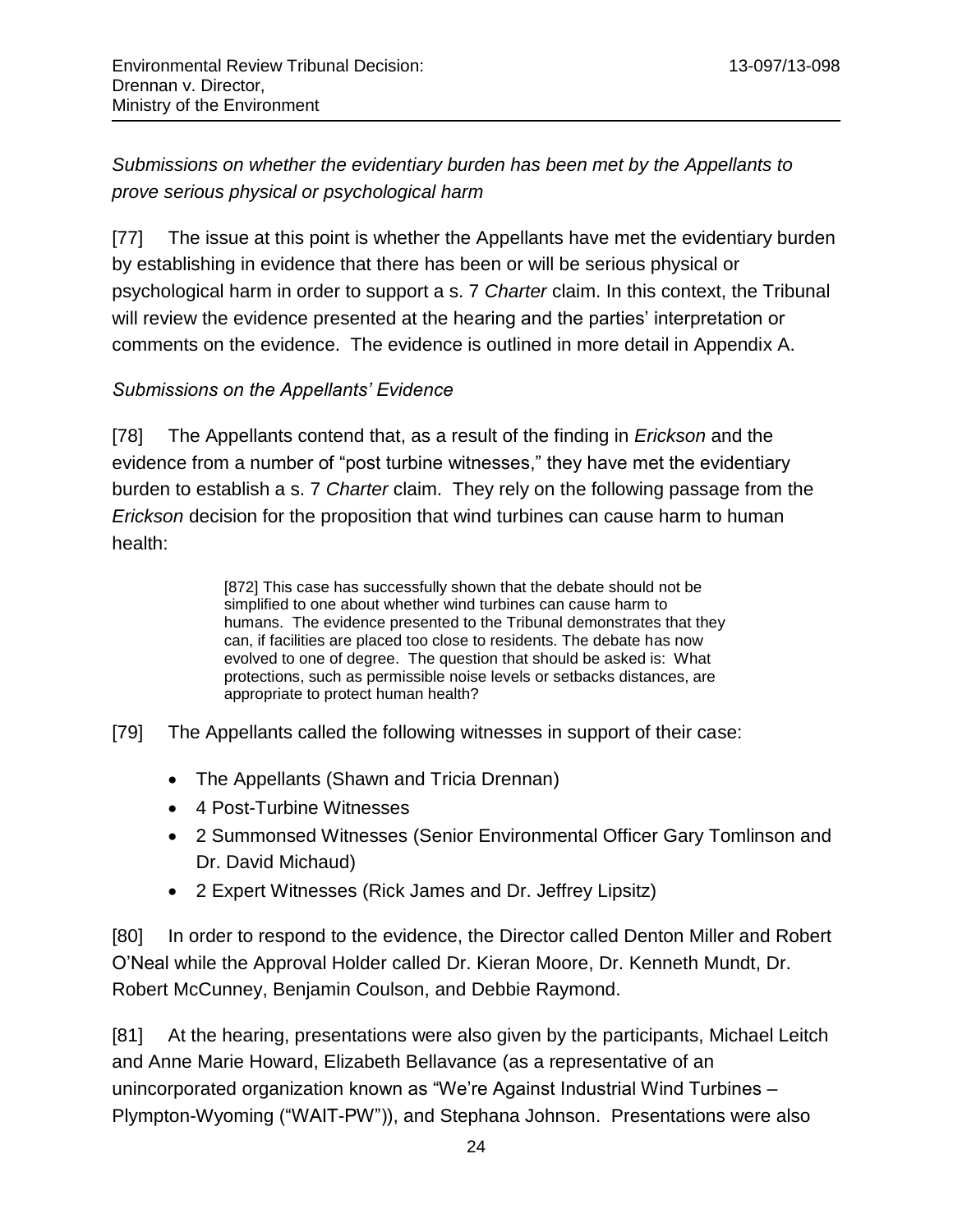made by the following presenters: Greg Schmaltz, John Curran and Kevin McKee, as a representative of Huron-Kinloss Against Lakeside Turbines ("HALT").

## <span id="page-24-0"></span>*The Appellants, Shawn and Tricia Drennan*

[82] Mr. and Ms. Drennan testified as a panel. They operate a farm in the Township of Ashfield-Colborne-Wawanosh, Huron County. The closest proposed wind turbine to their farm from the Project is 717m, with eleven wind turbines proposed to be within 2 km of their home. A 270 MW transformer substation is to be built within 550 m of their home.

[83] Mr. and Ms. Drennan became aware of the proposed wind project in September 2009. They testified that they had concerns regarding the size and scope of the Project, the possible effects on human health, and the proximity of structures to their property. Mr. and Ms. Drennan have concerns about other persons who have suffered health effects due to wind turbines.

[84] Mr. and Ms. Drennan have attended three public meetings for the K2 Wind Project. At these public meetings, the Drennans raised concerns regarding the effects of the Project on human health. The Drennans were frustrated and felt that the public meetings were only held to meet compliance with statutory requirements. Mr. and Ms. Drennan felt that the wind company was not interested in listening to their concerns.

[85] Mr. and Ms. Drennan also contacted the MOE about their concerns but said they did not receive a response.

[86] Mr. and Ms. Drennan suffer from some pre-existing health conditions but agree that they are both physically and mentally healthy. They claim to have experienced anxiety due to the proposed proximity of the wind turbines and the substation, and the number of turbines proposed in the Project. The Drennans testified that have not raised their health concerns with their respective family physicians. Mr. and Ms. Drennan explained that they have changed doctors in recent years. They added that they do not have a doctor with whom they feel comfortable discussing their wind turbine concerns.

[87] Mr. and Ms. Drennan testified that they had made plans in 2005-2006 to build their own set of wind turbines under the FIT Program through Canadian Wind Services. However, the Drennans explained that these plans were abandoned when their community was deemed unsuitable for integration into the transmission grid.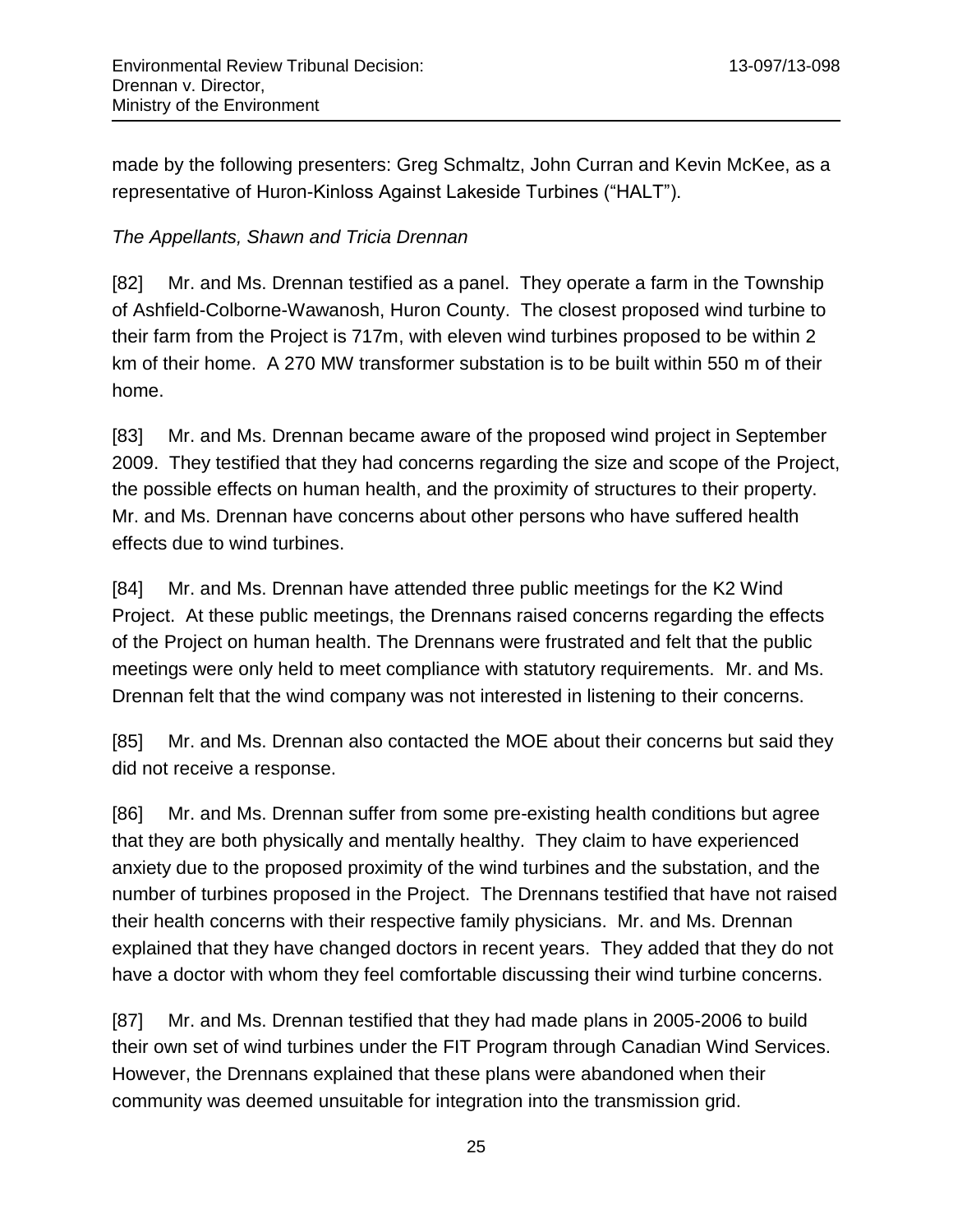[88] Mr. and Ms. Drennan testified that they were involved in prior wind project related litigation.

[89] Mr. and Ms. Drennan were questioned about a letter written to the editor of a publication called "Ontario Farmer", and published in August 2012 which questioned the economic and environmental benefits of wind power. They agreed that they had consented to having their names signed at the bottom of the letter although they denied that they had personally authored the letter. Mr. and Ms. Drennan agreed that they were members and co-founders of Safe Wind Energy for All Residents ("SWEAR"), a group in favour of stopping proposed wind projects.

[90] The Drennans testified that they were not aware of the MOE compliance protocol relating to noise from wind turbines. Moreover, the Drennans testified they were not aware of an MOE report prepared by Brian Howe and HGC Consultants regarding infrasound and low frequency noise.

[91] The Director submits that the Appellants expressed concerns about the potential health impacts from wind turbines based on information they gathered from others living near wind turbines and the internet. The Director notes that they did not provide any medical opinion as to the effect that living near a turbine project would have on their health. Further, the Director notes that the Appellants have other concerns such as impacts of the Project on their property value and that they are also involved in civil litigation relating to the Project. The Director submits that the Appellants have not provided sufficient evidence to establish that they will suffer serious harm to their health.

[92] The Approval Holder states that Mr. and Ms. Drennan are anti-wind activists with strongly held beliefs. The Approval Holder notes that the Appellants formed an antiwind group and pursued litigation to stop the Project. The Approval Holder notes that Mr. and Ms. Drennan are generally in good health and have concerns other than their health, namely, the impact of wind turbines on property values. The Approval Holder points out that, despite the fact that the Drennans knew the importance of a professional medical diagnosis in order to establish their case, the Appellants did not call a medical expert to testify in regard to the impacts of wind turbines or transformers on their health.

## <span id="page-25-0"></span>*Post-Turbine Witnesses*

[93] The Appellants called four witnesses who have lived near wind turbine projects in the province. Witness No. 1 lived on a property with the nearest wind turbine 800 m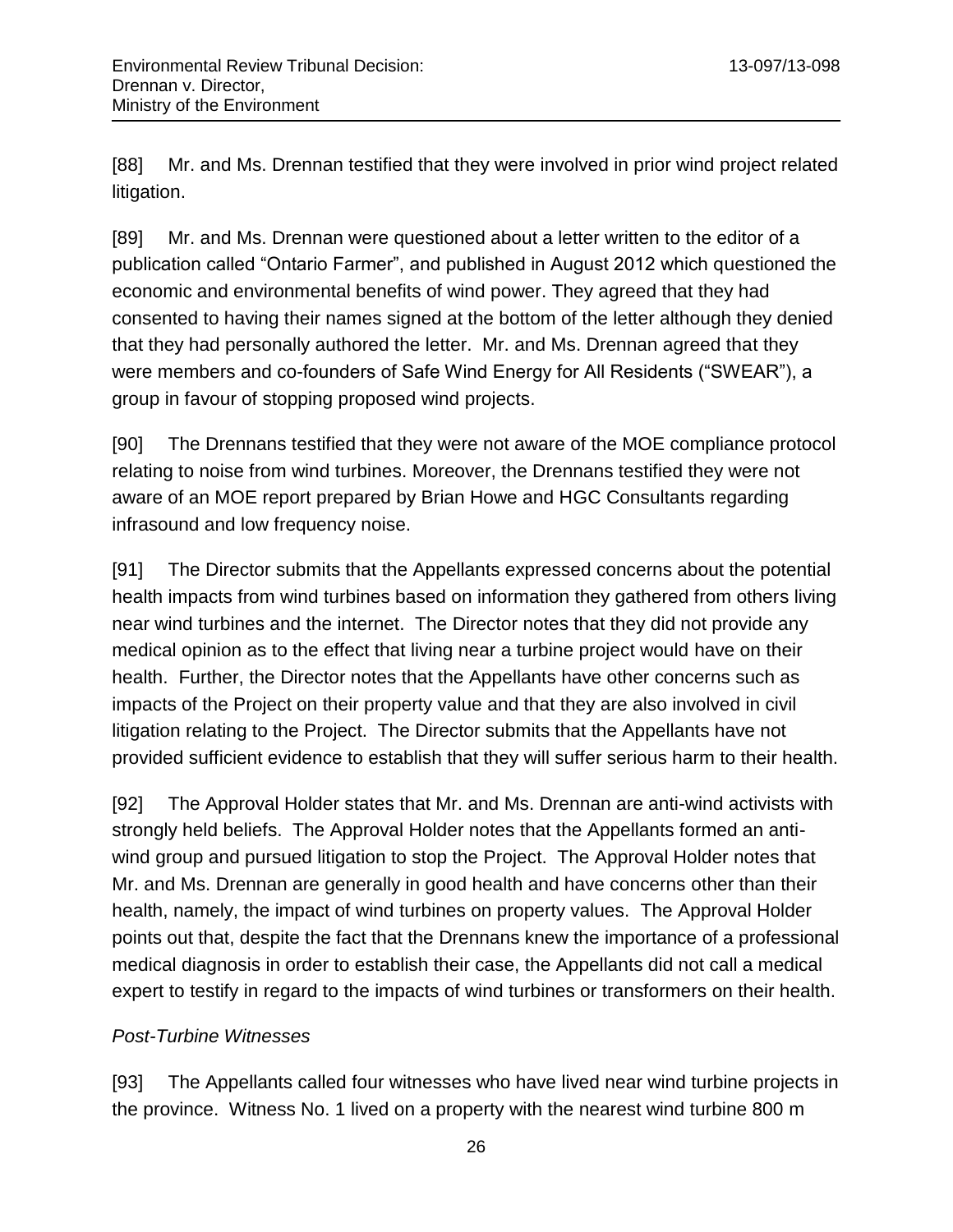away. This witness outlined a number of health impacts attributed by the witness to the wind project, such as sleep deprivation, ringing in the ears, increased blood pressure and heart rate, among other concerns. The Appellants submit that the evidence of this witness should carry significant weight because the witness moved from the house because of the wind turbine although the family had intended to retire at that location.

[94] Witness No. 2 had a wind turbine less than 550 m from their residence and attributed a number of health impacts to the turbines including sleep deprivation, stomach aches, heart palpitations, headaches and cognitive and memory problems. The witness stated that once the family moved away from the wind turbines, the symptoms were relieved. The Appellants submit that the Tribunal should also give significant weight to this witness' testimony since there was no other plausible explanation for the adverse health impacts.

[95] Witness No. 3 lives near the Melancthon wind farm and testified with respect to the impacts from the operation of the transformer station located approximately 490m from the home. Witness No. 3 does not complain about the wind turbines located four to 5 km from the home. Witness 3 complained of poor sleep, shakiness, headaches, pressure in the chest and ringing in the ears which the witness associates with the operation of the transformer. The witness testified that the health issues persisted despite a number of mitigation measures being undertaken by the approval holder of that project. The witness did outline a number of pre-existing health issues. The witness states it was the vibration and humming inside of the home that was the cause of concern, although no evidence was adduced with regard to the cause of the vibration and humming and the associated noise levels.

[96] Witness No. 4 lives in a house where the nearest wind turbine is located 724m from that house. The witness complains of experiencing headaches, ear aches, trouble sleeping and associated health effects allegedly commencing once the wind farm became operational. Medical records that relate to the issue only date from August of 2013. Witness No. 4 had a number of health issues prior to the operation of the wind turbine. The witness notes that a number of the health complaints occur when the witness is in the house, irrespective of whether the wind turbines are in operation or not.

[97] The Director stated that the Tribunal should not rely on the evidence of the postturbine witnesses. For the first witness, the Director notes that no medical professional has linked the turbine projects to any of these health issues and that all of the clinical tests, such as hearing, stress and cardiology tests were found to be normal. With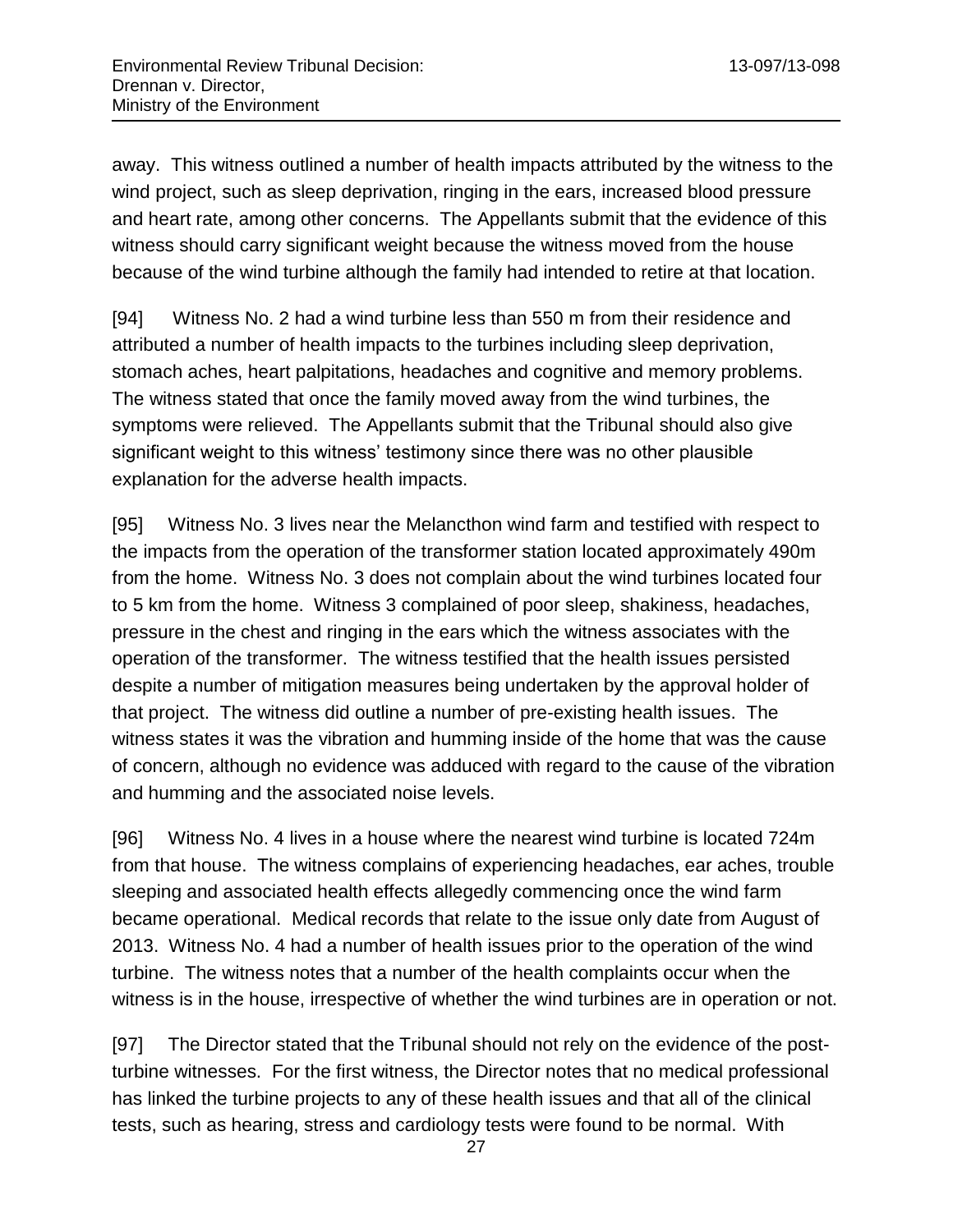respect to the second post-turbine witness, the Director notes that the medical records submitted contained virtually no notes of the health issues raised by the witness and that no medical professional has linked the turbine project to any of the health issues.

[98] The Director states that none of the post-turbine witnesses provided a diagnosis from a medical professional "to the effect that their conditions were caused by, were exacerbated by or resulted (even indirectly) from exposure to wind turbines." The Director notes that the witnesses admitted that they were self-diagnosed. The Director submits that the Tribunal should follow the decision in *Alliance to Protect Prince Edward County v. Ontario (Ministry of the Environment)*, [2013] O.E.R.T.D. 40 ("*Ostrander")* where the Tribunal stated that the witnesses' own evidence was not and could not be found to be confirmatory of causation in the absence of expert medical evidence confirming causation and conclusive measurement of sound pressure levels.

[99] The Director also notes, as in *Ostrander*, that the witnesses did not provide noise level measurements such that the Tribunal could determine whether the health complaints arise from noise levels below 40 dBA.

[100] The Approval Holder submits that the evidence of the post-turbine witnesses is unhelpful because:

- the witnesses have self-diagnosed themselves with "Wind Turbine Syndrome", yet many of them exhibit pre-existing conditions that suggest other underlying conditions;
- some of the post-turbine witnesses have made lifestyle choices that could explain their alleged symptoms, especially those relating to sleep;
- some of the post-turbine witnesses have health complaints but have not communicated them to their doctors or medical professionals;
- the disclosure of medical records for the post-turbine witnesses was deficient, as the medical records were inconclusive or missing entirely;
- there are concerns of bias in respect of each witness in that they may have concerns with respect to loss of property values and because of their participation in or support of groups opposing wind turbine projects.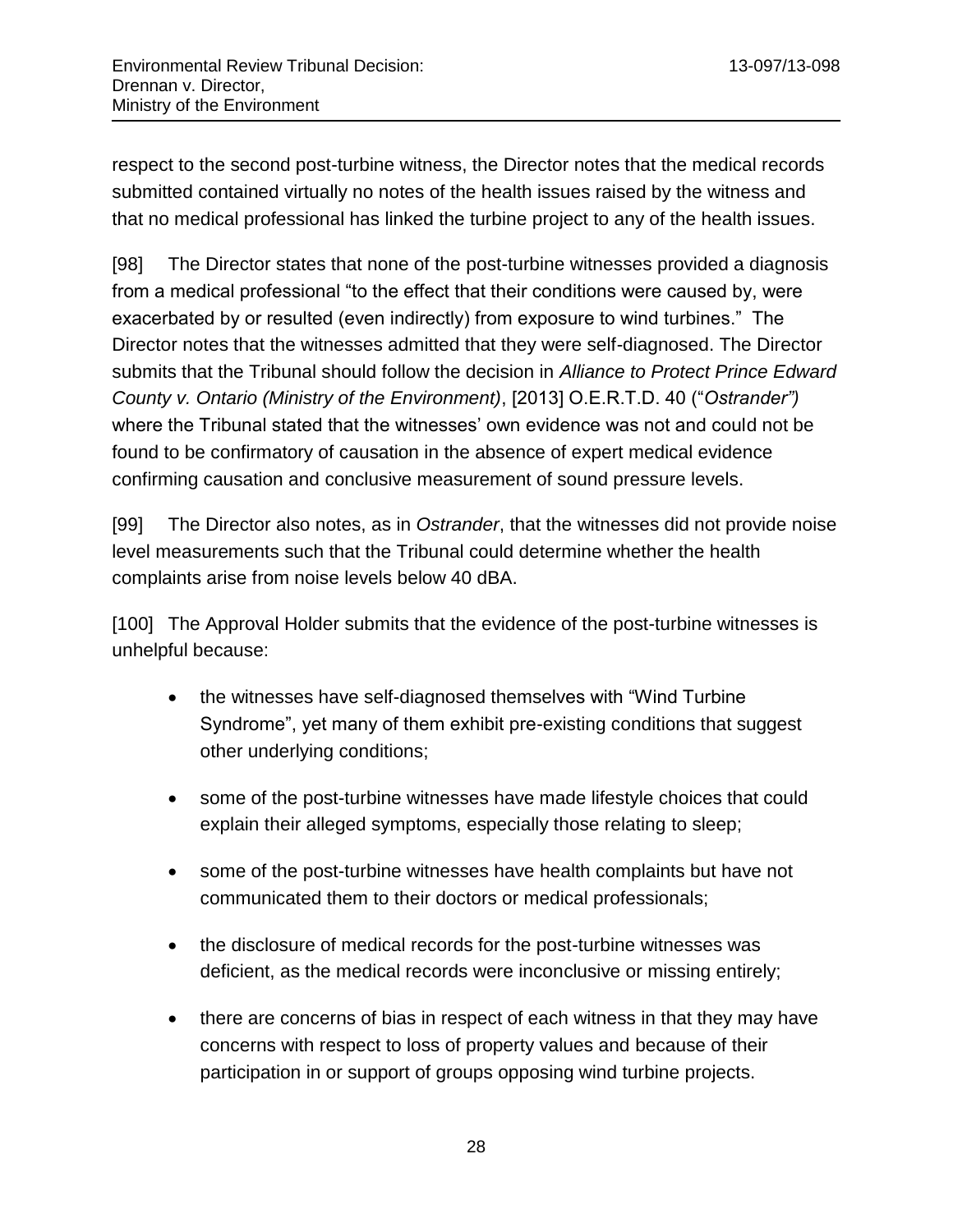[101] The Approval Holder concludes that the post-turbine witnesses provided evidence that is "speculative and relies on inadmissible partisan lay person opinion evidence, double hearsay and self-diagnosis without offering a shred of evidence of medical causation."

## <span id="page-28-0"></span>*Senior Environmental Officer Gary Tomlinson*

[102] Officer Tomlinson is a Senior Environmental Officer with the MOE at the Guelph District Office who testified under summons for the appellants in *Dixon.* His evidence relates to the number and nature of complaints the MOE receives concerning wind turbines and the testing protocols, among other issues. His testimony in *Dixon* was adopted for this hearing.

[103] The Appellants note that Officer Tomlinson estimated that approximately 750 complaints alleging health effects with respect to noise from wind turbines or transformers were received by the Guelph District Office. He testified that the MOE does not undertake any testing inside the complainants' homes; instead, they test within 30 m of the complainant's home. The Appellants also state that Officer Tomlinson noted that complaints were received although the project near the complainants' homes was in compliance with the 40 dBA limit.

[104] The Director submits that little or no weight should be given to Officer Tomlinson's evidence. The Director is not questioning the accuracy of the testimony but "because the complainants attribute symptoms to wind turbines and report this to the MOE does not prove that the project under review will cause harm to human health. There is no context for these complaints and no follow-up about their accuracy or correctness." Further, the Appellants were not seeking to enter the complaints for the truth of their contents.

[105] The Director also states that Officer Tomlinson's evidence pertained to the number and breakdown of complaints to the Guelph District Office and that these complaints originated from a minority of receptors and mostly related to noise from transformers rather than wind turbines. The Director further notes that Officer Tomlinson testified that:

> …the Guelph District Office received a total of approximately 750 complaints about wind turbines. Officer Tomlinson confirmed that 659 of these complaints were related to the Melancthon project; that the Melancthon project has approximately 347 receptors; that most, if not all, of the 659 complaints came from 21 households; and that many of these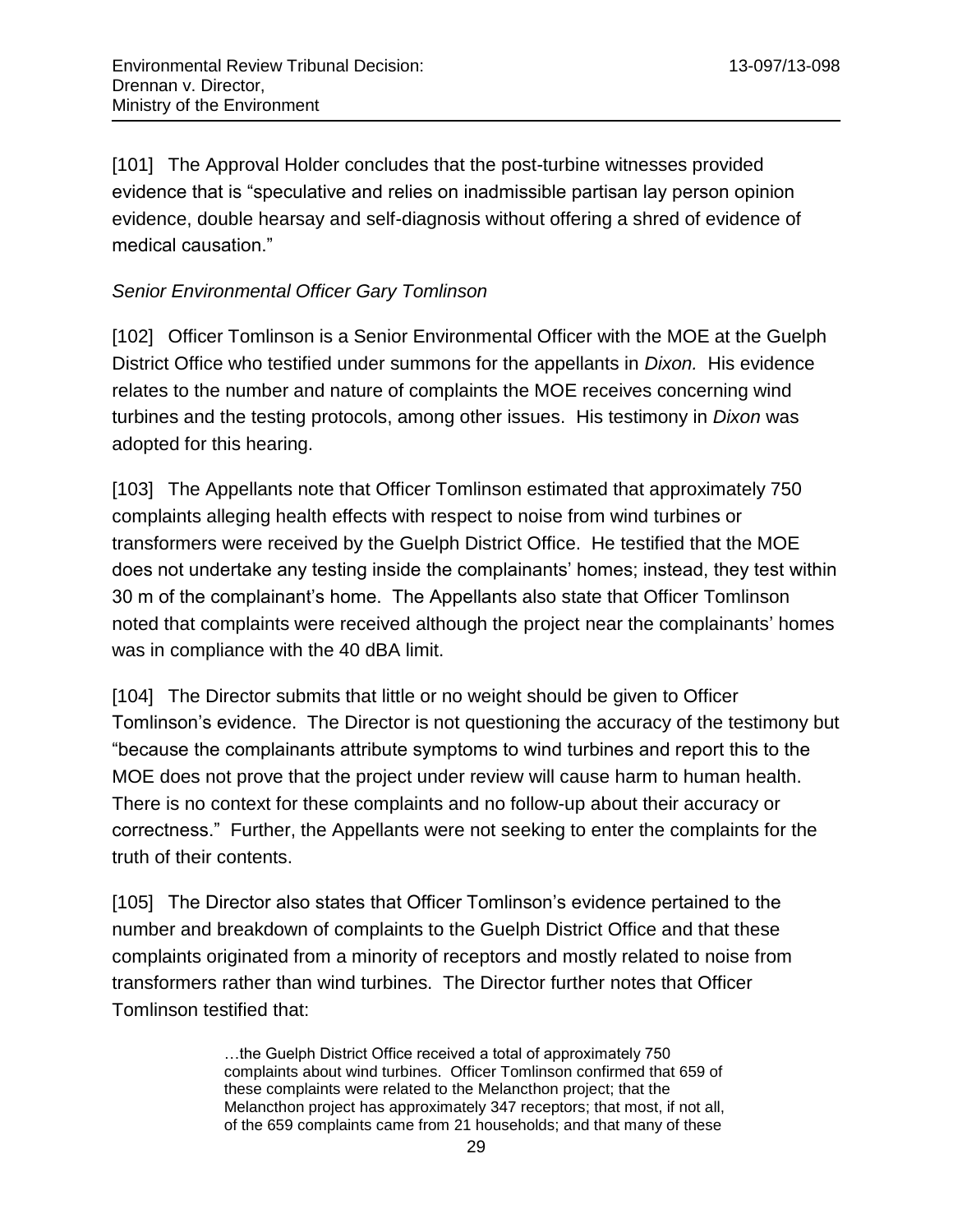complaints were about the transformer station and not about the turbines themselves.

## <span id="page-29-0"></span>*Dr. David Michaud*

[106] Dr. Michaud testified under summons for the appellants in the *Dixon* hearing. His testimony was adopted for this hearing. He described the nature and scope of the study he is conducting on the health effects of wind turbines on behalf of Health Canada. In his testimony, Dr. Michaud states that there may be more concern by people living in rural environments regarding exposure from wind turbine noise because rural areas tend to have a very low background sound level to start with. The Appellants noted that Dr. Michaud outlines the concern that when you introduce a source like wind turbine noise, although it may be relatively quiet compared to something like road traffic noise, the absolute increase in the sound can be quite large, particularly at night.

[107] The Appellants state that they recognize that the Health Canada study being conducted by Dr. Michaud on wind turbines is not intended to demonstrate a definitive link between wind turbines and harm to health, but instead, examines whether there is a statistical association. The Appellants want to note, however, the following:

> That there is a knowledge gap with respect to low frequency noise emitted from wind turbines and its effects on residents living in close proximity to the wind turbines;

That there is a knowledge gap generally about the effect that wind turbines have on human health;

That this knowledge gap is deemed as something that is important to address by Health Canada; and

Not having this type of knowledge impedes Health Canada's ability to provide the best scientific advice to the responsible authority on the potential health impacts of projects that change the noise environment.

[108] The Director submits that the evidence of Dr. Michaud does not provide evidence that the Project will cause serious harm to human health. The Director states that even if the study being undertaken by Health Canada was released today, the study is not designed to assess causation. Instead, the Director notes that the study is examining association and it will not be the final or ultimate word on the issue. The Approval Holder notes that Dr. Michaud was not qualified as an expert in the *Dixon* proceeding and gave evidence factual in nature concerning the Health Canada study. The Approval Holder pointed out that Dr. Michaud noted that the Health Canada study is not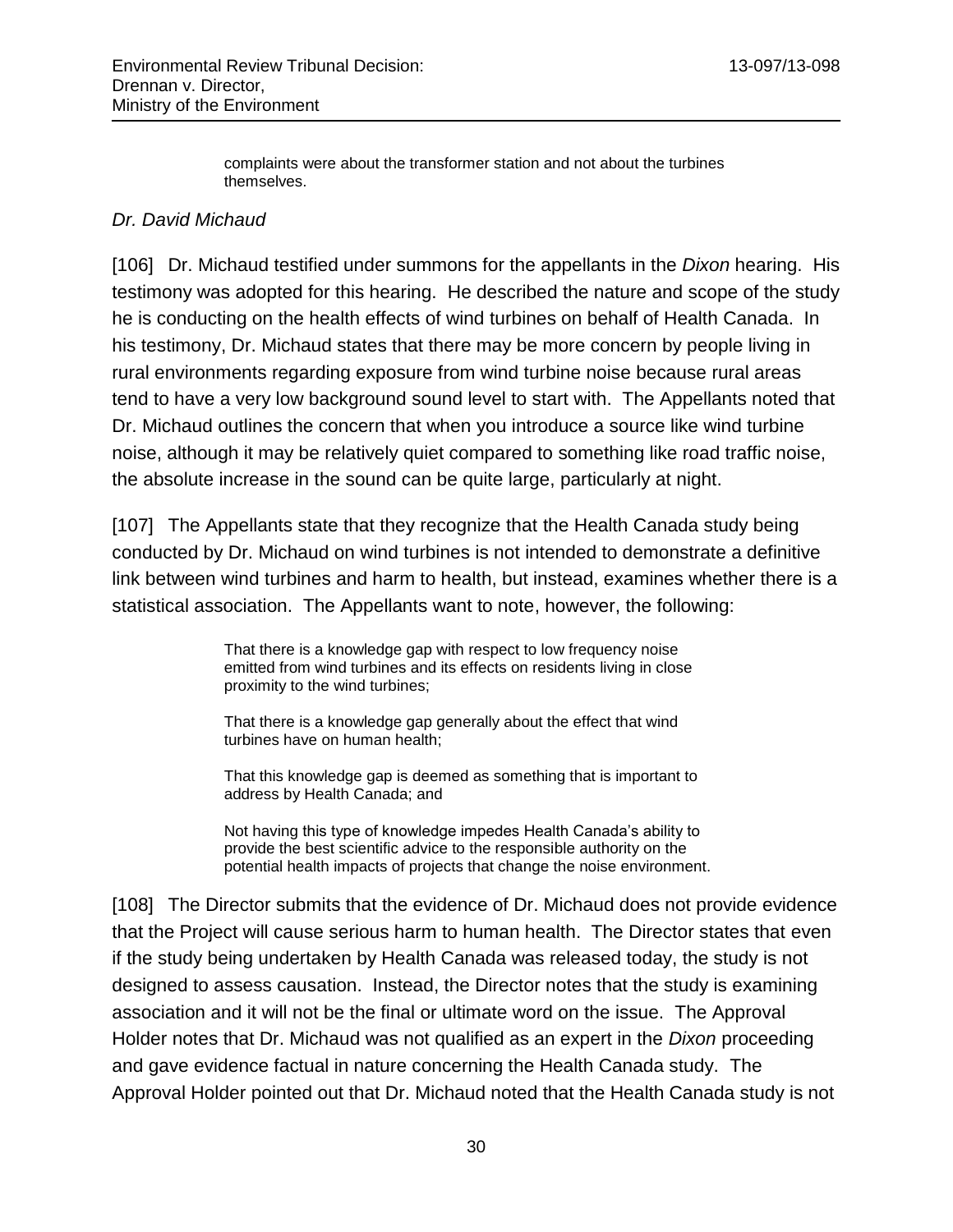intended to be a definitive answer on whether or not wind turbines are associated with health effects and that the Health Canada study is not looking at causation.

[109] The Approval Holder also notes the views of one its experts, Dr. Kenneth Mundt. The Approval Holder notes that Dr. Mundt states that the Health Canada study would be a refinement to the existing array of studies and that he does not expect the results to include "earth-shaking findings. " The Approval Holder also states that Dr. Mundt's opinion is that the Health Canada study does not provide justification for an immediate intervention or moratorium with respect to wind development.

## <span id="page-30-0"></span>*Dr. Jeffrey Lipsitz*

[110] Dr. Lipsitz's evidence was adduced through a witness statement provided by the Appellants and there was no request to qualify Dr. Lipsitz as an expert. He provided an opinion pertaining to the impacts of disturbed sleep. He states that most people in society have poor sleep hygiene that could lead to "reduced daytime alertness" and other health conditions.

[111] The Director notes that Dr. Lipsitz's statement makes no mention of any relationship between noise from wind turbines and sleep. Further, the Director notes that Dr. Lipsitz does not comment on the link between the specific health concerns raised by the Appellants and disturbed sleep. The Director notes that Dr. Lipsitz did not conduct a medical examination or diagnosis of any witness.

[112] The Director points out that Dr. Lipsitz states that there are over 90 sleep disorders with different causes, although there is no mention of the link of such disorders to wind turbines. The Director states that the evidence shows that "there are many potential causes for disturbed sleep patterns which individuals living near wind turbines may erroneously associate with the operation of the turbine project."

# <span id="page-30-1"></span>*Richard James*

[113] The Appellants called Mr. James as a witness who was qualified by the Tribunal to given opinion evidence as an acoustical engineer with expertise in noise modeling, including noise modeling and measurement of wind turbine noise and the associated effects on residents. The Appellants state that Mr. James gave evidence that the noise assessment prepared by the Approval Holder has a number of deficiencies such that it underestimates the predicted noise levels at the receptor points. Most importantly, the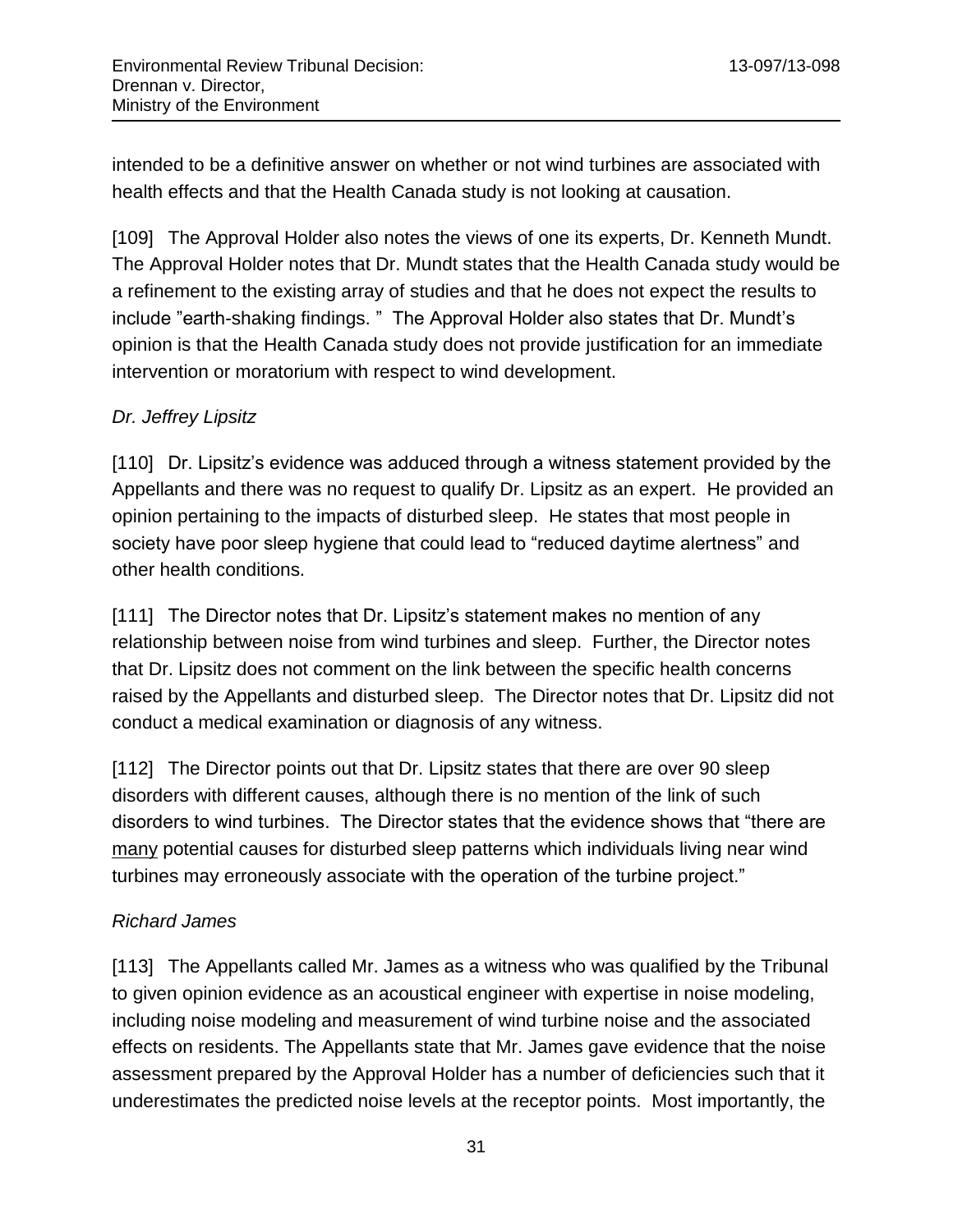Appellants point out that the MOE sound modelling approach does not use confidence levels and thus fails to accurately provide the predictable worst case outcomes (which, the Appellants state, is the goal of the MOE sound modelling for wind turbine project.)

[114] The Appellants state that Mr. James notes that, because of the deficiencies in the modelling process, the predicted noise assessment was off by 5 dBA. The underestimation of the predicted noise levels is because ISO 9613, the international protocol used for measuring noise propagation, was not factored into the noise assessment and the Approval Holder should have considered Part 14 of the IEC Standard 61400 which is required under Part 11 of that standard.

[115] The Appellants also state that some of Mr. James' evidence pertains to the associated effects of low frequency sound from wind turbines with respect to the vestibular system. Mr. James' testimony was that infrasound and low frequency noise generated by wind turbines create a significant health risk. Mr. James states that infrasound and low frequency levels are unique and can be compared to the measurement range experienced in natural disasters like tsunamis. He states that the public should be protected by having the MOE develop guidelines with respect to infrasound and low frequency noise from wind turbines.

[116] The Appellants submit that Mr. James' evidence should be given significant weight in light of his expertise in the field of audiology, sound monitoring and testing.

[117] The Director notes that, while Mr. James states that the ISO 9613 was not properly factored into the noise assessment and that part 14 of the IEC standard 61400 was not appropriately considered by the Approval Holder, he admitted that neither the MOE Noise Guidelines nor Part 11 of IEC 61400 refer to or require adherence to or consideration of IEC 61400 Part 14.

[118] The Director notes that Mr. James gave no evidence to suggest that the requirements of the MOE Noise Guidelines were not adhered to and he was of the opinion that 40 dBA was a reasonable limit for audible noise when adhered to.

[119] The Director points out that the thrust of Mr. James' evidence is that the Project, once operational, will not be in compliance with its REA. The Director submits that this evidence should be given little or no weight in the determination of whether the Project will cause serious harm to human health because the Tribunal has held in the past that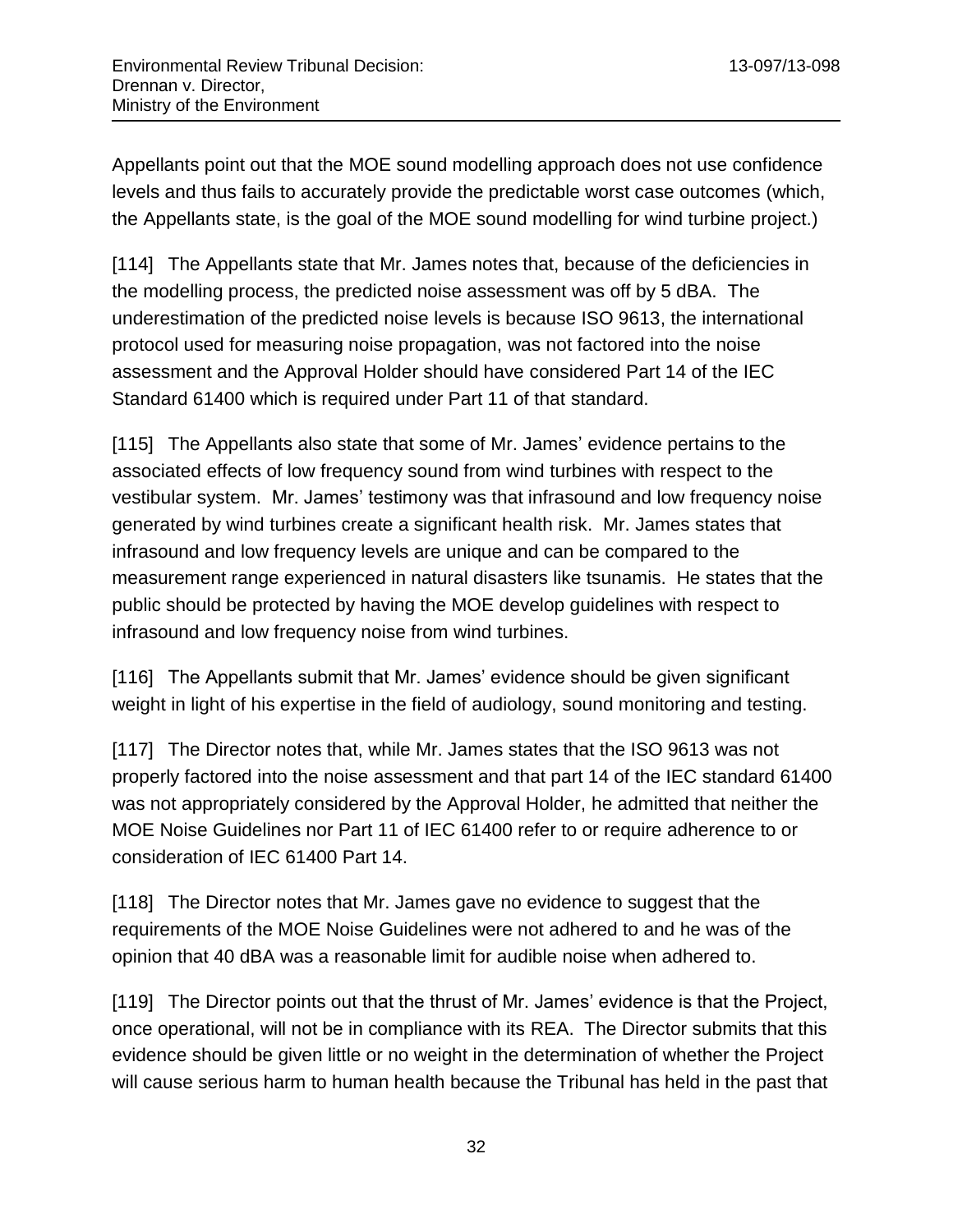it is to be assumed that a project will operate within the terms and conditions of the REA.

[120] The Director states that Mr. James' position that low frequency noise and infrasound emanates from wind turbines is not supported by the current research and he did not provide the scientific basis for his position.

[121] The Approval Holder states that Mr. James has a bias against wind development and purported to give evidence beyond the scope of his expertise, and in so doing breached his obligations as an independent expert and the Tribunal's Practice Direction for Technical and Opinion Evidence ("Practice Direction for Opinion Evidence"). As such, the Approval Holder submits that the Tribunal should give Mr. James' evidence no weight.

[122] In support of the Approval Holder's view of Mr. James' evidence, the Approval Holder makes the following submissions, among others:

- Mr. James demonstrated a lack of independence, in that, among other things, none of his clients have ever supported wind turbine projects; he is a member of a group calling for a moratorium on further industrial wind development; he testified to matters beyond his expertise, in particular, in relation to his opinion concerning adverse health effects caused by exposure to wind turbines.
- Mr. James did not adhere to the Practice Direction for Opinion Evidence in that "he had an obligation to clearly disclose any difference of scientific opinion to the views expressed in his report" and in particular, the fact that other experts held a contrary opinion to his, "namely that infrasound and low frequency noise from wind turbines do not pose a health risk."
- Mr. James only put forward authorities in support of his point of view and not other viewpoints, such as a study by Professor Yokoyama that concludes that low frequency components in infrasound frequency range from wind turbine noise cannot be heard or sensed.
- Mr. James also used exaggerated or alarmist testimony to provide his opinion such as stating that the infrasound from wind turbines is in the 1 Hz range and is generated in the natural environment by sources such as earthquakes and tsunamis whereas Mr. O'Neal, another expert in this proceeding, testified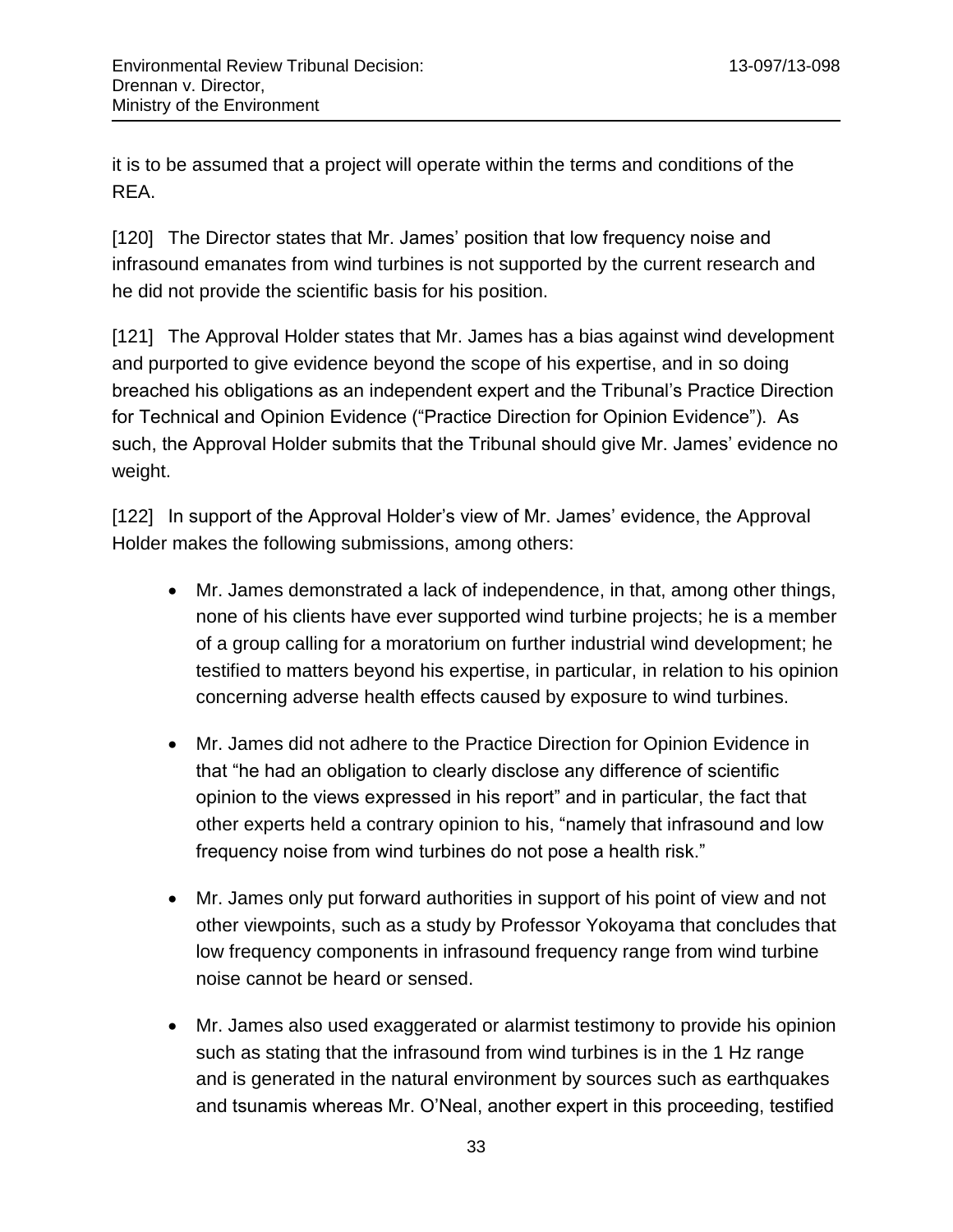that infrasound in the 1 Hz range is generated by sources such as waves on a lake, HVAC systems and traffic.

• The reliability of Mr. James' testimony is also put into question since the Approval Holder alleges he gave inconsistent testimony between this proceeding and the hearing in the St. Columban project pertaining to the preparation of the Acoustic Noise Measurement Techniques prepared by an International Electrotechnical Commissioner ("IEC") working group.

[123] The Approval Holder, relying on the words of the *Inquiry into Pediatric Forensic Pathology in Ontario* (the *Goudge Inquiry*) states that the Tribunal:

> …should not risk having its decision-making function eroded by an "expert generalist" who professes to know "something about everything and who [is] only too willing to provide the court with a ready-made solution for any contentious issue that might exist."

[124] The Approval Holder argues that if the Tribunal is to give any weight to Mr. James' evidence, the evidence of Messrs. Coulson, Miller and O'Neal should be preferred since they are better qualified to give such relevant evidence. In particular, the evidence of Messrs. Coulson, Miller and O'Neal should be preferred with respect to issues of infrasound and low frequency sound.

[125] The Approval Holder also submits that Mr. James' evidence that the Project's noise assessment report will result in the underassessment of sound levels should not be followed. The Approval Holder states that Mr. James' opinion is not specific to this Project and he admitted that the noise assessment completed for this Project was undertaken in accordance with the MOE Noise Guidelines for Wind Turbines and the appropriate regulation.

#### <span id="page-33-0"></span>*Submissions on the Respondents' Evidence*

[126] Three witnesses were called by the Respondents with respect to noise issues: Denton Miller; Robert O'Neal; and Benjamin Coulson.

## <span id="page-33-1"></span>*Denton Miller*

[127] Mr. Miller was called as a witness by the Director. Mr. Miller, who is a senior noise engineer with the MOE, was qualified by the Tribunal to give opinion evidence in this proceeding as a noise engineer with specific expertise in the MOE's Noise Guidelines and compliance protocols for wind turbines. The Director notes that Mr.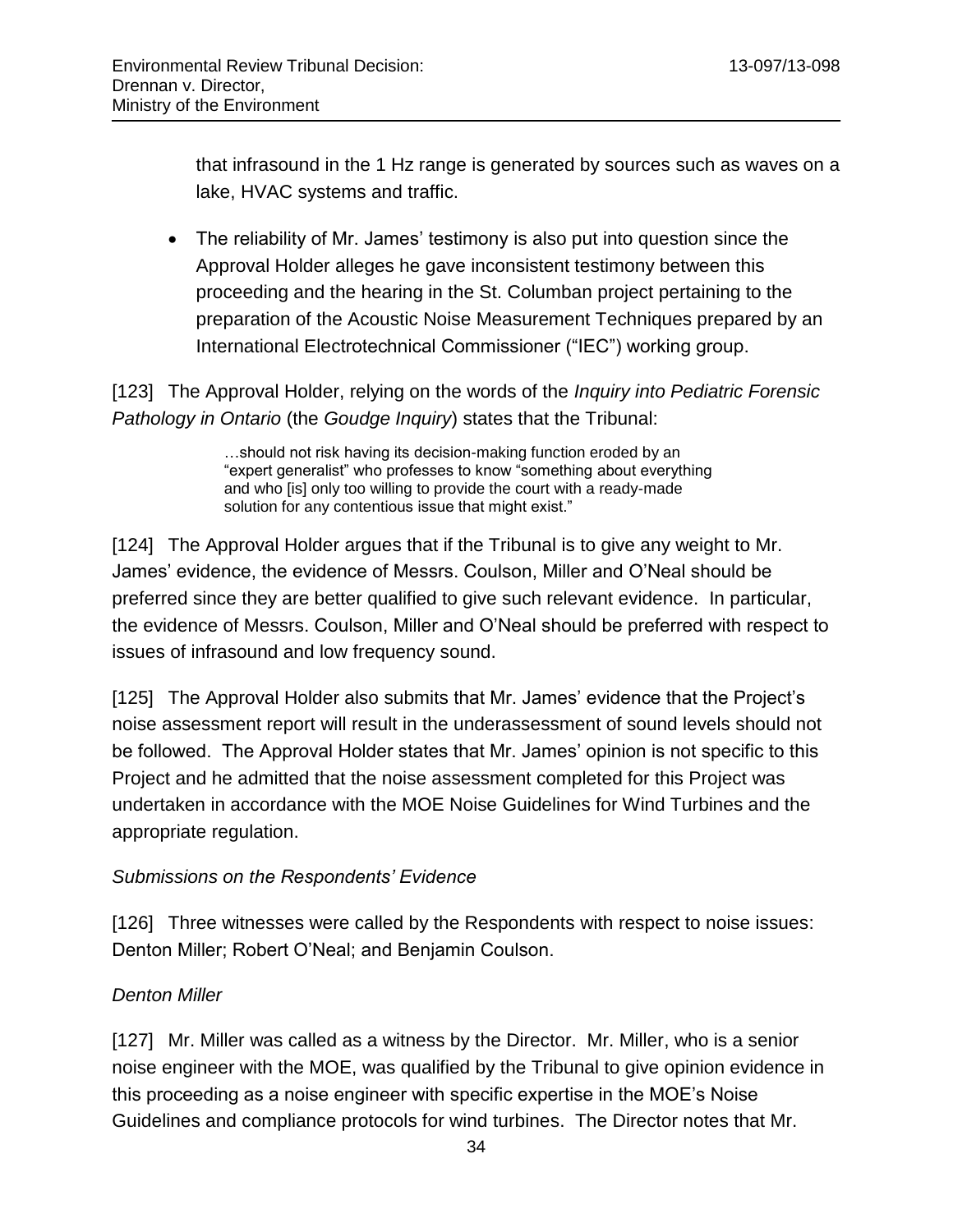Miller has undertaken some 30 noise assessments for wind projects and was involved in the review of 800 applications involving various industrial sectors.

[128] The Director states that Mr. Miller's evidence outlined the approach used by the MOE and, in particular, the principle of "predictable worst case," which results in a conservative prediction of noise levels. The conservative prediction, according to Mr. Miller's evidence, is premised on a number of assumptions incorporated into the noise assessments:

> the assumption that all turbines are always facing each receptor under down wind conditions;

the use of the centre of the home to prevent the shielding of the building itself; and

the need to consider cumulative effects by addressing all turbines within a 5 km radius at a point of reception.

[129] The Director notes that once all of these conservative assumptions are incorporated, the resulting noise assessment compares the maximum total noise operating against the most restrictive sound level limit, that is, 40 dBA, following the "predictable worst case" principle.

[130] The Director states that Mr. Miller expressed the opinion that the Approval Holder complied with requirements in the Noise Guidelines and incorporated the "predictable worst case" into the noise assessment and he also confirmed that he recalculated the noise results reported for the most impacted receptors and confirmed that they were correct.

[131] The Director notes that Mr. Miller provided an outline of the conditions imposed in the REA issued to the Approval Holder and stated that Conditions E1 and E2 require the Approval Holder to submit an acoustic audit that is prepared by an independent acoustical consultant.

[132] The Approval Holder did not comment on Mr. Miller's evidence.

[133] The Appellant states that Mr. Miller's evidence is simply that the Project's noise assessment studies comply with the MOE requirements.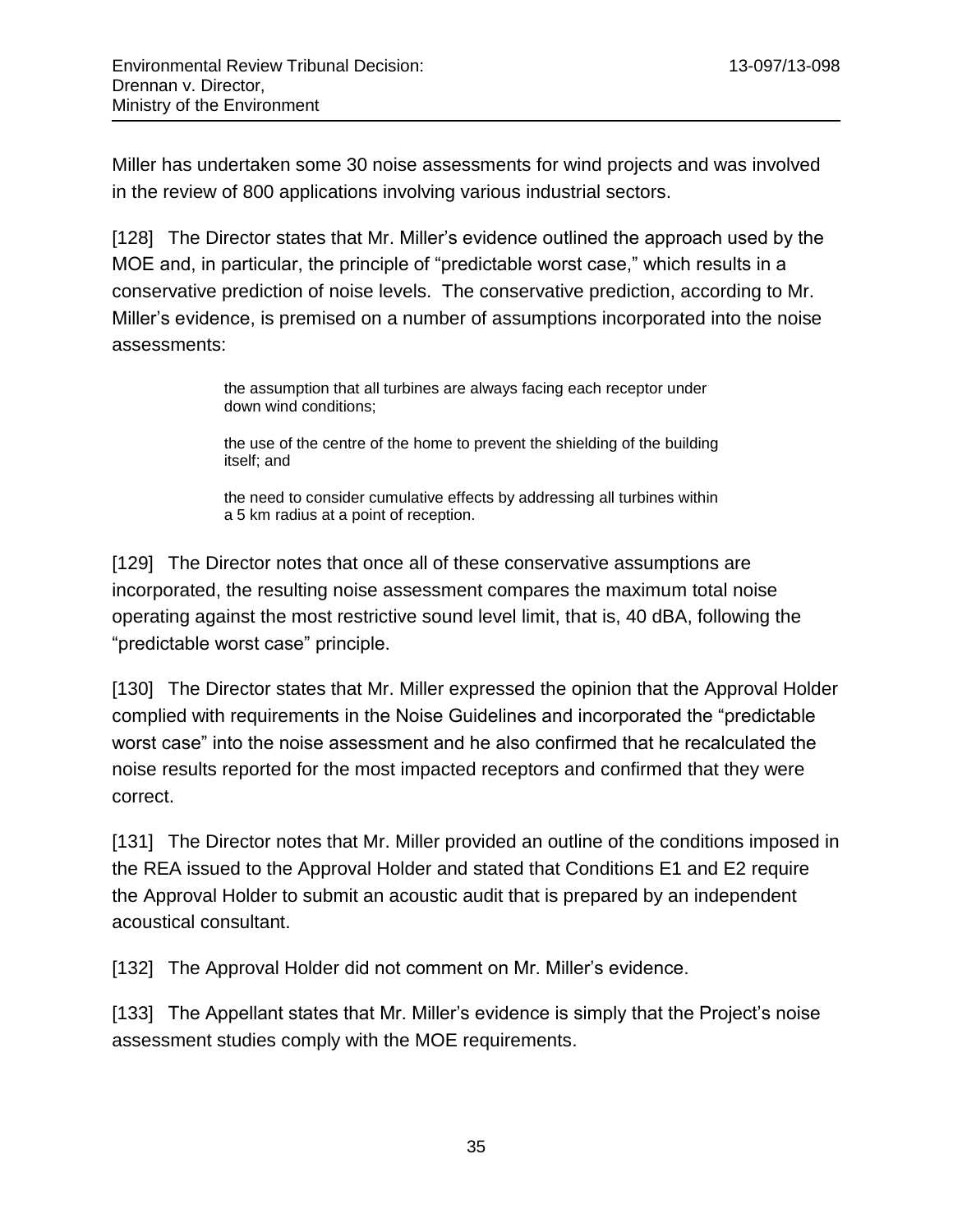## <span id="page-35-0"></span>*Robert O'Neal*

[134] Mr. O'Neal was called by the Director and qualified by the Tribunal in this proceeding to give opinion evidence as an expert acoustician with expertise in low frequency noise. The Director notes that he has been involved in sound level studies for over 50 wind energy projects and as lead investigator for a low frequency and infrasound research study on wind turbines.

[135] The Director states that Mr. O'Neal gave evidence that "it is his opinion that infrasound and low frequency sound will not impact people at distances as close as 305 meters and 457 meters from the nearest wind turbine."

[136] The Approval Holder points out that Mr. O'Neal stated that the work he conducted and the literature he reviewed leads him to the conclusion that infrasound and low frequency sound levels from wind turbines were below the criteria for various standards organizations with respect to health impacts.

[137] The Appellants disagree with Mr. O'Neal's contention that it would be inappropriate to extrapolate the adverse health alleged by residents living near one wind project to residents of another project.

#### <span id="page-35-1"></span>*Benjamin Coulson*

[138] Mr. Coulson was called by the Approval Holder and qualified by the Tribunal to give opinion evidence as a noise engineer. The Director notes that Mr. Coulson reviewed the noise assessment prepared for the Project. The Director states that Mr. Coulson concludes that the noise assessment prepared for the Project was in compliance with the Ministry's Noise Guidelines and thus disagrees with the deficiencies listed by Mr. James in his evidence.

[139] The Approval Holder states Mr. Coulson explained that he does not believe that there is anything unique about infrasound from wind turbines in that there are many natural sources of infrasound and they are consistent with the infrasound from wind turbines.

[140] The Appellants state the following with respect to Mr. Coulson's evidence:

Mr. Coulson indicated in his evidence that the sound modeling predicted in the noise assessment reports bears out quite well in real world testing. Mr. Coulson did not provide any documentation to support this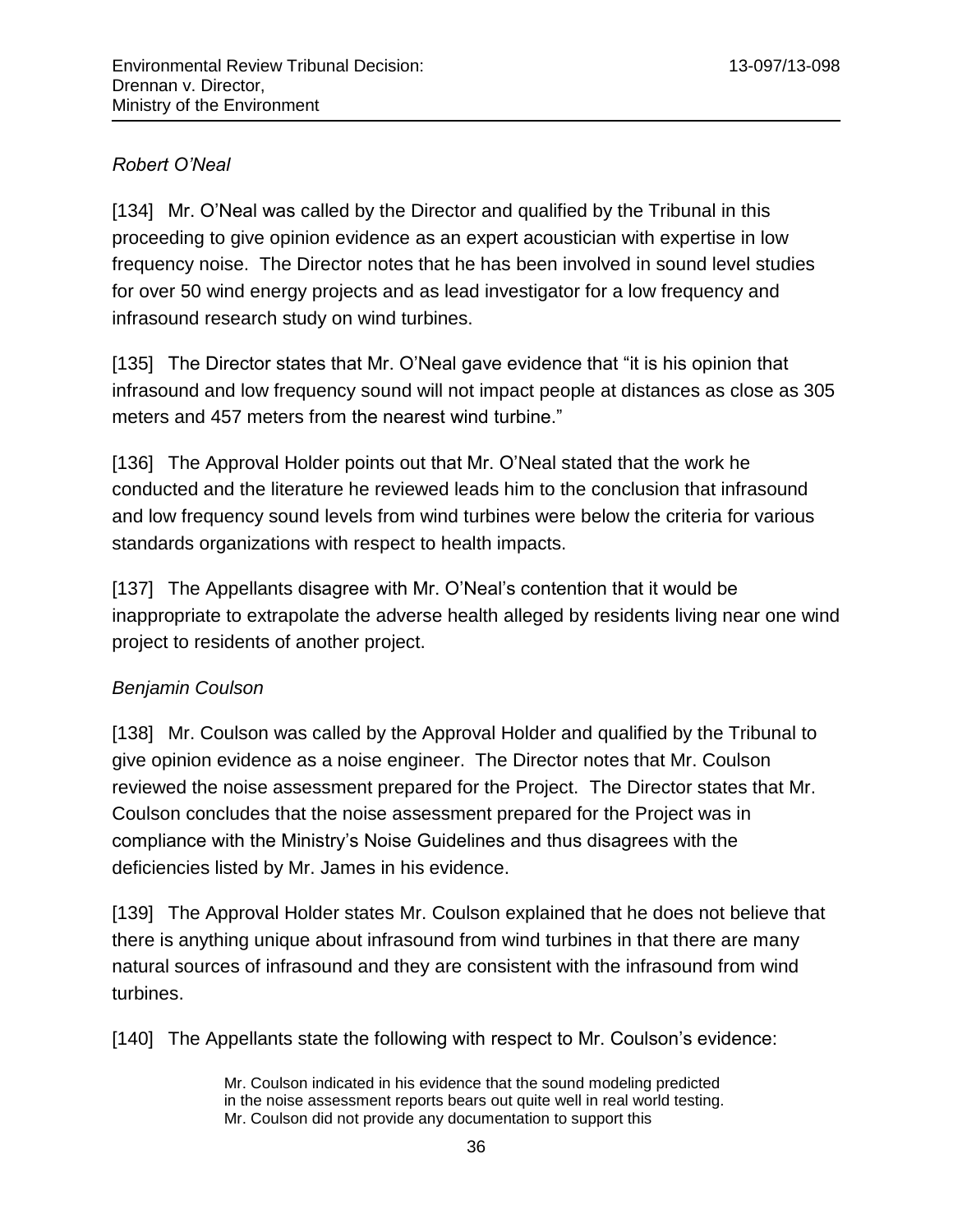proposition and the Appellant would draw the Tribunal's attention to the Howe paper at Tab F of the witness statement of Mr. James …The Howe paper provides Mr. Howe's experience in doing compliance follow-up in Ontario and it includes his conclusion that even after the improvements in modeling to include such factors as the wind profile and ground attenuation with greater specificity, that Mr. Howe is still observing that sound levels being measured were as much as 5-decibels higher than what was being predicted by the models.

[141] The Appellants submit that this information supports Mr. James' contention that the sound modeling used for this Project does not accurately predict the worst case noise impact for the Project.

### *Dr. Kenneth Mundt*

[142] The Respondents also called a number of medical and epidemiological experts: Dr. Kenneth Mundt, Dr. Robert McCunney, and Dr. Kieran Moore.

[143] Dr. Mundt was called by the Approval Holder and was qualified by the Tribunal to give opinion evidence in epidemiology, which is the study of the causes of disease in populations. The Director notes that Dr. Mundt undertook a review of the available thirteen peer-reviewed scientific studies with respect to wind turbines and human health and concludes that there is no convincing evidence that residential exposure to wind turbines causes harm to human health although the literature reports an association between sound pressure levels and annoyance. The Director also notes Dr. Mundt's conclusion that while some individuals may experience annoyance from wind turbine noise, "there is no indication of a correlation between annoyance from wind turbine noise and adverse health effects in these studies – nor is there any indication of serious harm."

[144] The Director notes that Dr. Mundt concludes that the evidence of the post-turbine witnesses was insufficient to determine a causal connection between their health and exposure to wind turbine noise; and that the health impacts complained of by the postturbine witnesses cannot be extrapolated to any other group or individuals.

[145] The Approval Holder states that Dr. Mundt gives the view that the complaints from post-turbine witnesses do not provide sufficient evidence to make a diagnosis since the complaints are self-reported, there are incomplete medical records and the witnesses have not been screened by a treating physician.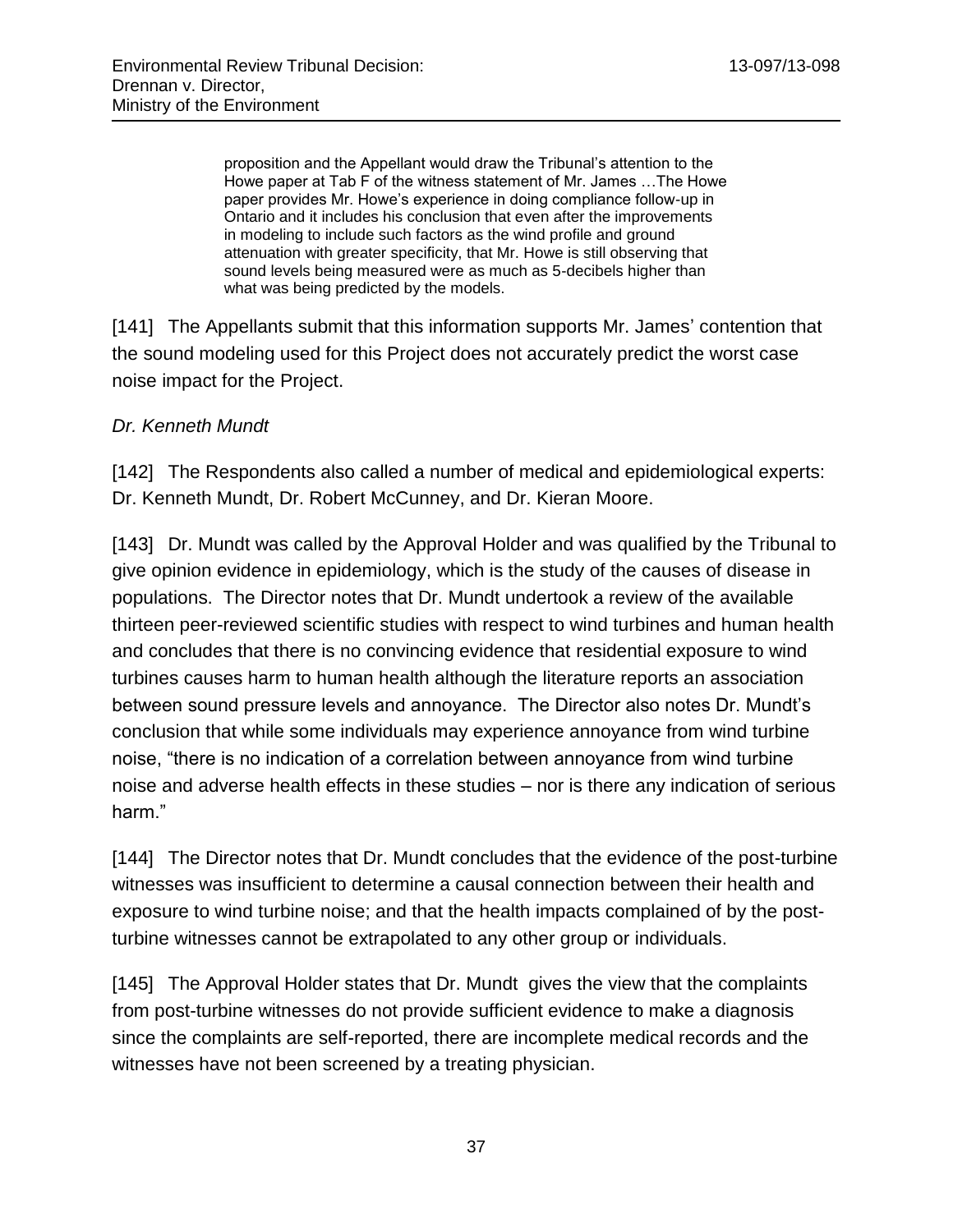[146] The Approval Holder notes that, after reviewing peer-reviewed literature, Dr. Mundt states that the only conditions consistently reported with respect to wind turbines are annoyance or irritation. However, the Approval Holder notes that Dr. Mundt distinguished between disease and annoyance and stated that annoyance is not classified as a disease.

[147] The Approval Holder also notes Dr. Mundt's view that a possible explanation for the reporting of adverse health effects by some people is the "nocebo effect"; that is, when persons are presented with first-person accounts of symptoms attributed to wind turbines they tend to report more symptoms and greater intensity of symptoms regardless if exposed to wind turbine infrasound or sham infrasound.

[148] The Appellants state that very little consideration should be given to Dr. Mundt's evidence. The Appellants states that "… Dr. Mundt finds fault with many of the studies that have been undertaken thus far regarding an association between wind turbine exposure and adverse health, the Appellants rely on the findings of this Tribunal in *Erickson*, that exposure to wind turbine noise does cause harm to human health."

## *Dr. Robert McCunney*

[149] Dr. McCunney was called by the Approval Holder was qualified by the Tribunal to give opinion evidence as a medical doctor specializing in occupational and environmental medicine with particular expertise in health implications of noise exposure. Based on his assessment of the noise assessment report for the Project, the relevant scientific literature and the evidence presented by the Appellants, the Director notes that he concludes the Project will not cause harm to human health if operated in accordance with the REA.

[150] The Director also notes that Dr. McCunney has reviewed the relevant literature and concludes that there is no scientific support for a direct causal link between chronic noise exposure of less than 40 dBA and adverse health effects. The Director further points out that Dr. McCunney concludes that infrasound and low frequency sound from wind turbines with conditions similar to the REA in this proceeding are not at levels that are harmful to human health.

[151] The Approval Holder notes that Dr. McCunney states that the post-turbine witnesses have not been properly diagnosed and a proper diagnosis is needed in order to establish the causation between alleged health effects and wind turbine noise. The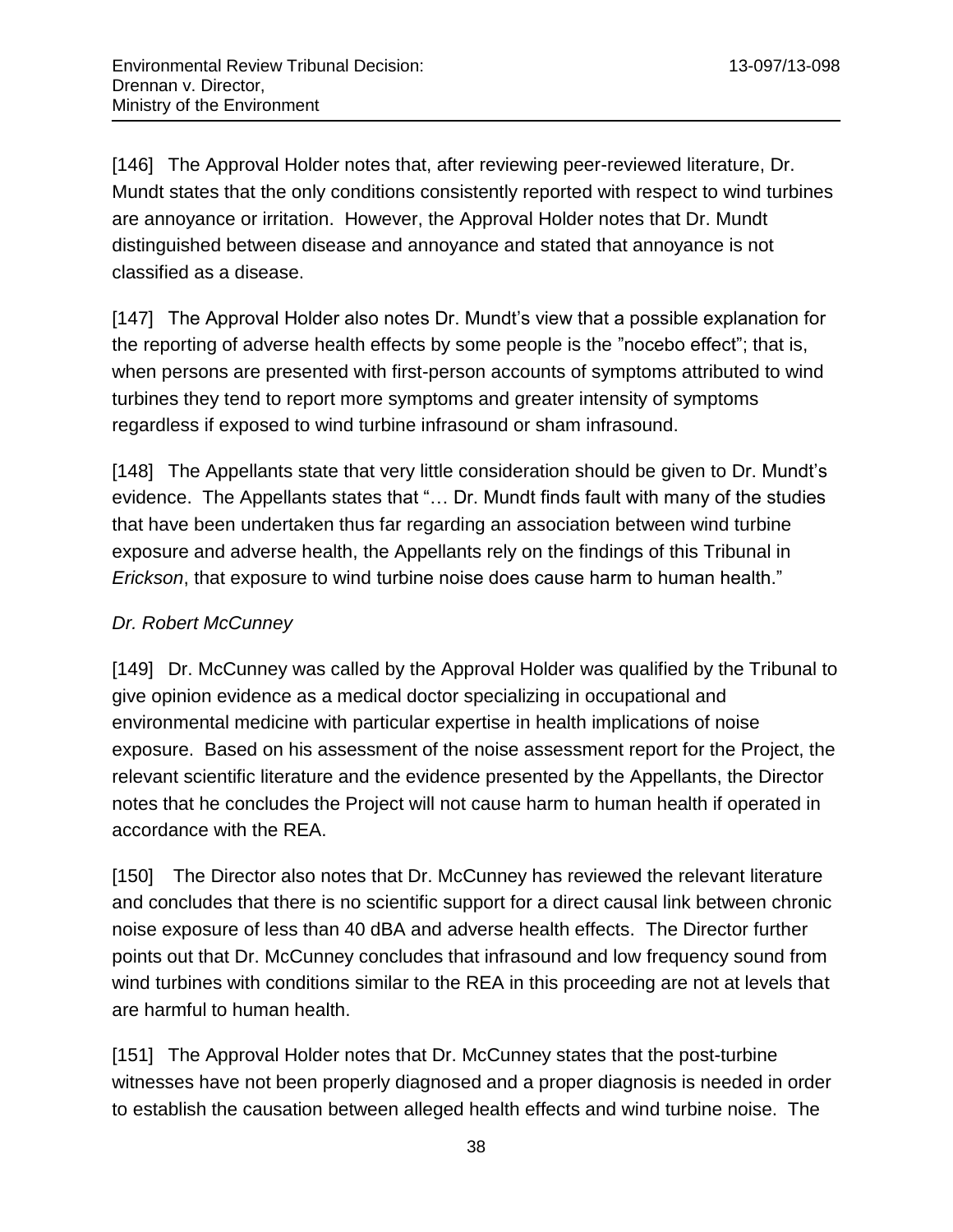Approval Holder notes that Dr. McCunney states that the nonspecific symptoms complained of by the post-turbine witnesses are common to the general population, and sleep disorders are also common in the population and have multiple causes.

[152] The Approval Holder says that Dr. McCunney notes that the World Health Organization's Night Noise Guidelines for Europe ("WHO Night Noise Guidelines") establish that noise levels lower than 45 dBA are not associated with significant sleep awakenings.

[153] The Approval Holder states that Dr. McCunney disagrees with Mr. James with respect to the impact of infrasound. The Approval Holder states that Dr. McCunney concludes, after a review of the literature, that there are no studies demonstrating adverse health effects from sub-audible infrasound at predicted noise levels from wind turbines. The Approval Holder notes that Dr. McCunney states that infrasound has been studied for a long time and that the adverse effects are based on the intensity of the noise exposure rather than the frequency.

[154] The Approval Holder rebuts the Appellants' assertion that Dr. McCunney's position that "annoyance is not a recognized health effect is not supported by documents published by the World Health Organization." The Approval Holder notes:

> Dr. McCunney relied on an international WHO standard in opining that annoyance is not a recognized adverse health effect. He specifically referred to the World Health Organizations, *International Classification of Diseases* ( the "**ICD"**), which is the international standard for classifying diseases and other health conditions.

> Dr. McCunney opined that annoyance is not considered an adverse health effect, "because whether someone perceives annoyance is based on a variety of factors, not only individual composition and attitude, but the type of source of the annoyance…" Referring to the Panel Review, Dr. McCunney noted that the panel's conclusion that annoyance is not a "pathological entity" and explained that this meant that annoyance is not a bona fide medical diagnosis.

[155] The Appellants submit that Dr. McCunney, apart from co-authoring one non-peer reviewed paper and literature reviews, has no experience in treating or studying those that have been exposed to noise from wind turbines.

[156] Further, the Appellants submit that Dr. McCunney's position that annoyance is not a recognized health effect is not supported by documents published by the WHO. The Appellant states that the WHO Night Noise Guidelines for Europe state that varying levels of noise in the home cause certain direct and indirect health-related effects. The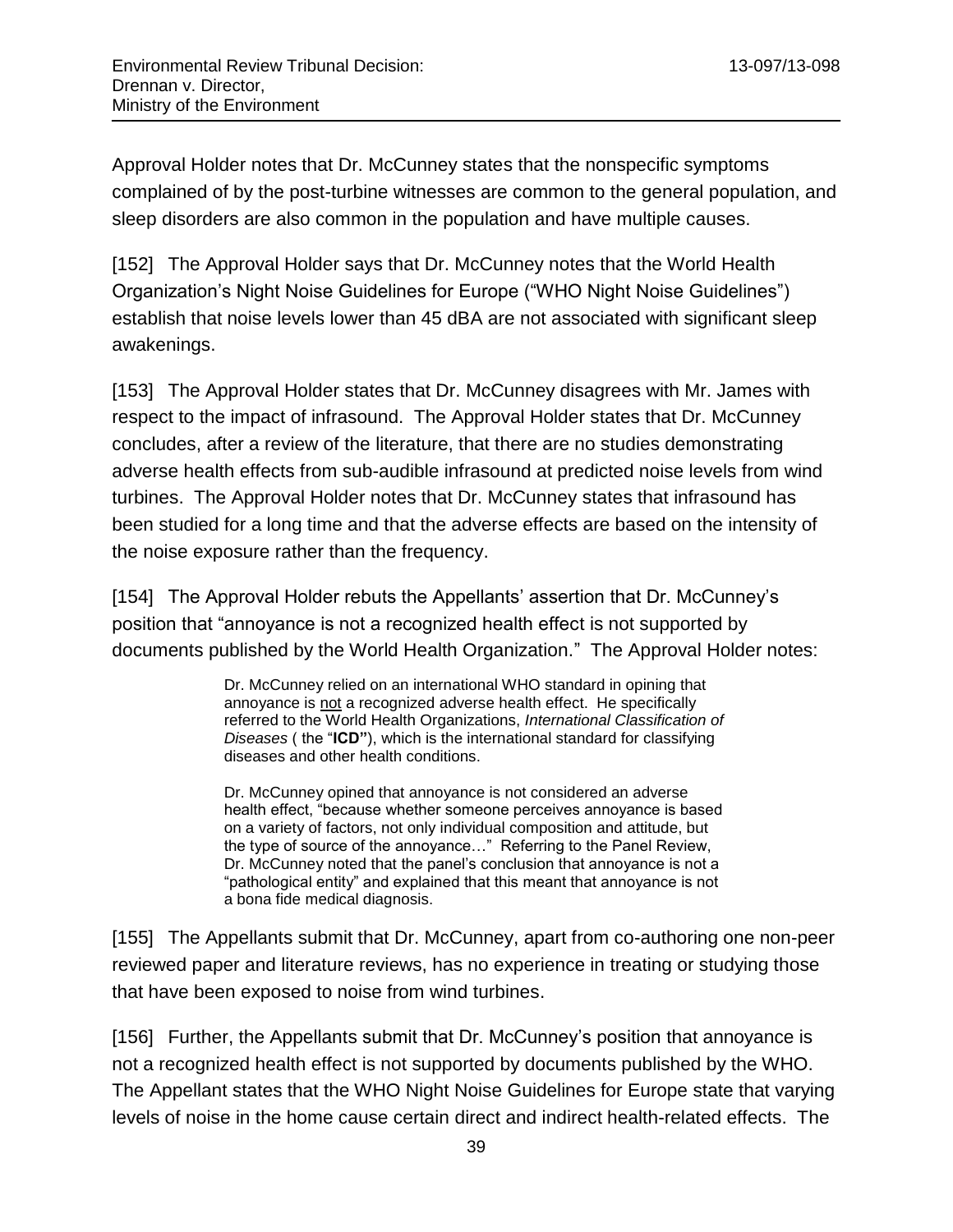Appellants submit that the health effects complained of by the post-turbine witnesses are consistent with the type of effects contemplated under the WHO Night Noise Guidelines.

### *Dr. Kieran Moore*

[157] Dr. Moore was called as a witness by the Approval Holder and was qualified by the Tribunal to give opinion evidence as a physician with expertise in family and emergency medicine, public health and preventative medicine. The Approval Holder notes that he is also the Associate Medical Officer of Health for Kingston, Frontenac and Lennox & Addington Public Health.

[158] The Approval Holder notes that Dr. Moore explained the importance of complete medical histories for the post-turbine witnesses in order to form a medical diagnosis. Dr. Moore outlined that the relationship between health effects and exposure can only be drawn by taking into account a variety of factors, including habits, diet, past illnesses, medications being used and the occupation of the witnesses.

[159] The Approval Holder notes that Dr. Moore confirmed that, despite the evidence of the post-turbine witnesses, the current setbacks are sufficient to protect public health. The Approval Holder submits that the concept of "Wind Turbine Syndrome" is not a medically accepted diagnosis and that there is "no evidence for such a set of health effects from exposure to wind turbines that could be characterized in such a manner."

[160] The Approval Holder notes that Dr. Moore commented that the association identified between annoyance and wind turbines is very difficult to "tease out" as annoyance is not necessarily independent of seeing turbines, but this does not suggest that any annoyance related to wind turbines may only arise with visual cues.

[161] The Approval Holder also says that Dr. Moore states that there is no evidence to relate infrasound with alleged harmful exposure from wind turbines.

[162] The Director notes as follows:

Dr. Moore reviewed the medical records of the four post-turbine witnesses and concluded that, given the limited exposure information, limited medical histories provided, the possible bias he identified, and the wide array of symptoms that are common to the general population, it would be irrational, indeed not biologically plausible for many of the adverse effects alleged by the post-turbine witnesses to be attributed to any one etiology. Dr. Moore applied the nine Bradford Hill criteria and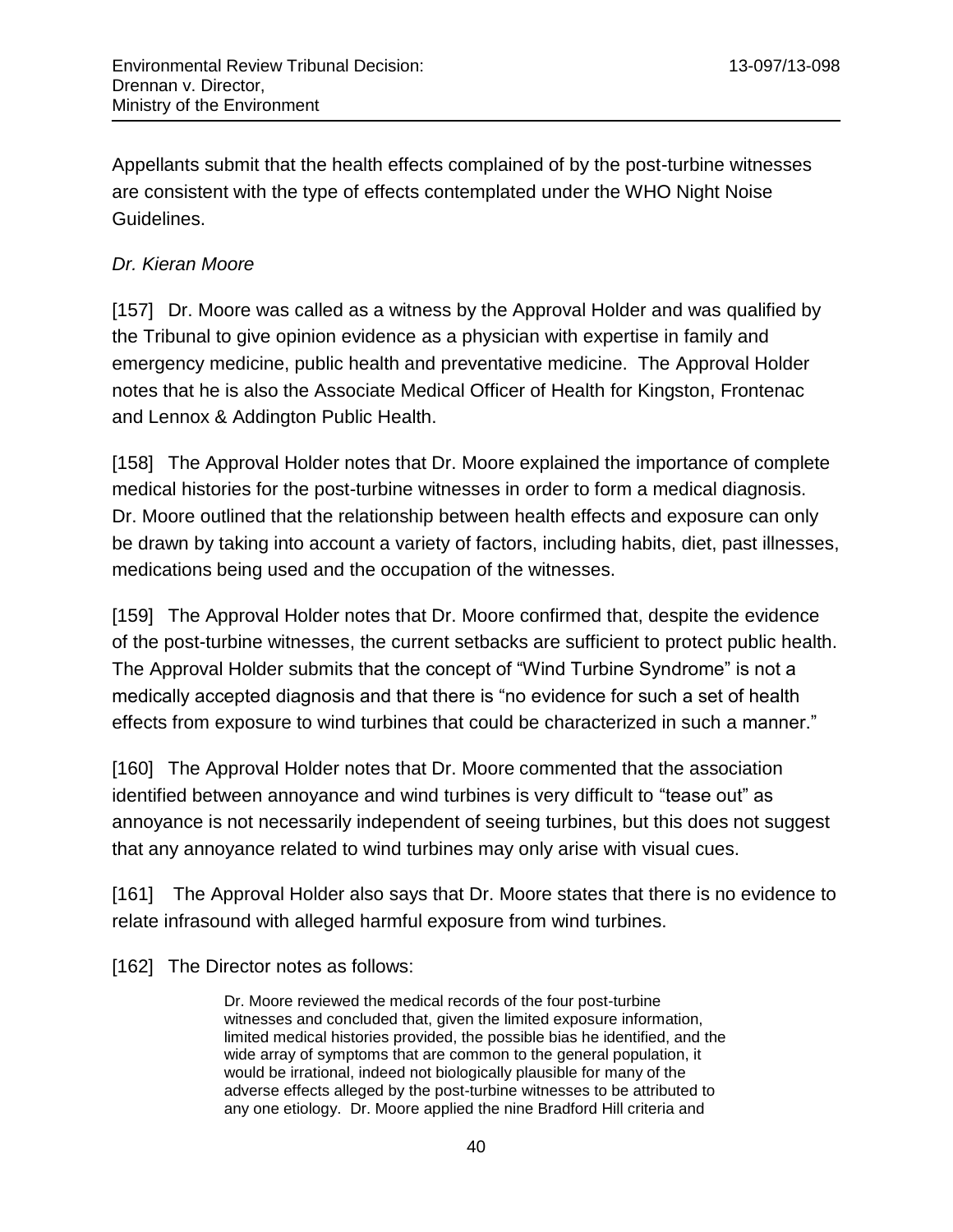concluded that no causal link has been established between the reported health effects and wind turbines.

[163] The Director notes that Dr. Moore states that "annoyance" is not a term used in medicine and is not a diagnosis or a disease. The Director states Dr. Moore explained that "…in the public health arena, many people are observed to react with annoyance and subsequent fear against many new technologies including immunization, WI-FI, fluoridated water, and the like, despite the lack of any scientific documentation of population harm."

[164] The Director states that Dr. Moore's conclusion is that there is no evidence in the scientific literature to date that wind turbine noise has any adverse health effects at sound levels at or less than 40 dBA.

[165] Based on the evidence of Drs. Mundt, McCunney, and Moore, the Director makes the following submissions:

- The K2 Wind Power Project, as approved, will not cause serious harm to human health.
- The health impacts that the Appellants allege are associated with exposure to wind turbine projects – sleep disorders, headaches, tinnitus, dizziness, tachycardia, etc. – are very common in society and have a number of potential causes.
- The information provided by the post-turbine witnesses is insufficient to come to any conclusions as to the cause(s), direct or indirect, of the symptoms described by the post-turbine witnesses.
- The information provided by the Appellants is insufficient to come to any conclusion that they are likely to suffer health impacts from the operation of the K2 project.
- At most, the literature reports an association between wind turbines and annoyance; however, these findings may reflect negative attitudes towards wind turbines, or fears or perceptions of economic loss.
- [166] With respect to Dr. Moore's evidence, the Appellants submit the following:

Dr. Moore recognizes that annoyance can be associated with wind turbine noise. While Dr. Moore did not clarify that it is difficult to elicit the independence of the annoyance from visually seeing the turbine, the Appellants would submit that given that most of the complaints related to adverse health effects result from night time noise exposure, it can be inferred that the post-turbine witnesses that gave evidence before the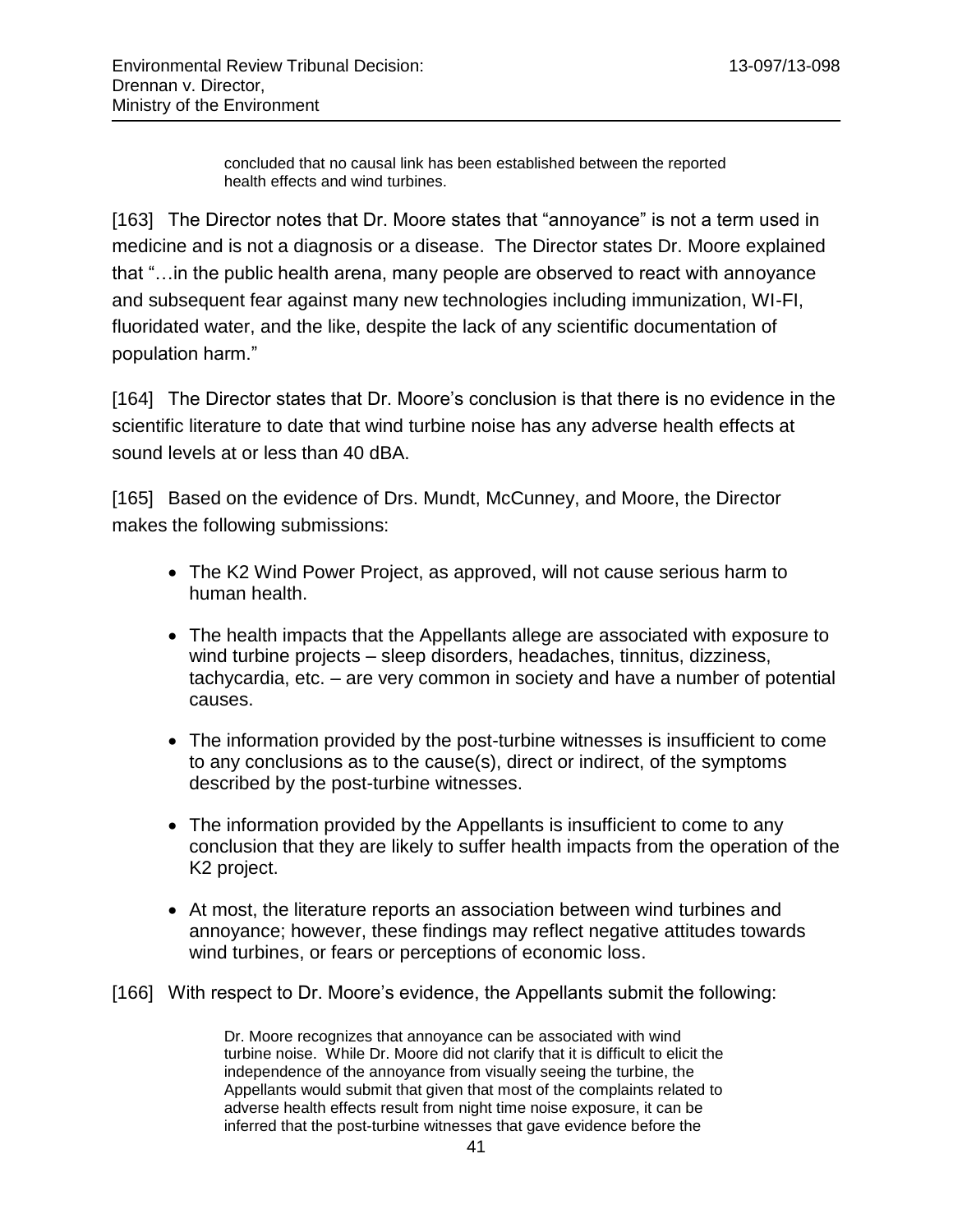Tribunal were not experiencing annoyance from the sight of the turbine. The Appellants would further submit that the evidence of the post turbine witnesses before this Tribunal is that none of them held negative views about wind turbines prior to experiencing the adverse health effects.

#### *Debbie Raymond*

[167] Ms. Raymond's witness statement was filed behalf of the Approval Holder with the consent of the parties with respect to the risk of fire, blade or ice throw. There was no request to have her qualified to give expert opinion. The Approval Holder notes that Ms. Raymond is an Engineering Sales Manager at Siemens Energy, Inc. and she states that the Project will use Siemens SWT-2.3-101 wind turbines which contain fire prevention features that include smoke and heat detectors. The Approval Holder states that Ms. Raymond notes that the wind turbine has a metal nacelle, tower and brake system enclosure, all of which limit the risk of fire. The Approval Holder notes that Ms. Raymond stated that the turbine design also includes reservoirs to collect grease and oil to prevent spillage and lightning protection systems, along with fire extinguishers located in the nacelle and the tower.

[168] The Approval Holder notes that Ms. Raymond states that the design of the turbine blades on the Siemens SWT-2-3-101 includes a monitoring system that detects vibrations caused by internal or external factors, including ice on blades.

#### *Submissions of the Participants*

#### *Michael Leitch and Anne Marie Howard*

[169] Mr. Leitch and his spouse, Ms. Howard, are residents of Ashfield-Colborne-Wawanosh and own two farms in the vicinity of the Project. Mr. Leitch and Ms. Howard made a presentation on behalf of a group of concerned landowners and residents of Ashfield-Colborne-Wawanosh. The group of landowners is concerned about the possible health and safety risks of the Project.

[170] Mr. Leitch and Ms. Howard noted that there have been reported cases of wind turbine fires, structural collapse, and blade failure. They were concerned with the size and reach of the debris emanating from a possible wind turbine fire. They were also concerned that a possible turbine fire might spread to neighbouring woodlots and rows of trees close to the Project. Additionally, the participants had concerns that debris from blade failure may reach public roads or neighbouring lands.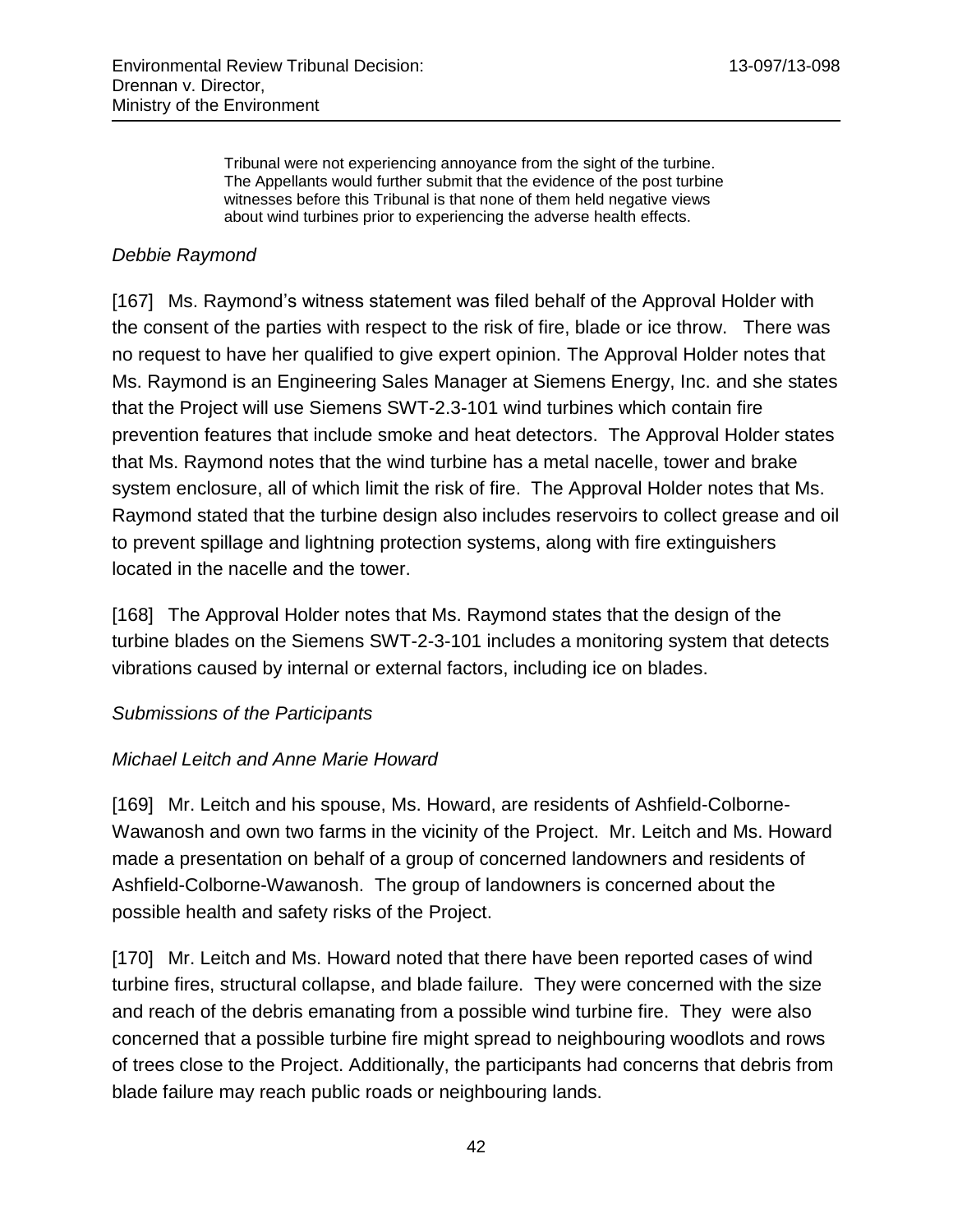[171] Mr. Leitch stated that the setback of the proposed turbines was inappropriate for safety reasons. The participants proposed that the setback was not sufficient to mitigate their concerns regarding ice throw or blade throw. They claimed that there is a possibility that one of the turbines close to their property may collapse onto their land. Moreover, they felt that they would not be able to conduct outdoor agricultural and recreational activities safely on their own land due to the alleged safety hazards posed by the wind turbine project. Mr. Leitch conducts dog training activities on his property and sees the wind turbines as a threat to these activities.

[172] The participants had concerns about remediation and clean-up measures in the event of a turbine collapse or turbine fire. They had concerns that if debris were to end up on their land, the landowners might be held responsible for clean-up costs since the Approval Holder does not have access rights to their lands.

[173] The participants had a number of objections to the noise modelling conducted in the acoustics report. They suggested that there is potential error in the measurements and that the sound levels at receptors could be higher or lower than the recorded measurements*.*

[174] The Approval Holder states that Mr. Leitch's concerns with respect to insufficient setbacks are speculative and remote. The Approval Holder states that it has provided the property line setback assessment report pursuant to MOE regulatory requirements and the report was accepted by the MOE in conjunction with the issuance of the REA. The Approval Holder also notes that :

> The report, filed with the Tribunal by the MOE and the participant, confirms that setbacks with respect to the public road rights of way are met and sets out features that may be adversely affected in the unlikely event of turbine collapse. Potential impacts to hedgerows, fencing and crops are considered and mitigation measures are required, including repairs and compensation. Such property concerns are outside the scope of these Appeals. The participant fails to establish that serious harm will occur with respect to property setbacks.

[175] The Approval Holder states that, with respect to the other concerns raised by Mr. Leitch, such as fire, noise levels, ice throw, no evidence was provided and as such, the allegations are spurious and remote and do not meet either the test for a s. 7 *Charter* claim or the *EPA* test.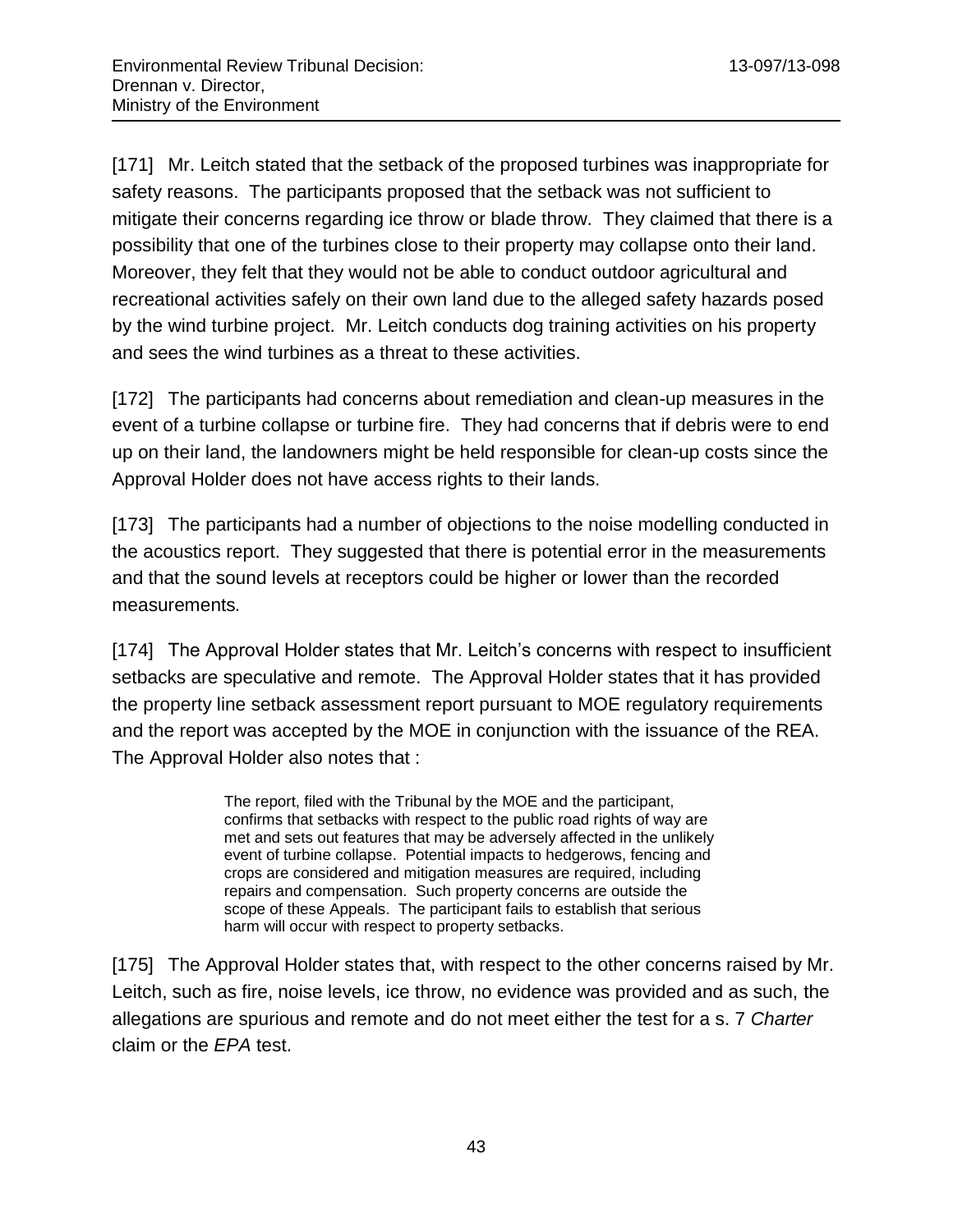### *Elizabeth Bellavance*

[176] Ms. Bellavance presented on behalf of WAIT-PW, an unincorporated neighbourhood group opposing the Suncor Cedar Point Wind Power Project in Lambton County.

[177] Ms. Bellavance expressed concern that the serious harm test to be met under the *EPA* was difficult for communities to meet. Moreover, she stated that ongoing scientific studies on wind turbines show that there is some concern about wind turbine effects on health.

[178] Ms. Bellavance is concerned that some residents continue to experience negative health effects even though the neighbouring wind project is operating within sound guidelines. Ms. Bellavance is concerned by efforts by some to exclude infrasound and low frequency noise monitoring requirements for wind turbines.

[179] The Approval Holder states that Ms. Bellavance represents an "anti-wind organization" comprised of members living outside of the area of the Project. The Approval Holder notes that the goal of the group is to preserve and promote the rural landscape and small town environment. The Approval Holder submits this is insufficient to meet the evidentiary burden for a *Charter* claim or the *EPA* test.

## *Stephana Johnston*

[180] Ms. Johnston lives near an 18 turbine wind farm in Stratfordville, Haldimand-Norfolk which began operation in November 2008. In 2009, Ms. Johnston became involved with the group Norfolk Victims of Industrial Wind Turbines. Ms. Johnston stated that the group petitioned their local MPP, local health unit and local social services committee regarding the wind project. Ms. Johnston was frustrated that no action was taken against the wind project by public officials that the group had contacted.

[181] Ms. Johnston has considered moving, but says she does not have the financial resources for a second residence. Ms. Johnston stated that she put her home on the market in December 2009 but has had difficulty selling the house. Ms. Johnston believes that potential buyers have been discouraged by the neighbouring wind turbines.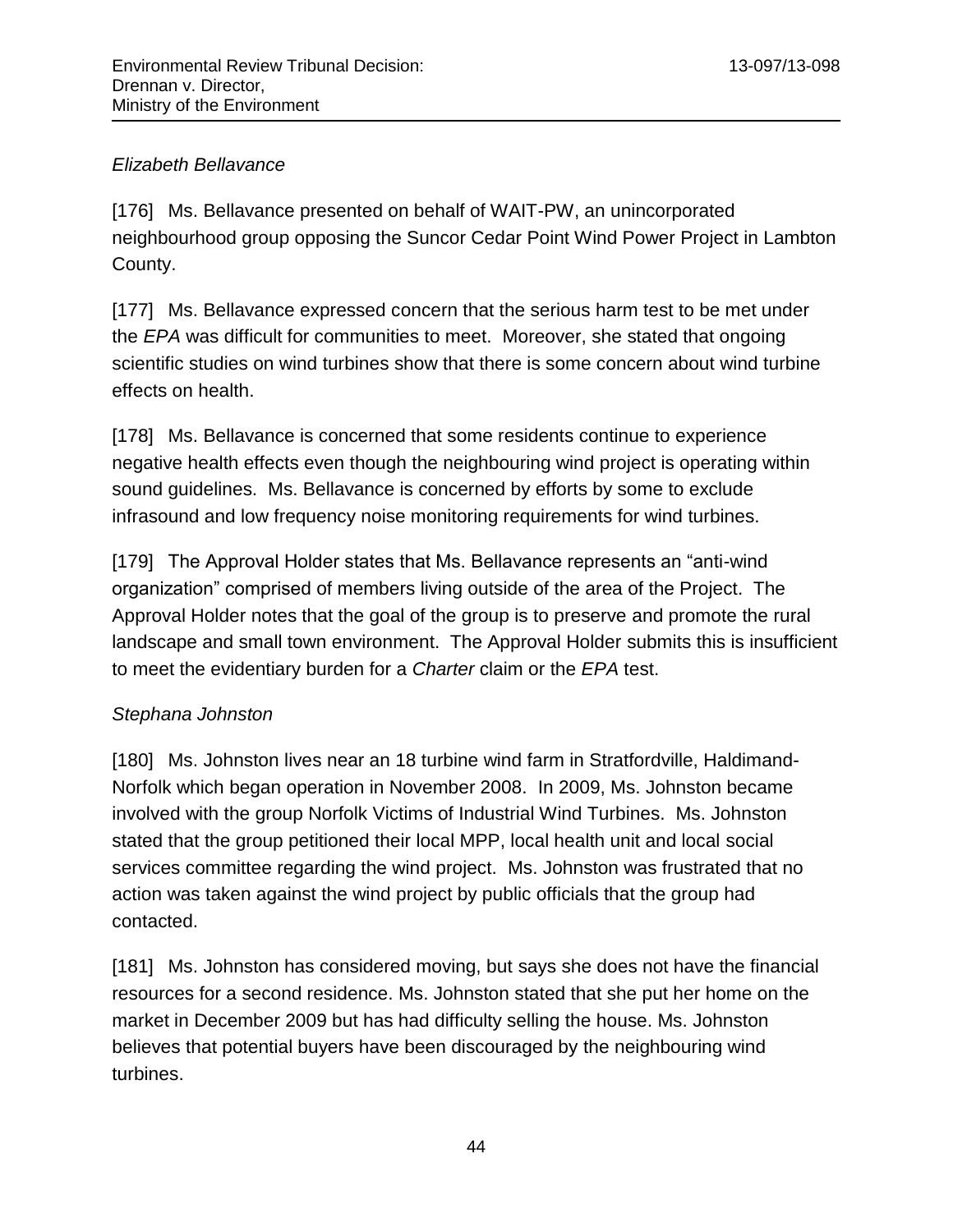[182] Ms. Johnston suffers a number of health conditions that she believes have been caused by the wind project.

[183] The Approval Holder states that, although Ms. Johnston alleges she suffers health effects from wind turbines, she has not provided any medical records in support of her allegations. The Approval Holder notes that she also has other concerns, such as her inability to sell her house. The Approval Holder submits that Ms. Johnston's evidence with respect to her health impacts is unproven and does not assist the Tribunal.

#### *Submissions of the Presenters*

### *Greg Schmalz*

[184] Mr. Schmalz is a co-founder of Saugeen Shores Turbine Operation Policy ("STOP"). Mr. Schmalz presented on the health effects experienced by STOP members and residents in his neighbourhood.

[185] Mr. Schmalz's residence is located 400m from a wind turbine in Saugeen Shores. According to Mr. Schmalz, the wind turbine near his home is smaller in comparison to the turbines used in other Ontario wind projects.

[186] Mr. Schmalz alleged that soon after the wind turbine began operation in March 2013, local residents began to experience a variety of health effects from the wind turbines. Mr. Schmalz added that several of the residents filed complaints with the local MOE office. Mr. Schmalz stated that tests for low frequency noise have been conducted in residents' homes, but the noise reports were not released at the time of the hearing. Mr. Schmalz claims that residents continue to experience adverse health effects despite the introduction of the noise mitigation controls.

[187] Mr. Schmalz called attention to various health documents and policies regarding the precautionary principle and public health. Mr. Schmalz alleged that wind turbines were a threat to human health and that the precautionary principle ought to be invoked against industrial wind turbines.

[188] The Approval Holder states that Mr. Schmalz represents an "anti-wind organization" comprised of members living outside of the area of the Project. The Approval Holder notes that although Mr. Schmalz lives in the vicinity of a wind turbine, he provided no evidence of health effects, except hearsay evidence about the health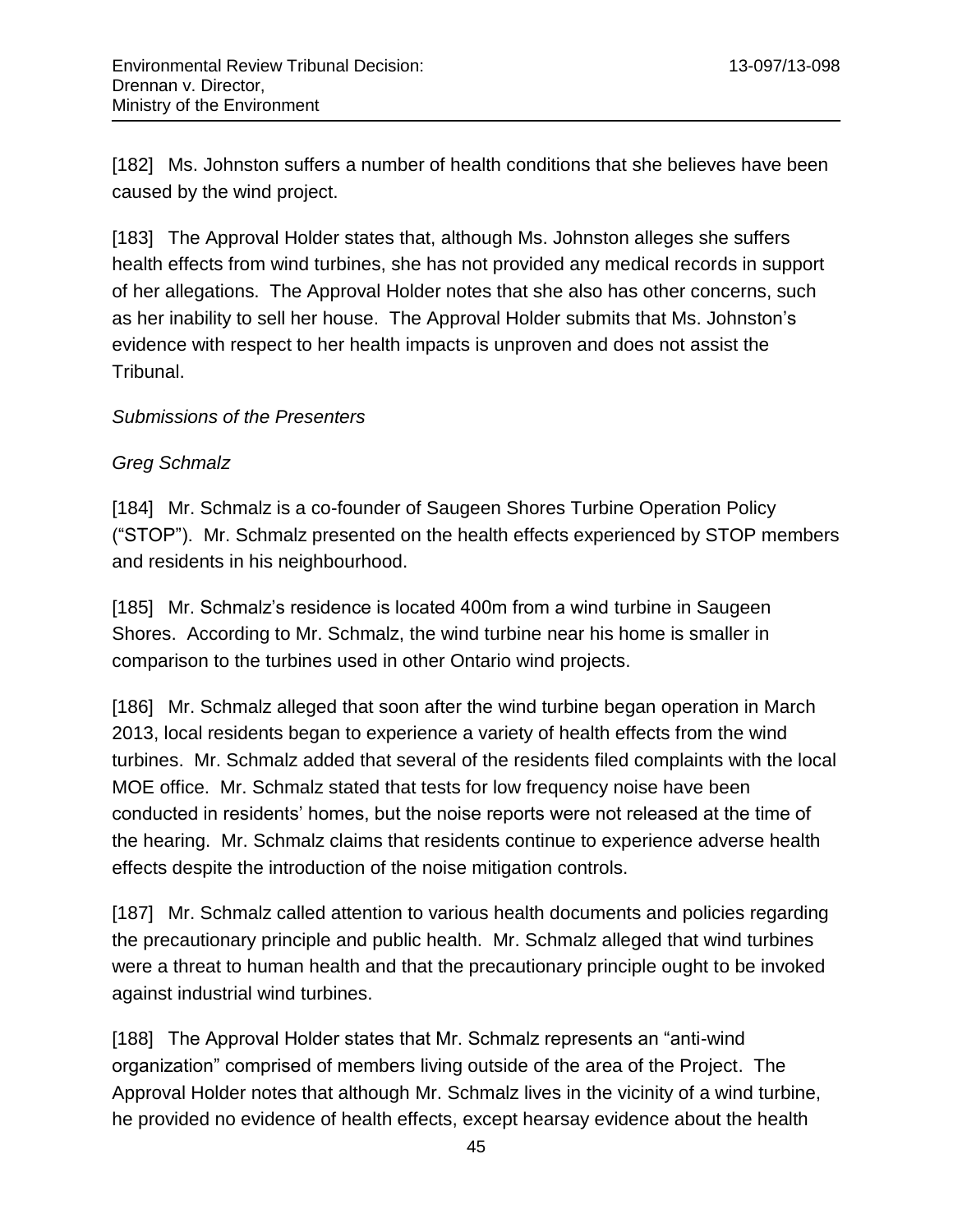effects of others. The Approval Holder submits this is insufficient to meet the evidentiary burden for a *Charter* claim or the *EPA* test.

### *John Curran*

[189] Mr. Curran presented on health issues concerning wind turbines and stray voltage and lightning strikes. Mr. Curran is concerned with stray voltage from a buried cable that runs through his property. Mr. Curran has a dug well on his property and is concerned that stray voltage may travel through his water supply. Mr. Curran claims that there is shale rock beneath his land which may also have implications for stray voltage concerns. Moreover, Mr. Curran was concerned about tall structures to be built by the wind company which may be susceptible to lightning strikes.

[190] The Approval Holder states that Mr. Curran's issue with respect to stray voltage is outside the scope of the appeal, and thus, his evidence is not permissible. The Approval Holder also notes that Mr. Curran did not provide any evidence with respect to the other issue he raised, namely, lightning strikes and the risk they pose in relation to the Project. As such, the Approval Holder submits that his evidence does not assist the Tribunal.

### *Kevin McKee on behalf of HALT*

[191] Mr. McKee from HALT outlined that the group's concerns are with respect to wind turbines built near homes. He states that HALT's concerns relate to health issues emanating from the Ripley and Enbridge projects and issues relating to property values near the projects.

[192] None of the parties provided substantial comments on Mr. McKee's presentation in their submissions.

# *Findings on whether the Appellants have met the evidentiary burden to prove serious physical or psychological harm*

[193] The Appellants submit that the harm suffered by those living within close proximity to wind turbines is harm which is sufficient to warrant clinical attention, as borne out by the witnesses before the Tribunal and findings in the *Erickson* decision.

[194] Both the Director and the Approval Holder submit that the Appellants have not met the burden to establish a s. 7 *Charter* claim. The Director states there has been no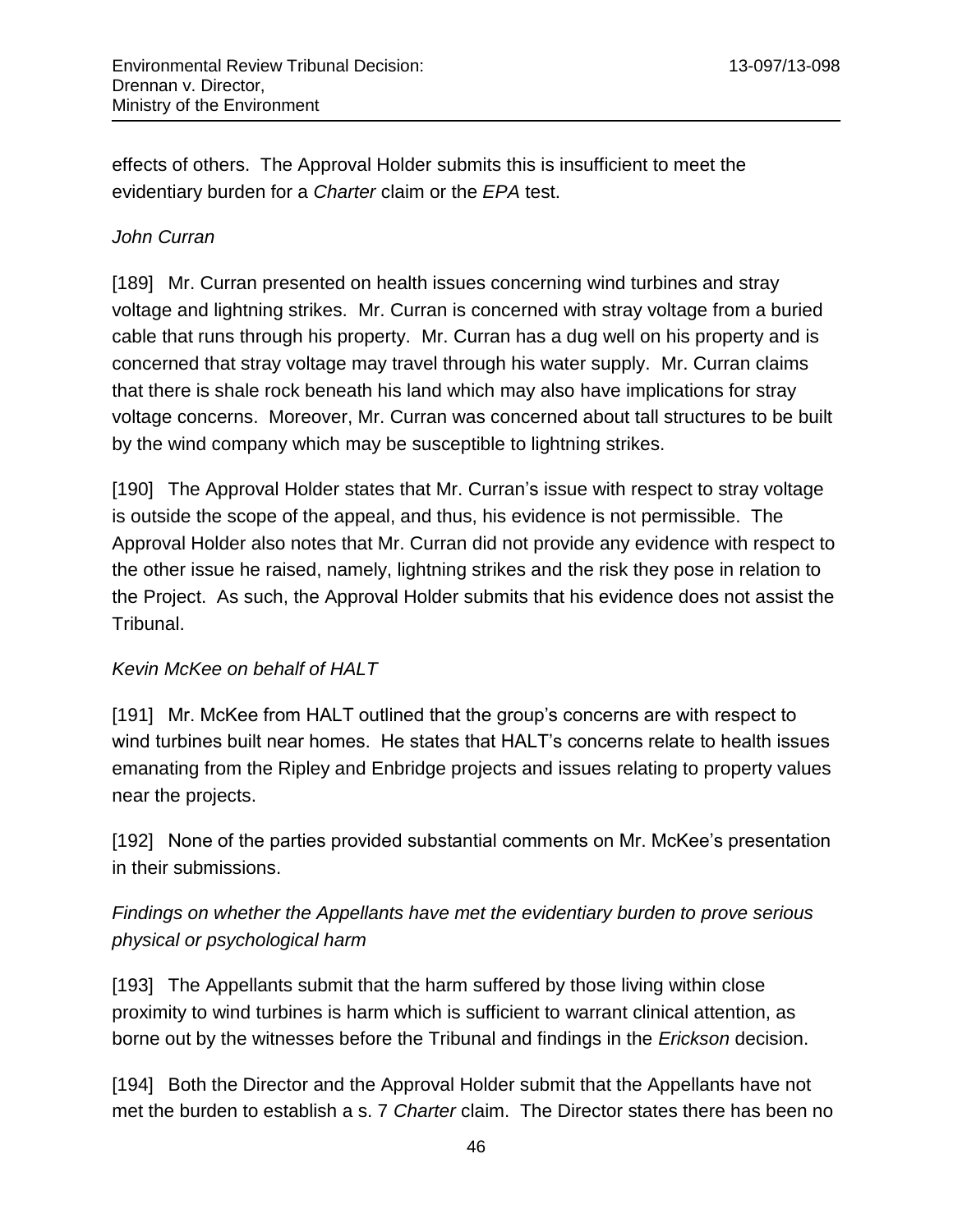evidence put forward by the Appellants with respect to the level of noise (audible, infrasound, low frequency noise) that may be associated with annoyance, much less evidence of a causal link to serious harm to human health. The Director further submits that no new evidence has been brought which would warrant a conclusion that is different from the Tribunal's conclusions in *Erickson* and *Ostrander*.

[195] The Director provides a summary with respect to the evidence from post-turbine witnesses as follows:

> The Director submits that the Tribunal should assess this evidence as did the panel in the *Ostrander* case. In that case the Tribunal held that individuals concerned honestly described real conditions from which they suffered. However, their own evidence was not and could not be found confirmatory of causation, in the absence of expert medical evidence confirming causation, and conclusive accompanying measurements of sound pressure levels.

[196] The Director also notes the witnesses did not provide noise level measurements that provide a basis to assess whether they are experiencing symptoms at sound levels below 40 dBA and, when they gave evidence about sound measurements near their homes, whether "they were referring to incidents in which projects were not compliant with the approval or exceeded 40 dB(A)."

[197] With respect to the pre-turbine witnesses' evidence, the Director notes that no medical opinions were provided about their health concerns, and that the witnesses had other concerns regarding the Project, such as reduced property values.

[198] The Approval Holder points out that the Appellants did not call a properly qualified expert medical witness to conduct a diagnosis of the post-turbine witnesses. The Approval Holder submits that evidence of post-turbine witnesses cannot be relied upon without a confirming medical opinion to demonstrate adverse impacts.

[199] The Approval Holder notes that:

…the evidence adduced by the Appellants in this case is even less comprehensive than the evidence filed in the APPEC case, where the Tribunal dismissed the health appeal on the grounds that the appellants failed to establish on the evidence that the project would cause serious harm to human health. By necessary inference, the health evidence relied on by the Appellants in this case will also fall short of establishing that the Project will cause serious harm to human health.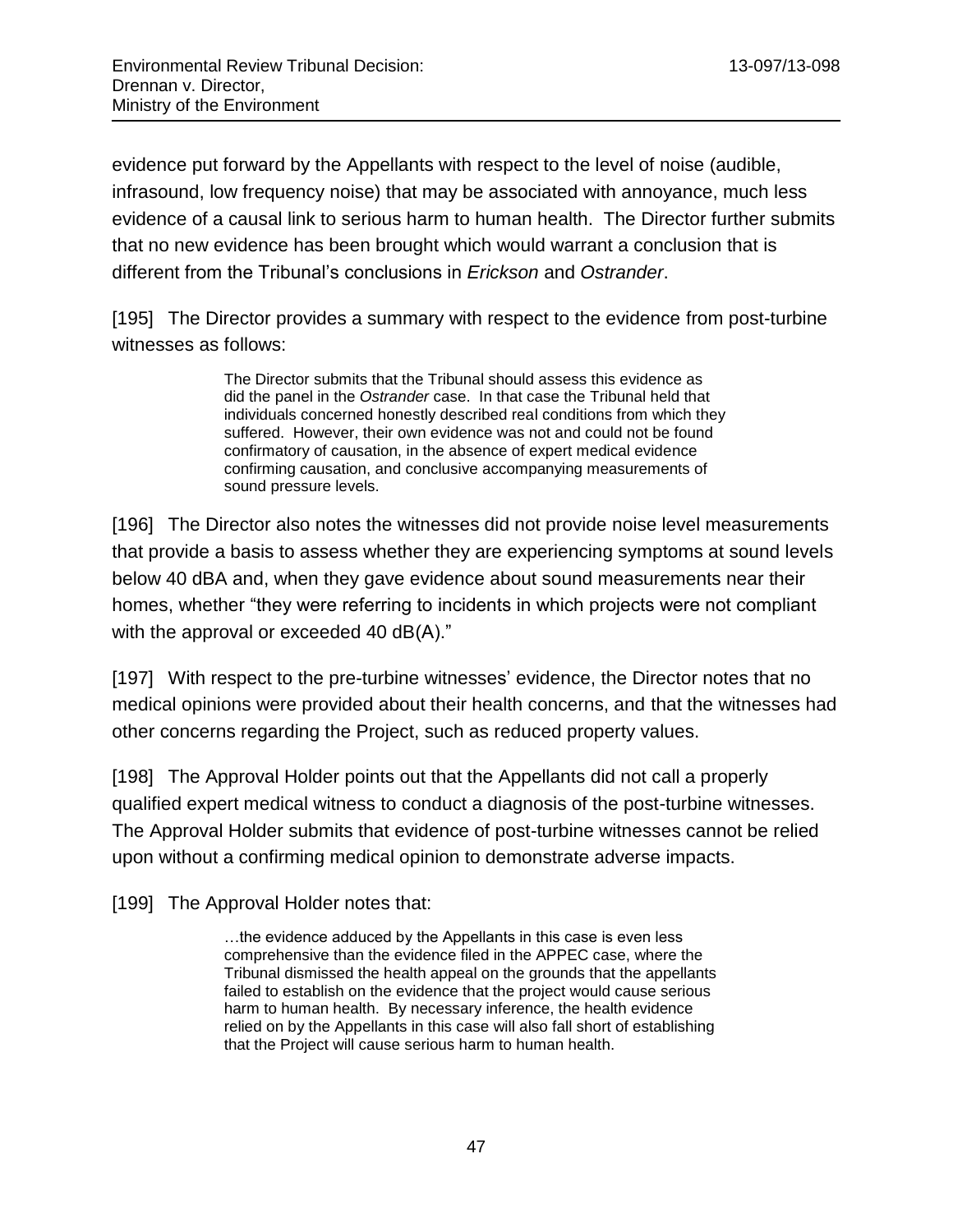[200] The Approval Holder submits that the Tribunal should follow the reasons in the *Ostrander* case in finding that the Tribunal cannot rely on the testimony of the postturbine witnesses to make the link between the health complaints and wind turbines.

[201] The Approval Holder submits that the Appellants have not established that operating the Project in compliance with the REA will likely cause harm sufficient to warrant clinical attention. The Approval Holder states:

> Very simply, no objective expert medical testimony was put forward in this case to establish either: (i) that one or more of the post-turbine witnesses suffered adverse health effects from exposure to wind turbine noise; and (ii) no expert medical testimony was put forward to establish that there was a likelihood that if the Project is operated in accordance with the Guidelines (500 metre setback and 40 dBA limits) individuals will require clinic attention due to exposure to noise from the Project.

[202] The Appellants put forward a total of four post-turbine witnesses who state that they have suffered harm from wind turbine projects. As in *Ostrander*, the Tribunal has set out the name of the project closest to each of the witnesses and/or the approximate distance from their home based on the information in their respective testimony.

| <b>Post-Turbine Witness</b> | <b>Project Name</b> | Distance to the wind turbine or<br>transformers |
|-----------------------------|---------------------|-------------------------------------------------|
| Witness 1                   | <b>Ripley</b>       | 800 m                                           |
| Witness 2                   | Melancthon          | Less than 550                                   |
| Witness 3                   | Melancthon          | 490 m                                           |
| Witness 4                   | Conestogo           | 724 m                                           |

[203] The witnesses outlined their concerns and the health impacts that they say they have experienced when living near wind turbines, including sleep deprivation, headaches, pressure in the ear, high blood pressure and stress, among others.

[204] The evidence of post-turbine witnesses has been put forward in a number of appeals under s. 142.1 of the *EPA*. The Tribunal has not found in any case that the evidence of post-turbine witnesses alone, that is, without the qualified diagnostic skills of a health professional, is sufficient to establish the evidentiary base to meet the test in s. 142.1.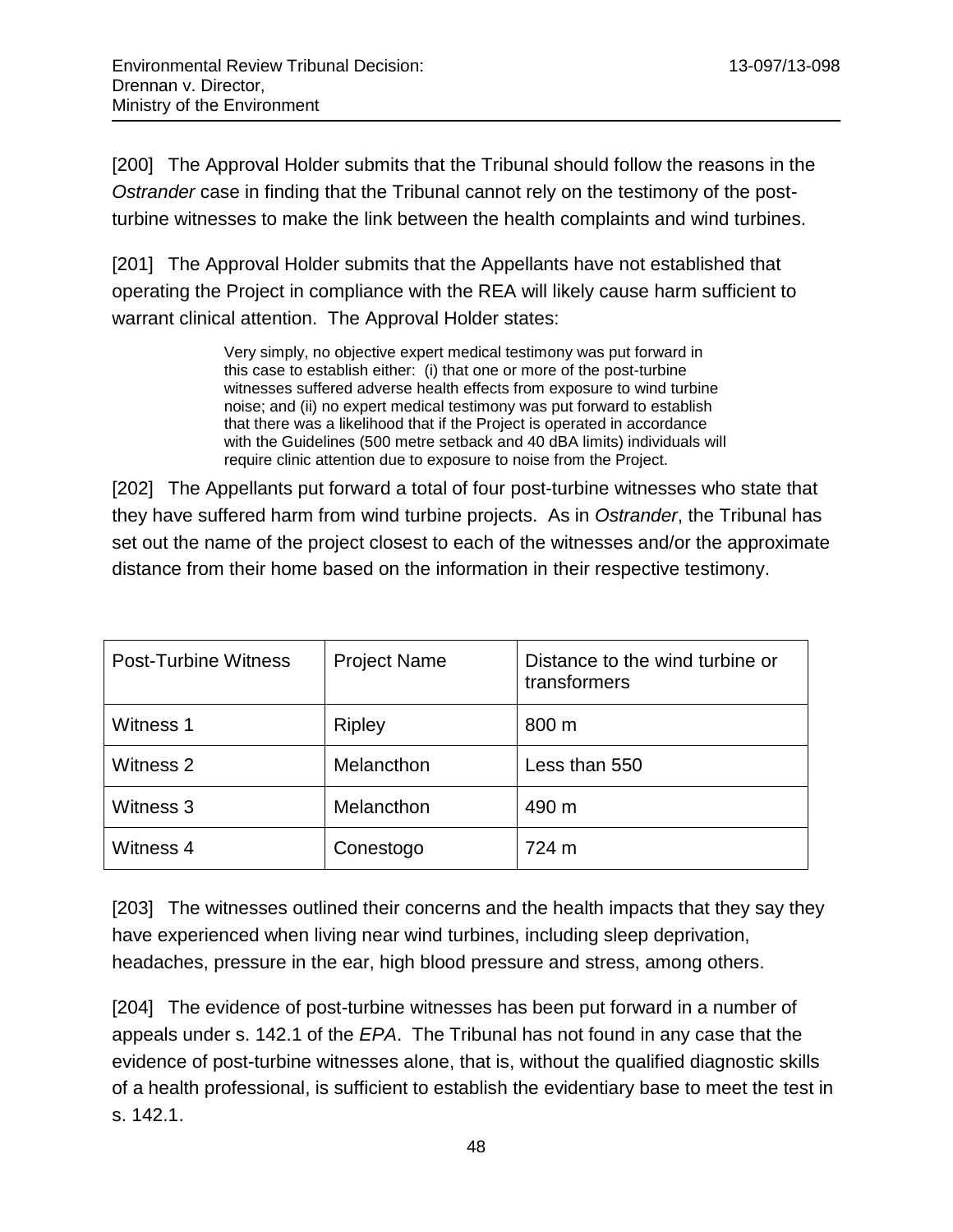[205] In paras. 149 and 150 of the *Dixon* decision, the Tribunal reviewed a number of cases, including *Ostrander* and *Bovaird*, that discussed the role of post-turbine witnesses in establishing causation. At para. 151, the Tribunal concluded that:

> In summary, it is fair to say that the Tribunal has consistently held in a variety of cases that the evidence of post-turbine witnesses alone has not met the evidentiary threshold so as to meet the "serious harm to human health" test under s. 142.1 of the *EPA*. The question is whether such evidence, although not meeting the threshold for the *EPA* test, nevertheless would meet the test for a s. 7 *Charter* claim.

[206] In the *Dixon* decision, the Tribunal relied on the *Ostrander* case and found that its general conclusions with respect to the role of post-turbine witnesses under an *EPA* appeal are equally applicable to the s. 7 *Charter* test. The evidence provided by the Drennans is also insufficient on its own to establish a s. 7 *Charter* claim.

[207] The Appellants also adduced two fact witnesses, namely, Officer Tomlinson and Dr. Michaud (in addition to Mr. and Ms. Drennan). These fact witnesses do not provide an additional substantial evidentiary base to support a s. 7 *Charter* claim in this proceeding.

[208] Officer Tomlinson provided interesting and contextual information concerning complaints about wind turbines in one Ontario district. There is no doubt that Officer Tomlinson has had long involvement with the issue of noise and wind turbines. When reviewing his testimony, it is abundantly clear that there have been a number of noise and vibration complaints. However, his evidence does not establish that there is a sufficient causal connection between those complaints and an increased risk of serious physical or psychological harm to security of the person. It should be recalled that Officer Tomlinson noted that the wind turbines he investigated were in compliance with the requirements.

[209] In terms of Dr. Michaud, his testimony revealed that the Health Canada study he is conducting is designed to determine whether there is an association between wind turbines and health effects. He testified that the data from his study would not be available for another year. He stated that his study, at best, would assist in determining whether there was an association between wind turbines and certain human health effects. The study alone would neither be determinative nor conclusive with respect to causation.

[210] Mr. James, an expert called by the Appellants, provided a number of critiques of the noise assessment models used to predict sound levels produced by the Project. Mr.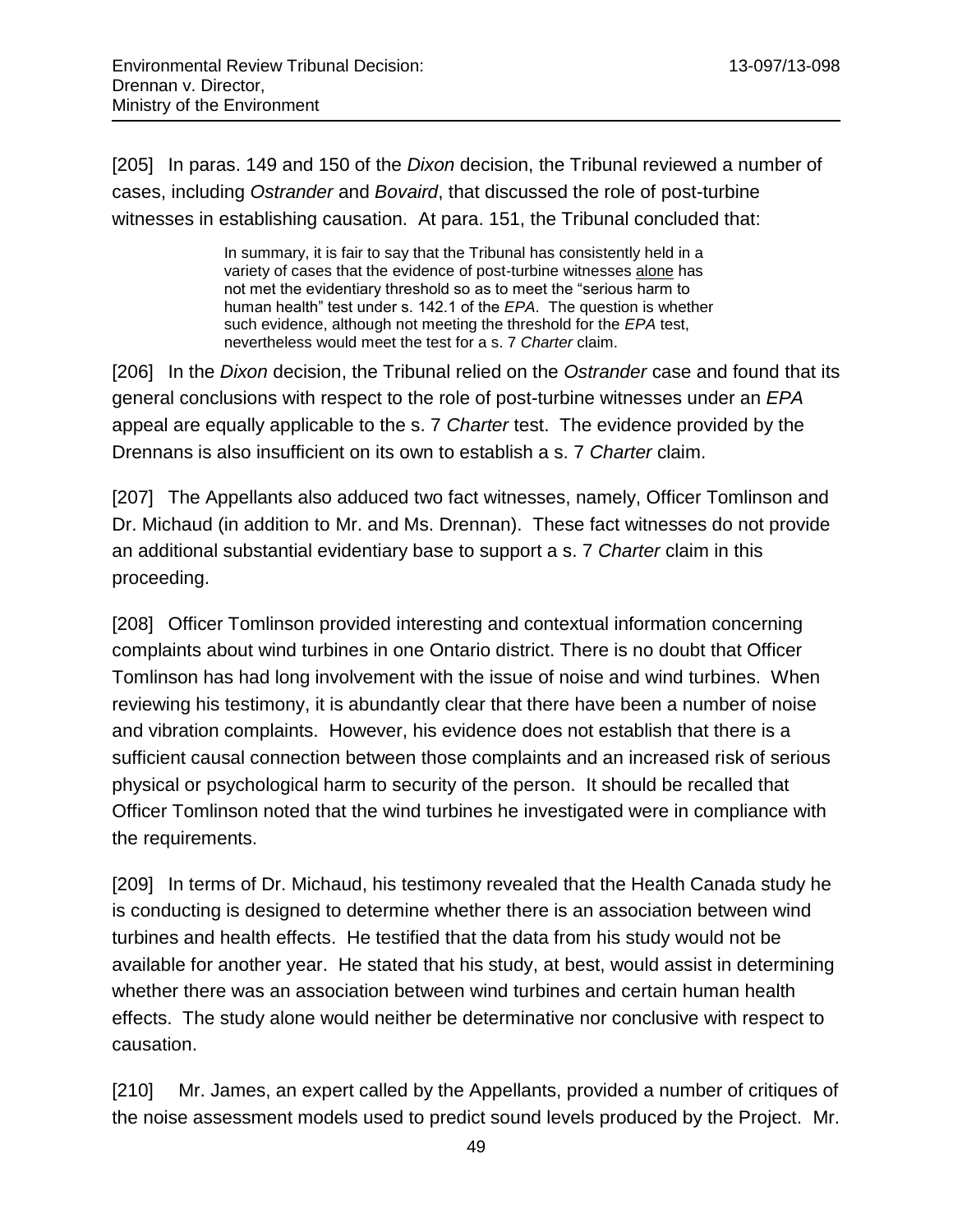James agrees with the proposition that was put before him that the Approval Holder's noise assessment reports comply with the MOE Noise Guidelines. He states, however, that there are serious issues with the Noise Guidelines themselves such that, by complying with the Guidelines, the actual level noise levels emanating from the Project will be underestimated.

[211] At para. 159 of the *Dixon* decision, the Tribunal makes the following finding which is adopted by the Tribunal in this appeal:

> Mr. James' evidence is rebutted by the experts put forth by both the Director and the Approval Holder. These experts defend the MOE noise assessment model as being inherently conservative and employing well accepted scientific principles. In effect, the Tribunal is being asked to evaluate and select between the MOE noise assessment model and an alternative model or variant of the model proposed by Mr. James. The challenge for the Tribunal is that, even if the Tribunal accepts the "deficiencies" in the MOE model as suggested by Mr. James, the implication is that the sound levels for the Project would be higher than predicted and higher than permitted in the REA. However, in order to discharge the onus to establish a deprivation under a s. 7 *Charter* claim, it is still necessary for the Appellants to establish the causal connection that the elevated noise levels will cause serious psychological or physical harm to human health. No such evidence was presented. This is the case whether the Appellants are pursuing a s. 7 *Charter* claim or attempting to satisfy the *EPA* statutory test. (See: *Middlesex-Lambton Wind Action Group Inc. v. Ontario (Ministry of the Environment)*, [2013] O.E.R.T.D. No. 67, para. 44)

[212] Mr. James also raises a number of issues related to infrasound and low frequency sound. Most of these comments were general in nature and not related to the Project. More important, he did not connect infrasound and low frequency sound to whether it would cause serious harm to physical health. Moreover, Dr. Mundt and Dr. McCunney gave evidence directly challenging Mr. James' evidence and the evidence of Dr. Mundt and Mr. McCunney is more persuasive at this point in time. In this proceeding, the Appellants have not established the evidentiary base for a s. 7 *Charter* claim based on the impacts from infrasound or low frequency sound.

[213] In summary, as in the *Dixon* case, the Appellants did not provide professional medical opinions to diagnose the health complaints from the post-turbine witnesses and to establish a causal link between those complaints and wind turbines noise or noise from transformers. As importantly, the Tribunal has the benefit of the testimony of Drs. Mundt, McCunney and Moore that reinforce previous Tribunal findings that the postturbine witnesses need to be properly diagnosed by a medical professional and that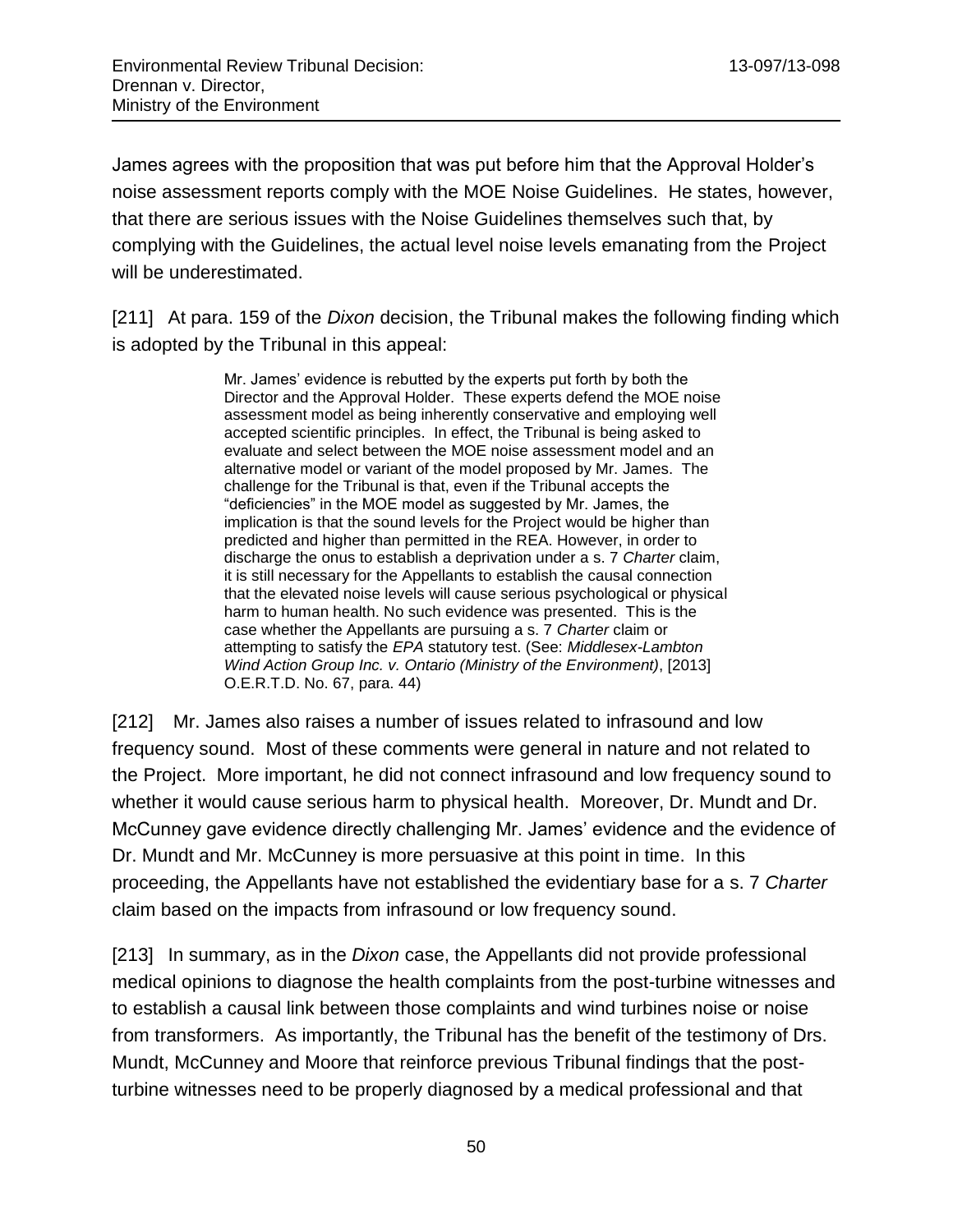there is no reliable evidence to demonstrate that the Project will cause serious physical or any other serious harm.

### *(e) Overall Findings for Sub-Issue No. 1.1*

[214] The Appellants retain the onus to establish that there has been a deprivation of security of the person under a s. 7 *Charter* claim. This onus has not been discharged.

[215] Even if one accepted that the test to prove a causal connection under s. 7 of the *Charter* so as to establish serious psychological or physical harm is less onerous or stringent than the s. 142.1 threshold under the *EPA* to establish serious harm to human health, the burden has not been met by the Appellants. As a result it is not necessary in this case for the Tribunal to determine if the threshold under s. 7 of the *Charter* is less stringent than under s.142.1 of the *EPA*.

# **Sub-Issue No. 1.2: If so, whether this deprivation is in accordance with the principles of fundamental justice; and if so, whether it is saved under s. 1 of the**  *Charter*

[216] In light of the above findings, it is not necessary for the Tribunal to address this issue.

## **Sub-Issue No. 1.3: If it is found that there is a violation of s. 7 of the** *Charter***, what is the appropriate test before the Tribunal?**

[217] In light of the above findings, it is not necessary for the Tribunal to address this issue.

## **Issue No. 2: Whether engaging in the Project in accordance with the REA will cause serious harm to human health**

[218] In their written submissions, the Appellants also pursue the s. 142.1 appeal in this proceeding (albeit with their proposed revised wording for the test had they been successful with respect to the s. 7 *Charter* claim). Their submissions, however, were limited to two paragraphs which state:

> 109. As set out above in the section that reviews the evidence that was before this Tribunal on this appeal, it is clear that, even at the setback distances and sound dBA levels stipulated in the REA, the project as approved will likely cause an adverse effect to the health of the Appellants. The evidence that is before this Tribunal is that even at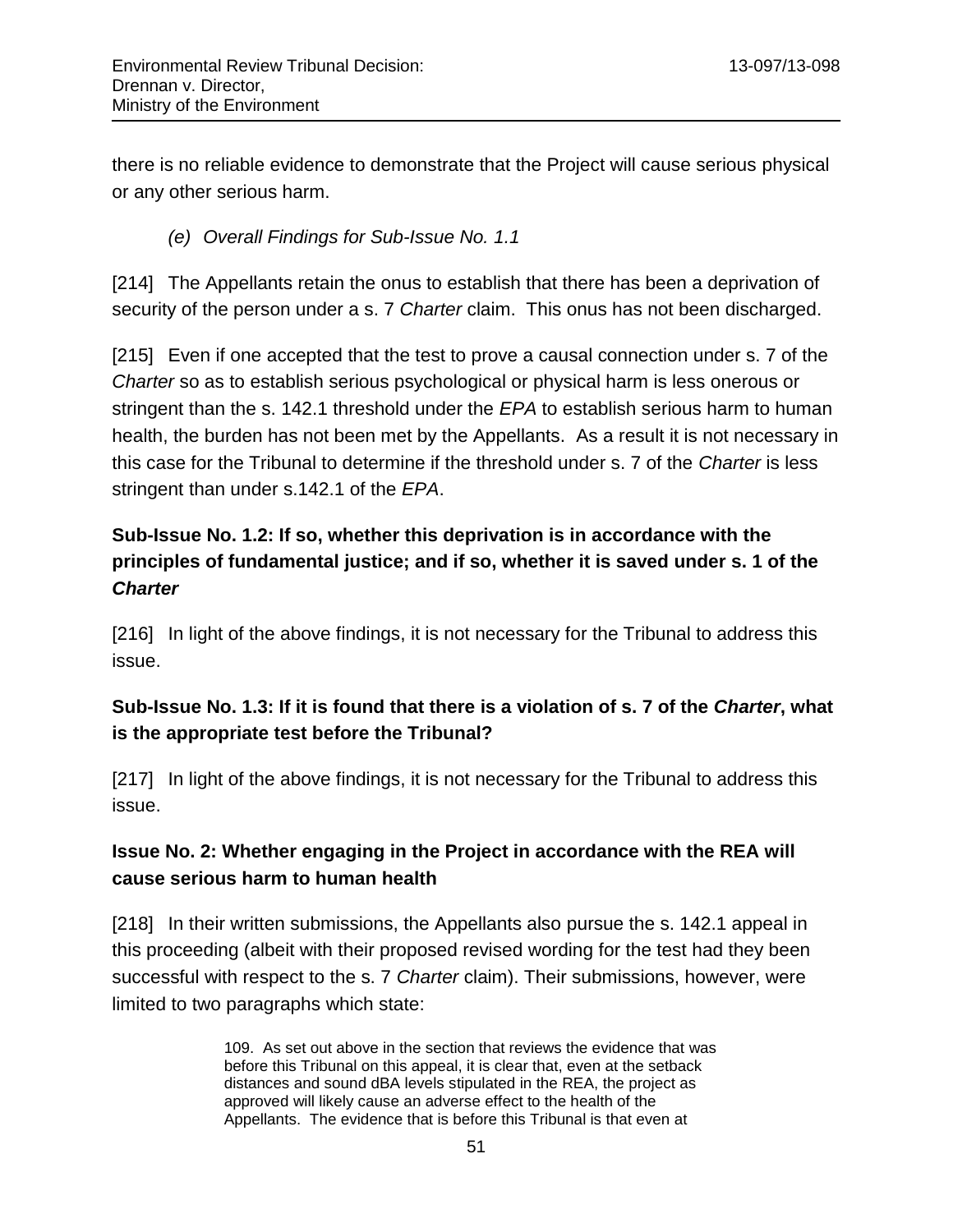setbacks greater than 550 meters, Ontario residents have suffered adverse health effects associated with the noise emissions from industrial wind turbines.

110. Given the evidence before the Tribunal, the Appellants respectfully submit that they have presented sufficient evidence to prove that the project as approved will likely cause an adverse effect to their health.

[219] Hence, the Appellants are relying solely on the evidence adduced in the s. 7 *Charter* claim.

[220] Under the *EPA* statutory test, the Appellants have the onus to establish that engaging in the Project as approved will cause serious harm to human health. Section 145.2.1(3) states that the person who required the hearing has the onus of proving that engaging in the renewable energy project in accordance with the renewable energy approval will cause such harm.

[221] The overall approach to the *EPA* test is stated at para. 648 of *Erickson*. In that case, the Tribunal held:

> To summarize, the Tribunal's overall approach to the statutory test is guided by *Rizzo*. The Tribunal will interpret and apply the wording of section 145.2.1(2) according to that approach. In many ways, the Tribunal finds that, despite the extensive submissions from the Parties, the wording is not particularly ambiguous. As well, the nature of the evidence lead to the Tribunal to approach the totality of the evidence according to the entire wording of the test rather than attempting to artificially subdivide evidence according to the components of the test.

[222] In this proceeding, the Appellants' case, in terms of the evidence presented by the Appellants, included the evidence presented by the Appellants themselves, four post-turbine witnesses, acoustician Rick James, Dr. Lipsitz, and fact witnesses Officer Tomlinson and Dr. Michaud. This evidence was reviewed above in relation to the Appellants' s. 7 *Charter* claim and it was found that the Appellants had not established that the threshold to establish a deprivation or "serious psychological or physical harm" had been met.

[223] As in the *Dixon* case, the Tribunal will make no finding as to whether the "serious harm to human health" test set out in s. 145.2.1 of the *EPA* and the threshold of "serious physical harm" or "serious and profound psychological harm" required to establish a deprivation as required in a s. 7 *Charter* claim, are the same or similar. Further, the Tribunal will not make any specific finding as to whether the test in s. 145.2.1 of the *EPA* requiring the Appellants to establish that the Project "will cause" serious harm to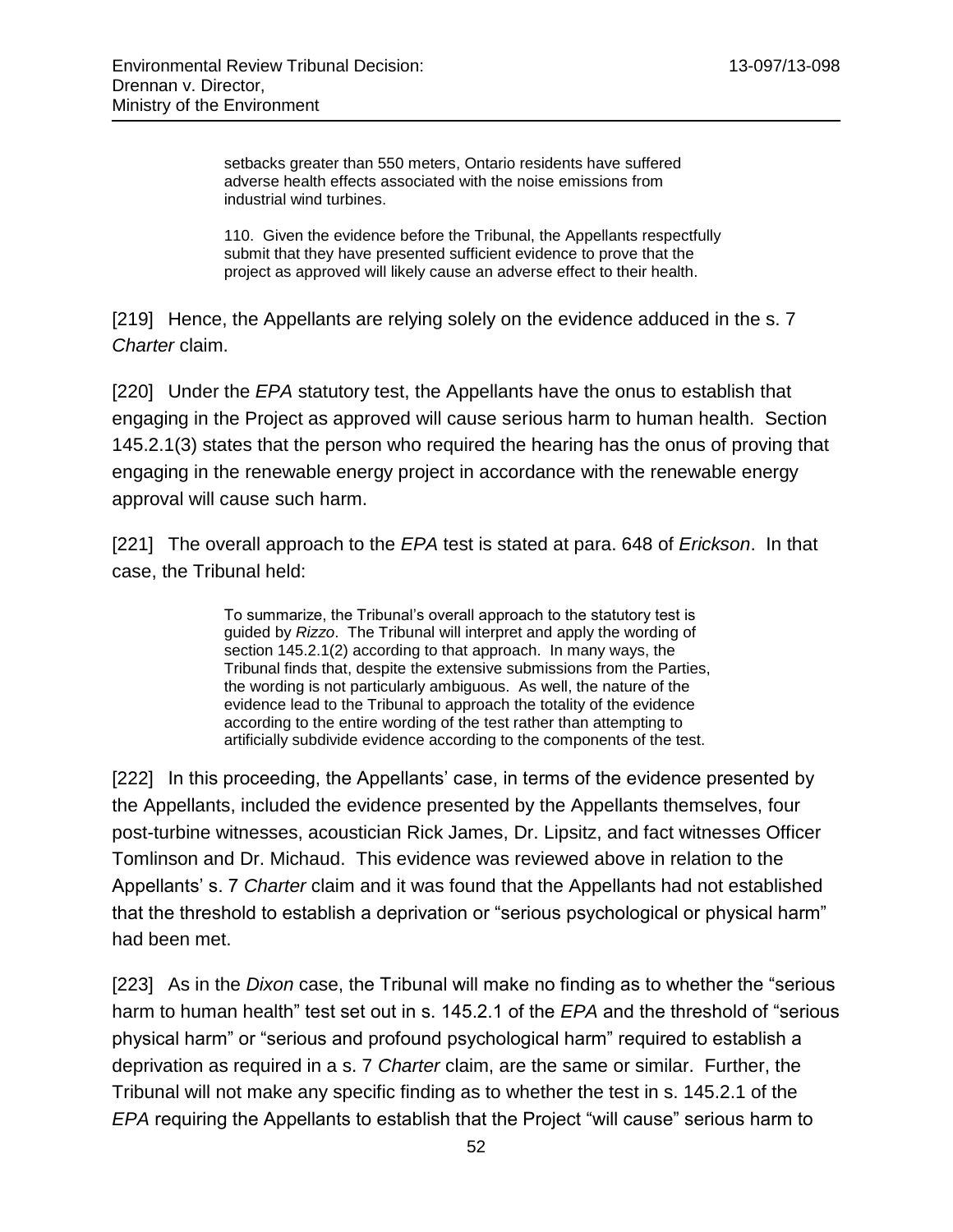human health is the same as the need to establish a "sufficient connection" as required in a s. 7 *Charter* claim. However, it is abundantly apparent from the jurisprudence pertaining to both the *EPA* test and s. 7 *Charter* test, that a solid evidentiary foundation is required for both tests.

[224] In this proceeding, the Tribunal has made a finding that the Appellants have not met the evidentiary test for a s. 7 *Charter* claim. The Tribunal further finds that the evidence submitted in this case, as reviewed above and outlined in Appendix A, does not satisfy the statutory test in s. 145.2.1 of the *EPA*.

[225] Again, as found in the *Dixon* decision at paras. 172 and 173, the post-turbine witnesses and a number of experts were called in previous cases pertaining to the test in s. 145.2.1 of the *EPA*, and in those cases, the Tribunal found that the evidentiary burden had not been met. The Tribunal in *Dixon* relied on the findings in both the *Ostrander* and *Bovaird* cases.

[226] At para. 174 of the *Dixon* decision, the Tribunal makes the following finding which is equally applicable in this proceeding:

> In those cases both similar, and substantially more, evidence was called and the Tribunal made findings that the test was not met. Based on the review of the evidence undertaken above, the Tribunal finds that the evidentiary burden of the Appellants to establish that engaging in the Project in accordance with the REA will cause serious harm to human health has not been met in this proceeding.

### **Overall Conclusions**

[227] The Tribunal finds that the Appellants have not established, on the facts of this case, that the renewable energy approval appeal provisions or the REA itself violated the Appellants' right to security of the person under s. 7 of the *Charter*.

[228] The Tribunal finds that the Appellants have not established that engaging in the Project as approved will cause serious harm to human health under the *EPA*.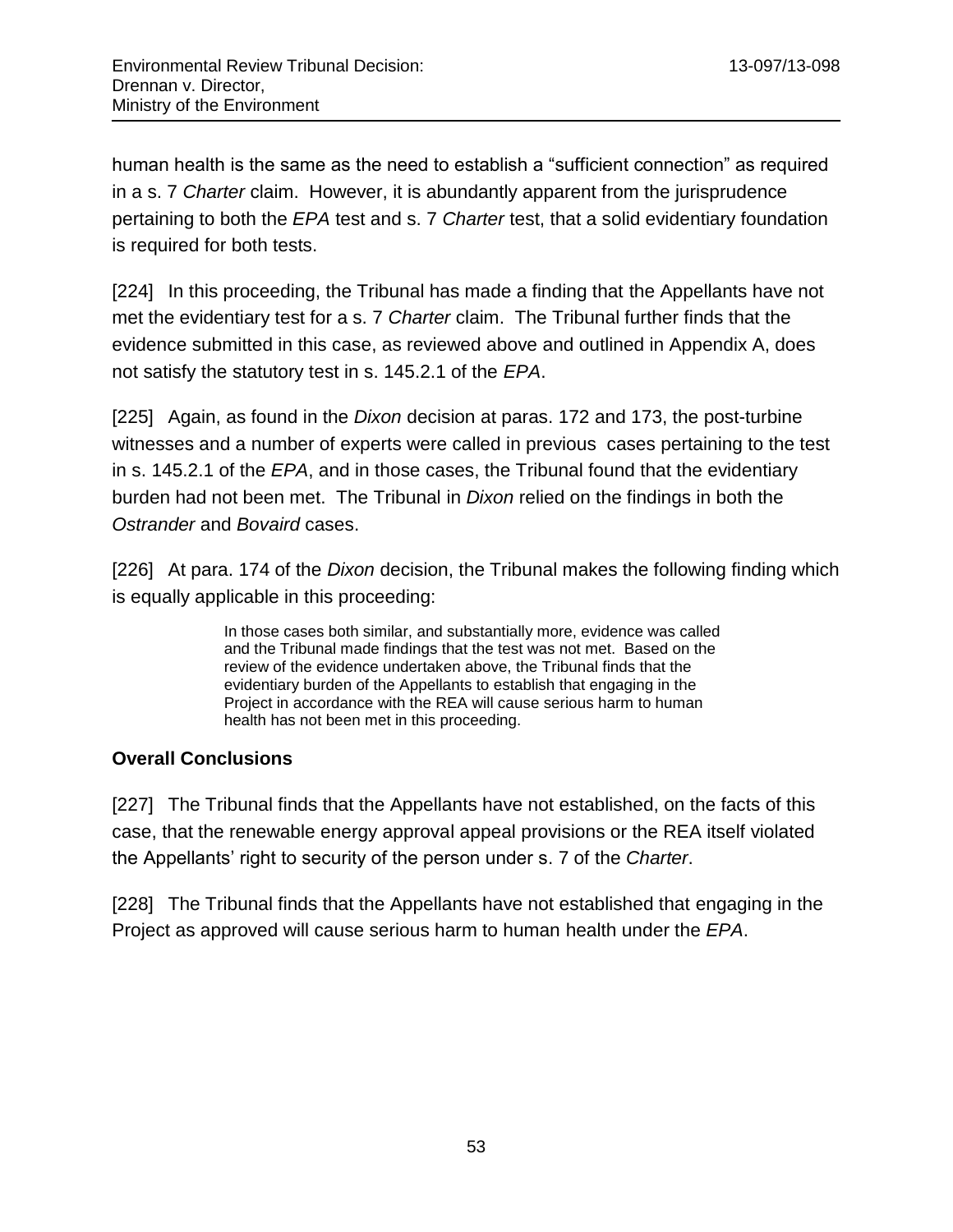## **DECISION**

[229] The appeals are dismissed.

*Appeals Dismissed*

Paul Muldoon, Panel Chair

*\_\_\_\_\_\_\_\_\_\_\_\_\_\_\_\_\_\_\_\_\_\_\_\_\_\_*

*\_\_\_\_\_\_\_\_\_\_\_\_\_\_\_\_\_\_\_\_\_\_\_\_\_\_*

Helen Jackson, Member

Appendix A – Summary of the Evidence

Appendix B – Ruling with respect to the Director's Motion to Exclude Evidence of Two **Participants**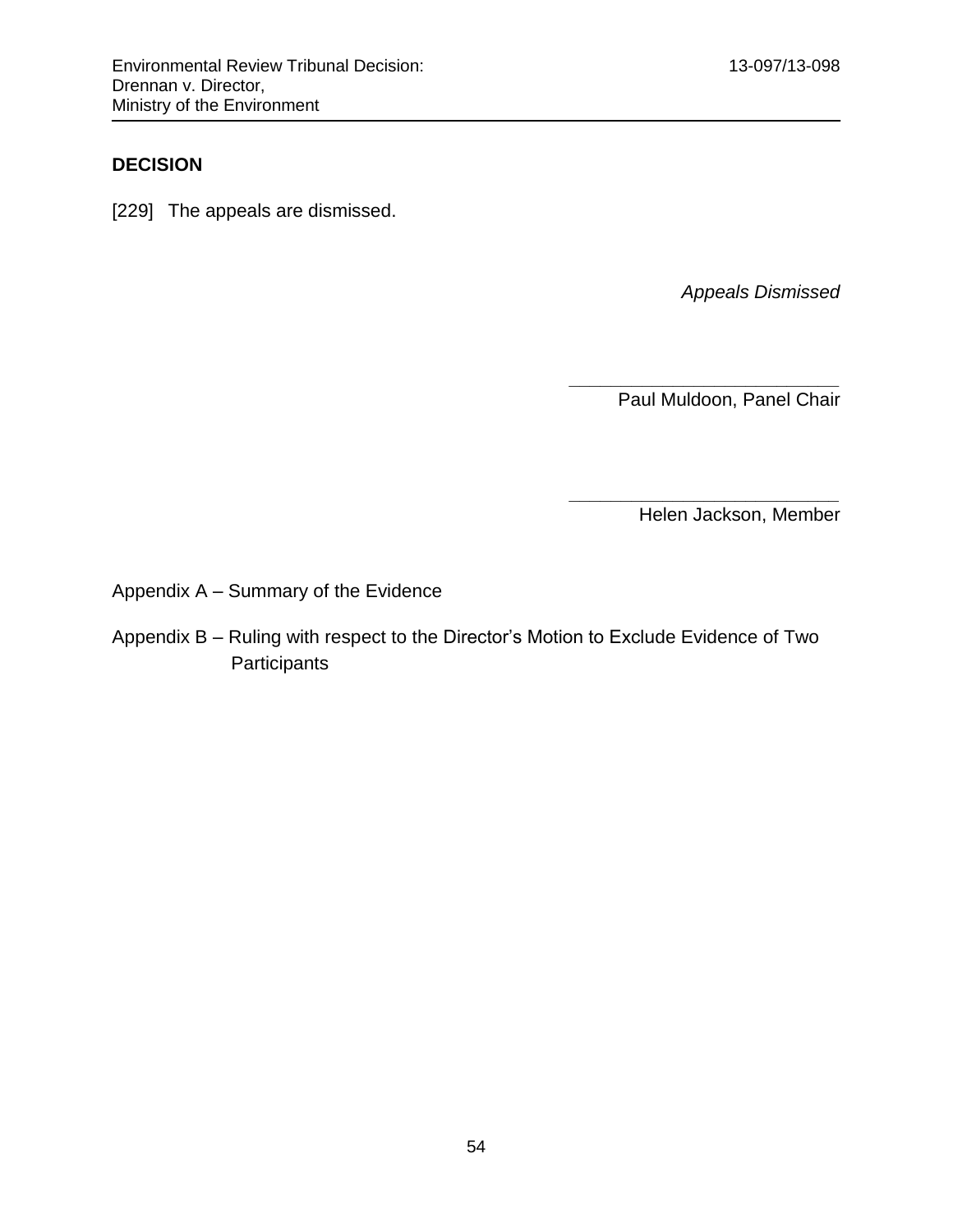### **Appendix A**

### **Summary of the Evidence**

- 1. Shawn and Tricia Drennan
- 2. Post-Turbine Witness No. 1
- 3. Post-Turbine Witness No. 2
- 4. Post-Turbine Witness No. 3
- 5. Post-Turbine Witness No. 4
- 6. Officer Gary Tomlinson (Senior Environmental Officer, MOE)
- 7. Dr. David Michaud (Health Canada)
- 8. Dr. Jeffrey Lipsitz
- 9. Richard James
- 10. Denton Miller
- 11. Robert O'Neal
- 12. Benjamin Coulson
- 13. Dr. Kenneth Mundt
- 14. Dr. Robert McCunney
- 15. Dr. Kieran Moore
- 16. Debbie Raymond
- 17. Mike Leitch and Anne Marie Howard (Participants)
- 18. Elizabeth Bellavance (Participant)
- 19. Stephana Johnston (Participant)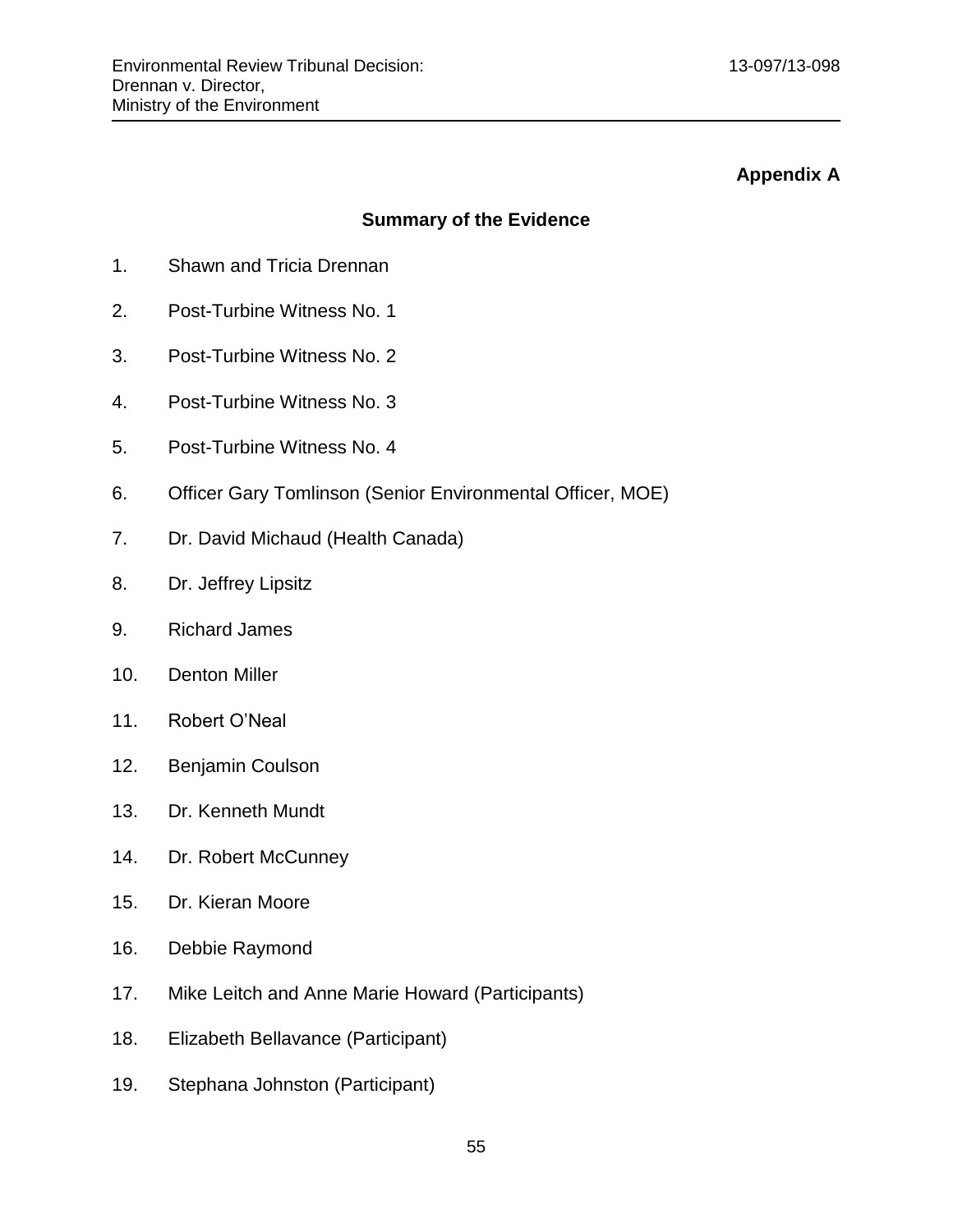- 20. Greg Schmalz (Presenter)
- 21. John Curran (Presenter)
- 22. HALT Kevin McKee (Presenter)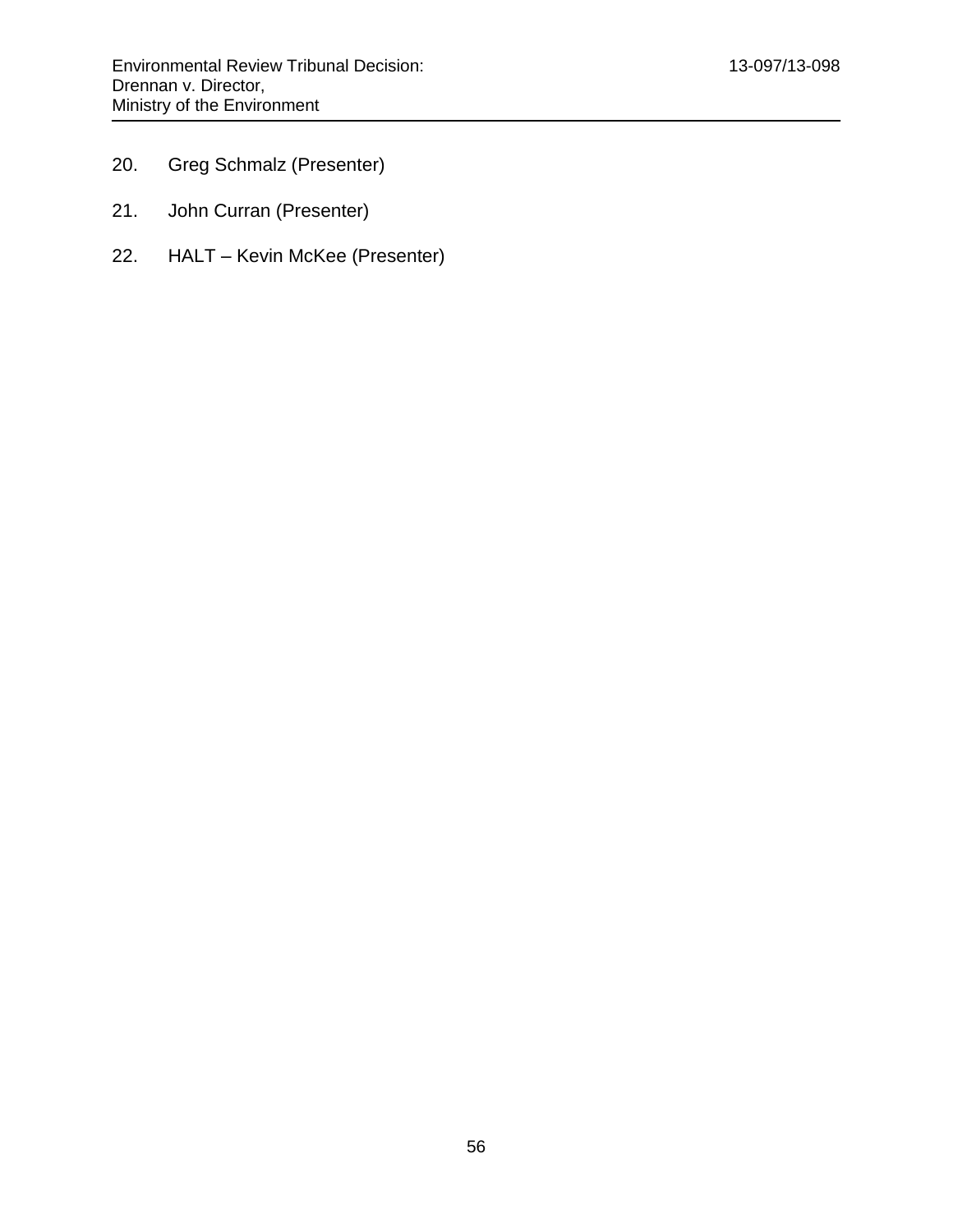### *1. Shawn and Tricia Drennan*

Mr. and Ms. Drennan testified as a panel. They are the residents, owners, and operators of a farm in the Township of Ashfield-Colborne-Wawanosh, Huron County. Their farm is located 717m from the closest proposed wind turbine of the K2 Wind Project. Eleven proposed wind turbines are within 2 km of their home. A 270 MW substation is to be built within 550m of their home.

Mr. and Ms. Drennan became aware of the proposed wind project in September 2009. Since then, the Drennans learned of individuals that have purportedly suffered health effects due to wind turbines. The Drennans attended three public meetings for the K2 Wind Project. At these public meetings, the Drennans raised concerns regarding the effects of the Project on human health. They stated they were frustrated and felt that the public meetings were only held to meet compliance with statutory requirements. The Drennans felt that the wind company was not interested in listening to their concerns.

Mr. and Ms. Drennan testified that they suffer from pre-existing health conditions. Mr. and Ms. Drennan claim to have experienced anxiety due to the proximity of the proposed turbines and the substation, and the number of turbines in the Project.

Mr. and Ms. Drennan testified that they had concerns regarding the size and scope of the Project, the possible effects on human health, and the proximity of structures to their property. The Drennans claimed that they had raised these concerns with the Approval Holder several times. The Drennans claimed that the Approval Holder provided general responses to their inquiries. Mr. and Ms. Drennan stated they also contacted Doris Dumais at the MOE about their concerns but said they did not receive a response.

Mr. and Ms. Drennan testified that they have not raised their health concerns with their respective family physicians. Mr. and Ms. Drennan explained that they have changed doctors in recent years. Mr. and Ms. Drennan added that they do not have a doctor with whom they feel comfortable discussing their wind turbine concerns.

Mr. and Ms. Drennan testified that they had made plans in 2005-2006 to build their own set of wind turbines through Canadian Wind Services. However, the Drennans explained that these plans were abandoned when their community was deemed unsuitable for integration into the transmission grid.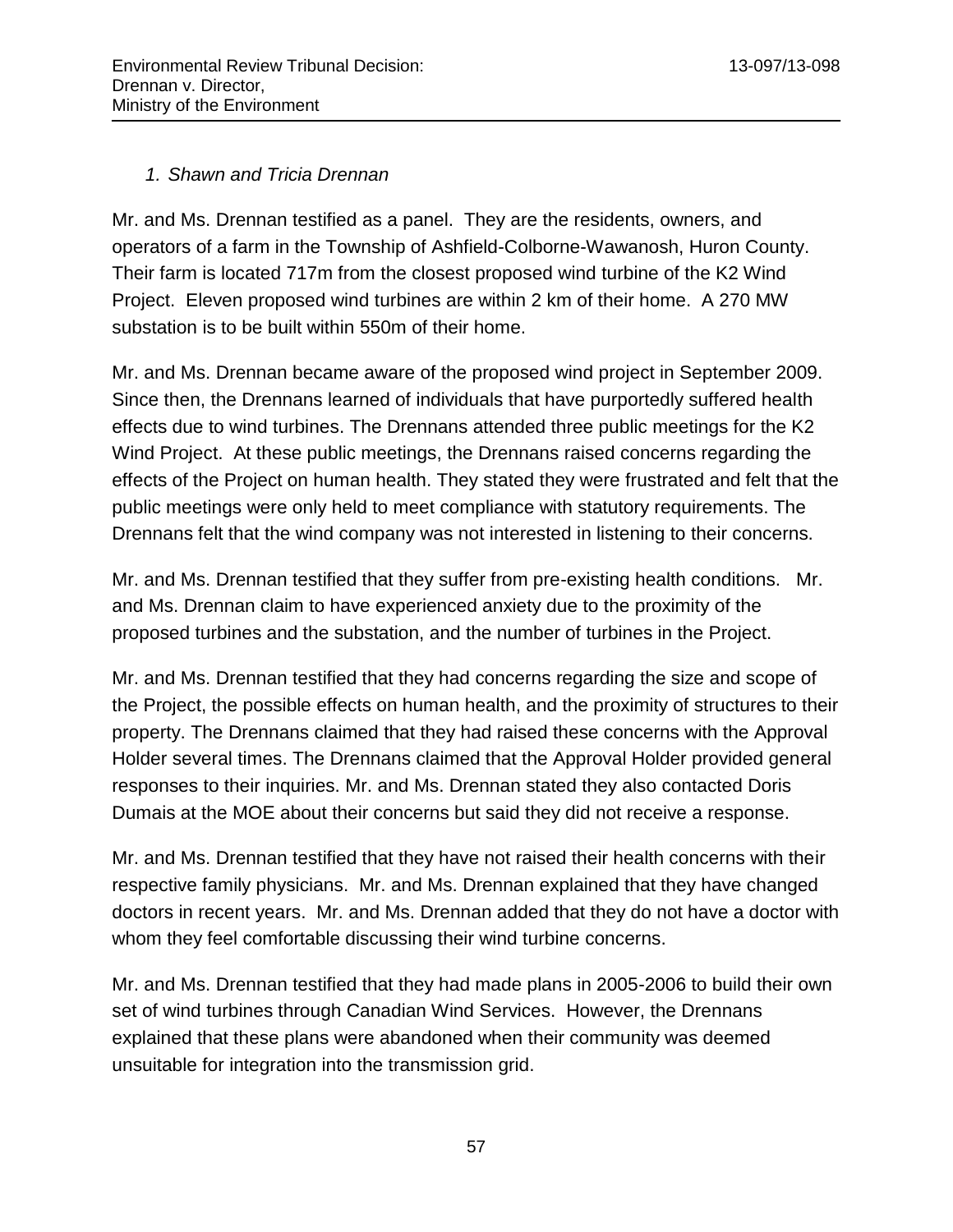Mr. and Ms. Drennan testified that they were involved in prior wind project related litigation. Mr. and Ms. Drennan filed a motion to seek testimony from Arlene King, the Chief Medical Officer of Health for Ontario. Moreover, they were involved with a constitutional challenge to the K2 Wind Project at the Superior Court. The Drennans stated that when the lawsuit was launched, they were seeking \$2 million in damages each against the Approval Holder and the MOE, along with punitive and aggravated damages.

Mr. and Ms. Drennan were questioned about a letter written to the editor of a publication called "Ontario Farmer", and published in August 2012. Mr. and Ms. Drennan agreed that they had consented to having their names signed at the bottom of the letter, and that they had reviewed the letter prior to consenting to the inclusion of their names on the letter. However, they denied that they had personally authored the letter.

Mr. and Ms. Drennan agreed that some statements in the letter from August 2012 had accurately reflected their views on the matter of wind turbines. They agreed with the statement that the wind project was a "very expensive scam" and that the projects had no environmental benefit. Moreover, they agreed that they had concerns about the impact of wind projects on their property value.

Mr. and Ms. Drennan agreed that they were members and co-founders of Safe Wind Energy for All Residents ("SWEAR"). The Drennans agreed that SWEAR has advocated in favour of stopping proposed wind projects.

Mr. and Ms. Drennan were questioned about claims in their witness statement regarding wind project sound testing and compliance. The Drennans admitted that they were not aware of the Approval Holder's plans to conduct an acoustic audit after the wind farm begins operation. However, they testified that they were aware that a complainant could contact the MOE spills line if there were any problems concerning noise. Mr. and Ms. Drennan were questioned about a number of letters sent from Capital Power, now K2 Wind, to the Drennans in 2011 acknowledging questions posed to the Approval Holder by local residents. The Drennans agreed that they had submitted questions to the Approval Holder. However, Mr. and Ms. Drennan denied that the questions addressed in the letters by the Approval Holder were the same questions submitted by the Drennans. The Drennans disagreed that the questions addressed by Capital Power were direct answers to the Drennans' personal questions. However, the Drennans agreed that Capital Power made an effort to respond generally to questions raised about harm to human health.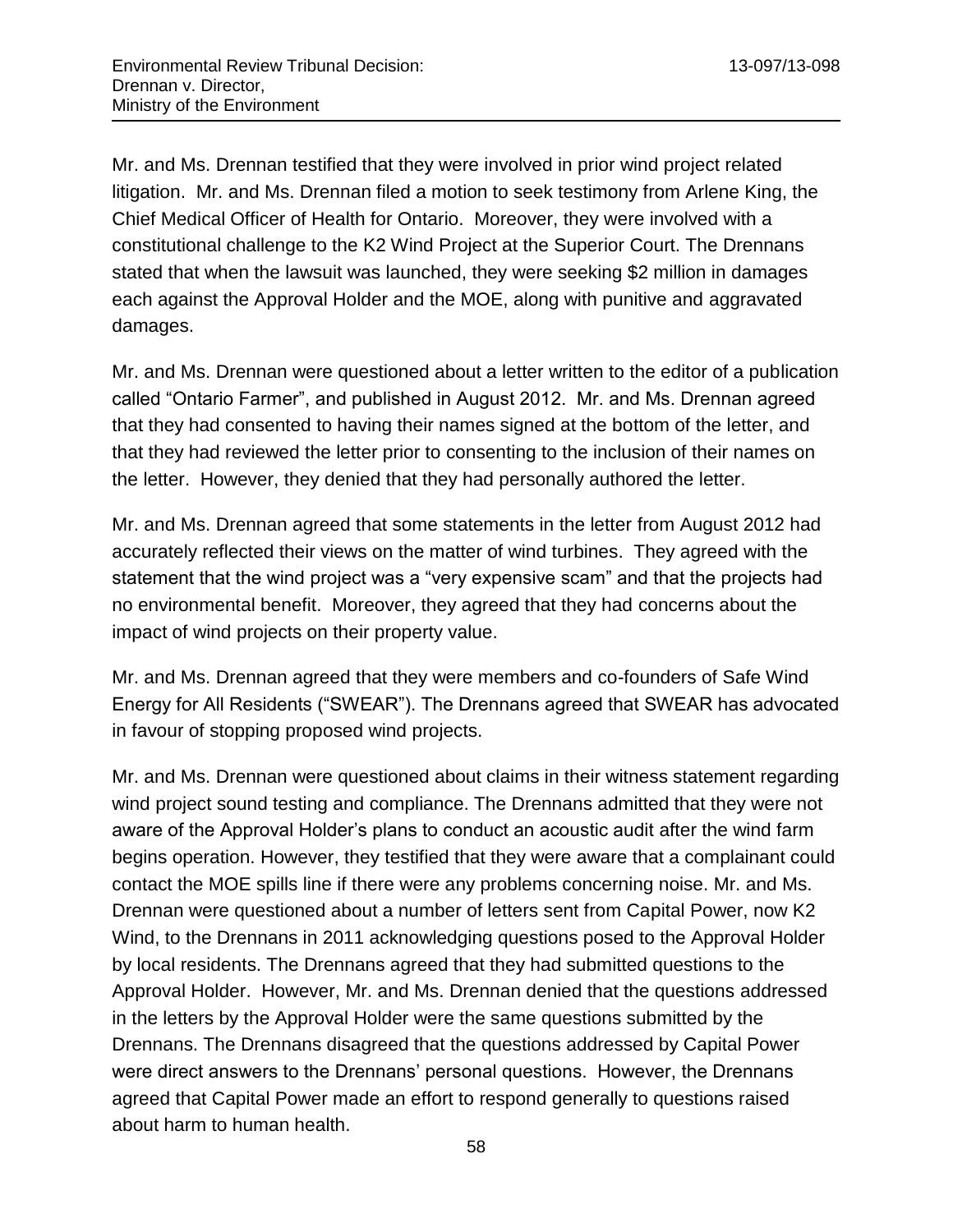Mr. and Ms. Drennan agreed that they had filed a Notice of Application in September 2011 to compel the lifting of a gag order over residents involved with the Ripley Wind Project. The Drennans agreed that they have been preparing expert reports since September 2011 in anticipation of litigation. However, the Drennans agreed that they have not produced an expert report of a medical doctor who has examined the impacts of wind turbines on human health.

The Drennans testified that they were not aware of the MOE compliance protocol relating to noise from wind turbines. Moreover, the Drennans testified they were not aware of an MOE report prepared by Brian Howe and HGC Consultants regarding infrasound and low-frequency noise.

Mr. and Ms. Drennan were questioned about their attendance at prior REA appeal hearings. The Drennans admitted that they had heard partial testimony from Officer Gary Tomlinson. However, the Drennans testified that they did not hear Officer Tomlinson's testimony regarding the compliance protocol and wind turbines.

On re-examination, the Drennans were asked about the result of their lawsuit against K2 Wind Project. The Drennans testified that the Director was dropped from the suit. Moreover, the Drennans explained that a decision had been rendered advising the Drennans to begin their appeal of the REA through the Tribunal.

The Drennans were asked about their understanding of compliance testing conducted by the MOE. The Drennans agreed that nothing could be done if the Project is found to have met the 40 dBA threshold.

### *2. Post-Turbine Witness No. 1*

The witness lived close to the Ripley Wind Power Project, but has since moved away. The project is a 76 MW wind facility consisting of 38 wind turbines. The closest turbine to her former residence was approximately 800m away. Eighteen turbines were located within two km of her former home. The project was functional in November 2007, and began full commercial operation in December 2007.

The witness complained to the MOE before the turbines became fully operational. In 2007, she asked the London office of the MOE whether health protocols were in place. She testified that the MOE advised her to contact the company, and that the company was required to contact the MOE within 48 hours. On November 28, 2007, the witness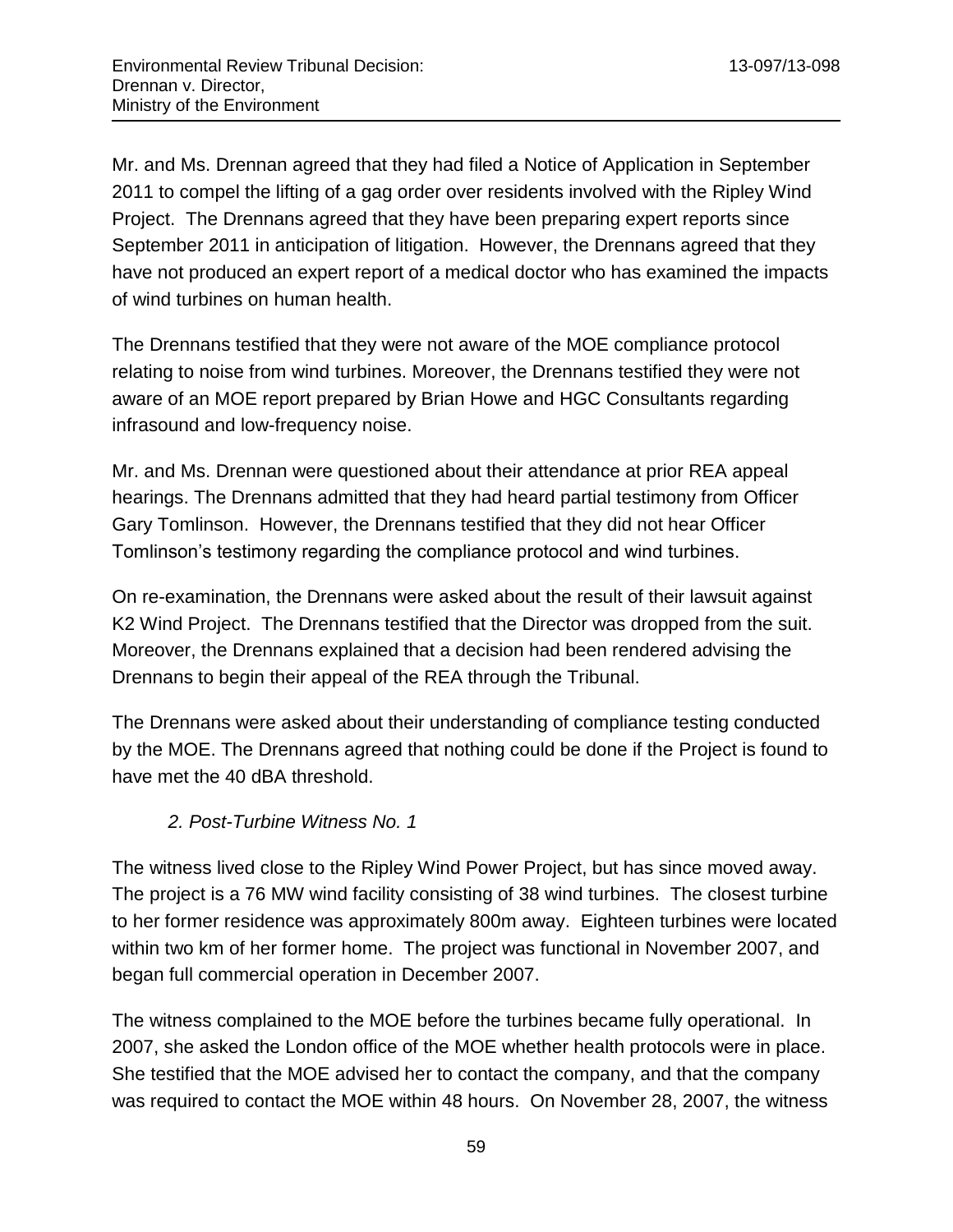described hearing turbine noise that was loud and sounding like jets. She complained to the company about the noise, following the protocol outlined to her by the MOE. However, she testified that no action was taken. She stated that she began experiencing adverse health effects immediately after the project began full commercial operation on December 22, 2007. The witness recalled that she experienced heart palpitations, intense earaches, speech difficulties, memory difficulties, increased blood pressure, grinding of teeth, nerve pain, cold sores, body pains, cold body temperatures, blurred vision, dizziness, and shortness of breath. With the exception of elevated blood pressure, the witness stated that she had not experienced these symptoms prior to the wind turbine operation.

The witness testified that she mentioned these symptoms to her physician and an ear and throat specialist. The witness produced her medical records and details of the complaints made to her doctors. She recalled that her doctors' recommendations were to change her living environment. She also began keeping a journal to record the time and dates that she experienced the alleged adverse health effects.

In terms of her health history prior to the installation of the wind turbines, she also testified that she had experienced health issues for six months in 2005 relating to a cyst on her thyroid. She testified that during this time, she often felt fatigued and cold, but did not experience any sleep deprivation. She sought treatment from a doctor. The witness testified that the symptoms have since corrected themselves and that she has not had any issues with her thyroid since 2005.

The witness testified that attempts to mitigate the noise and vibrations were futile. She recalled using ear plugs, unplugging appliances, and shutting the windows to quell the turbine noise. She also testified to sleeping in different rooms of the house in an attempt to escape the noise and vibrations. However, she observed that the vibrations were still felt throughout the house.

The witness testified that her husband and daughter also suffered from adverse health effects. She claimed that her family could not cope with constantly experiencing adverse health effects. She and her family moved off of their former property on April 30, 2008. She stated that the wind company had provided billeting and respite for local residents feeling adverse health effects.

Furthermore, the witness recalled that she was contacted by Shawn Kerry of the Owen Sound office of the MOE in December 2008 to early 2009 regarding sound tests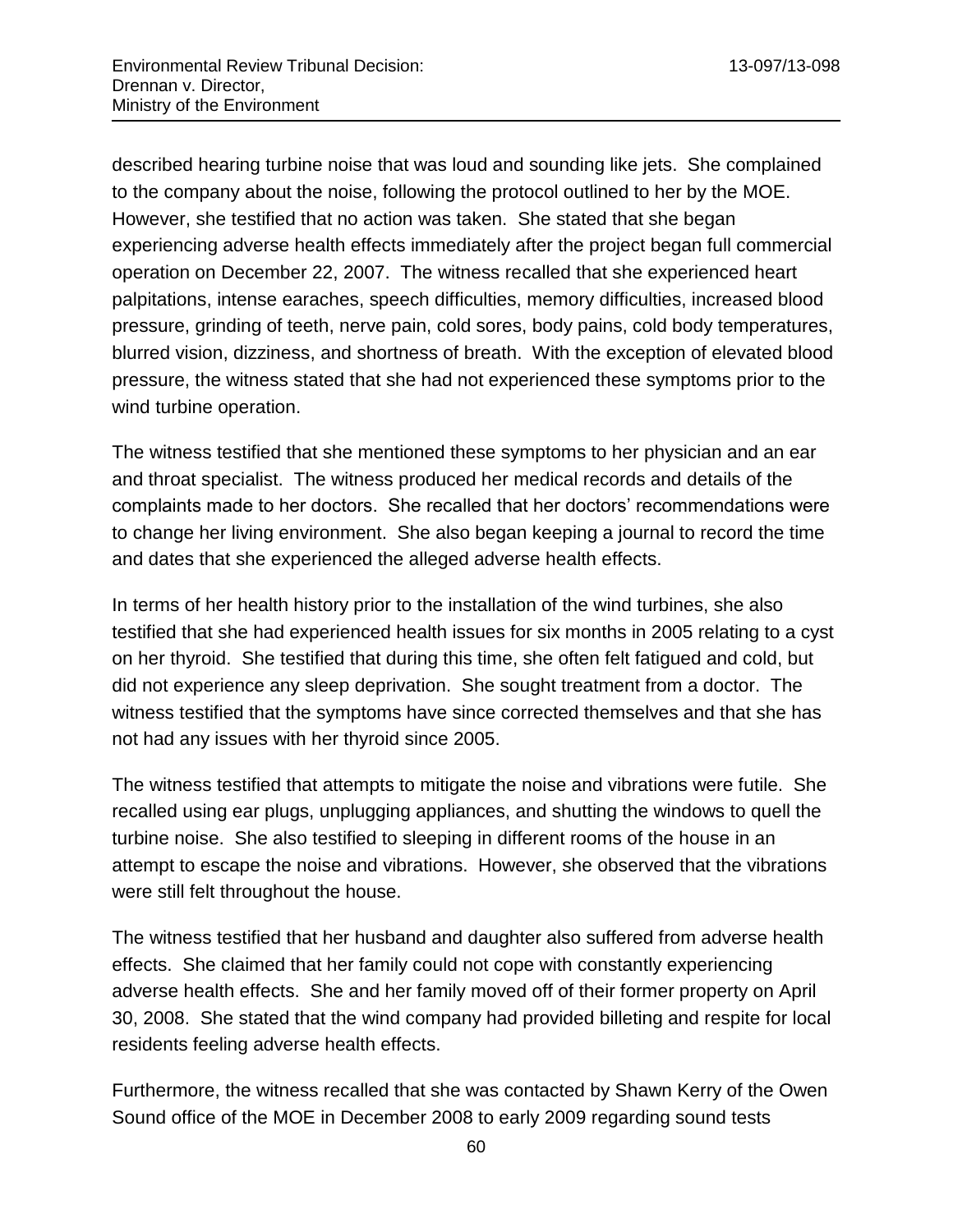conducted by the wind company in May 2008. She testified that in the December 2008 phone call, Mr. Kerry informed her that no other complaints had been filed. In a subsequent January 2009 phone call, she claimed that Mr. Kerry was aware of the additional complaints. She testified that during this phone call she was told by Mr. Kerry that the MOE would try to assist with her complaint. In February 2009, she testified that an official from the MOE visited her property to conduct sound tests.

In February 2009, the witness testified that she experienced severe tightness and pains in her chest when visiting her former property. She testified to admitting herself to the hospital for chest pains and heart attack symptoms. She testified that the attending physician recommended time off from work and a new living environment.

On October 2, 2009, the witness spoke at a public meeting chaired by Mr. Kerry of the MOE. At the meeting, she stated that Mr. Kerry noted that additional testing from the MOE was conducted on her property. She received a report from the MOE that concluded the sound of appliances within the house was stronger than that of the wind turbines. The witness claimed that she asked for further information from the MOE regarding the report but she did not receive a response.

After 2009, the witness and her family would stay in their former home intermittently. She claimed that lengthier stays were not possible due to the adverse health effects. She testified that whenever she was away from the wind project, her symptoms diminished. Likewise, the witness claimed that every time she returned to her former property, the negative health effects would return. She permanently moved away from her former home in March 2011. She testified that many physical symptoms have subsided, but that she still experiences sensitivity to loud noises, vibrations, electrical pollution and wireless devices.

The witness was not part of any wind energy groups prior to the wind turbine project completion. She has since joined the Victims of Wind Group, and testified in front of the Standing Committee on the *Green Energy Act*.

The witness said that she had seen an audiologist in June 2008 although the hearing specialist could not find any abnormal activity. The CT scan conducted by the specialist also showed no abnormalities and that her doctor could not suggest an obvious cause for her symptoms. The witness further admitted that a second hearing specialist had been consulted and that the specialist did not find any concerns with her hearing.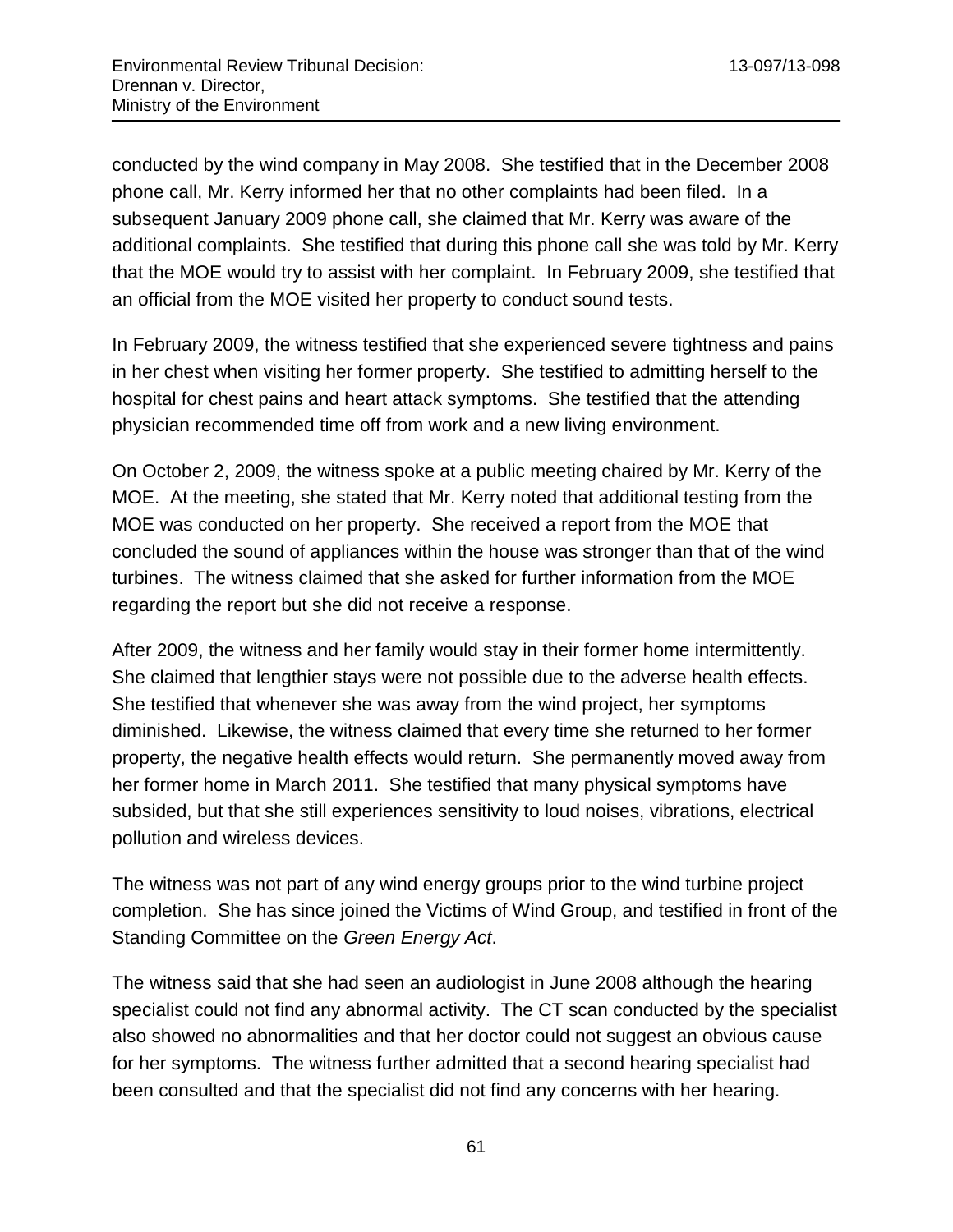The witness testified to being admitted to the hospital for chest pains in February 2009. However, no cardiac problems were diagnosed during the visit. There were no concerns with her heart after an ECG and a stress test.

The witness acknowledged that blood pressure readings conducted before the wind turbines were similar to blood pressure readings conducted after the wind turbines began operation. She stated that her blood pressure was always taken in clinical settings and not in her home environment.

The witness maintained that the cause of her impaired vision was the wind project. However, she agreed that she had a significant medical issue with her vision in 2003. She maintains that there were no additional problems with her retina after 2003. She saw an eye specialist after the wind turbines began operation. However, no medical records from these visits were provided.

She states that her doctor could not identify any neurological issues or explanations for her sleep deprivation symptoms or sensitivity to electronics and her doctor recommended a sleep test. However, she did not seek any further medical attention for her sleep deprivation.

### *3. Post-Turbine Witness No. 2*

The witness testified to the adverse health effects she experienced when living in the vicinity of the Melancthon wind project. The wind project consists of 15 wind turbines, the closest of which is 457 m from her former home, and the next is approximately 700 m away. Four more turbines are within one km of her former home, and all turbines are located within two km of the residence. Her former home has since been subject of a buyout from the wind company as of June 2009.

The witness testified that soon after the wind turbines began operating, she began experiencing sleep deprivation, ringing in the ears, heart palpitations, memory loss, disorientation and dizziness. She said that she had never experienced these symptoms prior to the wind turbines becoming operational. She also kept a journal of the noise and adverse health effects.

The witness testified to having prior medical conditions. In 2005, she suffered from bronchitis. In 2006, she was a living liver donor and also underwent a gallbladder procedure. She did not experience any complications from the surgeries. In 2007, she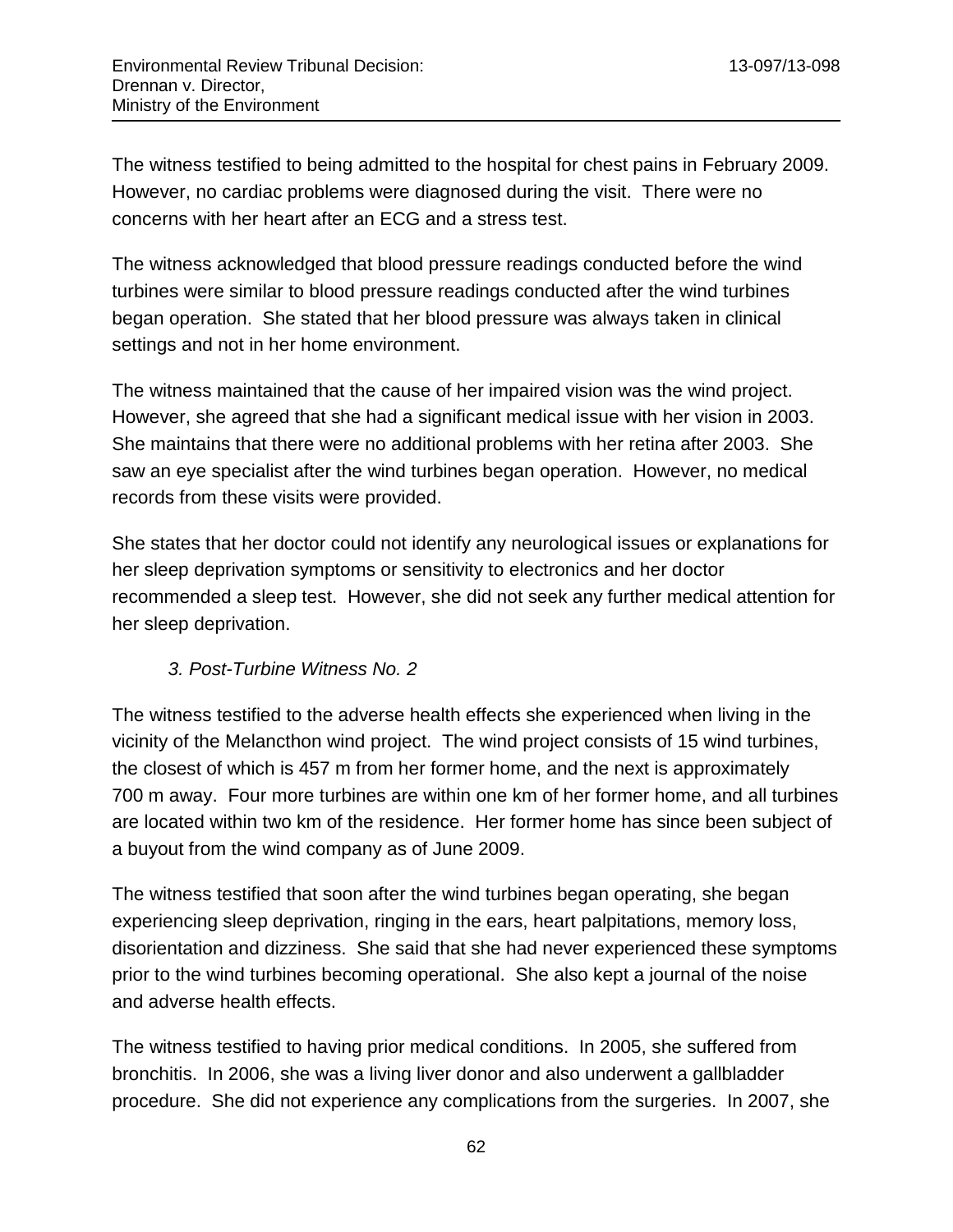began to experience abdominal pain, but the source of the pain was not confirmed by medical professionals. Prior to 2008, she had not experienced any sleep deprivation, ringing in the ears, heart palpitations, memory loss, disorientation and dizziness.

The witness testified that she would raise the adverse health effects with her family physician at regular checkups. She suggested to her doctor that the wind turbines might have caused the adverse health effects. Her doctor did not follow up on her claims.

The witness testified to hearing a hum and feeling a vibration throughout the house. The wind company conducted sound tests at her former home. She recalled being told by the company personnel that the noise was within the range of the MOE guidelines. After raising complaints with the MOE, she found out that the noise test conducted by the developer showed that the project had not complied with MOE guidelines.

On April 15, 2009, the witness presented in front of the Standing Committee on General Government regarding the *Green Energy Act*, *2009*. In addition, she has shared her health concerns in a number of local public meetings regarding the wind turbines.

She said that she contacted MOE Officer Tomlinson in January 2009 to complain about the wind turbine noise. She recalled that Officer Tomlinson advised her that the wind turbines were in compliance. Moreover, she recalled a visit from Officer Tomlinson on March 2, 2009 and stated that Officer Tomlinson visited her former home, and advised her that he could hear the humming and blade noise in the home.

Also in March 2009, the witness testified that the wind company completed sound tests on her property. She claimed that the wind company acknowledged there was a noise problem and that the wind company would turn off the turbines closest to her home from time to time. During these times, she said that there was some relief from the blade noise, but the hum and vibrations continued. Despite the mitigation efforts of the wind turbine company, she and her family continued to suffer from the adverse negative health effects. She made use of ear plugs, sleep medication, and painkillers. In May 2009, due to the continuous hum and vibrations, her family eventually moved into a tent in the backyard in order to gain restful sleep when the closest turbines were not operational at night.

The witness and her family moved out of their home on June 25, 2009 after the property was bought out by the wind turbine company. She states her family no longer suffers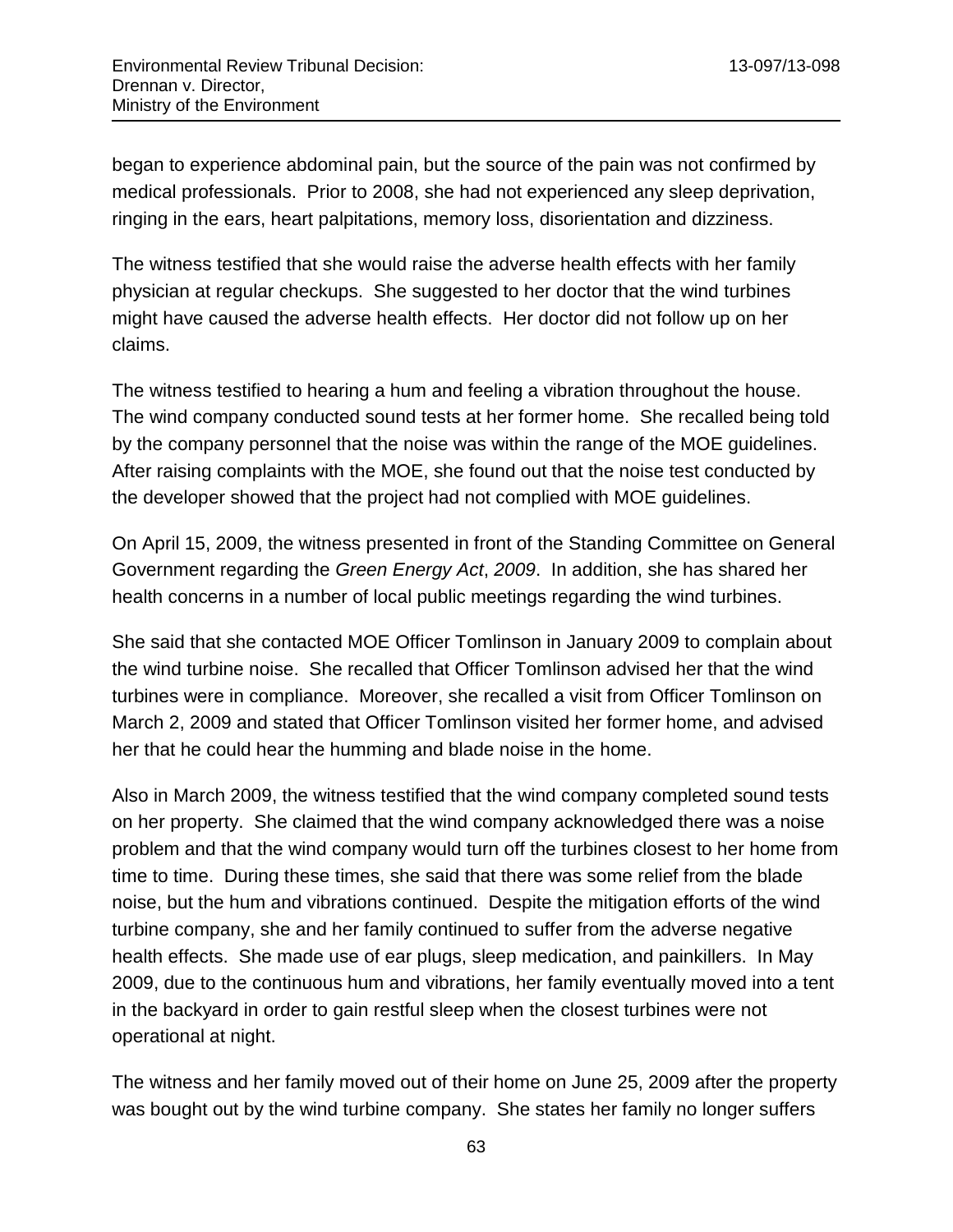from any adverse health effects and claims that the sleep deprivation that she suffered from stopped immediately after moving.

The witness visited her family physician in January 2009 and answered a medical questionnaire prior to the examination although she did not indicate that she was suffering from some of the adverse health effects that she claimed started immediately after the wind turbines started operating in December 2008. The witness claims that not all the symptoms presented immediately in December 2008, and that some presented after her January 2009 doctor's examination. Moreover, she claims that although she did not indicate the full extent of her symptoms on the questionnaire, she later expanded upon the adverse health effects during her doctor's appointment.

The witness was questioned about her experiences as a living liver donor in 2006. In the years following, she has attended follow-up appointments including one in February 2009. During that appointment, she indicated to the doctor that she had no medical or psychological concerns at the time. The witness agreed that her doctor made a note in her medical records that stated she had been feeling well over the past year. Likewise, she claimed that she informed the doctor in person as to the sleep deprivation and health problems she was experiencing at the time.

The witness was questioned about her perception of the severity of her adverse health effects. Aside from visiting a doctor regarding cognitive and memory issues, she did not seek any further medical opinions concerning the sleep, heart and pain issues she had experienced.

#### *4. Post-Turbine Witness No. 3*

This witness and his spouse live close to the Melancthon wind turbine project. There are 133 wind turbines in this project, and the closest to their house is about four to five km away. The transformer substation is about 490 m from their home. The project has been operating since 2006. Witness No. 3 testified that their home is a bungalow, about 2400 square feet ("sq. ft."), on 100 acres of property, and they have been there since 1987. They previously lived east of Orangeville, but bought this bungalow as they had friends in the area, and had intended to retire here. They are now considering selling as he testified that they "have got to do something".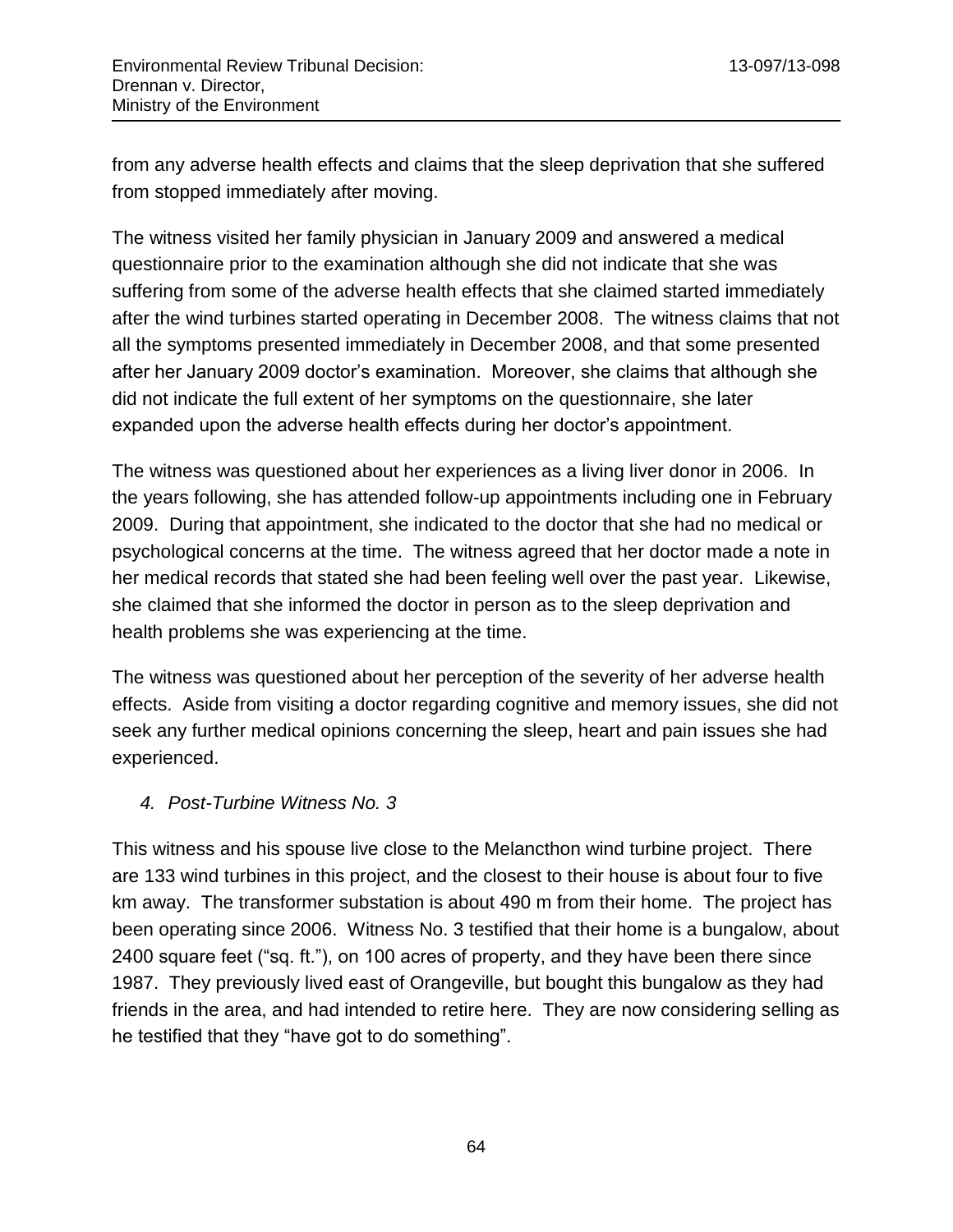The witness testified that there was initially one General Electric transformer, but that this was replaced with two Siemens transformers. He testified that the symptoms were much worse when the second transformer was added in the latter half of 2006.

The witness testified as to the health issues that he and his wife complain of. He testified that he is not able to sleep, and he awakens in the night. He also complained of headaches, diarrhea, ringing in the ears, pressure on the chest, and a feeling that the insides of his body are vibrating. He testified that sometimes he wakes up shaking in the middle of the night. He testified that his wife has the same general complaints. He testified that it is not just at night that he is affected, but all the time. He testified that he associates his symptoms with the transformer station itself, rather than the wind turbines. He testified that since the transformer has started up he has not been able to sleep a full night. He testified that their health problems began as soon as the substation began working. He said that his dog shakes and twitches as well.

The witness testified that there seems to be a buzzing or humming in the house, as if the house holds the vibration, and that it seems worse inside the house than outside.

He testified that he and his wife sometimes go to another town to get relief. He stated that it takes about one to two days for the symptoms to go away. Sometimes they go to a friend's cottage for two to three days for relief. He testified that the symptoms vary, and are sometimes worse.

The witness testified that he raised this issue with his doctor in 2010.

The witness testified that he was diagnosed with sleep apnea and that after he was diagnosed he began to use a Continuous Positive Airway Pressure ("CPAP") unit, and was back to normal sleeping within the first month after using the unit. This was prior to the start-up of the transformer. He testified that he routinely goes to his sleep specialist to follow up on his use of the CPAP.

The witness testified that he intended to retire in 2015 at age 65 but that he took early retirement in 2010. He testified that he took early retirement because he drove off the road twice and therefore he decided that he had to stop work. He testified that he and his wife now farm for a living, and his wife also works about 20 hours per week. They have beef cattle and dairy goats on their farm. He testified that they used to have 23 cows but now only have nine, and they have about 80 goats. He testified that there are conception problems with the cows and goats, and the issue has been investigated by a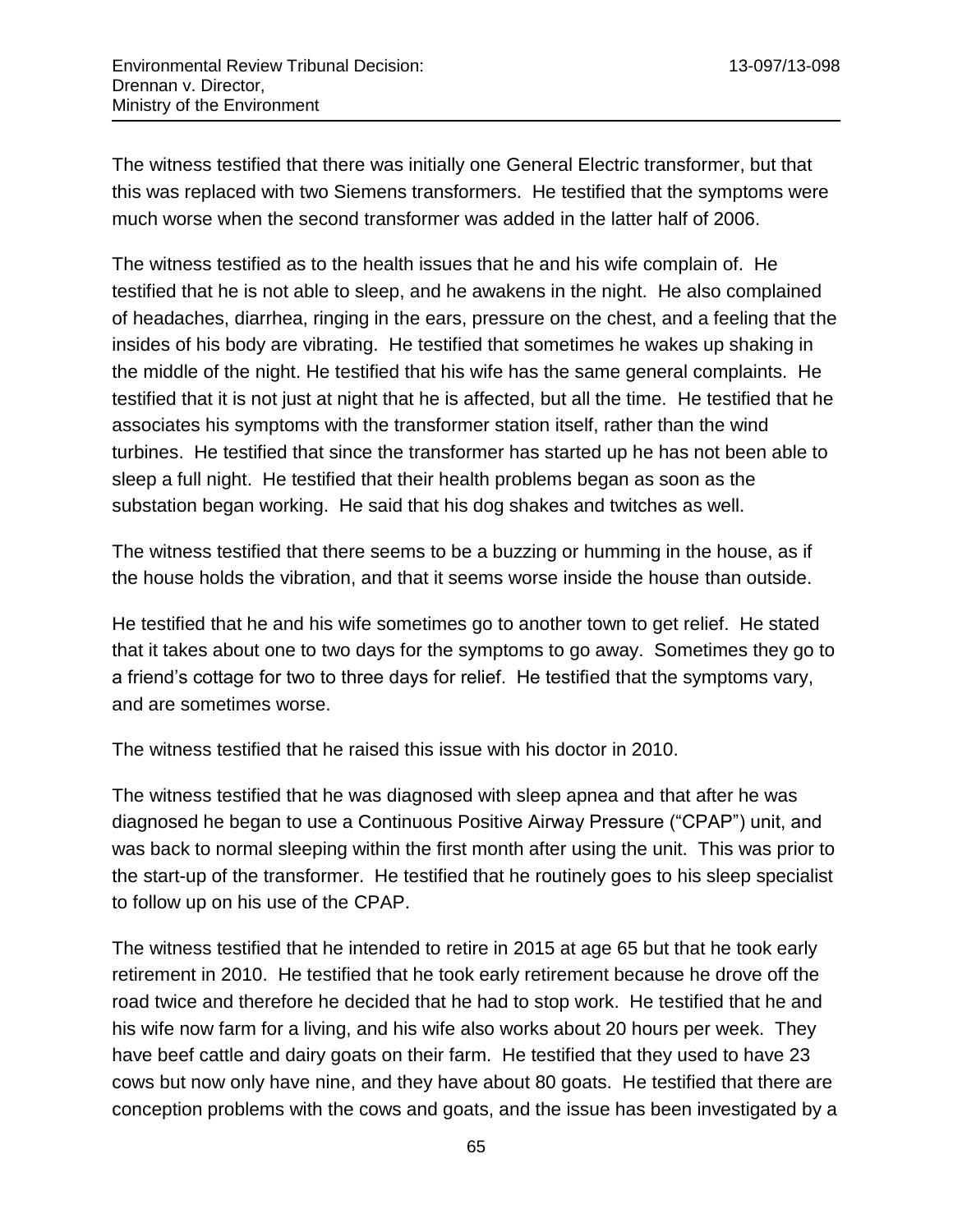veterinarian who was not able to provide a reason for the low conception rate. He testified that he noticed problems with the herd about five years ago.

The witness testified that he has expressed his concerns many times to the project owners. He testified that when the transformer first started up, the residents complained and the company responded by installing a berm, an acoustic wall and an acoustic coating on the transformers. He testified that it helped, but did not fix the problem.

The witness testified that he and his wife along with two others who live 390 m from the transformer went to Queen's Park in April 2011 and gave a press conference to discuss their symptoms to bring attention to the matter. He testified that the two others, as well as other neighbours who lived 360m from the transformer, have since left their homes.

He testified that he has complained to the MOE Regional Office in Guelph and the Spills Action Centre numerous times. He said that the MOE usually responds by saying that the project is operating in compliance. He testified that he had numerous meetings over a period of time with representatives from the MOE, but ultimately, the MOE closed the file, and he had an email from the MOE in September 2013 saying that the file was closed and there was nothing further the MOE would be doing for them.

He testified that the MOE says that they are only responsible for determining whether the project is in compliance with noise standards, and measuring the noise outdoors and finding that it is in compliance. He contends that noise is not the problem; it is the vibration and the buzzing inside the house that is a problem.

The witness testified in regards to his medical records. The ringing in his ears was noted in 2009, when he testified that his doctor sent him to an audiologist due to the ringing in his ears. He did not recall whether he had been fully assessed by the audiologist, but he still has ringing in his ears. In March 2010, there are notes in his file regarding a discussion with his doctor regarding his complaint of lack of sleep due to the transformer. The witness testified that the doctor was aware of the problems that transformers can cause to health, and also that he has a lot of people come to him with problems due to the wind turbine noise.

### *5. Post-Turbine Witness No. 4*

This witness testified as to the impacts that she and her husband have experienced living in the vicinity of the Conestogo Wind Project, which began operation on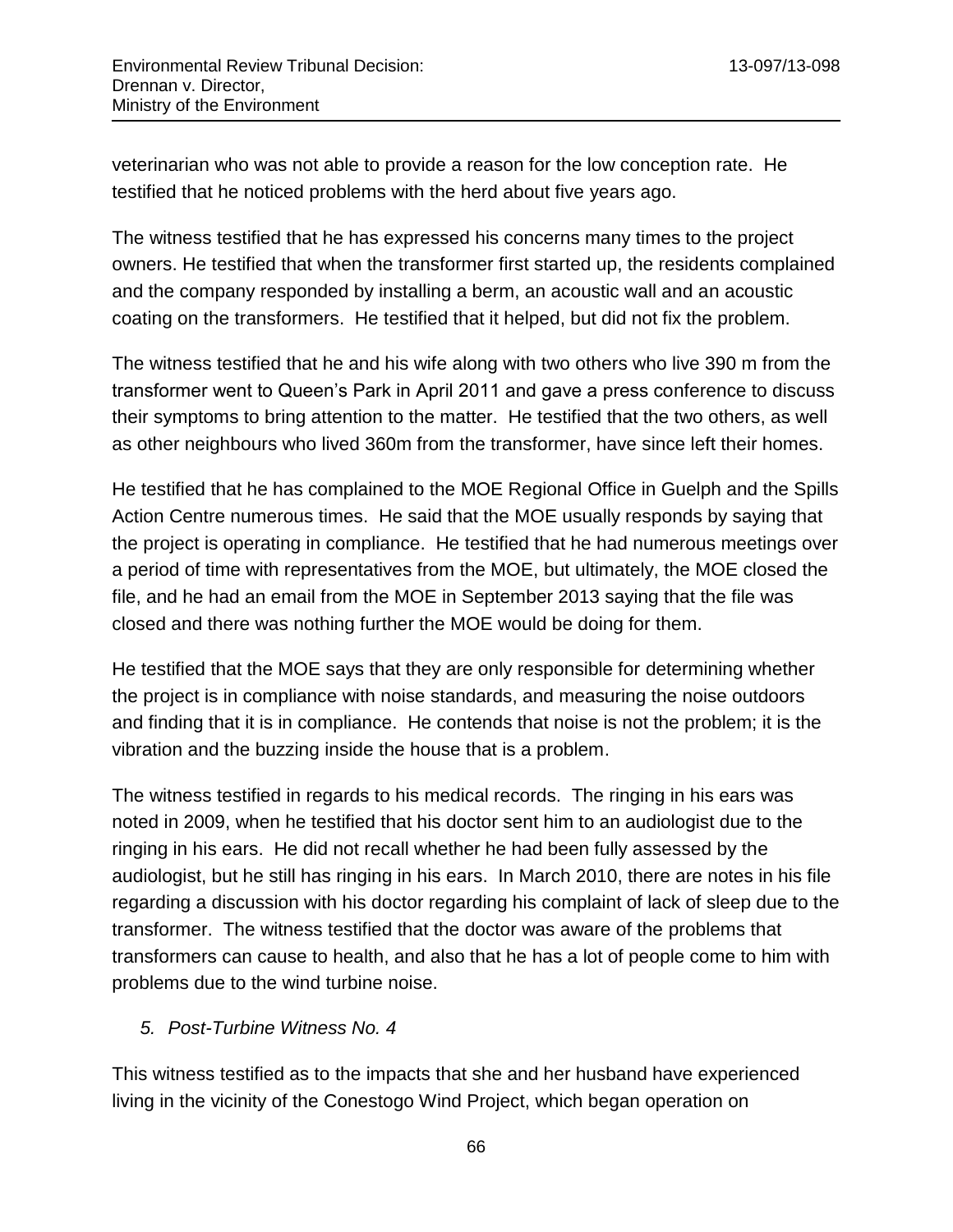December 12, 2012. The Conestogo Wind Project consists of ten turbines; the closest is about 724m from her home, and the next is about 924m away. The remaining eight turbines are within two kms of her home.

The witness testified that her property is a 13 acre bush lot. The house is about 1867 sq.ft., a single storey house that they have had for 27 years. She said that the home is in a beautiful quiet setting. The witness testified that since the turbines began operating, she has experienced health difficulties, such as: pressure in her head, extreme sharp pain in her ears, some heart palpitations, difficulty sleeping and awakening in the night, and nightmares. She testified that her husband is even more affected, and he also suffers from panic attacks, anxiety, difficulty breathing and more severe heart palpitations. He also suffers from diabetes. She testified that it is difficult to say what the problem is, but there is a terrible pressure inside the house, and some nights the chesterfield vibrates. She said that sometimes it feels like her head is being squeezed at the top and it is going to pop. The witness also said that the dog seems to be affected, rubbing her ears on the couch and barking incessantly, when she is not normally a dog that barks.

The witness testified that she and her husband are now sleeping in their mobile home parked at her husband's car dealership in town, and that her husband hardly goes back to the house now at all. She said that she goes to the house during the day as she has things to do, but that she feels sick when she is in the house. She testified that it is very frustrating and that there is a pressure in the house that did not exist before. She testified that many people feel it when they come into the house but some do not. She testified that the pressure is outside as well, and that it is not just the noise that is a problem. The witness testified that they have thought about selling but do not have the house on the market now. They have done extensive interior renovations, but have considerable work to do outdoors. She testified that she is concerned about the potential loss of value of their home based on the comments of their neighbour's real estate agent; however, she also stated that she was fortunate as that type of loss would not be devastating to her.

The witness testified that it was recommended to her that she open the windows and the sliding glass doors at night in order to let the pressure out of the house. She testified that she has tried this but it does not help. They have also tried sleeping in other rooms of the house, but that does not help either. The witness testified that she went to France for 12 days this June, and felt very well – no pain and she did not take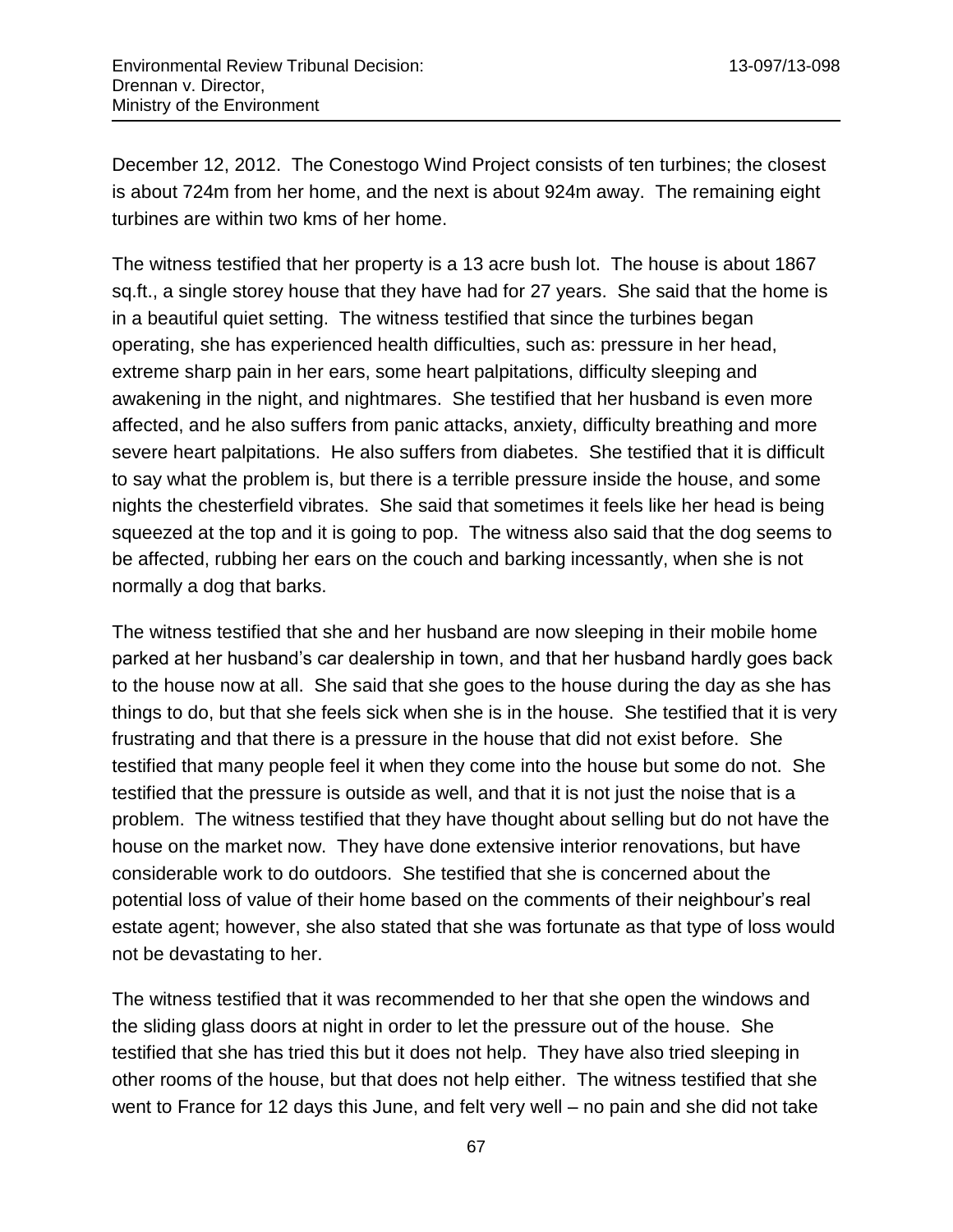any sleeping pills. She testified that the pain restarted when she returned from holiday. She testified that she and her husband also spent about one month this summer in the mobile home and that this also provided relief from their headaches and sleeplessness.

She testified that she has had her ears checked by her doctor twice and there has been no infection. She also consulted her doctor about her inability to sleep, and he has given her sleeping pills. As an example she testified that the night before attending this hearing, she slept at the house, because she had a cold and the heating in the motor home did not work properly. She testified that she took one half of a sleeping pill to go to sleep but woke up at 3:30 in the morning with pain in her ears and a headache. She testified that because she was coming to the hearing later in the day, she did not want to take another sleeping pill.

The witness testified that a professor from the University of Waterloo, Dr. Nicholas Kouwen, P.Eng., undertook to do a sound audit of her property, and that this audit found that the sound levels were exceeded 24% of the time between February 9 and March 16, 2013. She testified that she shared this report with MOE Officer Gary Tomlinson and others, as well as Denton Miller, the noise specialist. There were questions raised about the methodology of the noise audit, and that it did not match the protocol required. The witness testified that this was still in discussion with Mr. Miller, but that it was her understanding that the concerns of Mr. Miller regarding the methodology were addressed by Dr. Kouwen. The witness testified that the MOE has never monitored sound levels specifically at her home or inside her home, but that Officer Tomlinson did do a sound survey nearby. She testified that one evening she found him monitoring sound levels; he was "in a ditch", and he said to her that the project was in compliance, because the turbine noise level was 51 dB, whereas the traffic noise level was 51.1 dB. She said that Officer Tomlinson explained to her that because the turbine noise is less than the background traffic noise, the turbine is determined to be in compliance.

The witness testified as to her efforts to bring attention to her concerns regarding the impacts that she was experiencing due to the operation of the wind turbines near her home. She testified that the approval holder was of no help. She said that she called the MOE and the Spills Action Centre at least 35 times. She testified that Officer Tomlinson asked if he could put a test tower in her backyard, and she agreed, but that never happened.

The witness testified as to her involvement in citizen's groups. She joined the group Stop Mapleton sometime after attending the first public meeting on December 9, 2009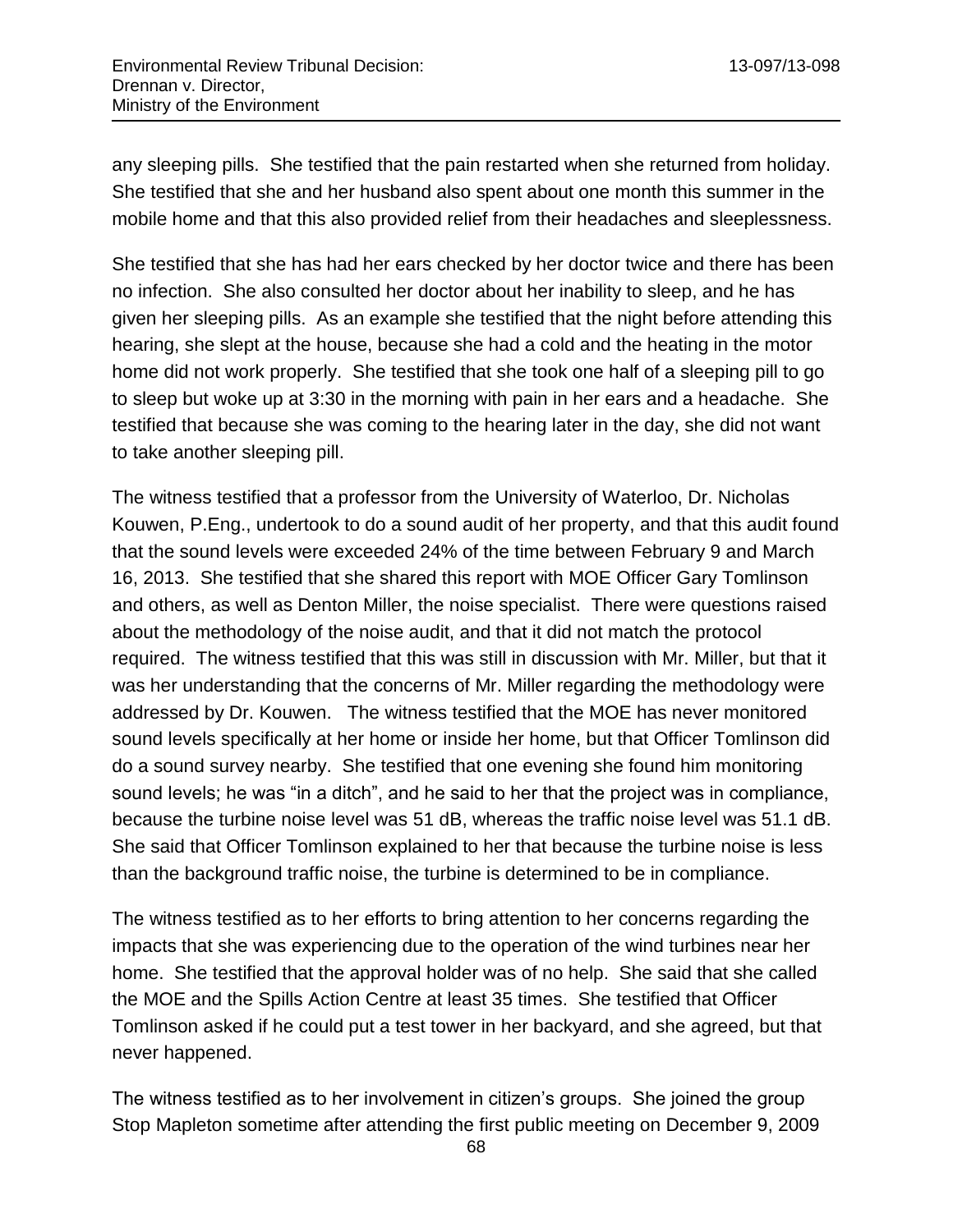for the Conestogo Wind Project. She testified that the group was concerned about human health, the health of their livestock, the local springs and aquifers, and the Conestogo River and its tributaries in the vicinity. She testified that she joined the group because she wanted to become better informed. The witness testified that the group became incorporated as Preserve Mapleton Incorporated, in order to protect the individual members against liability and to appeal the approval of the Conestogo Wind Project and to request a judicial review.

## *6. Officer Gary Tomlinson (Senior Environmental Officer, MOE)*

Officer Tomlinson's evidence was given *viva voce* in the *Dixon* appeal, and adopted in evidence in this appeal by way of transcript. Officer Tomlinson has been a Senior Environmental Officer with the MOE since October 1989. As Senior Environmental Officer, he is responsible for the enforcement of provincial acts including the *EPA.* He is currently working out of the Guelph District Office. The district assigned to Officer Tomlinson has five industrial wind projects connected to the electrical grid. The district contains 170 wind turbines. Three approved projects are slated to add an additional 57 wind turbines. The five projects are located within rural areas and the majority of them have residential homes within 1,000m of the turbines.

Officer Tomlinson's office has received complaints about adverse health effects in regards to four of the five projects located in his district. He did not receive any complaints for the fifth project, the Plateau Wind Project. While no complaints were filed with Officer Tomlinson's district office for the Plateau Wind Project, he was aware that complaints for that project were submitted to the neighbouring Owen Sound District Office.

Officer Tomlinson received complaints about the noise level of the turbines and adverse health effects pertaining to hearing, sleeping and headaches. He has received some complaints about a phenomenon known as "shadow flicker".

Officer Tomlinson agreed that the MOE will acknowledge a complaint from a resident more than 1,500 m away from the turbine, but the MOE will not be able to take action since the distance is too remote to warrant a follow-up. He stated that compliance checks are completed by the MOE without notice to the company or complainant when complaints about health effects are received. He states that attempts have been made to have compliance checks done twice a month in the Guelph District and if complaints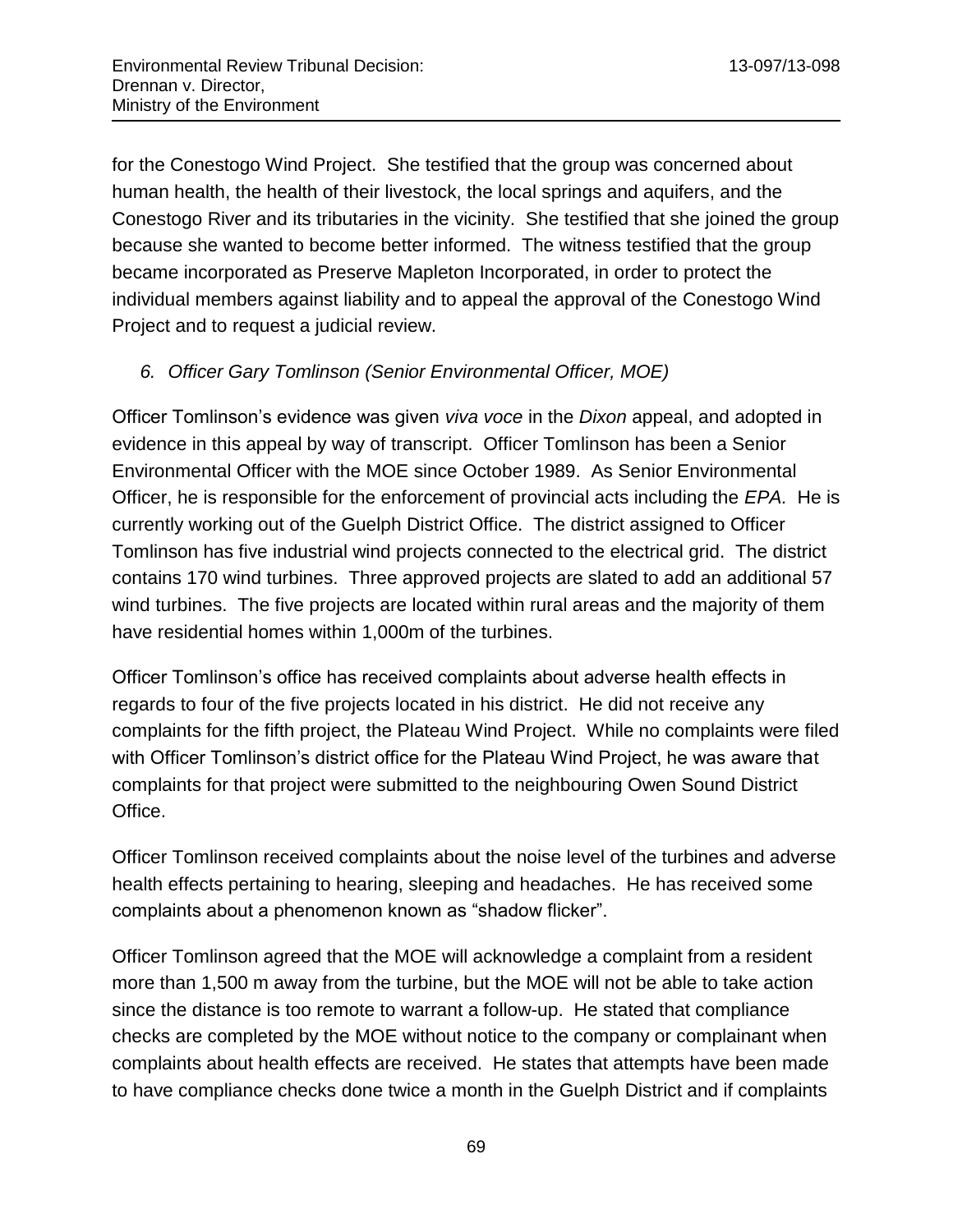are raised after a project has been found to be in compliance, the MOE is unable to take further steps other than continued monitoring.

Officer Tomlinson has visited at least one resident's home, and was able to feel vibrations. Officer Tomlinson has observed distress and discomfort of residents living near wind turbines. He has had no medical training and maintained that it is outside his ability to assess what causes the residents' material discomfort.

Officer Tomlinson has observed that over time, the number of complaints reduce in number after the wind projects become operational. He concluded that the resident complaints decrease because residents have moved away, because they have chosen not to make additional complaints since the MOE cannot take action, and because residents have adjusted to the wind turbine effects. However, he does not have data or the medical background to support these conclusions.

He states that the MOE has not conducted any epidemiological studies regarding wind turbines and adverse health effects. He was aware that an opinion was sought by the MOE from Chief Medical Officer of Health, Dr. Arlene King. Officer Tomlinson was also aware of wind turbine studies by Health Canada, and an MOE funded study at the University of Waterloo.

In terms of the MOE complaint process, complaints may be filed with the district office, with the Spills Action Centre, or with the Approval Holder. If the Approval Holder is in receipt of a complaint, the company will have 48 hours to inform the Ministry. Officer Tomlinson testified that the operators and companies in his district have been in compliance with their notification requirements under the REAs. Moreover, he estimated that between 600 and 1,000 complaints had been received regarding the wind projects in his district dating back to 2006.

Officer Tomlinson states that the majority of complaints were filed early on in the operation of the wind projects and dropped off soon after the wind projects began commercial operation. He noted that if an officer makes contact with the complainant to investigate the substance of the complaint an assessment is made by the officer as to whether there should be further action taken by the MOE based on the information gathered by the officer.

He states that there were instances where the complaint was launched in regard to sound annoyance when sound levels from the wind project were in compliance with the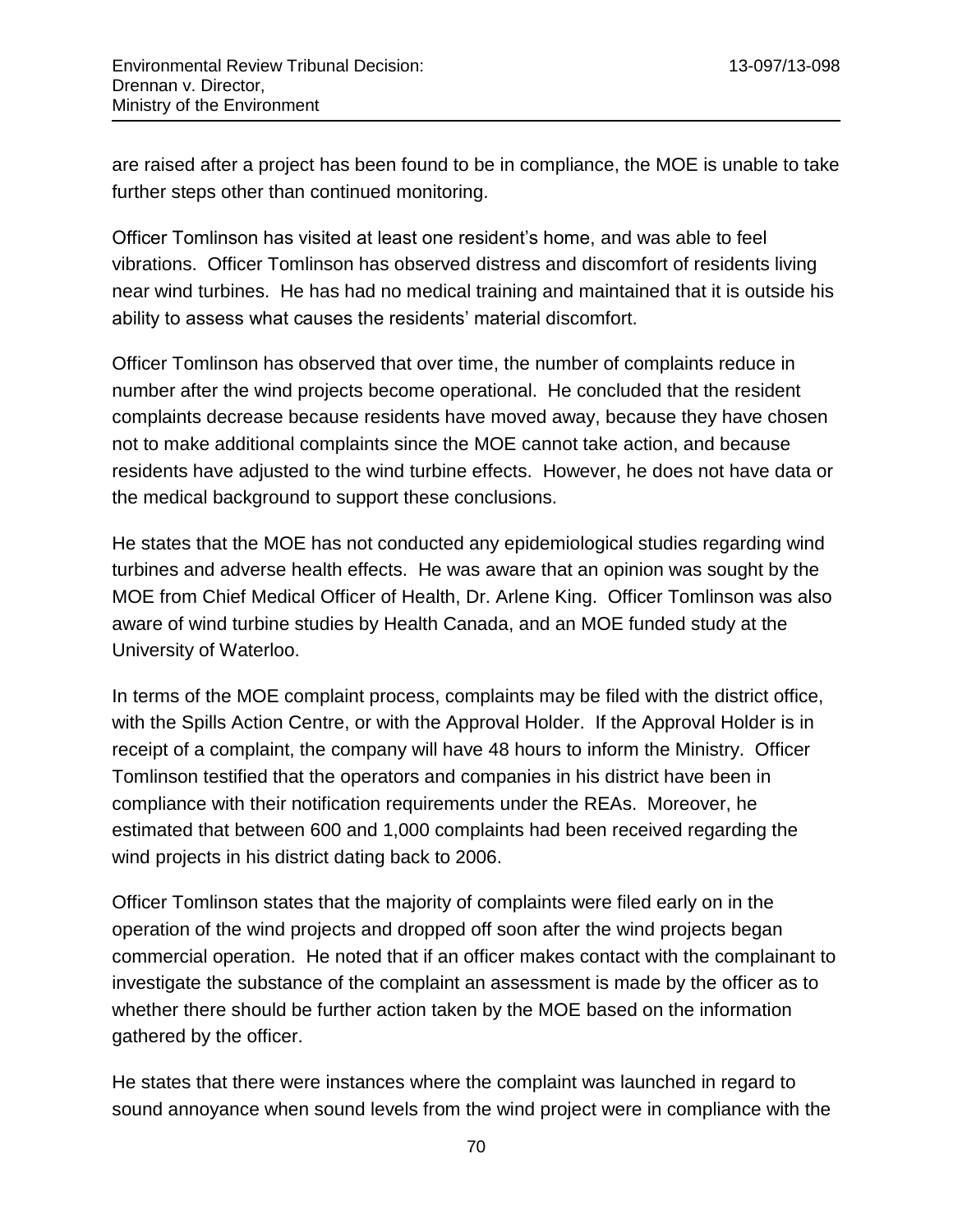MOE guidelines. In these cases, the officer could approach the company to perform an in-depth acoustics analysis. He noted that most of the complaints pertained to noise occurrences during the nighttime and that his district office has sent teams during the evenings to conduct sound tests with noise meters in order to ensure compliance. He states that the companies are not informed in advance of the test, and that the companies are notified if the project is not operating in compliance.

Officer Tomlinson explained that the noise meter sound tests are done approximately 30m away from a resident's home and the measurement is done from outside the home. He states that a setback is measured from the wind turbine to the centre of home. He states that the MOE did not follow up on complaints coming from areas in excess of 1,500 m away from the closest wind turbine although this group of complainants are spoken to by MOE staff and are given explanations as to why no follow up can be done.

Officer Tomlinson testified that the turbines in the district were manufactured by General Electric, Siemens, and Enercan.

Officer Tomlinson testified that the majority of the complaints he has received relate to turbine noise and sleep deprivation. Further, he states that the remainder of the complaints pertain to health effects attributed by the complainants to living in close proximity to the wind turbines. He notes that noise meter sound tests were completed for most complaints from residents living within the 1,500 m setback. He states that no projects were found to be out of compliance since 2010. However, Mr. Tomlinson testified that annoying tones and mechanical issues were observed in some projects, but were still within 40 dbA readings.

Officer Tomlinson explained that the MOE does not conduct measurements of low frequency or infrasound. However, he testified that the MOE has provided additional guidelines in the Standard Operating Procedure to assist field officers in understanding the effect of low frequency noise.

Officer Tomlinson testified that he had visited complainants' homes and recalls one home visit where he had heard the noises that the resident was complaining about. He explained that he had heard what he described as "turbine whoosh" in addition to buzzing and humming inside of the home. In this particular instance, he testified that the projects were in compliance with sound guidelines.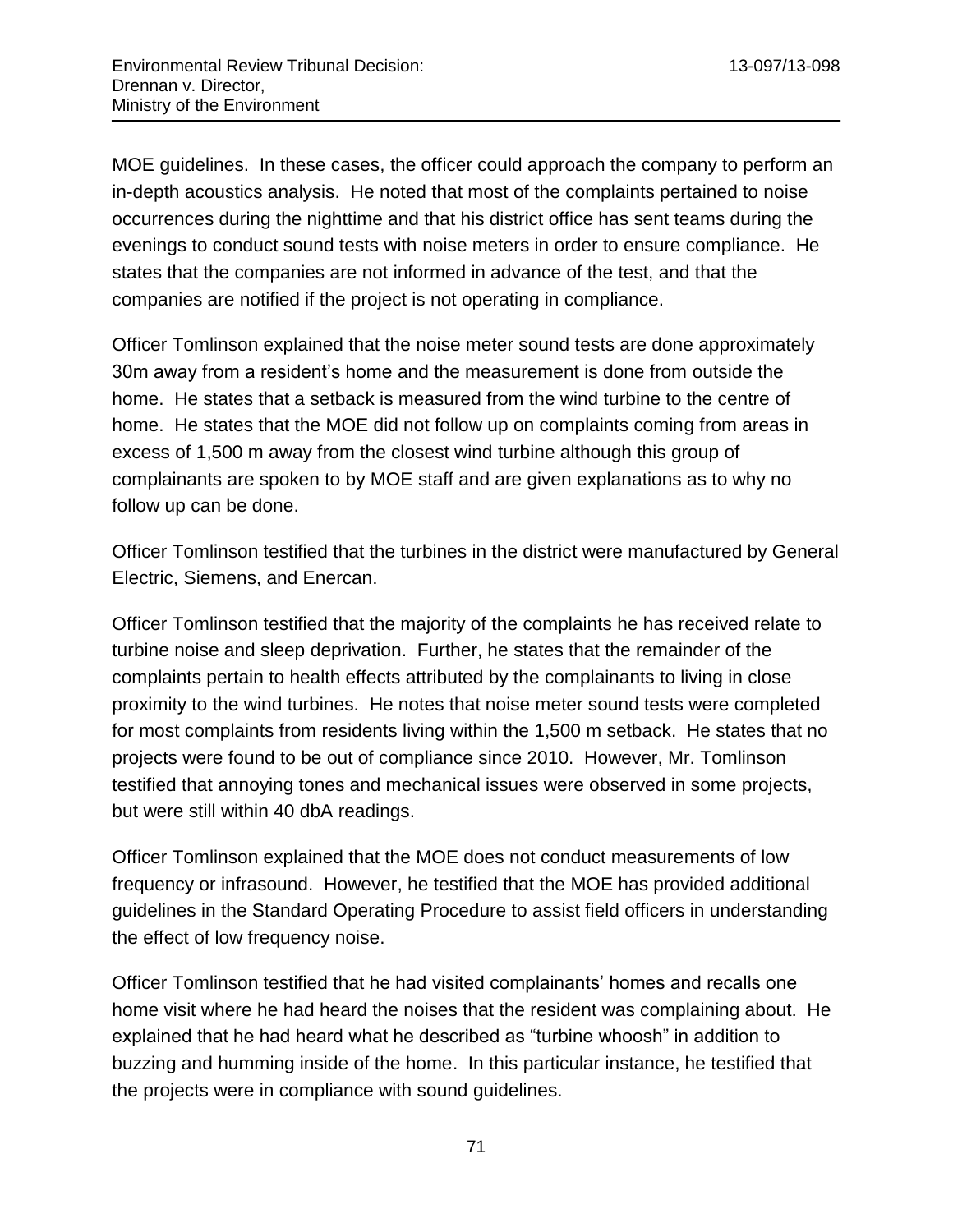Officer Tomlinson testified about recourse for complainants respecting projects that have been deemed to be within compliance. He explained that the MOE will continue to monitor the operation of the wind project, however he noted that, aside from the sound tests completed by the MOE, nothing above and beyond can be done for the complainant if the project is in compliance.

Officer Tomlinson states that the vast majority of the wind turbines in the district belong to the Melancthon wind project. He notes that he made an information note in 2010 regarding the Melancthon wind project. He states that 659 noise complaints were received from 21 households regarding the Melancthon wind project by the MOE since March 2006. Officer Tomlinson agreed that the majority of complaints to his office originated with the Melancthon wind project. Since the 2010 information note was authored, Officer Tomlinson agreed that the owner and operator, TransAlta, is buying six resident homes. Officer Tomlinson agreed that three of the six residences being purchased by TransAlta were part of the 21 complainant households mentioned in the information note.

Officer Tomlinson agreed that the complaints filed by the 21 households were for transformer complaints in addition to turbine complaints. He states that the transformers in the project lacked noise abatement measures and the noise abatement measures were later added. Officer Tomlinson testified that no new complaints were filed with regards to transformers for the Melancthon wind project.

He states that many of the noise complaints about the Melancthon wind project were eventually traced to a gear train malfunction and to transformer issues on the site. Officer Tomlinson states that he has had experience with several Siemens wind turbines, that the Siemens model did not have a gear train and that the technology applied to the General Electric turbines could not apply to the Siemens models. He noted that the Siemens turbines have attracted complaints from residents. He was not able to confirm whether the Siemens turbines in his district were the same model as the Siemens turbines in the current [*Dixon*] appeal.

### *7. Dr. David Michaud (Health Canada)*

Dr. Michaud was summonsed by the appellants in the *Dixon* proceeding and gave factual evidence. His evidence was adopted in this proceeding by way of transcript. Dr. Michaud is a research scientist at Health Canada and the lead investigator on a Health Canada study about the health impacts of wind turbines. Dr. Michaud co-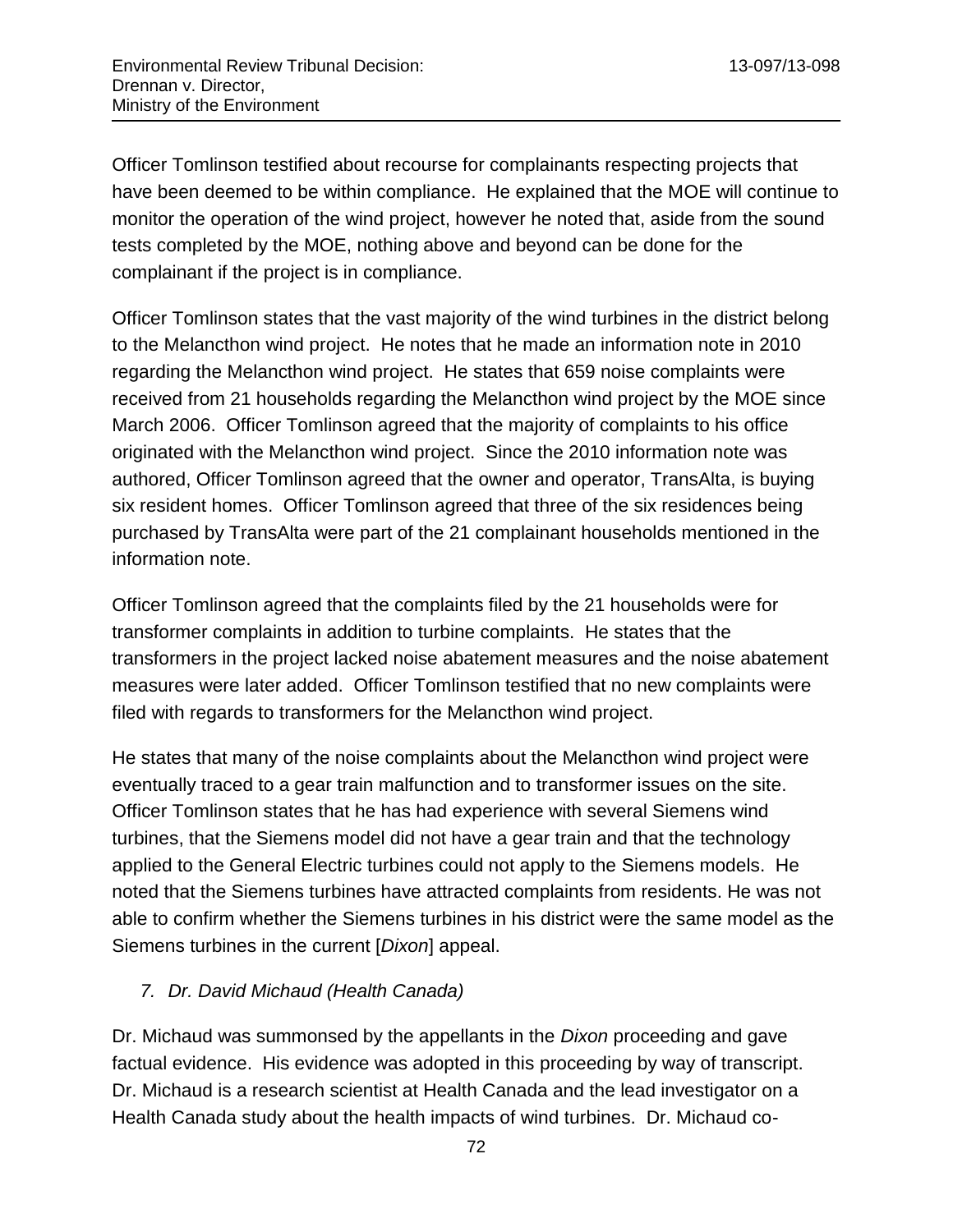authored a document on the Health Canada website entitled, "Health Impacts and Exposure to Sound From Wind Turbines: Updated Research Design and Sound Exposure Assessment". He stated that the Health Canada study aimed to assess community responses to wind turbine sound and self-reported health effects in a targeted sample of 2000 residences in different provinces.

Dr. Michaud stated that Health Canada was made aware of public health concerns relating to wind projects through various complaints processes including e-mails and public meetings. Dr. Michaud states that his department conducted a literature review of articles relating to wind turbine projects. Dr. Michaud noted that not all studies considered in the literature review found associations between wind projects and selfreported health effects.

Dr. Michaud discussed concerns in rural environments regarding exposure to wind turbines. Dr. Michaud testified that Canadian rural areas tend to have low background sound levels. Dr. Michaud explained that wind turbine noise may be relatively quiet compared to road traffic noise. However, Dr. Michaud further explained that, in rural areas, the absolute increase in noise could be quite large and noticeable at night.

Dr. Michaud testified that the purpose of the Health Canada study is to assess exposure or dose-response relationships between turbine sound and various self-reported health endpoints including community annoyance, sleep disturbance, quality of life, and stress levels. Dr. Michaud explained that the study will attempt to statistically relate the selfreported health endpoints to sound levels at the participants' residences. In addition to the self-reported health endpoints, Dr. Michaud explained that blood pressure, cortisol levels, and heart rates would be recorded.

Dr. Michaud testified about the study's attention to low-frequency noise and infrasound emissions from wind turbines. Dr. Michaud explained that the study would take longterm measurements of low frequency noise and infrasound from various distances from four wind turbines. Dr. Michaud testified that there was a knowledge gap regarding lowfrequency noise and infrasound emissions, and that the IEC standards for assessing sound from wind turbines did not address low-frequency elements. He stated that complaints received by Health Canada regarding wind turbines have related to lowfrequency noise and infrasound, but no data has been received supporting these claims.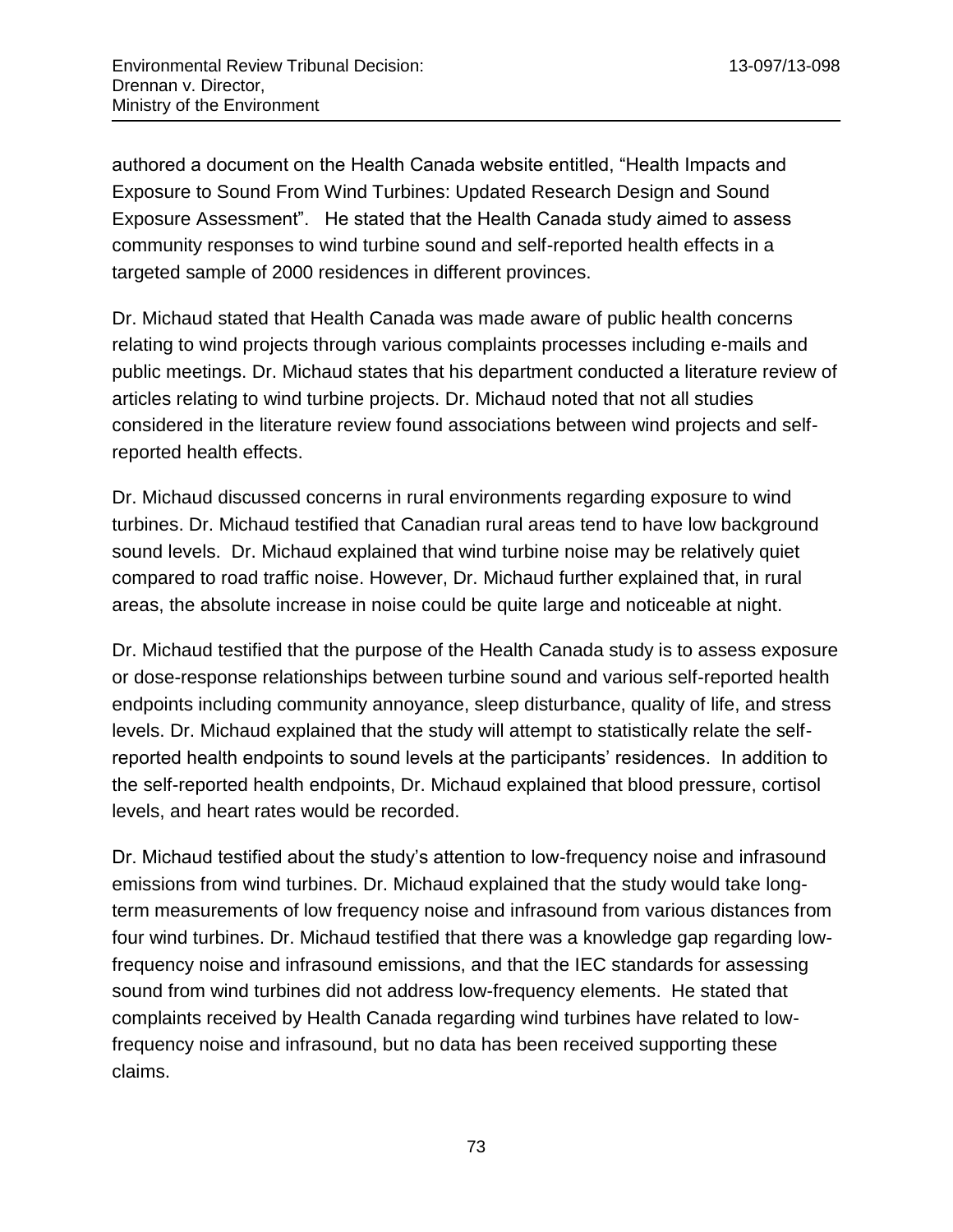Dr. Michaud testified about the study's attention to community annoyance. Dr. Michaud explained that community annoyance is measured through social surveys. He explained that community annoyance measurements are meant to be a reflection of the respondents' experiences of annoyance when at home over the entire year. Moreover, he states that there is an international standard on specific questions asked of respondents. Dr. Michaud explained that, according to the international standards, if more than 6.5% of residents are categorized within "high community annoyance", noise mitigation strategies should be considered.

Dr. Michaud was asked about a co-authored presentation document entitled, "Health Canada Policy and Research Approach for Wind Turbine Noise", which was presented to the Science Advisory Board on February 2, 2012. Dr. Michaud testified that the Health Canada study was undertaken through the *Radiation Emitting Devices Act*. Dr. Michaud explained that under the Act, acoustical energy is characterized as nonionizing radiation and that wind turbines are considered a device under the Act.

Dr. Michaud was also asked about the presentation's mention of possible negative health effects associated with wind turbines. He stated that the claim was based on the literature review conducted by Health Canada as well as complaints made by individual residents.

Dr. Michaud stated that he was aware of other studies conducted regarding wind turbines in countries around the world, however, he noted that not all of the studies are in respect to health effects related to wind turbines. Moreover, he stated that the Health Canada study is the largest and sole epidemiological study of wind turbines conducted in Canada. Dr. Michaud agreed that there was credible scientific support for an association between wind turbine noise and community annoyance.

Dr. Michaud was asked about the requirements for the Health Canada study's approval. He stated that the study must first align with the department's mandate. Second, he said that there must be a knowledge gap for the department to address. Third, Dr. Michaud explained that there must be available resources including expertise and funding.

Dr. Michaud was asked about his agreement that there was credible scientific support for an association between wind turbine noise and community annoyance. He stated that high quality studies done in Sweden and the Netherlands showed an association between wind turbine noise and community annoyance.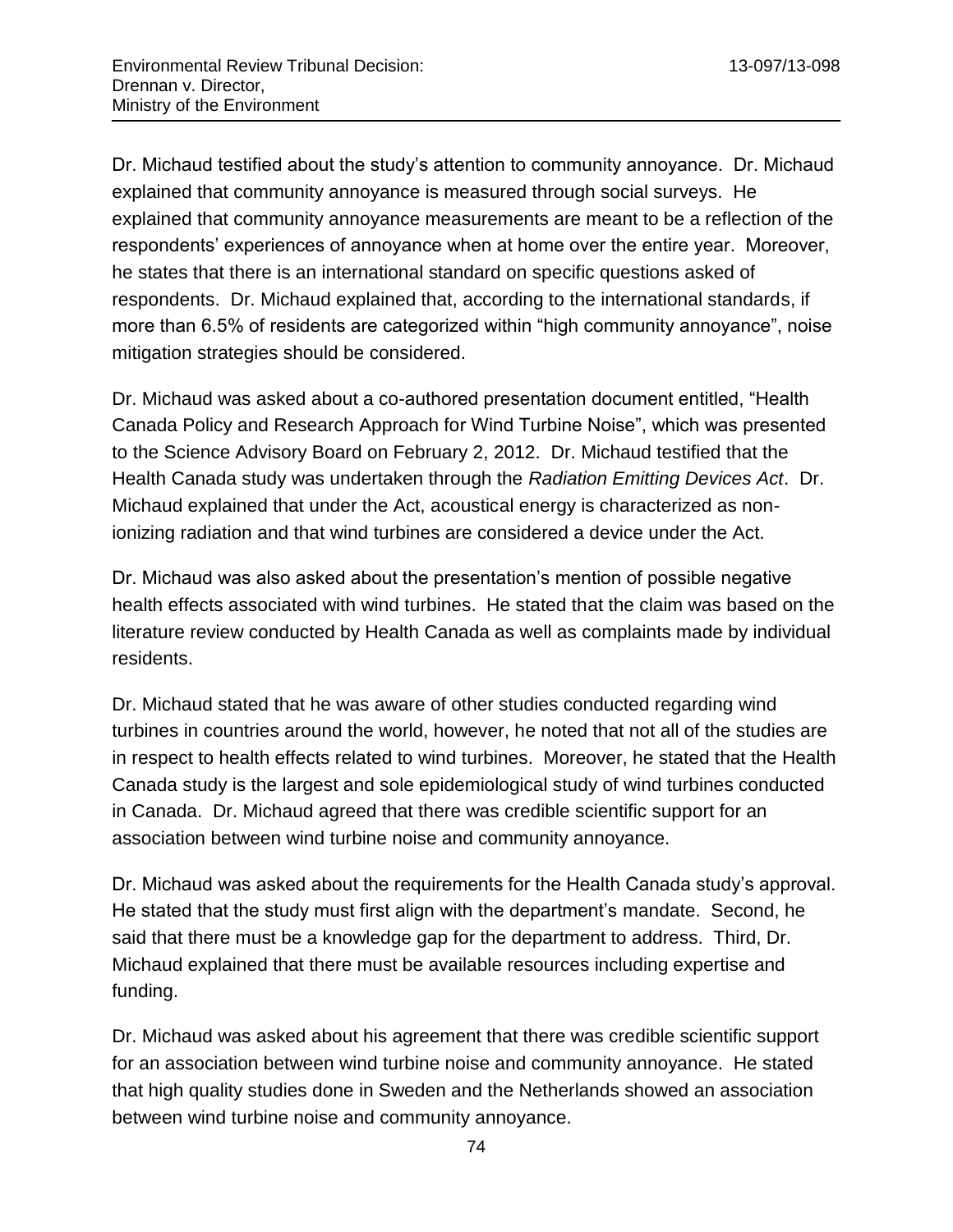Dr. Michaud was asked about the study's consideration of statistical association. He stated that the study looks at statistical association and not causation. He stated that looking into causation was not the goal of the study and would involve several years of research into controlled exposure to wind turbine sound. Moreover, Dr. Michaud explained that causation studies are more often done in laboratory settings. He stated that the study is not intended to be a final or definitive answer on whether wind turbines are associated with health effects. He stated that the results of the Health Canada study could not be relied upon as proof that wind turbines cause health effects.

## *8. Dr. Jeffrey Lipsitz*

Dr. Lipsitz's evidence was put into evidence by way of a witness statement with the consent of the parties. No qualification for his evidence was sought. He is a licensed physician in Ontario and is the director of a number of sleep clinics and sleep laboratories. Dr. Lipsitz has provided consulting services to governments and corporations on sleep and fatigue related issues.

Dr. Lipsitz noted that one cause of sleep deprivation is the encroachment of various stimuli during sleep times. Moreover, Dr. Lipsitz explained that extrinsic or environmental factors such as noise, light, physical factors, and sensitivity to various energy forms, including high tension wires, may cause sleep disturbance.

Moreover, Dr. Lipsitz agreed that sleep disturbance can lead to fatigue, lost productivity, poor performance and other physical effects. Dr. Lipsitz also noted that studies are being conducted regarding sleep disturbance and its association with a variety of prevalent conditions including Attention Deficit Hyperactivity Disorder and Alzheimer's Disease.

## *9. Richard James*

Mr. James was presented as an expert witness by the Appellants and was qualified by the Tribunal as an acoustical engineer with expertise in noise modeling, including noise modeling and measurement of wind turbine noise and the associated effects on residents. He is principal consultant for E-Coustic Solutions and an adjunct instructor at Michigan State University and Central Michigan University. His role at both universities is to work with graduate students in evaluating how noise impacts people and provide expertise in acoustics. He also has a bachelor's degree in mechanical engineering in 1971 from the General Motors Institute in Flint, Michigan.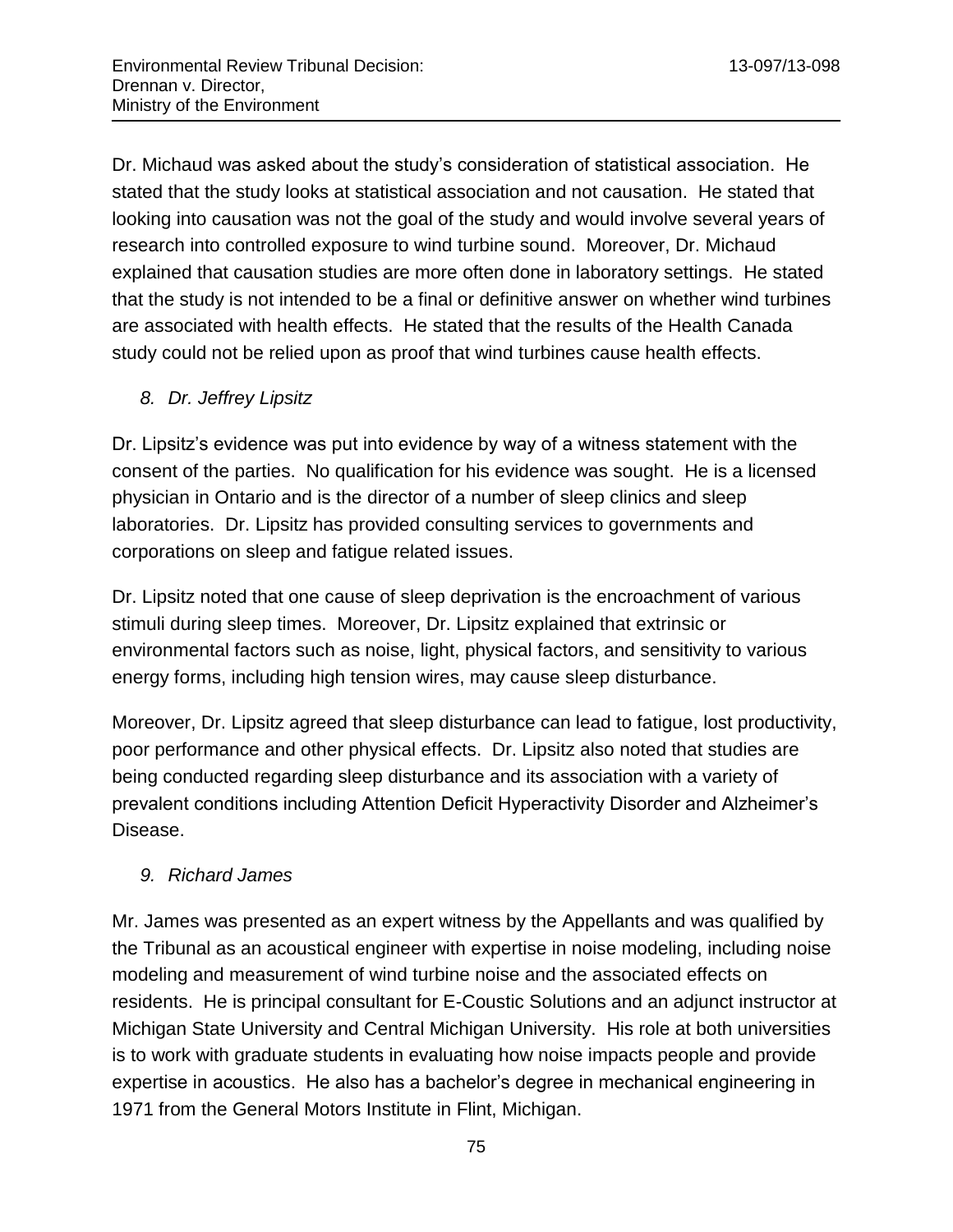Mr. James has testified at wind turbine hearings as an expert for Huron County, Michigan Zoning Board and the Calumet County Board of Supervisors, in the United States, and for the Kent Breeze and the St. Columban wind projects in Ontario. There are overlaps with the testimony and evidence that Mr. James gave in the St. Columban hearing and this hearing.

His testimony addressed the reports and information presented by Zephyr North Ltd. (the "Noise Assessment Reports") on behalf of the Approval Holder. He states that he has identified a number of deficiencies that relate, in part, to the requirements of O. Reg. 359/09 and the MOE's 2008 Ontario Noise Guidelines for Wind Farms and in part, relate to the input data, assumptions and methodology used "in constructing the computer model used to estimate sound propagation from wind turbines and transformers that comprise the Project to noise receptors." In short, he states that the MOE model will not predict a worstcase scenario and thus will underestimate the actual noise levels for many receptors within the Project. Mr. James states that the model used in the Project's noise assessment reports is deficient in that sound power data used as input to the computer sound propagation model was not corrected to include confidence levels as required in IEC 61400-11 and IEC 61400-14 test standards. These standards, according to Mr. James, require the sound power levels to be adjusted by adding the confidence adjustments for the test measurement in order to produce the "Declared Apparent Sound Power Level." He states that the Declared Apparent Sound Power Level "is the appropriate input value for the model output to present the mean predicted sound level with a 95% confidence level." He states that the noise assessment studies for the Project do not include the adjustments for confidence levels as required by IEC 61400-14. If the adjustment for confidence levels were included, he states that the proper input value for the noise assessment models should be increased by 2 dBA.

Mr. James testified that it is his view that the approach required by the MOE guidelines is inadequate, because it only requires the use of IEC61400-11 for the sound modeling. He testified that the predictable worst case sound power level should consider the IEC Part 14 which gives the additional element for batch error. He testified that the Zephyr report did not use the measurement error or the batch error. It is Mr. James' view that the subsequent audit does not compensate for the requirement to look at tolerances and errors prior to deciding whether the Project could go forward.

Mr. James also states that there is a requirement under the MOE Noise Guidelines for Wind Farms that predictions of the total sound level at a point of reception or a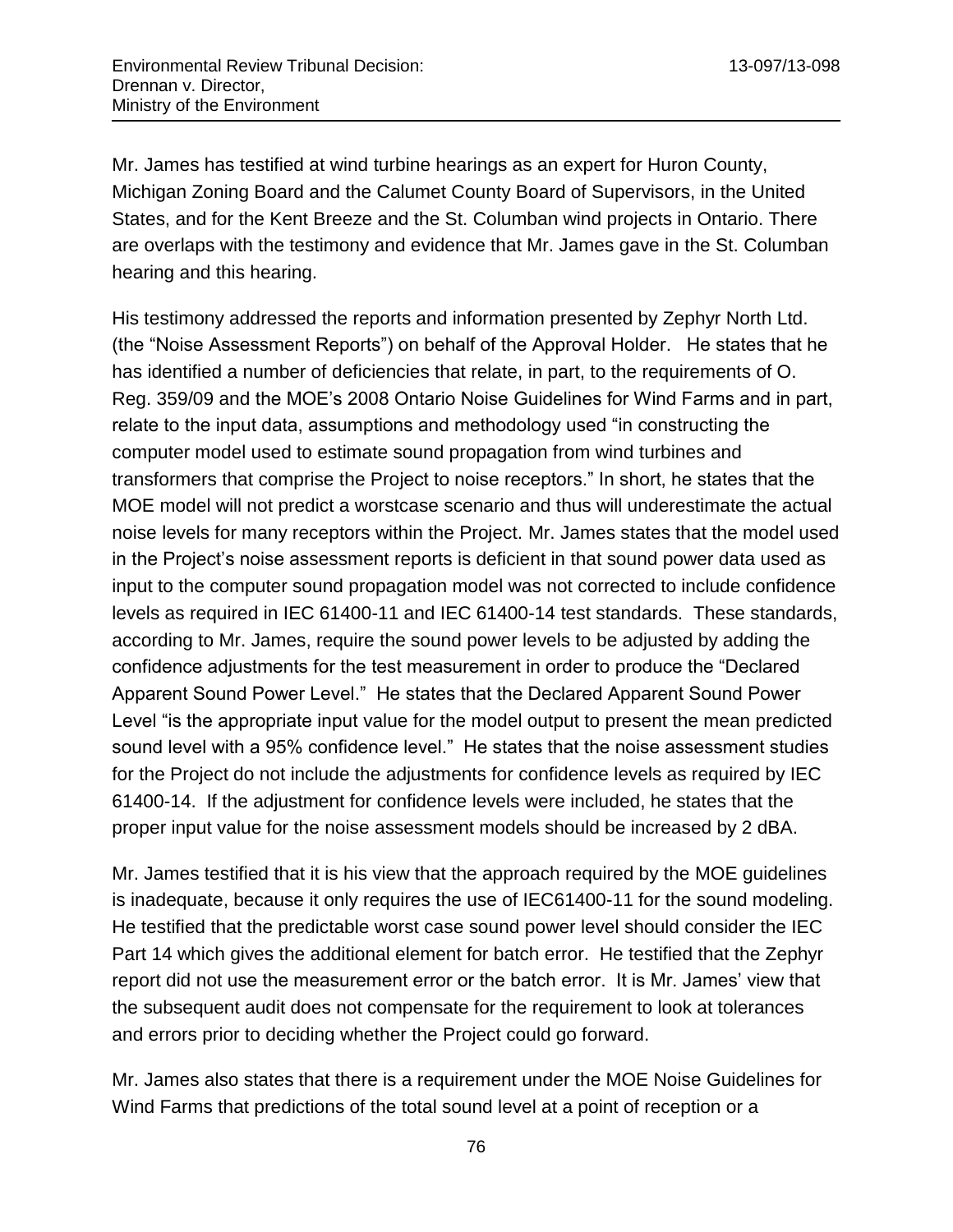participating receptor must be carried out according to the method described in standard ISO 9613-2. He states that the stated confidence limits for ISO 9613-2 are +/- 3 dBA. In his report, Mr. James states that the Project's noise assessment reports "do not include any adjustments to account for the ISO confidence limits." He further states that the stated confidence limits are for predictions between 100 and 1,000 m from each noise source. He states the rationale for including confidence limits is to "adjust measurement test values for the confidence level to provide results with a stated degree of confidence." He states that because the MOE 2008 guidelines require the model to represent "predictable wort case" conditions, the upper bounds of the confidence limits should be used as adjustments to input data for the sound propagation model, and this would add 3 dBA to the predicted values.

Mr. James concludes by stating that if the NAR model had included the combined adjustments of +2 and +3 dBA to account for the confidence levels for measurement, batch, and modeling, then all the noise receptors in Table 6.1 and all noise receptors with a predicted sound level of 35.1 dBA or higher in Table 7-1 would exceed the 40 dBA limit of the MOE guidelines. He states "240 noise receptors may exceed the 40 dBA threshold within the 95% confidence limits of both the modeling and measurement protocols."

Mr. James testified that in regards to the transformer, he thought it was hard to understand how a permit could be granted for a project that does not even know what components it is going to use. He stated that "given the potential for transformers and other sub-station components to produce tones, and that the distance between the transformer and receptor is less than 1000 m … it is the opinion of this reviewer that there is a high potential for complaints from adjacent residents unless a barrier or other noise controls are installed".

Mr. James testified that the ISO 9613 Part 2 modeling method incorporates a ground factor for noise attenuation. Mr. James provided in his witness statement that "for the model to represent a predictable worst case scenario, the presence of reflective ground such as hard packed farm fields must be considered. Ground attenuation for that situation would be equal to 0.0. The Zephyr model did not make this conservative assumption but instead used ground attenuation equal to the upper limit permitted by the MOE." He further explained that the modelling method proposes that as long as the noise source is no more than 30 m above the ground, that the sound from that noise source as it travels to a receiver will reflect off the ground a number of times, and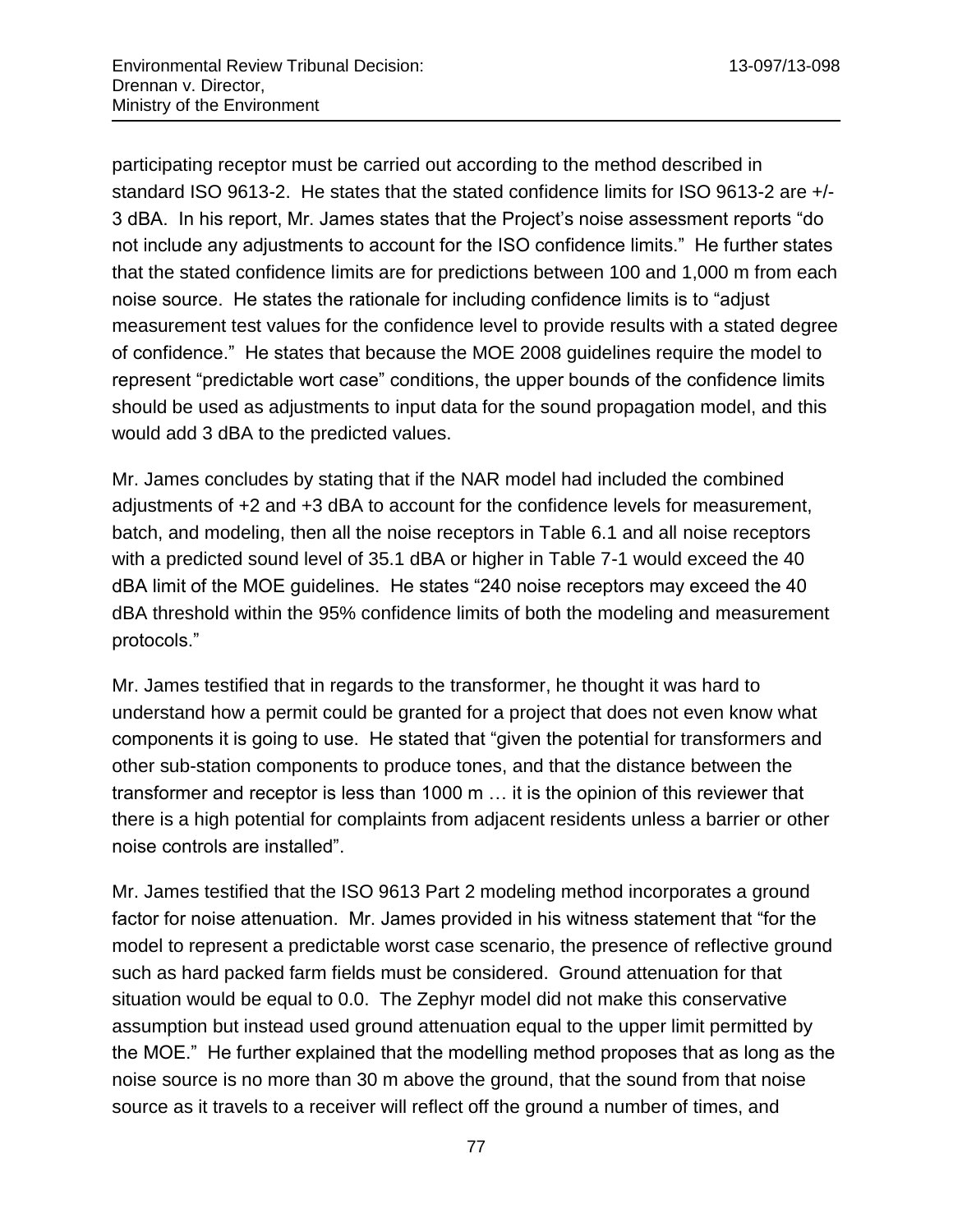depending on the porosity or absorption of the ground, some of that energy will be absorbed. He testified that because the noise source is up to 100 m or more above the ground, this methodology is not applicable and the current method of using 0.5 to reflect the presence of farm land and vegetative surfaces is not appropriate as the factor used should vary with distance from the turbine. He discussed an analysis where different ground factors were used and determined that there is a 5 dBA underestimate of the measured value from the modelled value, based on the different ground factors used. Mr. James suggests that alternate monitoring and modelling methods should be used to deal with ground attenuation.

Mr. James commented on the data for the average summer night time wind speed profile. Mr. James referenced a report by Brian Howe and Nick McCabe, where they indicate that acoustical measurements in the field can be different by +/- 5 dBA from model predicted values.

Mr. James testified regarding the calculations in common use with regard to wind shear and wind speed. He testified that the equation only applies to a condition where the wind speed increases at a consistent rate from the ground level up towards the hub and at the blade level. He testified that often there are discontinuities and aberrations in the wind speed, particularly at night when there are temperature inversion boundaries, and that the calculations do not account for discontinuities.

Mr. James testified that in this situation, he thought that the Approval Holder was trying to "shoe-horn" the Project into the area, based on the fact that most of the turbines will be operating at a reduced capacity in order to meet the MOE guidelines. He testified that only 4 of the 140 wind turbines in the Project will operate at full capacity. He expressed concern that there would be no flexibility for mitigation measures in the future if the turbines are already operating at a reduced capacity.

Mr. James testified that he and Wade Brady undertook testing of infrasound and low frequency sound of a wind turbine in Huron County Michigan and demonstrated that not only did the wind turbine produce infrasound but that it produced infrasound at levels that exceeded the thresholds of audibility. He testified that up to that point, acousticians had been saying that wind turbines do not produce infrasound and even if they did, it would not be significant because it wouldn't rise to the threshold of audibility.

Mr. James testified that they used advanced analysis methods and were able to demonstrate that when the wind turbines were under a heavy load, they measured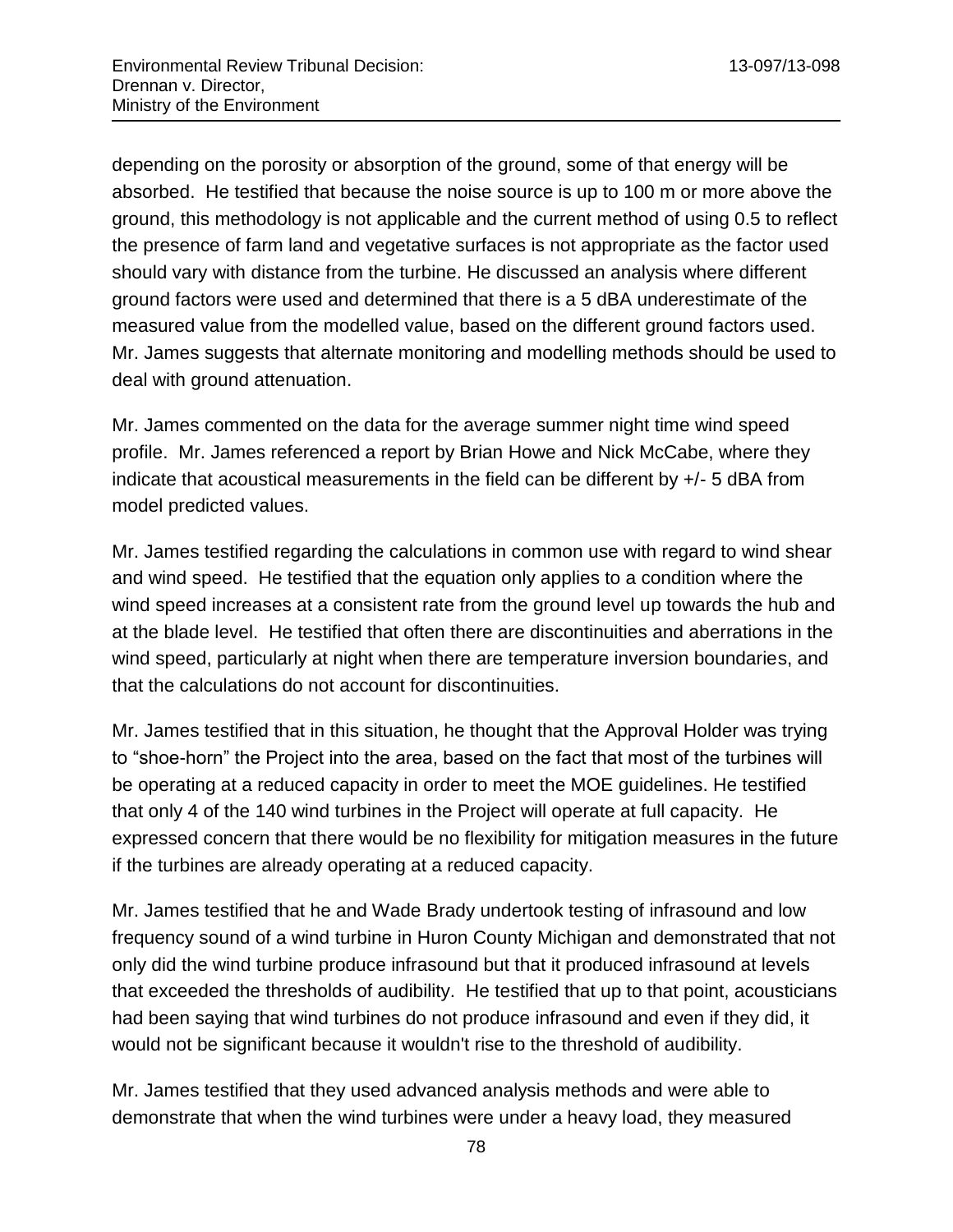peaks of noise that exceeded 95 dBA, in the infrasonic range. The sounds were not steady sounds, but were short pulsations. He testified that the turbulence in the air results in little bursts of infrasound when the turbulence hits the blade. The bursts are sometimes as short as 70 milliseconds, seldom much more than 250 milliseconds and are random. Because traditional sonometers use acoustic filters, these short bursts are not recorded.

Mr. James testified that four independent acousticians commented in regard to infrasound and low frequency sound.

The four investigating firms are of the opinion that enough evidence and hypothesis have been given herein to classify low frequency noise and infrasound as a serious issue possibly affecting the future of the industry. It should be addressed beyond the present practice of showing that wind turbine levels are magnitudes below the threshold appearing at low frequencies.

Mr. James testified that the pulsating infrasound can impact the body and results in the equivalent of "sick building syndrome". He testified that infrasound from wind turbines is unique because the bulk of it is at frequencies less than or equal to 1 Hz, and it is modulating. He also testified that by using dBA levels as the criteria, audible sound, and hence infrasound, is ignored.

Mr. James referred to a study by Dr. Kelly in 1987 where he determined that test subjects reacted to pulsed infrasound. Dr. Kelly recommended a 60 dB limit for infrasound. Mr. James referred to work by Dr. Salt, who identified that when infrasound is presented to the human cochlea, that at 60 dB the cochlea begins to send out nerve signals not through the auditory nerves but through the nerves connected to the vestibular system.

Mr. James described the symptoms that people have who complain of low frequency and infrasound noise. He testified that "there are a group of people who complain about dizziness, motion sickness, et cetera. They complain about the sense of pulsations. Sometimes it is a pulsation they feel in their head. Often times the pulsations can be, if you watch the wind -- if a person will say I'm feeling something, you watch the wind turbine out the window, pulsations are exactly in sync with the wind turbine blades". He testified that in all cases it relates to stimulation of a vibratory nature that is only present when the wind turbines are near them. All of them say that when they are not near wind turbines or when the wind turbines are off, these sensations go away.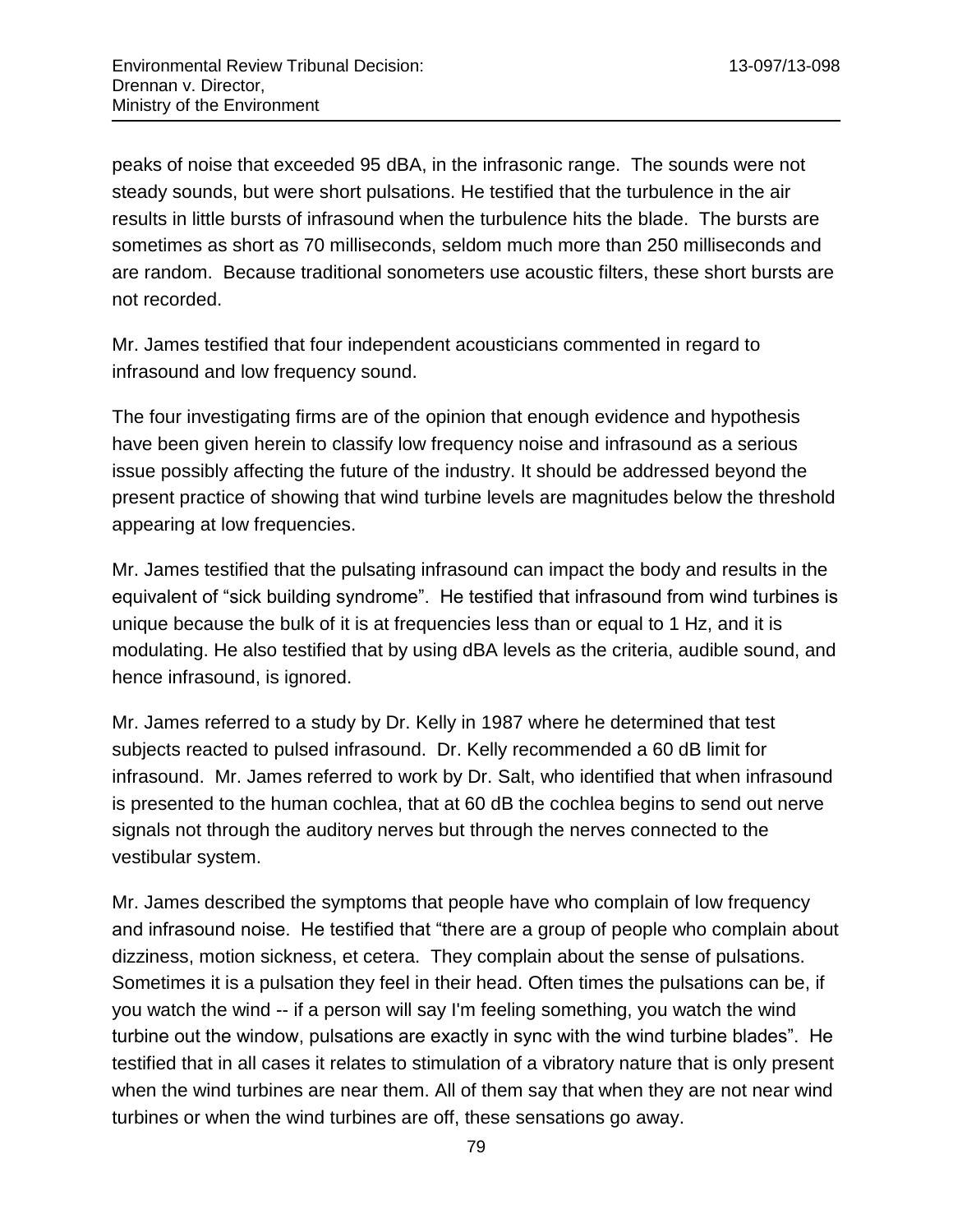He testified that these symptoms are still experienced when sound measurements show that the turbines are operating at the 40 dBA level, as evidenced by the Shirley wind study, where levels outside the home were 35 dBA. Residents had no complaints about the audible sounds, whereas it was the inaudible aspects that they were responding to.

Mr. James testified that in his opinion, the likelihood of complaints from the project due to audible sound and the vestibular-type symptoms that he described is 100%.

#### *10.Denton Miller*

Mr. Miller was qualified by the Tribunal to give opinion evidence as a noise engineer with specific expertise in the MOE Noise Guidelines and compliance protocols for wind turbines.

Mr. Miller is a Senior Noise Engineer, and works for the Environmental Assessment Branch of the Renewable Energy Unit of the MOE. He is responsible for assessing wind turbine and solar farm projects. He has been in this role for six years and with the MOE for 22 years. He has reviewed over 30 proposals for wind turbine facilities in the province. He has testified at three other Tribunal hearings. Mr. Miller adopted the witness statements he made in preparation for this hearing.

Mr. Miller outlined that section A4 of MOE Noise Guidelines NPC-232 defines what a "predictable worst case" is with respect to the prediction of sound levels from wind turbines. He testified that the predictable worst case assessment is done assuming the receptor is at the centre of the home, that all wind turbine sources up to a distance of five km are included, including wind turbine sources from other projects if necessary. He states that it is assumed that all receptors for wind turbines are downwind, and that all vacant lots are assessed, since vacant lots may have a building on them in the future. He states that the prediction method is based on two documents, the IEC 61400-11 which is a standard that predicts the sound power levels which are used in the next model, and the ISO 9613-2, that predicts the sound propagation outdoors to the receptor location. Mr. Miller testified that in order to respond to concerns regarding the accuracy of the predictions obtained using the ISO 9613 model, a study was done by Cooper and Evans where they took measurements at four different wind farms, at 10 different locations and compared the results using four different models. They found that there was good agreement using the ISO model.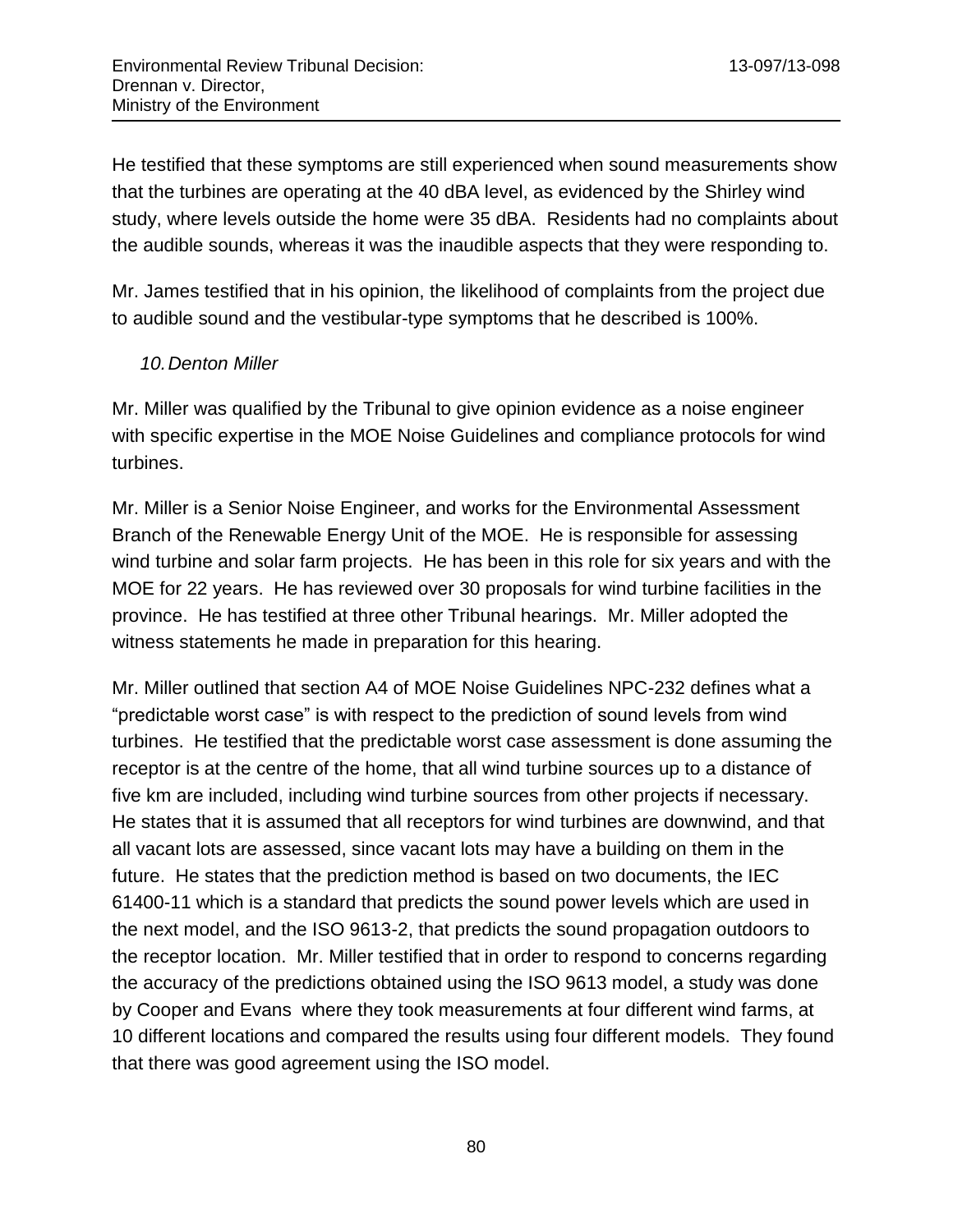Mr. Miller testified that in regards to the question of whether noise from a wind turbine is broad-band or whether it is concentrated to one section of the frequency band, he referred to a reference document, "Low frequency Noise and Infrasound Associated with Wind Turbine Generating Systems: A Literature Review" which states that from their analysis of wind turbines, it is broad-band and not tonal so it is not concentrated in one particular frequency band of sound.

Mr. Miller testified that under Ontario Regulation 359/09, if the Approval Holder does an acoustic assessment report and can demonstrate that the levels will be met at the receptor, they are not subjected to the setback distances noted at s. 35 of the Regulation. For this Project an acoustic assessment report was submitted and therefore they are not subjected to the setback distances. Mr. Miller testified that the MOE approved the transformer substation for this project with only limited information available because noise from transformers is well known and predictable. He testified that there are a number of sources that could be used in the assessment, however, once a value is selected it becomes part of the approval under Schedule B. In this case Mr. Miller testified he believed the value is 92 dBA. Therefore, the Approval Holder cannot use a transformer with a maximum sound power level greater than 92 dBA.

In response to concerns raised by Mr. James that the noise assessment report was not undertaken by a licensed engineer, Mr. Miller testified that the noise assessment must be conducted by someone who is very familiar with acoustics and knowledgeable of the Ministry's guidelines and limits, but does not need to be an engineer. He further stated that the Noise Assessment Report is reviewed by an MOE screening engineer, and then assigned to a senior engineer, and for this project that would have been Mr. Miller, who determined that compliance would be met.

Mr. Miller explained the procedure of de-rating, as explained to him by Siemens, as a procedure used to decrease the electrical output of the turbine which, in turn, will also decrease the sound power level. It can only be done by their engineers as it is encoded in the micro-circuitry of the control modules in the turbine.

Mr. Miller testified that if there was an issue with excess noise produced by a wind turbine, the Ministry through its district office will require abatement, possibly by further de-rating the turbines, or restricting their use to daytime only where the limits are 5 dBA less onerous. Operation could also be restricted to certain wind conditions, since wind direction and wind speed can affect the noise level by up to 10 dBA.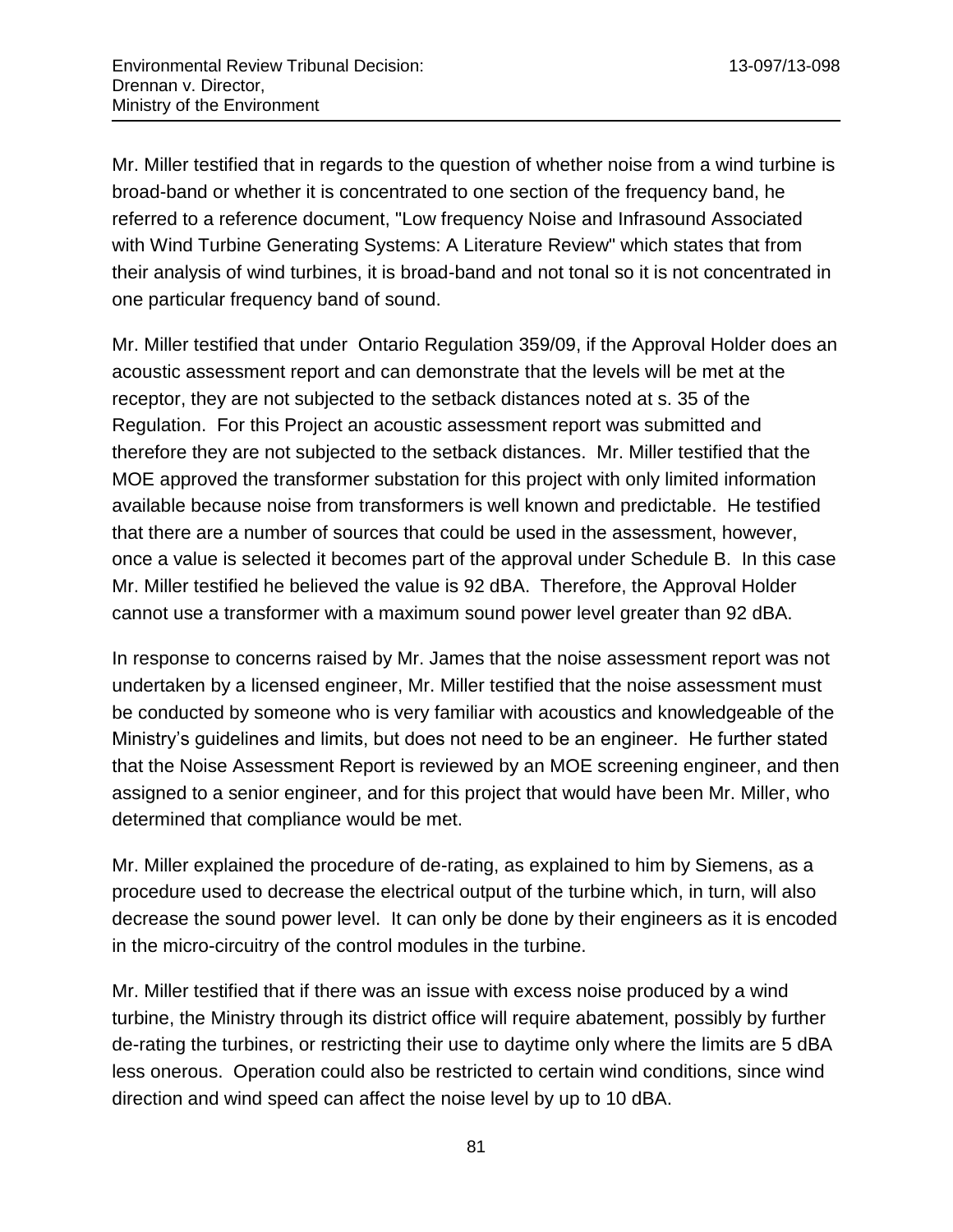Mr. Miller testified that if MOE staff still had concerns with the noise being emitted and that the abatement measures were not working, then it is possible they would have to stop the operation of the offending noise source.

Mr. Miller testified that there are four groups within the MOE, the environmental assessment branch, the district officers, the compliance officers, the sector compliance branch, and the investigations branch that can independently check on and make requirements of the Approval Holder. Mr. Miller testified regarding the audit requirements that the Approval Holder is required to undertake. He testified that there are two types of audits; the first one requires that an independent acoustic consultant measure each of the six different types of turbines and verify that the sound power levels are correct. Secondly, they have to verify the sound levels at three worst case receptor locations twice, preferably in the spring or fall when there is less ambient noise that can interfere with the measurements. The results are to be submitted to the Ministry within the time period stated.

Mr. Miller testified that the Ministry hired HGC Engineering to investigate and to report on low frequency and infrasound from wind turbines. HGC undertook a peer-reviewed literature research and published a document which showed that low frequency noise was not an issue based on the setback distances that the Ministry currently employs.

Under cross-examination, Mr. Miller was asked to comment on Recommendation #3 of the HGC report where it says:

Since it is evident that complaints related to low frequency noise from wind turbines often arise from the characteristics of the sound impact indoors and since the indoor low frequency sound levels and frequency spectra can differ markedly from those outdoors, it is recommended that the MOE consider adopting or developing a protocol to provide guidance for addressing such complaints. Given the significant variation in sound impact from house to house as a function of room layout and sound transmission characteristics, this protocol cannot replace the current compliance guidelines but would prove helpful in assessing unique situations.

Mr. Miller testified that the MOE has not developed a protocol to deal with such complaints, but is awaiting the results of studies underway by the Ontario Research Chair of Renewable Energy, Technology and Health, at the University of Waterloo, the Health Canada study, and work that is being done by the Japan Ministry for the Environment. The Ministry is waiting for these results before they take any action. He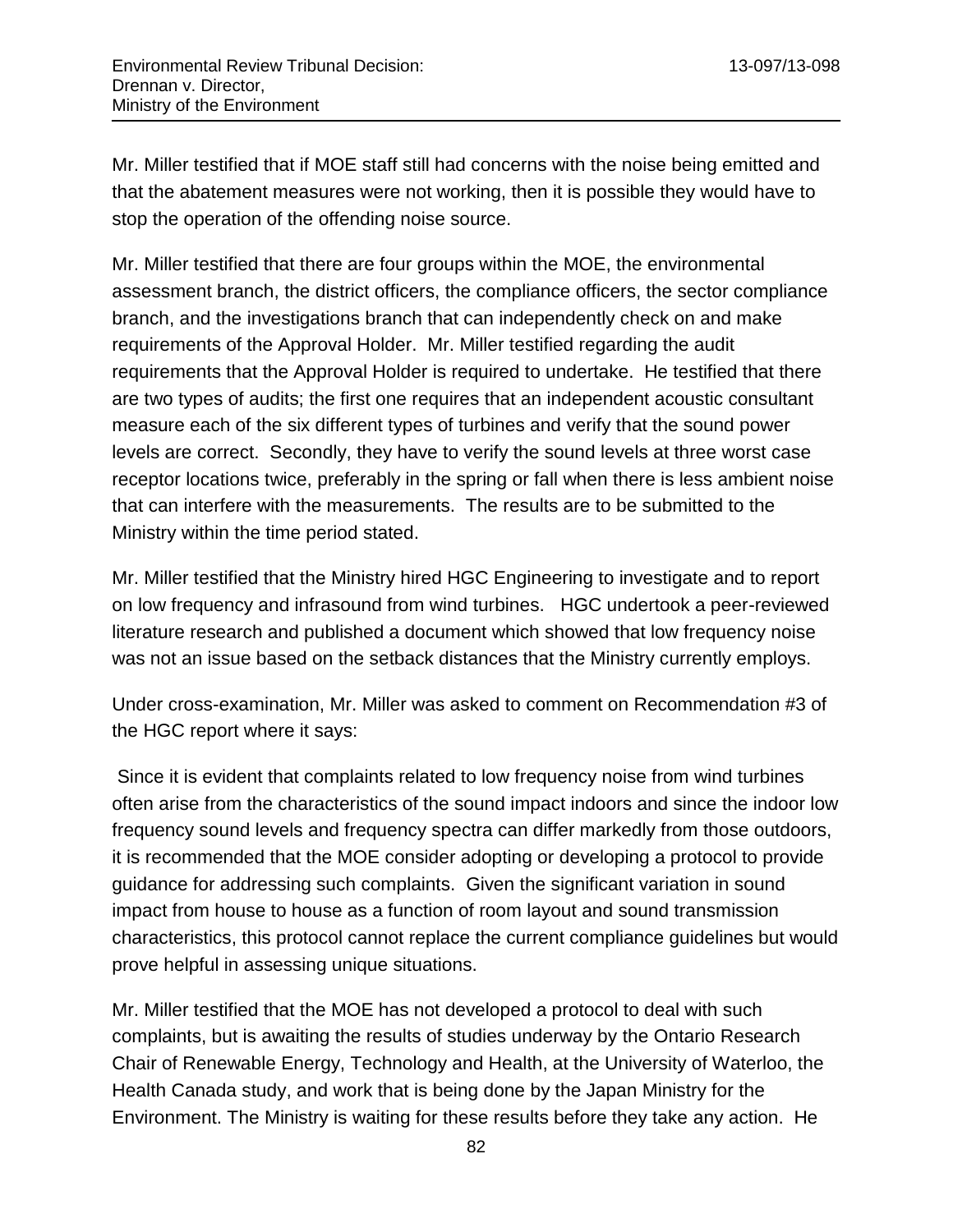also testified that the MOE does not have protocols to quantify infrasonic levels in specific situations either.

Mr. Miller testified that if a complaint is made and the wind turbine is determined to be in compliance with the 40 dBA level, then the compliance officer can do nothing further. When asked whether the 40 dBA limit is appropriate for wind turbine noise, given that even when the project is found to be in compliance, the Ministry still seems to get complaints about adverse health, Mr. Miller stated that his opinion was that the limit was acceptable as that is the limit that the WHO has stated is acceptable outside the window of a home. He also followed this up by stating that in some cases people complain about the wind turbine noise, whereas their annoyance stems from other aspects of the project, and not the acoustics themselves.

## *11.Robert O'Neal*

Mr. O'Neal was called by the MOE as a witness and was qualified by the Tribunal to give opinion evidence as an expert acoustician and meteorologist with special expertise in infrasound, low frequency sound and wind turbine noise. He has a Bachelor of Arts in Engineering Science from Dartmouth College and a Master's Degree in Atmospheric Science from Colorado State University. He is a Certified Consulting Meteorologist. This is a national certification in the industry and is based on education, experience, and a written and oral exam. Meteorology in the atmosphere deals with the propagation of waves through the atmosphere and therefore is related to the field of sound propagation.

Mr. O'Neal adopted his witness statement as part of his testimony. In his witness statement he described three main issues. The first was the evolution of modern wind turbine technology, the second was what wind turbine noise sounds like and the third was a discussion of low frequency sound and infrasound.

Mr. O'Neal testified that there have been numerous advances in technology over the years to reduce the mechanical sound that emanates from the nacelle of a wind turbine. He also testified that there have been advances in reducing the aerodynamic sound, which is the sound from the blades passing through the air. In particular, the main evolution over the last 20 to 30 years is the current upwind design where the blades sit in front of the tower and face into the wind. When the blades are downwind the wind hits the tower and results in turbulence and impacts the blades behind it. This is eliminated with the upwind design.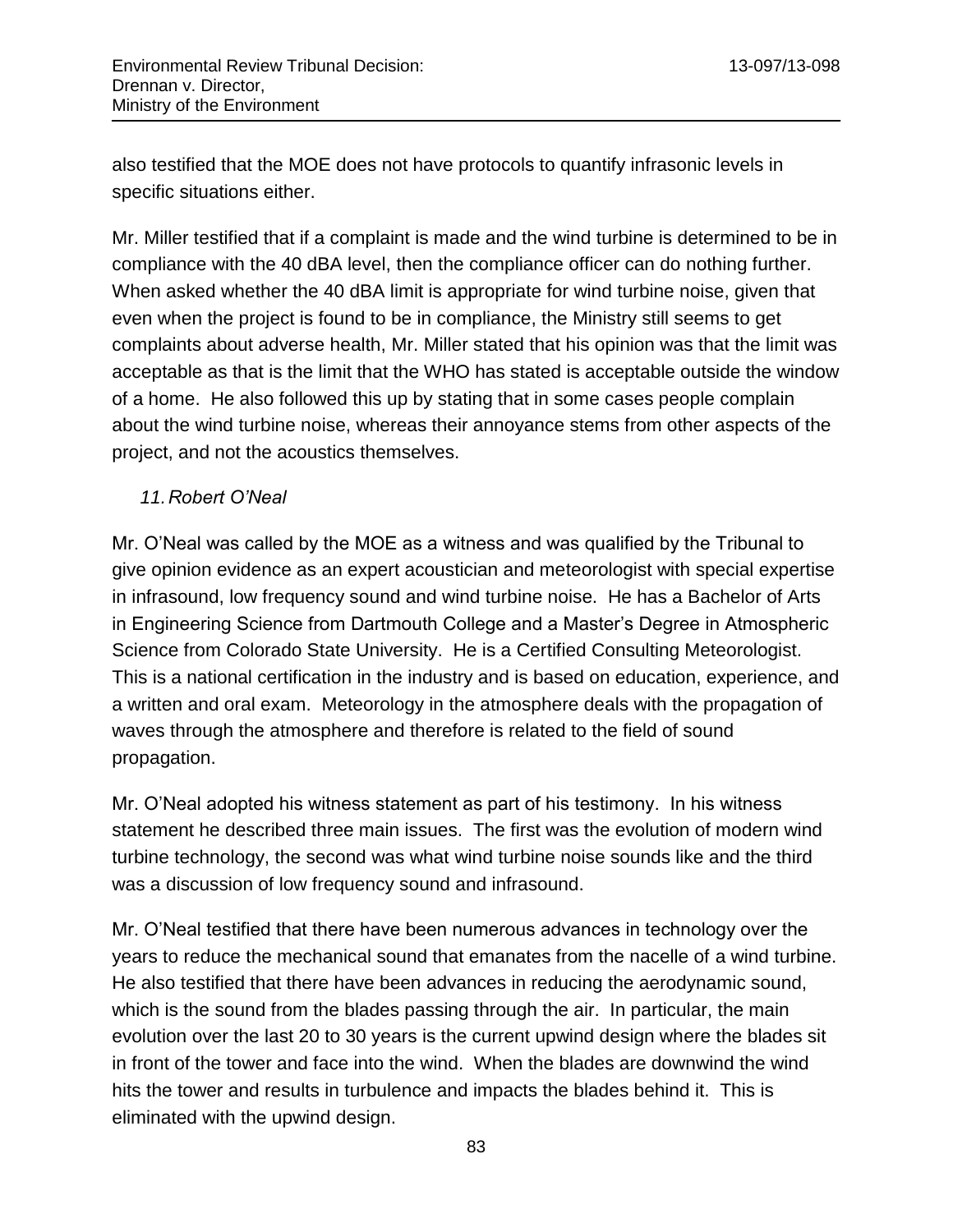Mr. O'Neal testified that the sound profile is different for every wind turbine. He likened it to a car, where the sound from one car will not be identical to another, as each one is a bit different from the other.

He also testified as to the frequency spectrum for infrasound  $(0 - 20$  Hz), low frequency sound (20 – 200 Hz) and the typical audible spectrum (20 – 2000 Hz). He testified that low frequency and infrasound come from many different sources, both natural and manmade, and gave examples such as wind turbines, diesel engines, and a vibrating screen at a quarry, and noted that infrasound and low frequency sound are not unique to wind turbines.

Mr. O'Neal commented upon testimony given by Mr. James regarding testing of infrasound that he conducted with Wade Brady in Huron County Michigan where they used binaural recording and proprietary software. Mr. James testified that they demonstrated that when the wind turbines are under a heavy load, they measured peaks of noise that exceeded 95 dBA, in the infrasonic range. Mr. O'Neal questioned Mr. James' assertion that this paper was one of the first written regarding the audibility of infrasound from wind turbines. Mr. O'Neal said Mr. James did not cite the paper in his testimony, but it was likely written for the Noise-Con Conference in July 2011, three years later than the study done by HGC Engineering that measured low frequency and infrasound from wind turbines, diesel engines and vibrating screens, and the article on low frequency and infrasound that he and his colleagues published in March of 2011. However, Mr. O'Neal noted that these two papers did not report levels that exceeded audibility.

Mr. O'Neal further stated that he could not find the infrasound values that Mr. James quoted in the Shirley Wind Farm report of the range of 94 and 104 dBA. Mr. O'Neal did state that when he reviewed Appendix A of the report, prepared by Channel Island Acoustics, he found that the peak amplitude measured was 76 dB of infrasound in the range from 0.7 Hz to 5.6 Hz, and that this was consistent with what Mr. O'Neal measured in his study. Mr. O'Neal testified that his study included a literature review to determine criteria and standards for low frequency and infrasound, and they did a field study measuring noise inside and outside residences. Using set back distances of 305m and 457m, they concluded that the infrasound and low frequency sound levels measured were below the criteria and standards found in the literature.

Mr. O'Neal commented on statements made by Mr. James regarding the sources of infrasound that include fires, tornados, earthquakes, etc., and stated that there are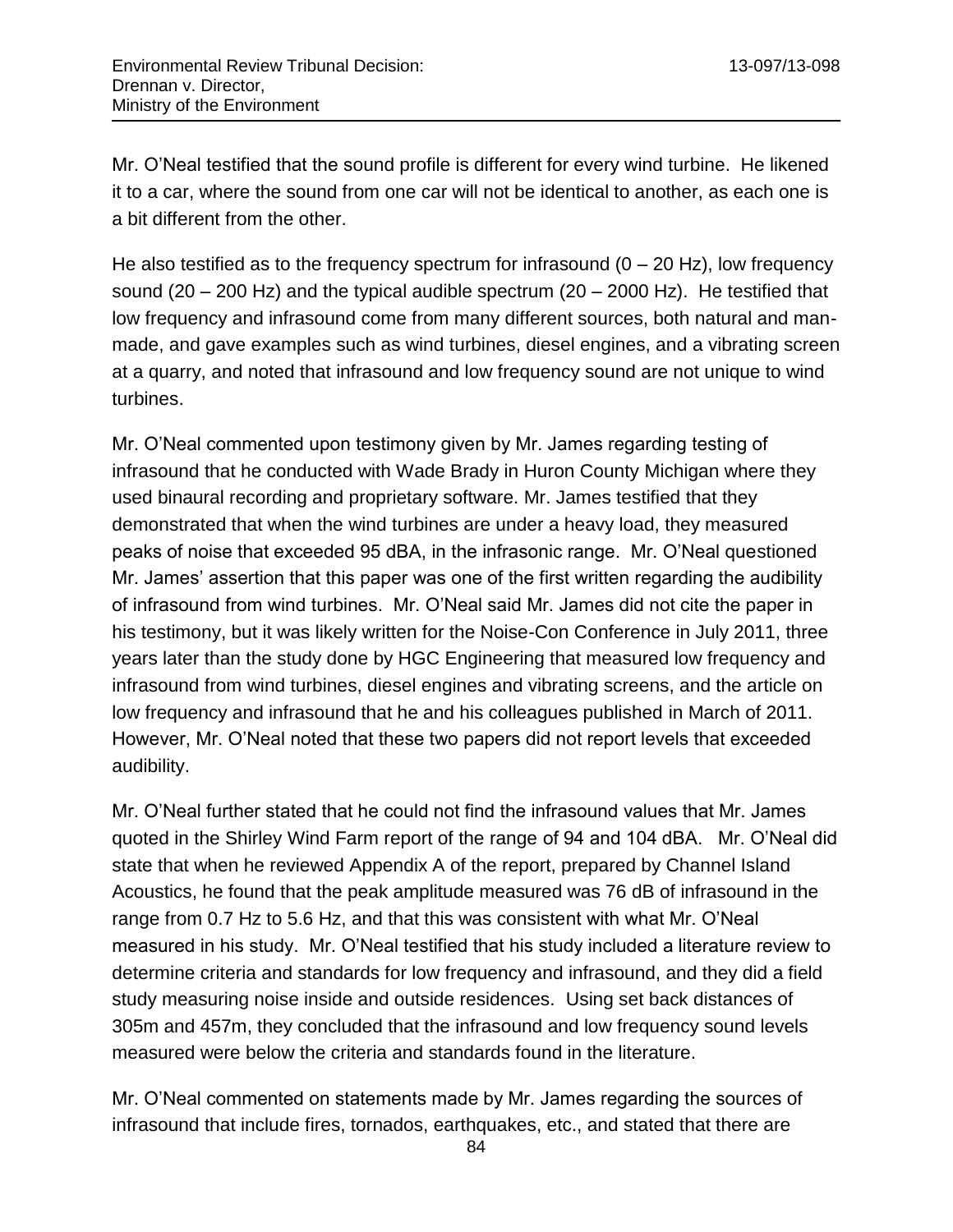many natural and non-natural sources of infrasound and low frequency energy and that there are industrial sources that generate infrasound at 1 Hz and lower.

In relation to the paper by Sakae Yokoyama, Mr. O'Neal testified that he disagreed with Mr. James' contention that the Yokoyama paper "had nothing to do with what he expressed in his witness report". Mr. O'Neal testified that he thought it worthwhile to consider the tests and conclusions reached by the Japanese scientists. He testified that he sat in on the presentation of this paper at the  $5<sup>th</sup>$  International Meeting on Wind Turbine Noise (August, 2013) and considered the paper to be authoritative. He agreed that the sensation of low frequency components of sound were related to sensation in the ears.

Mr. O'Neal testified that his assessment from his attendance at the conference was that there are differences in opinion in the scientific community, but the research that has been going on confirms that while low frequency energy and infrasound is present, it does not rise to a problematic level. He testified that he did not include papers from the conference in his witness statement, as he did not have time.

In regards to the complaints of pounding in the chest and head and the feeling that the world is rotating around you, which have come from people living in the vicinity of wind farms, Mr. O'Neal testified that people complain for a variety of reasons that do not necessarily have to do with acoustics. They may not like the wind farm or may not be receiving financial compensation.

Mr. O'Neal testified with respect to vibroacoustic disease ("VAD") a theory proposed by a researcher named Branco and other Portuguese researchers that is caused by exposure to low frequency and infrasound. Mr. O'Neal noted that if VAD were common, it would be showing up from other sources, not only wind turbines, as there are many other sources of low frequency sound energy.

Mr. O'Neal testified that his study looked at criteria besides audibility, including vibrations and rattles. The study looked at what the low frequency energy would have to be in 1/3 octave bands for some part of a structure (house) to have a vibration.

He also testified that another criterion they looked at was the appropriate night time noise level in a bedroom. Ontario does not have these criteria.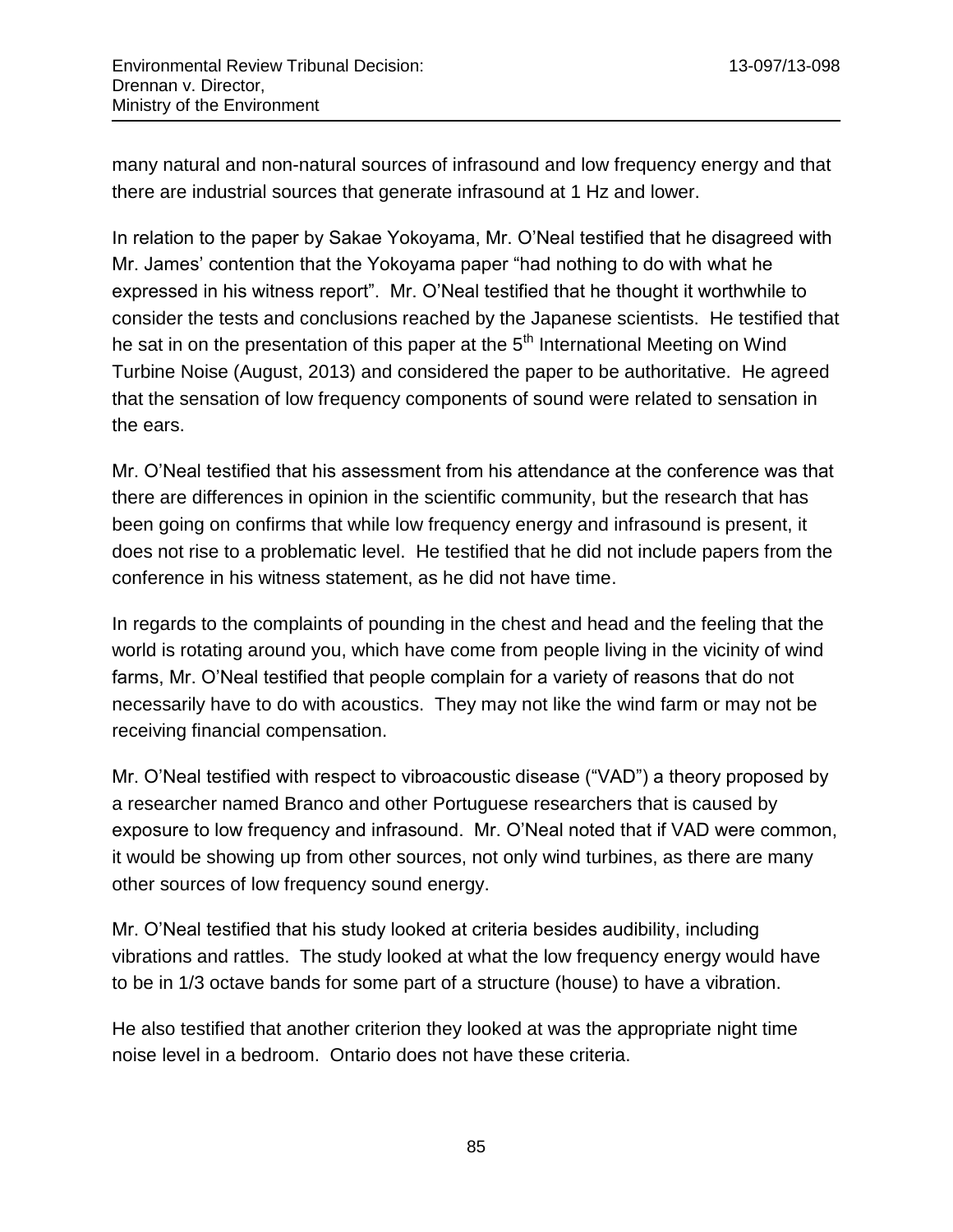Mr. O'Neal testified that at 10 Hz the sound level needs to be around 97 dBA or greater to be audible for the typical person (taken from the literature), however at 100 Hz, the sound level would be audible at 27 dBA or greater.

#### *12.Benjamin Coulson*

Mr. Coulson testified at the request of the Approval Holder and was qualified by the Tribunal as an expert in acoustics and noise engineering with experience with wind turbines. He is a professional engineer and is currently the leader of the noise and acoustic group at a consulting firm. He undertook a peer review of the Noise Assessment Report ("NAR") by Zephyr North Ltd., and determined that it was conducted in accordance with the MOE policies and guidelines. Mr. Coulson adopted his witness statements as part of his testimony. He testified that the receptors, including the Appellants' home, were properly considered.

He testified that in this Project there are three transformers and two substations. The Appellants are closest to Glen Hills Road where there are proposed to be two transformers to the south of their home, about 700 m away. Mr. Coulson testified that the transformers for this project have not yet been identified, therefore for the predictive noise modelling, the approach is to use conservative surrogate information and to assess on that basis. Mr. Coulson testified that this is appropriate because transformers are well studied and there is sufficient information on the sound levels of various transformers. In this situation, a sound power level of 87 dBA was used for the surrogate transformer, plus 5 dBA penalty for the tonal hum of transformer sound for a total of 92 dBA used as the input parameter for the noise modelling. Mr. Coulson testified that the impact assessment method is prescriptive and requires input parameters for temperature and humidity and the like in order that there be a consistent basis for assessment. He stated that the model results are considered to be conservative and provide a "predictable worst case" to measure against the criterion. This includes the combined effect of adjacent wind projects and ground attenuation.

Mr. Coulson testified that the Appellants' home, identified as receptor R817, is 714m from the nearest source, Tr91, and that the predicted sound is 36.6 dBA.

Mr. Coulson responded to the concern of Mr. James that the confidence limits are not considered in the calculation of the "worst case", and that the measurement and reporting methodology prescribed by the MOE may result in under predicting the actual sound levels by about 5 dBA. He testified that the audit requirements in the REA that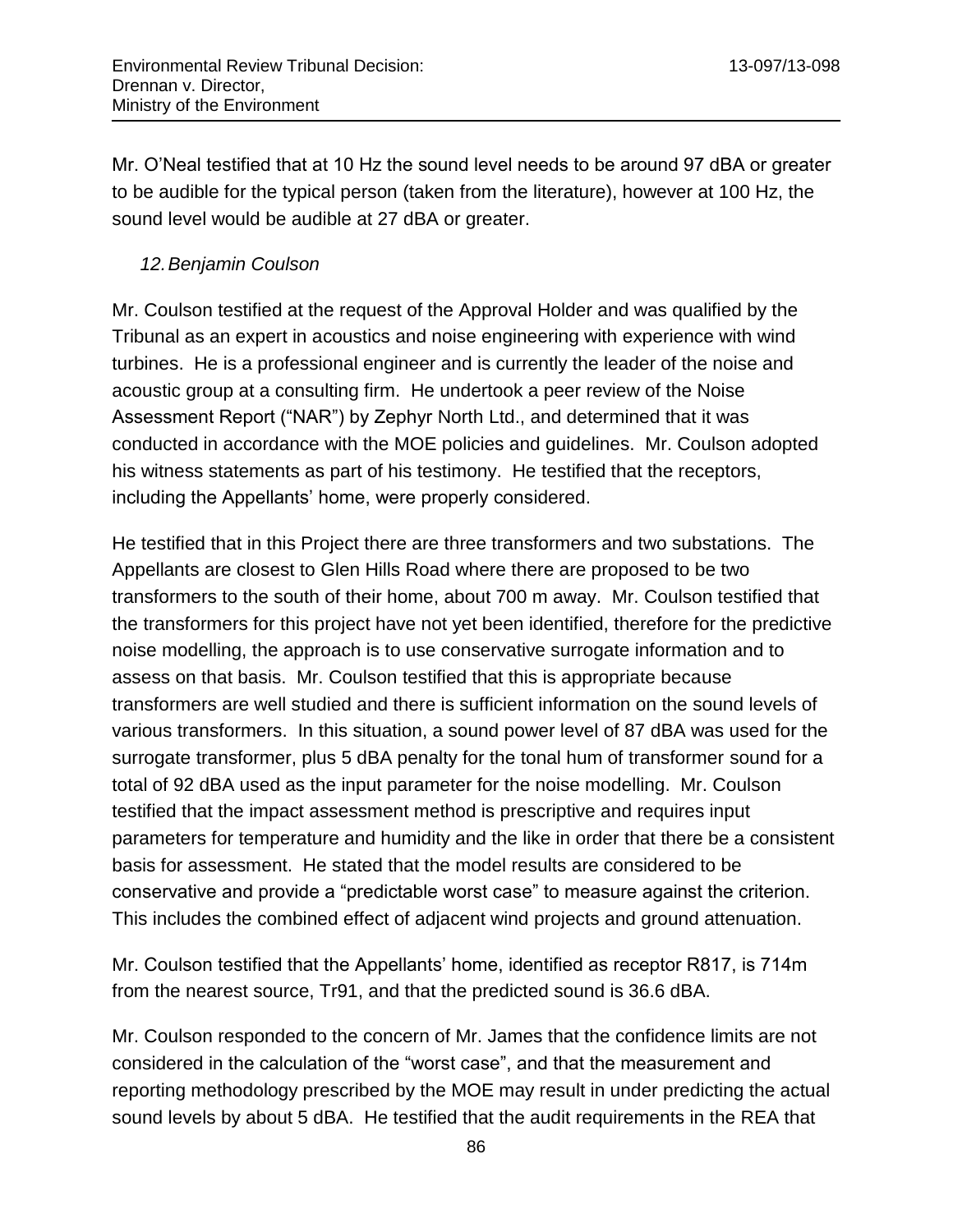require the sound power levels to be verified after installation make the uncertainty in the model predictions inconsequential, and in any event, he did not agree with Mr. James' assertion that the confidence limits were not appropriately considered.

Mr. Coulson testified that IEC 61400-14 is not applicable in this situation, and when the IEC 61400-11 test is conducted as per the MOE guidelines with longer averaging times, the measurement uncertainty is expected to be less significant.

In response to Mr. James' concern about the presence of infrasound and low frequency sound, Mr. Coulson referred to the HGC review "Low Frequency Noise and Infrasound Associated with Wind Turbine Generator Systems – A Literature Review", December 10, 2010, conducted for the MOE. He noted that this report stated that there is strong evidence that the sound pressure levels produced by modern upwind turbines will be on the order of 20 dB below the average threshold of human hearing, at the typical setback distances, and it notes that the use of overall A-weighted criteria is still appropriate for the assessment of overall sound impact. Mr. Coulson opined that he does not expect infrasound or low frequency noise to be a concern for the K2 Wind Project.

## *13.Dr. Kenneth Mundt*

Dr. Mundt testified at the request of the Approval Holder and was qualified by the Tribunal as an expert in epidemiology. He is an adjunct professor of epidemiology at the University of Massachusetts and a Fellow of the American College of Environmental Science in Epidemiology. He actively conducts research in the field. He has testified at a previous Tribunal hearing and at a hearing for the Ohio Energy Commission. Dr. Mundt adopted his witness statements as part of his testimony.

Dr. Mundt testified that policy development is made on the basis of epidemiological studies. He testified that the "gold standard" for epidemiological studies is a cohort study where there is a defined group of workers who work at the same company but at different plants and these people are studied over time to measure the rate that disease develops in each group. These studies look at statistical correlation with disease and require that confounding issues need to be taken into account.

Dr. Mundt testified that a synthesis of many studies and evidence is required to conclude a causal relationship. Cross-sectional studies, commonly known as surveys, are used as an approach in understanding health issues. They provide a snapshot of a population with respect to exposure or health status. However, there are issues with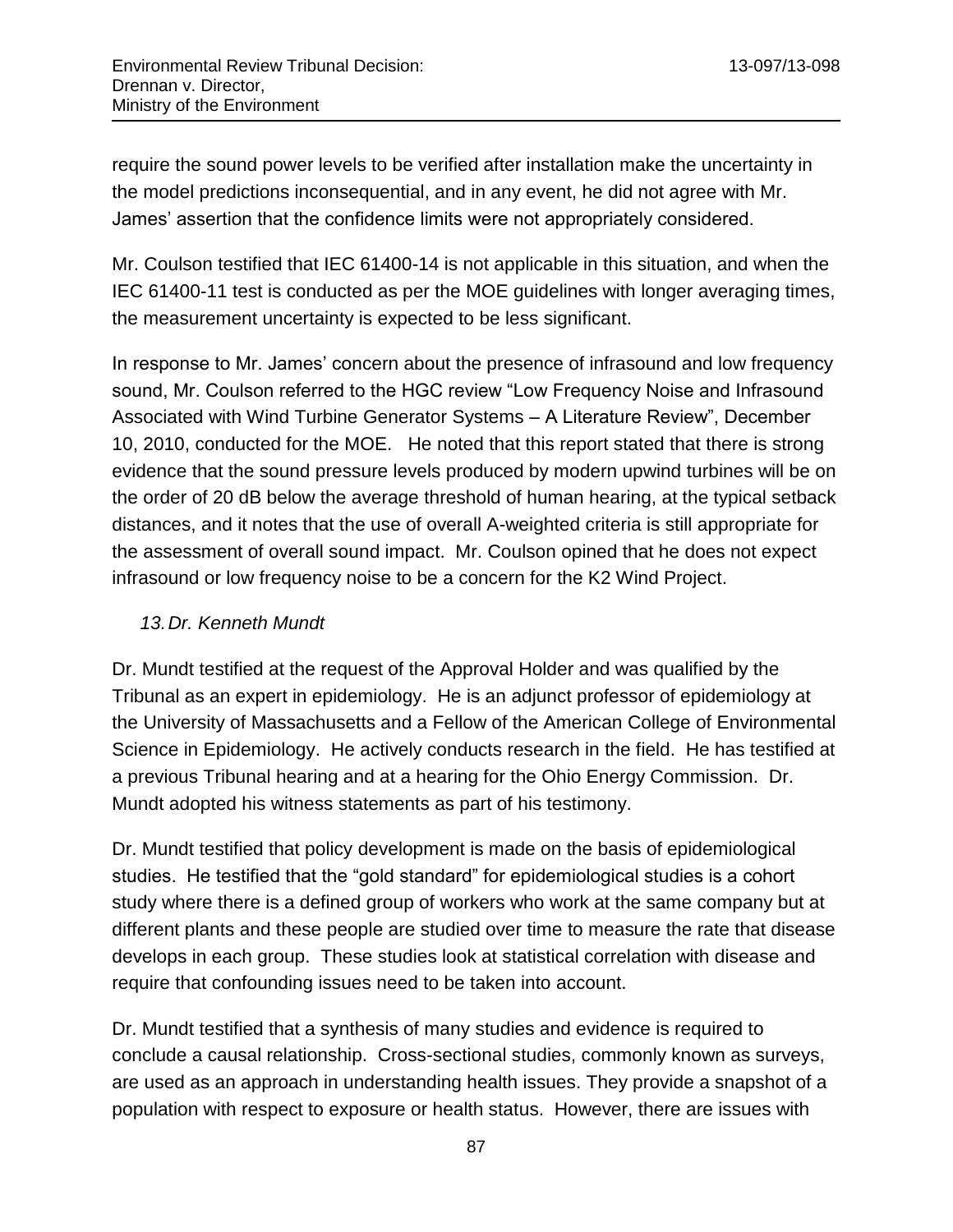surveys because they are biased. They rely on self-reporting, and are not random, as it is like recruiting volunteers, so the ones who are interested in the problem are the ones who participate. This steers the experiment further from an objective scientific methodology.

Dr. Mundt testified that he did a scientific literature search by looking at PubMed and Google Scholar and found about 12 epidemiological studies on wind turbines and health. He found that most were cross-sectional studies and most were performed in Europe, and there were no cohort studies done, which are the preferable types of study from an epidemiological perspective. He testified that there is consistently no specific disease associated with wind turbines or wind turbine exposure; however, he does see annoyance or irritation due to the wind turbines being present.

He testified that the International Classification of Diseases ("ICD") does not include annoyance or irritation as a disease, though some have said these could or should be classed as a disease.

He testified that the largest predictor to annoyance is the attitude of a person to the wind turbine, and that this raises the question of whether it is the exposure to the wind turbine, the sound pressure, or something else that results in the annoyance.

He referred to the study undertaken by Creighton in 2013 that looked at exposure to noise including wind turbine noise. The high expectancy group, who were told that wind turbine sound might be harmful, was more likely to report conditions whether it was due to wind turbine sound or other sound. The low expectancy group, who were told that there was no harm from sound, had fewer reported conditions.

Dr. Mundt testified that his conclusion, after reviewing peer and non-peer reviewed literature, was that he "cannot classify wind turbines as causing harm to human health or causing any disease in particular".

Dr. Mundt testified that the case reports provided for this wind turbine hearing are not particularly useful in assessing the body of evidence. He testified that they are not clinical, and they are mostly self-reported, and therefore it is not scientific evidence and does not impact his scientific opinion. He testified that many people have health problems that they may or may not attribute to something in their environment.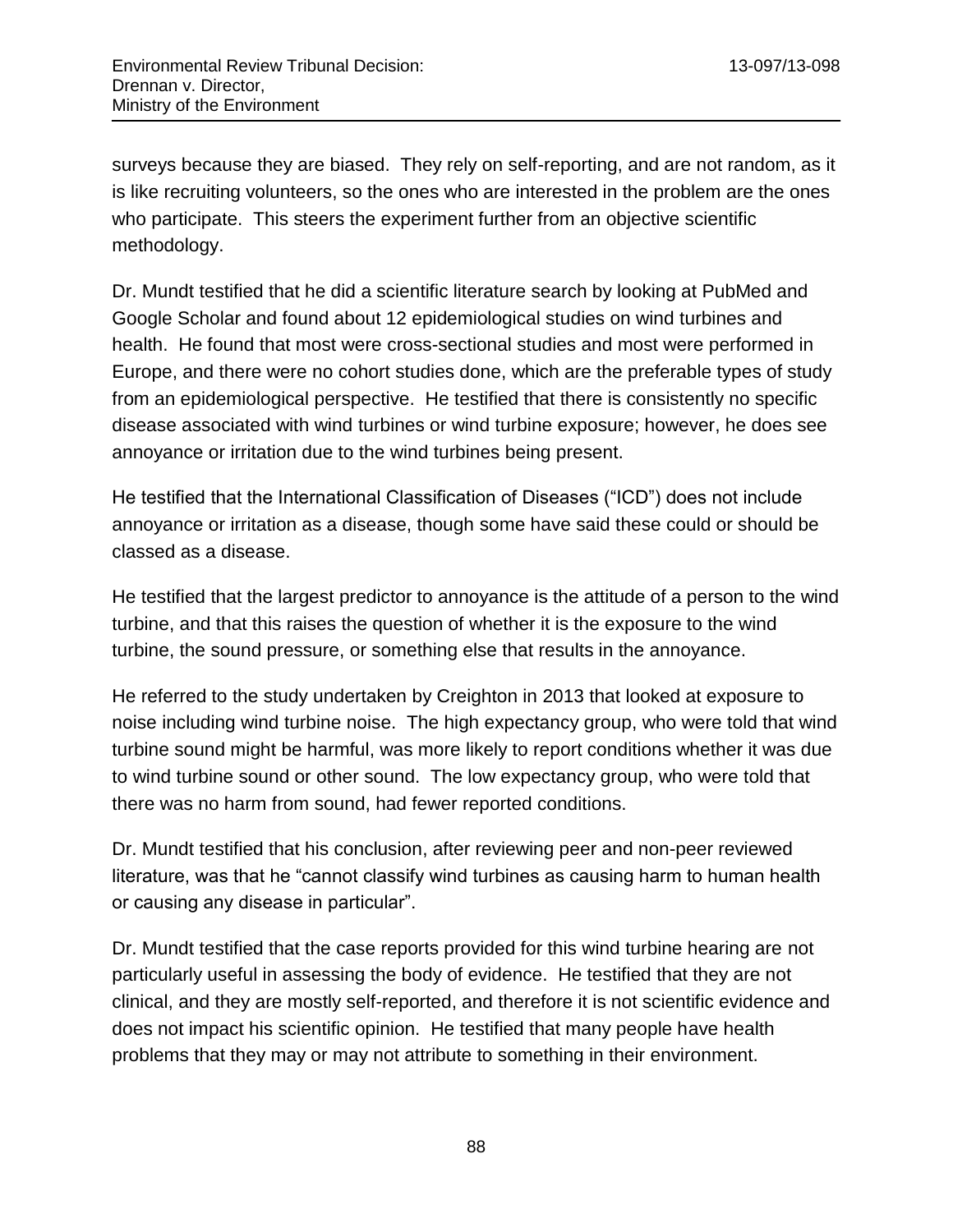In reference to the Health Canada study by Dr. Michaud, Dr. Mundt testified that the study may identify associations that will need to be further studied. He testified that the study substantially overlaps with the evidence already in hand, and so he does not expect there to be new, significant results.

He also testified that by using the measurement of blood pressure and cortisol levels in hair it would be difficult to isolate the role of wind turbines based on these measurements.

With respect to low frequency sound and the Health Canada Study, Dr. Mundt testified that there is an inability to quantify it in a meaningful way as there is no good method of measurement. He testified that low frequency noise is not thought to be a human health hazard.

He testified that there is no need to intervene by placing a moratorium on wind turbines due to the ongoing Health Canada study, because he anticipates that the findings of the study will be similar to what has been determined to date, and will not conclusively show causation. For that reason, he cannot justify intervention.

Under cross examination, Dr. Mundt testified that to show something is likely to cause harm, a lot of affirmative evidence is required. He testified that the body of evidence to indicate that wind turbines can cause harm is not available.

He conceded that annoyance is consistently demonstrated, but that this is not indicative of harm to human health.

Dr. Mundt testified that he did not think that the precautionary principle would result in the halting of wind turbine development in Ontario. He testified that there are many areas of our lives where some people think there is risk, but it must be serious to cause harm or disease.

## *14.Dr. Robert McCunney*

Dr. Robert McCunney testified on the request of the Approval Holder and was qualified by the Tribunal to give opinion evidence as a medical doctor specializing in occupational and environmental medicine with particular expertise in health implications of noise exposure. He is board certified in occupational and environmental medicine and a research scientist at the Massachusetts Institute of Technology in the department of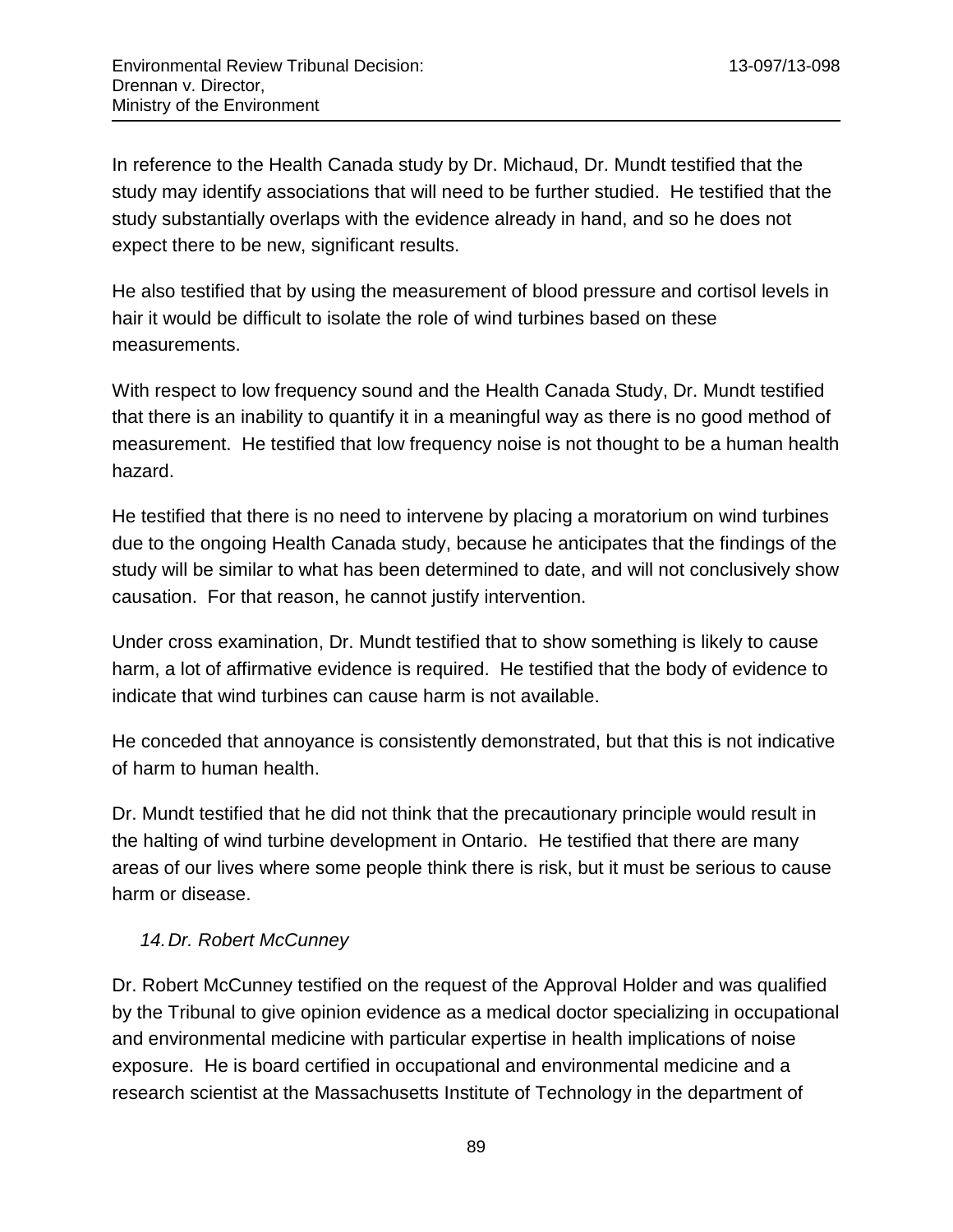Biological Engineering. Dr. McCunney adopted his witness statements as part of his testimony.

Dr. McCunney co-authored the "Wind Turbine Sound and Health Effects: Expert Panel Review" (Colby, 2009) which was a review of scientific literature related to wind turbines and human health.

Dr. McCunney discussed annoyance and testified that it is not a bona fide medical diagnosis, and there is a lot of variability in the perception of annoyance and how it affects people. He testified that as far as he is aware, the WHO does not have an official position that annoyance is an adverse health effect.

He testified that the symptoms that the post turbine witnesses described combined with their medical records are not sufficient to make a diagnosis. He testified that further tests would be required, along with physical examination and historical and family histories in order to determine causation of the symptoms.

Dr. McCunney concluded on the basis of his literature review that there are no studies showing adverse health effects from sub-audible infrasound at levels encountered in the vicinity of wind turbines.

## *15.Dr. Kieran Moore*

Dr. Kiernan Moore testified on the request of the Approval Holder and was qualified by the Tribunal to give opinion evidence as a physician with expertise in family and emergency medicine, public health and preventative medicine.

Dr. Moore is an Associate Professor of Medicine at Queen's University and a Royal College Specialist in Public Health and Preventative Medicine. He is a Fellow of the Canadian College of Family Physicians and has a Master's degree in Public Health. He is the Associate Medical Officer of Health for Kingston, Frontenac, Lennox and Addington Public Health, where he has dealt with health concerns related to wind turbines for the wind farm on Wolfe Island, and the proposed facility for Amherst Island. Dr. Moore adopted his witness statements as part of his testimony.

Dr. Moore referred to the document "Wind Turbines and Health, Summary of a Scoping Review, May, 2013". He testified that this document is given to groups who approach his department with concerns regarding wind turbines. He testified that the work was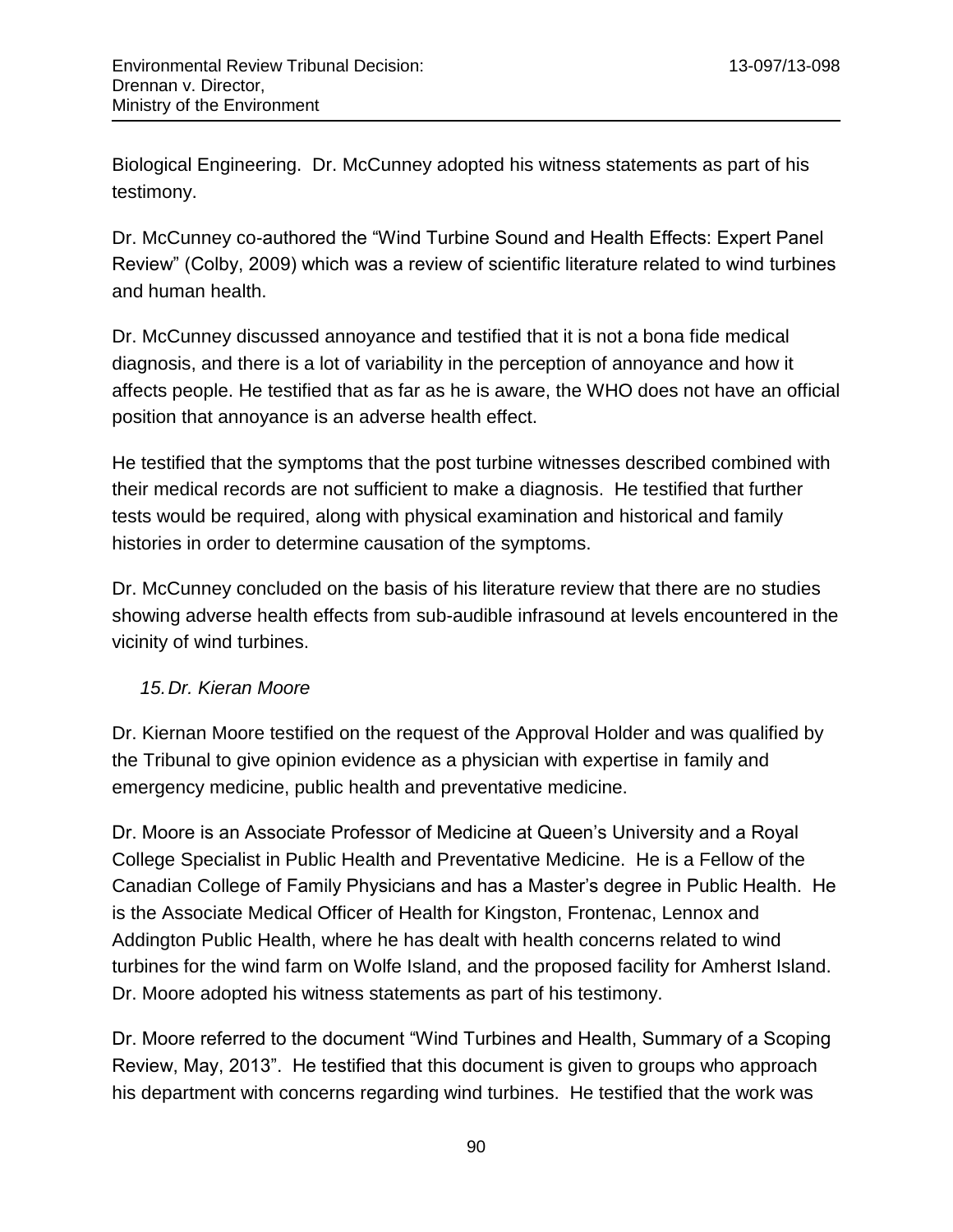initially done by Masotti and Hodgetts, from his research team in 2011, and was updated by Dr. Kate O'Connor who has a Ph.D. in epidemiology, in 2013.

Dr. Moore testified regarding the "required steps for a proper medical diagnosis". He testified that it is essential to get a good initial history of the patient concentrating on their potential exposure in the environment, such as their home, hobbies, occupation, habits, diet, etc. Once the potential exposures are identified then a physical assessment of the patient is done, and when these two pieces are in place, a differential diagnosis can be made, and then specific tests can be ordered to help confirm or deny that differential diagnosis. It can be very complex, but that is the general format. This method is what is done and recommended in the Canadian Medical Association Journal and the Center for Disease Control in the United States.

Dr. Moore discussed "environmental exposure" and "environmental risk". He testified that it is important to identify the exposure of concern and to describe it as scientifically as possible. Following its identification, the exposure is measured, and for most toxins including sound, there is a dose-response curve. The person or community that is exposed is then characterized as to where they fit on that dose-response curve. Once that is done then the risk to the person or community can be characterized. Following that step is risk management and then risk communication. Dr. Moore testified that it is very important that a thorough initial history be taken to avoid bias, either by the person doing the interview or the individual being interviewed.

Dr. Moore discussed the nocebo effect where a harmless substance or exposure creates the perceived harmful effect in a patient, much like the opposite of a placebo. He testified that he has seen this effect related to wind turbines, and testified that it is human nature to associate a symptom with an exposure and to make the assumption that the exposure is causative.

Dr. Moore testified that Wind Turbine Syndrome is not a medically accepted diagnosis or syndrome. It is not accepted by the International Classification for Disease. He also testified that Vibroacoustic disease is not a medically accepted diagnosis.

Dr. Moore testified that he reviewed the evidence of the four post turbine witnesses, including their medical evidence, and it is his opinion that nothing he has read in the medical records or witness statements of those four people changes his medical opinion that the current setbacks in decibel limits required by legislation will protect the public from harm. He testified that he has reviewed medical records and witness statements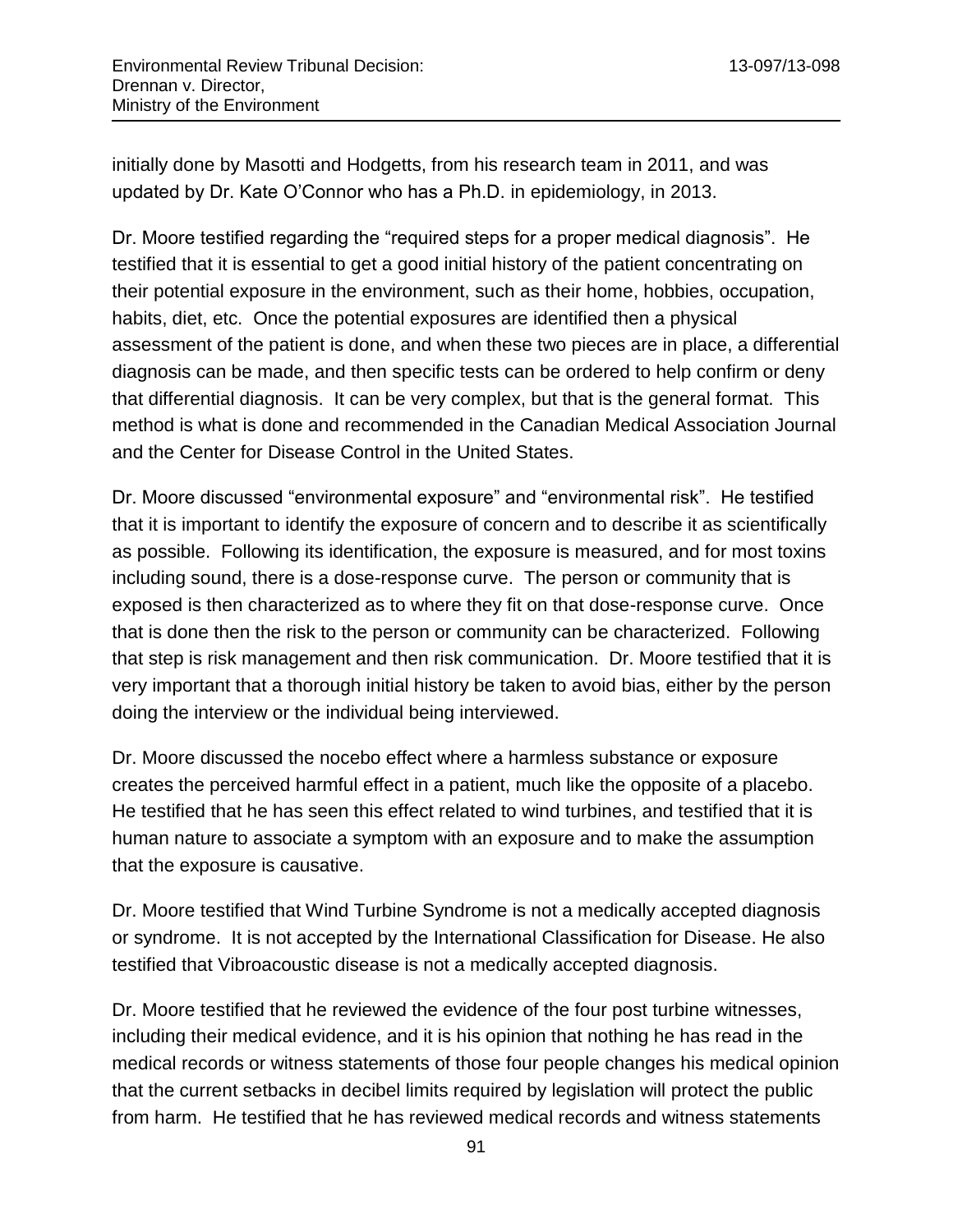from other post turbine witnesses in other matters and has not found any evidence that any of those individuals suffered from health effects because of the 40 dBA limit at a 550m setback.

He also testified that he reviewed the evidence provided by the Drennans and his opinion was that they would not suffer serious health effects from a sound exposure of 40 dBA.

Dr. Moore discussed the prevalence of sleep disturbance as a common complaint in medical practice. He testified that sleep disturbance is complex, and that it is very common and it is more common as people age and have a higher burden of chronic disease. He testified that it is difficult to determine whether exposure to a turbine can cause the sleep disturbance, because it is so prevalent and the symptoms are so common in both family practice and on a population level. He testified that sleep disturbance may be temporally associated but not causative.

In response to questions about arrhythmia, or irregular heartbeat, as a symptom that some of the post turbine witnesses complain of, Dr. Moore referred to the Wind Health Impact Study prepared by the Massachusetts Department of Environmental Protection, in the Massachusetts Department of Public Health. This study was conducted by expert independent panel members. They reviewed the limited epidemiologic evidence and state, on page 7, paragraph 9: "none of the limited epidemiologic evidence reviewed suggested an association between noise from wind turbines and diabetes, high blood pressure, tinnitus, hearing impairment, cardiovascular disease, and headache and migraines." Dr. Moore testified that abnormal heart rates are common, and it is common for people to have up to six extra beats a minute. He testified he could not conceive of a biologically plausible mechanism where exposure to a wind turbine sound could cause arrhythmia.

Dr. Moore testified that tinnitus is similar, in that it is very common and has an increasing prevalence with patients as they get older, and it is a subjective sound. He does not see any biologically plausible mechanism where exposure to a wind turbine can cause tinnitus. He testified that this is the same conclusion that the Chief Medical Officer of Health, Dr. Arlene King found in her report in 2010, and that was reached in the Massachusetts report.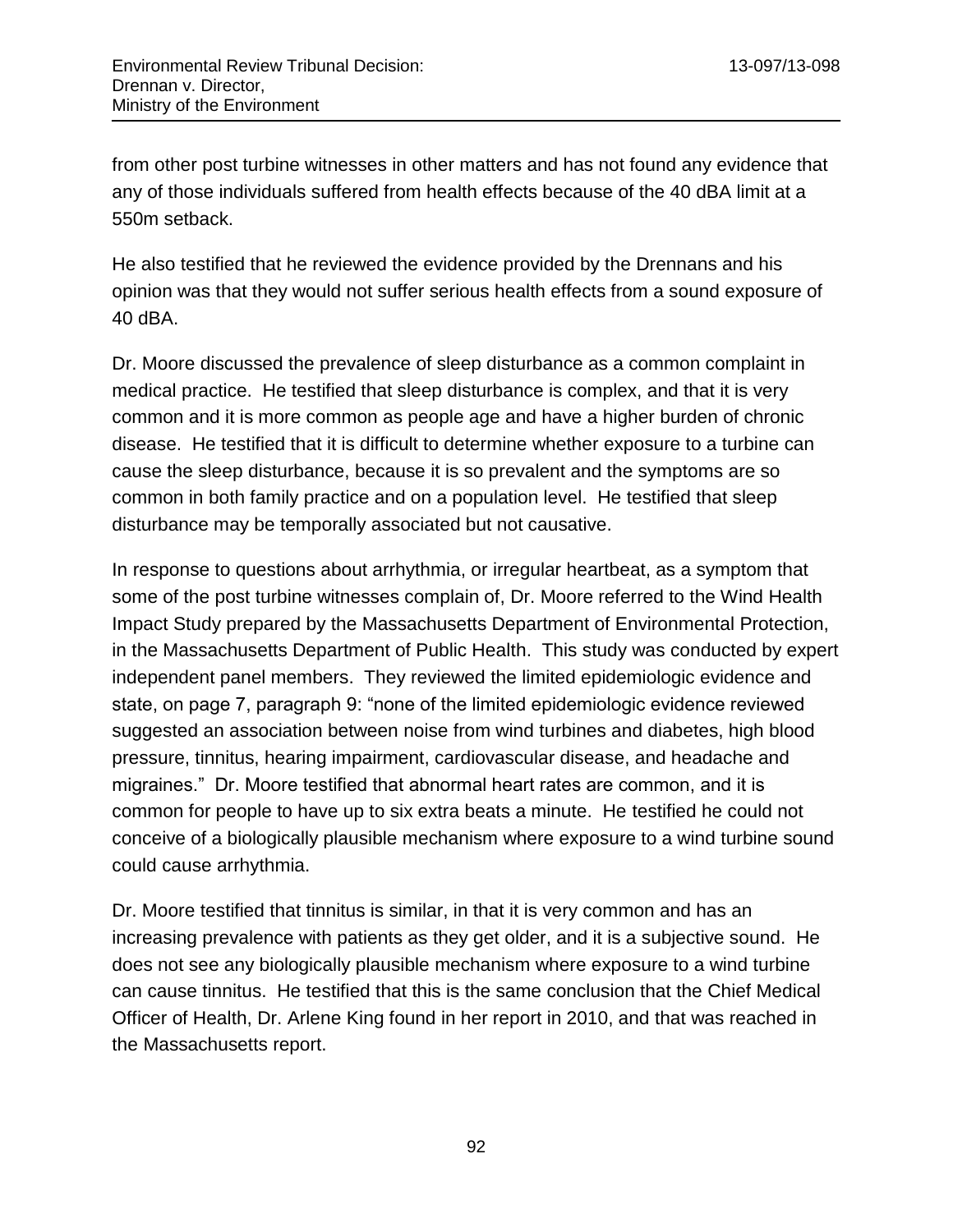Dr. Moore also testified that he did not find any biologically plausible mechanism where vertigo or dizziness could be connected with exposure to wind turbines at the current setbacks. He testified this was the same situation for headaches and migraines.

Dr. Moore testified that there are numerous side effects from medications and drug interactions and these can be common causes of symptoms described.

Dr. Moore testified that when considering the Bradford Hill Criteria for Causation, there is no evidence of causation, given the current setbacks and measured decibels at the receptor. He testified that this applies to low frequency noise and infrasound as well.

Dr. Moore discussed the precautionary principle as it relates to the medical field. He testified that persuasive evidence of harm does not need to exist before measures are taken to protect individuals from harm. He gave examples of how important it is to apply this principle appropriately. He testified that there is a framework for public health decision makers to take a three step approach to invoking the precautionary principle. The first step is to establish the level of certainty of the cause and effect relationship between the exposure and the supposed harm. If there is not a causative association between the exposure and the outcome, then the precautionary principle should not be invoked.

The second step is to understand the risk and the level of certainty of the effect. That is, how significant an effect is that exposure having on the population? The third question is to assess what measure should be applied to trace the exposure to ensure that there is a proportional response to the level of certainty and the magnitude of risk.

Dr. Moore discussed "annoyance". He testified that in his opinion there has been an association found between annoyance and wind turbine projects. He testified that annoyance is a psychological state of being irritated, annoyed, angered, unhappy, dissatisfied, frustrated or disappointed, but it is not a medical diagnosis. He testified that if someone is annoyed with a policy, that person is typically referred to the policy makers.

Under cross examination, Dr. Moore testified that he thought that it would be an appropriate course of action to share information on complaints of adverse health effects that the MOE might receive with the local Medical Officer of Health. He also conceded that annoyance may be an adverse health effect, but held that it is not an outcome of significance.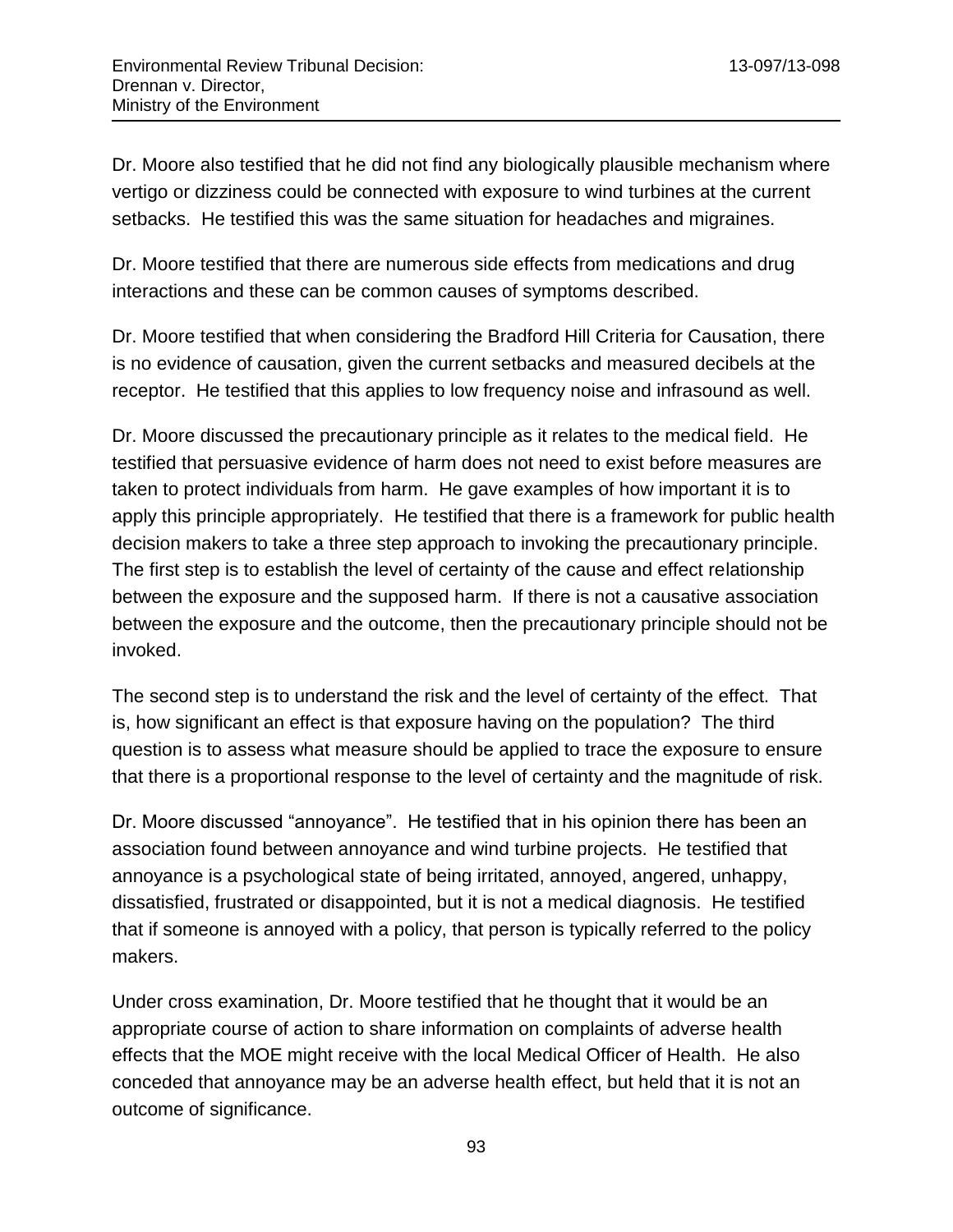When it was put to him that the *EPA* has a definition of "adverse effect" that includes: among other things: "c) harm or material discomfort to any person; d) an adverse effect on the health of any person…"

Dr. Moore testified that he did not agree that the Project would cause an adverse effect.

Dr. Moore testified that there are typically 5 to 8% of people that disagree with public health interventions, such as fluoride in water or immunizations. He testified that those 5 to 8% of people are referred back to the policy makers. He could not confirm whether this was a "non-trivial" percentage of the population.

#### *16.Debbie Raymond*

Ms. Raymond's evidence was put into evidence by way of a sworn statement on the consent of the parties. No qualification for her evidence was sought. She is an Engineering Sales Manager at Siemens Energy, Inc.

Ms. Raymond agreed that the K2 Wind Project will use Siemens SWT-2.3-101 wind turbines which contain fire prevention features.

Ms. Raymond agreed that the blades of the Siemens SWT-2.3-101 wind turbines are made with fibreglass-reinforced epoxy.

Ms. Raymond agreed that the Siemens turbines used in the K2 Wind Project were equipped with a Turbine Condition Monitoring ("TCM") System which monitors vibrations in the turbines caused by internal factors or external factors such as ice buildup on the blades. Ms. Raymond explained that the TCM System detected deviations from normal operating conditions and that the turbines will automatically shut down due to ice build-up if vibrations exceed a certain threshold.

Ms. Raymond explained that as an additional measure of icing protection, the wind turbines will stop operating if the anemometer or wind direction vane mounted on the turbine nacelle were to stop working due to icing. In this instance, Ms. Raymond explained that a manual release would be required to restart the turbine, which would allow operators to determine if icing posed a hazard.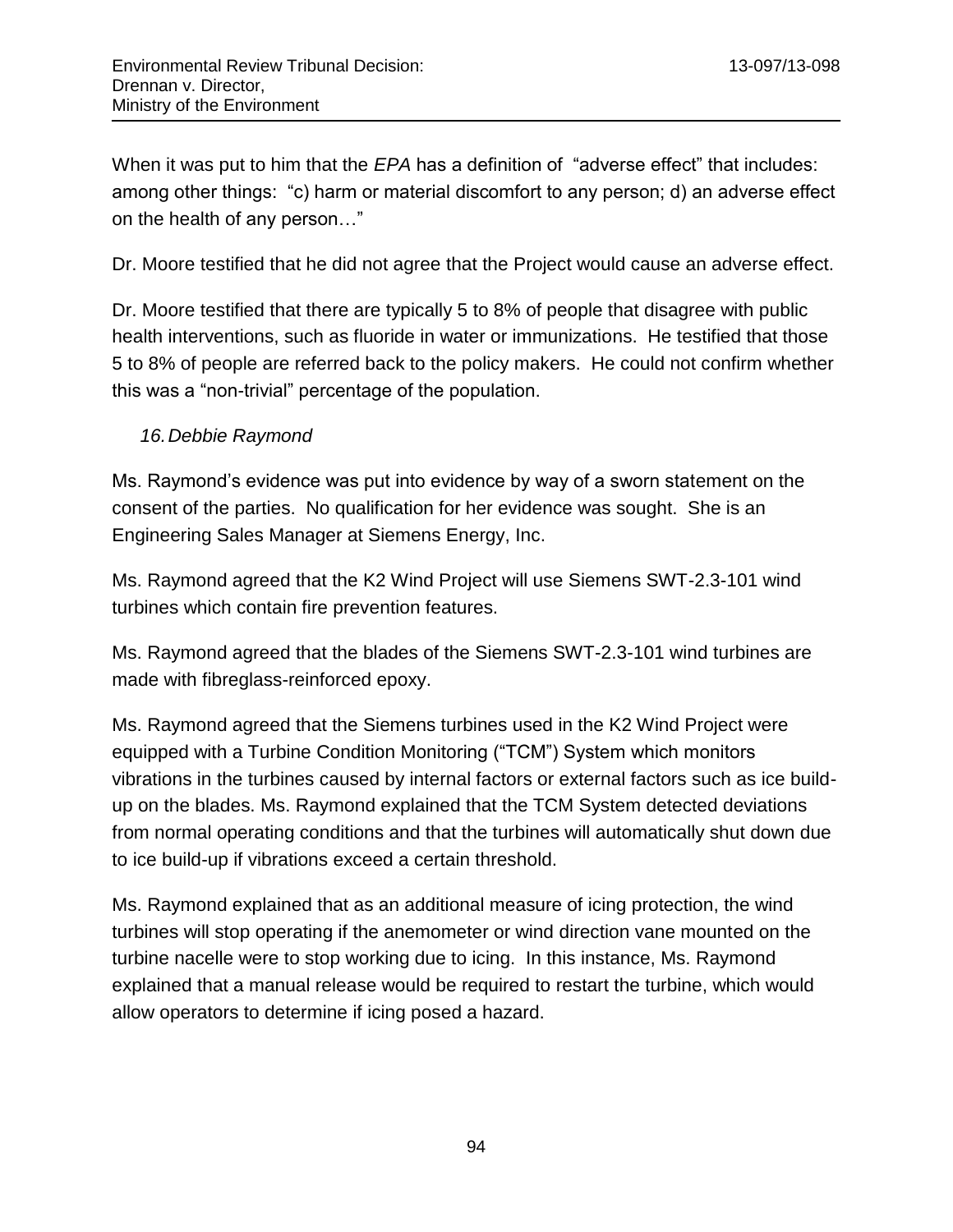# *17.Michael Leitch and Anne Marie Howard (Participants)*

Mr. Leitch and his spouse, Ms. Howard, are residents of Ashfield-Colborne-Wawanosh and own two farms in the vicinity of the Project. Mr. Leitch and Ms. Howard made a presentation on behalf of a group of concerned landowners and residents of Ashfield-Colborne-Wawanosh. The group of landowners was concerned about the possible health and safety risks of the Project.

Mr. Leitch submitted into evidence a copy of his presentation and a series of documents to support that presentation. The Director moved that Mr. Leitch be prohibited from making a presentation based on the issues raised by the documents on the basis that the evidence is outside of the issues on appeal. The Tribunal ruled that Mr. Leitch and Ms. Howard were permitted to make their presentation, and that the Tribunal would rule on the admissibility at a later time. Details of the motion and oral ruling are provided in Appendix B.

Mr. Leitch and Ms. Howard noted that there have been reported cases of wind turbine fires, structural collapse, and blade failure. The participants noted other reports where turbine blades had been lost. The participants were concerned with the size and reach of the debris emanating from a possible wind turbine fire. The presenters were also concerned that a possible turbine fire might spread to neighbouring woodlots and rows of trees close to the wind project. Additionally, the participants had concerns that debris from blade failure may reach public roads or neighbouring lands.

Moreover, the participants expressed concerns that the local fire department would not be well equipped to deal with fire suppression in a wind turbine fire due to the height of the turbines. The participants claimed that height inaccessibility had been a problem at the K1 wind project fire. Moreover, the participants noted that the wind turbines would not be located in areas where a water supply would be accessible to fight a wind turbine fire.

The participants stated that the setback of the proposed turbines was inappropriate for safety reasons. The participants proposed that the setback was not sufficient to mitigate their concerns regarding ice throw or blade throw. The participants claimed that there is a possibility that one of the turbines close to their property may collapse on to their land. Moreover, the participants felt that they would not be able to conduct outdoor agricultural and recreational activities safely on their own land due to the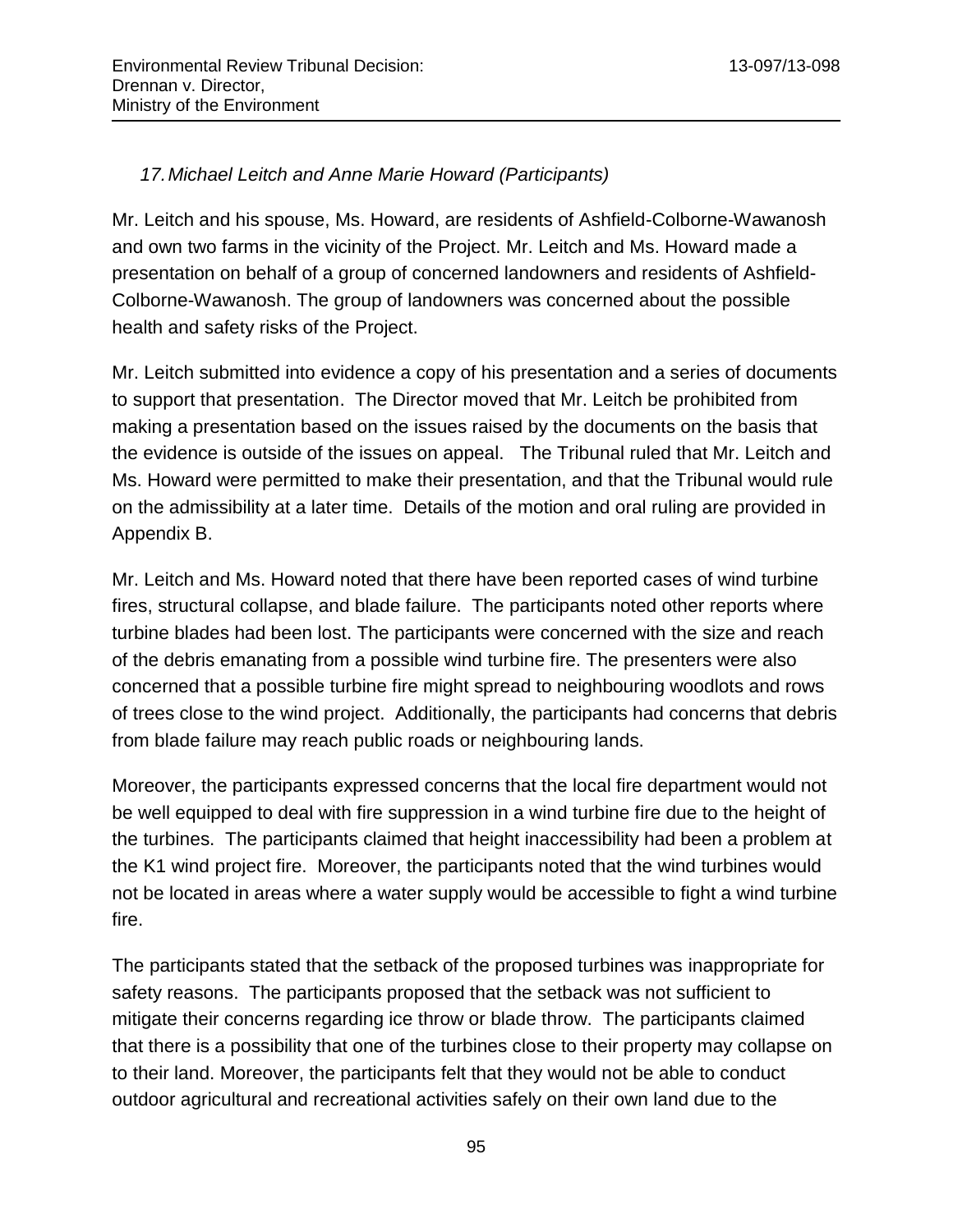alleged safety hazards posed by the wind turbine project. Mr. Leitch conducts dog training activities on his property and sees the wind turbines as a threat to these activities.

The participants had concerns about remediation and clean-up measures in the event of a turbine collapse or turbine fire. The participants had concerns that if debris were to end up on their land, the landowners might be held responsible for clean-up costs since the Approval Holder does not have access rights to the presenters' lands.

The participants had a number of objections to the noise modelling conducted in the acoustics report. The participants suggested that there is potential error in the measurements and that the sound levels at the receptor could be higher or lower than the recorded measurements

## *18.Elizabeth Bellavance (Participant)*

Ms. Bellavance made a presentation on behalf of We Are Against Industrial Wind Turbines, Plympton-Wyoming ("WAIT-PW"), a neighbourhood group opposing the Suncor Cedar Point Wind Power Project in Lambton County.

Ms. Bellavance expressed concern that the serious harm test to be met under the *EPA* was difficult for communities to meet. Moreover, Ms. Bellavance stated that ongoing scientific studies on wind turbines show that there is some concern about wind turbine effects on health.

Ms. Bellavance is concerned that some residents continue to experience negative health effects even though the neighbouring wind project is operating within sound guidelines. Ms. Bellavance is concerned by efforts by some to exclude infrasound and low frequency noise monitoring requirements for wind turbines.

## *19.Stephana Johnston (Participant)*

Ms. Johnston lives near an 18 turbine wind farm in Stratfordville, Haldimand-Norfolk which began operation in November 2008.

In 2009, Ms. Johnston became involved with the Norfolk Victims of Industrial Wind Turbines. Ms. Johnston stated that the group petitioned their local MPP, local health unit and local social services committee regarding the wind project. Ms. Johnston was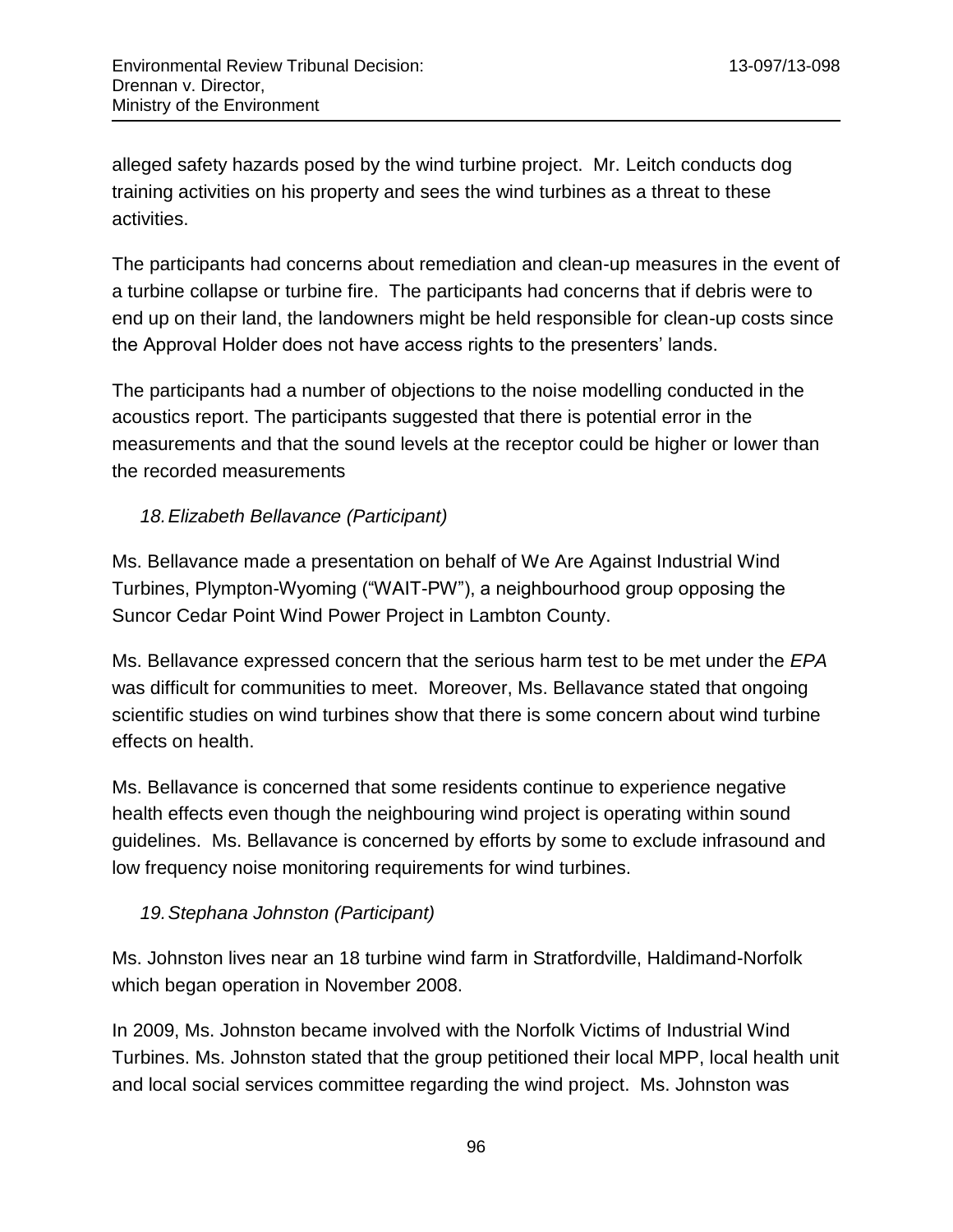frustrated that no action was taken against the wind project by public officials that the group had contacted.

Ms. Johnston has considered moving, but says she does not have the financial resources for a second residence. Ms. Johnston stated that she put her home on the market in December 2009 but has had difficulty selling the house. Ms. Johnston believed that potential buyers have been discouraged by the neighboring wind turbines.

Ms. Johnston outlined her current health issues. She believed the health effects she experiences have been caused by the wind project. Ms. Johnston visited a nose and ear specialist in March 2010. There were no problems documented with Ms. Johnston's hearing by the hearing specialist. Ms. Johnston stated that she had no problems with hearing or sleep when she was far away from the wind project.

#### *20.Greg Schmalz (Presenter)*

Mr. Schmalz is a co-founder of Saugeen Shores Turbine Operation Policy ("STOP"). Mr. Schmalz made a presentation on the health effects experienced by STOP members and residents in his neighbourhood.

Mr. Schmalz's residence is located 400 m from a wind project in Saugeen Shores. According to Mr. Schmalz, the wind project contains Enercon E48 wind turbines which are smaller in comparison to the turbines used in other Ontario wind projects. Mr. Schmalz stated that since the turbine model has a lower power rating, the turbine model can be built in Ontario with no setbacks from residences.

Mr. Schmalz stated that soon after the project began operation in March 2013, local residents began to experience health effects. Mr. Schmalz added that several of the residents filed complaints with the local MOE office. Mr. Schmalz stated that tests for low frequency noise have been conducted in residents' homes, but the noise reports were not released at the time of the hearing.

Mr. Schmalz claimed that residents in his neighbourhood have been suffering from headaches, sleep deprivation, and other health effects. Mr. Schmalz claimed that the health effects dissipate when residents leave the area and that the health effects begin when residents return to the neighbourhood.

Mr. Schmalz acknowledged that the wind turbines have noise mitigation controls and stop when wind speeds exceed a certain threshold. However, Mr. Schmalz claimed that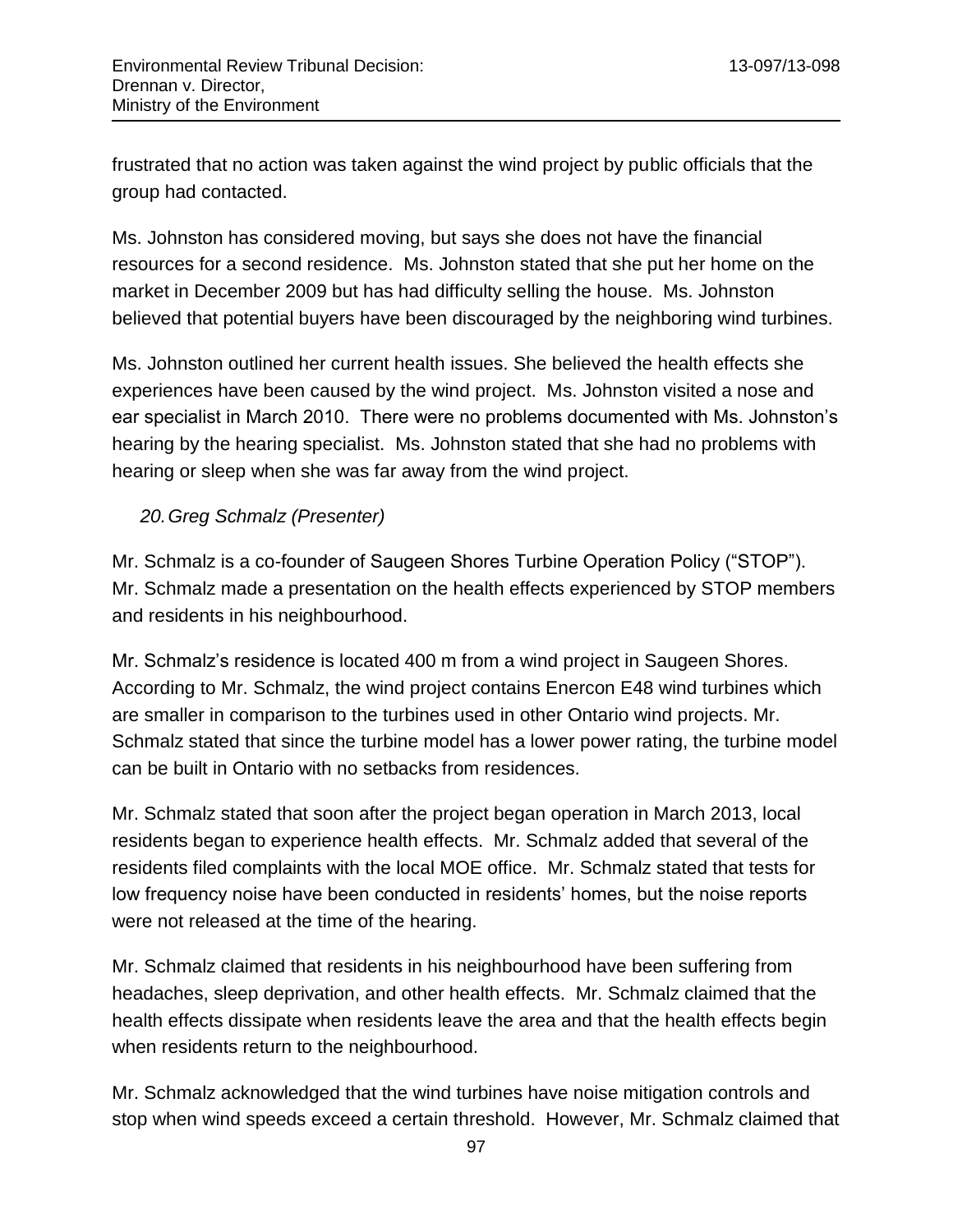residents continued to experience adverse health effects despite the introduction of the noise mitigation controls.

Mr. Schmalz called attention to various health documents and policies regarding the precautionary principle and public health. Mr. Schmalz alleged that wind turbines were a threat to human health and that the precautionary principle ought to be invoked against industrial wind turbines.

# *21.John Curran (Presenter)*

Mr. Curran made a presentation on health issues concerning the wind Project with regard to stray voltage and lightning strikes. Mr. Curran is concerned with stray voltage from a buried cable that runs currently through his property. Mr. Curran has a dug well on his property and is concerned that stray voltage may travel through his water supply. Mr. Curran claims that there is shale rock beneath his land which may also pose stray voltage concerns. Moreover, Mr. Curran was concerned about tall structures built by the wind company. Mr. Curran added that these tall structures may be susceptible to lightning strikes*.*

# *22.HALT – Kevin McKee (Presenter)*

Kevin McKee testified for Huron-Kinloss Against Lakeside Turbines ("HALT"). He states that there are approximately 100 members around Kinkardine and Kinloss. The group started prior to 2010, but incorporated in 2010. He states that the group is concerned about three wind projects at the present time and another four to five that are being planned. They are not anti-wind advocates but want questions answered. He states that the group has concerns when wind turbines are built near to homes. He states that their concerns started in relation to the Ripley and Enbridge wind farms.

He states that the main issues relate to health concerns from the Ripley project such as stray voltage. He states that with the Enbridge project, dozens of residents complained about sleep deprivation, headaches and nausea. He states that the MOE investigated the matter but nothing was done.

He states that HALT's concerns relate to health issues emanating from the Ripley and Enbridge projects and issues relating to property values near the projects. It has tried to engage with politicians, using newspaper advertisements, among other measures. For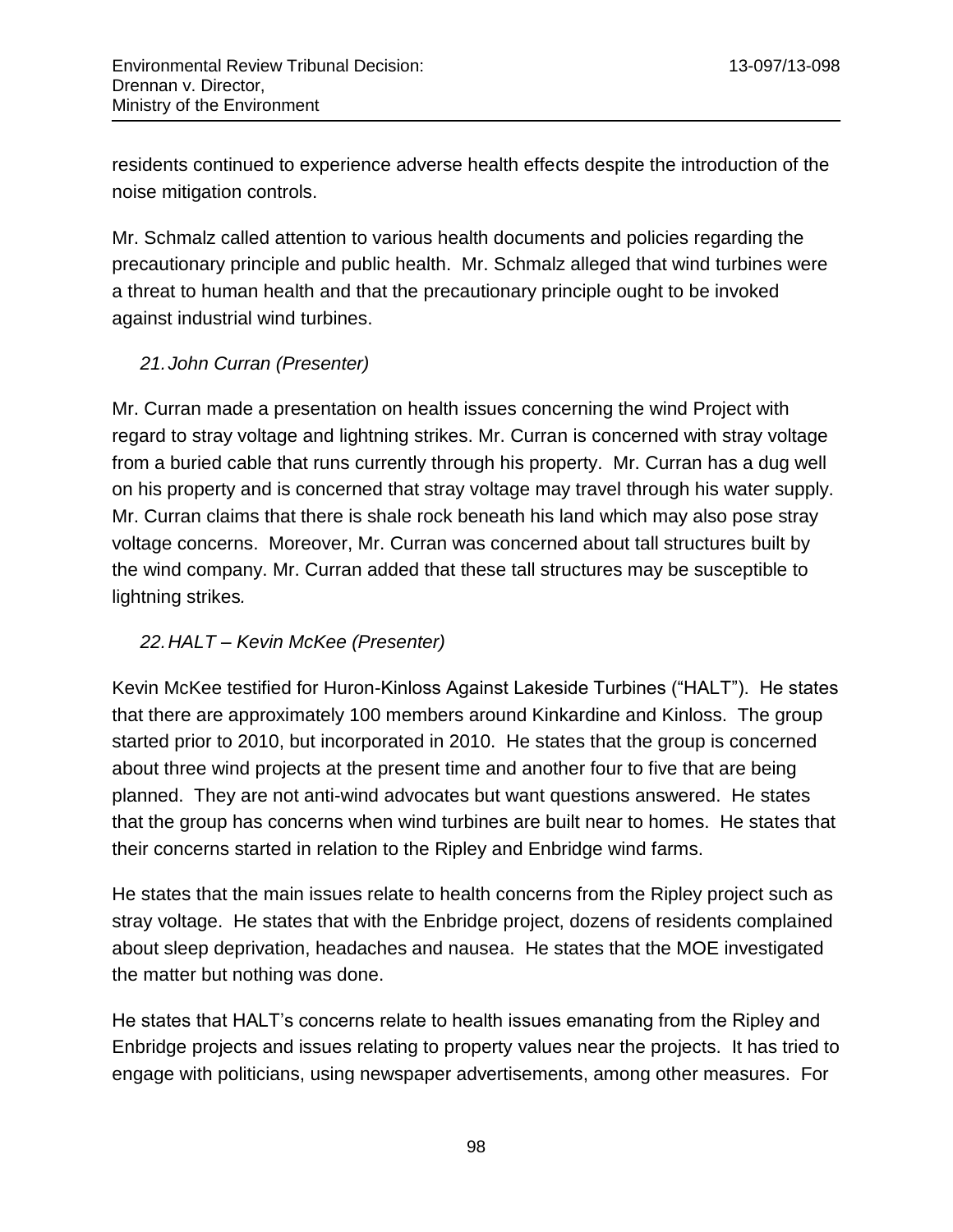example the group's concern was that one project has potential to shut down the local airport.

He states that HALT is not getting the answers it wants although it is trying to get some resolution for these people to stop this from happening to other people. He states that specific concerns with this Project are no different to concerns with other projects the group has been involved with over the years.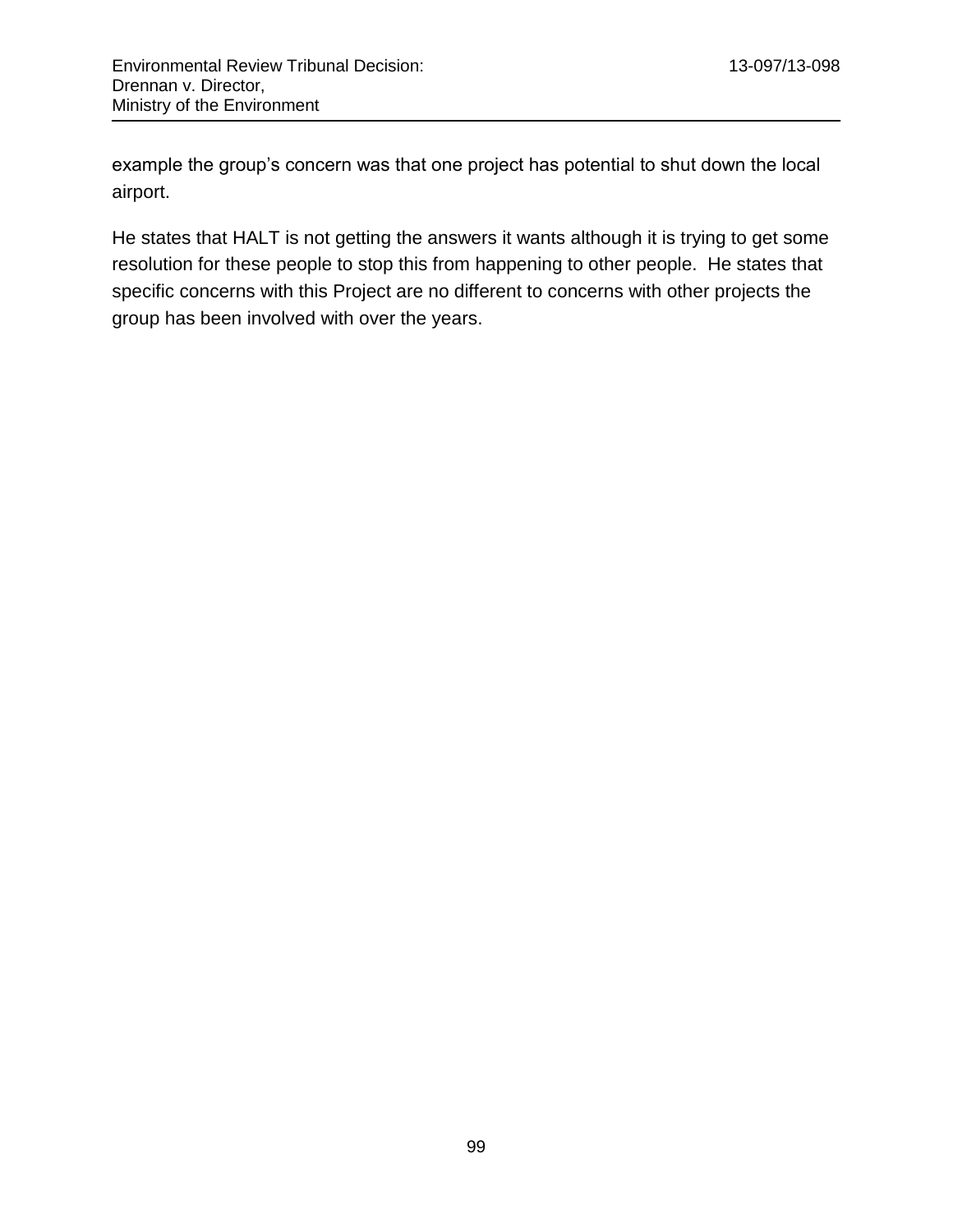#### **Appendix B**

# **Ruling with respect to the Director's Motion to Exclude Evidence of Two Participants**

During the hearing, the Director made a motion seeking to exclude some evidence relating to the presentations by the participants, Michael Leitch and Stephana Johnston.

On October 24, 2013, the Tribunal provided an oral ruling on the motion to exclude certain parts of the evidence of the participant, Michael Leitch. The oral ruling was as follows:

> The other issue I said is the ruling with respect to the number of exhibits submitted by Michael Leitch, and this is where we're at with respect to that issue.

Mr. Leitch gave his evidence last week and the Tribunal stated it would reserve submissions as to the appropriateness of his tendering of number of documents that are to be marked as exhibits to the presentation.

First it is the Tribunal's understanding that exhibits Q, P, O, T, E, W as they relate to the issue of health to humans is not opposed by the Director of [or] the Approval Holder, so there is no issue with respect to those documents.

Second, the presenter made reference to a number of documents on the public record -- which are on the public records, like newspaper articles, extracts from reports from the Approval Holder and documents like that. These exhibits will not be excluded, but it is to assume that they could not be admitted to verify the truth of the context [contents], but to add context to the presentation we heard. I may say that this is a unique situation, in the sense that we heard the material already. So, the parties are fully aware of the context for that. Final submissions can be -- can make reference to the weight that should be given to these documents in this regard.

Third, the Tribunal finds that exhibits F, G, H, J, K, R, and U would not be marked as exhibits in this matter with reasons to follow.

Tabs X, Y and Z to Exhibit 19 were not presented by Mr. Leitch as they relate to environmental issues and are outside the scope of these appeals. Therefore, Tabs X, Y and Z were not marked as exhibits.

On October 24, 2013, Anne Marie Howard, who joined Mr. Leitch in making his presentation, confirmed to the Tribunal that Tabs H and K-1 of Exhibit 19 were also documents in the public domain and, therefore, the Tribunal subsequently determined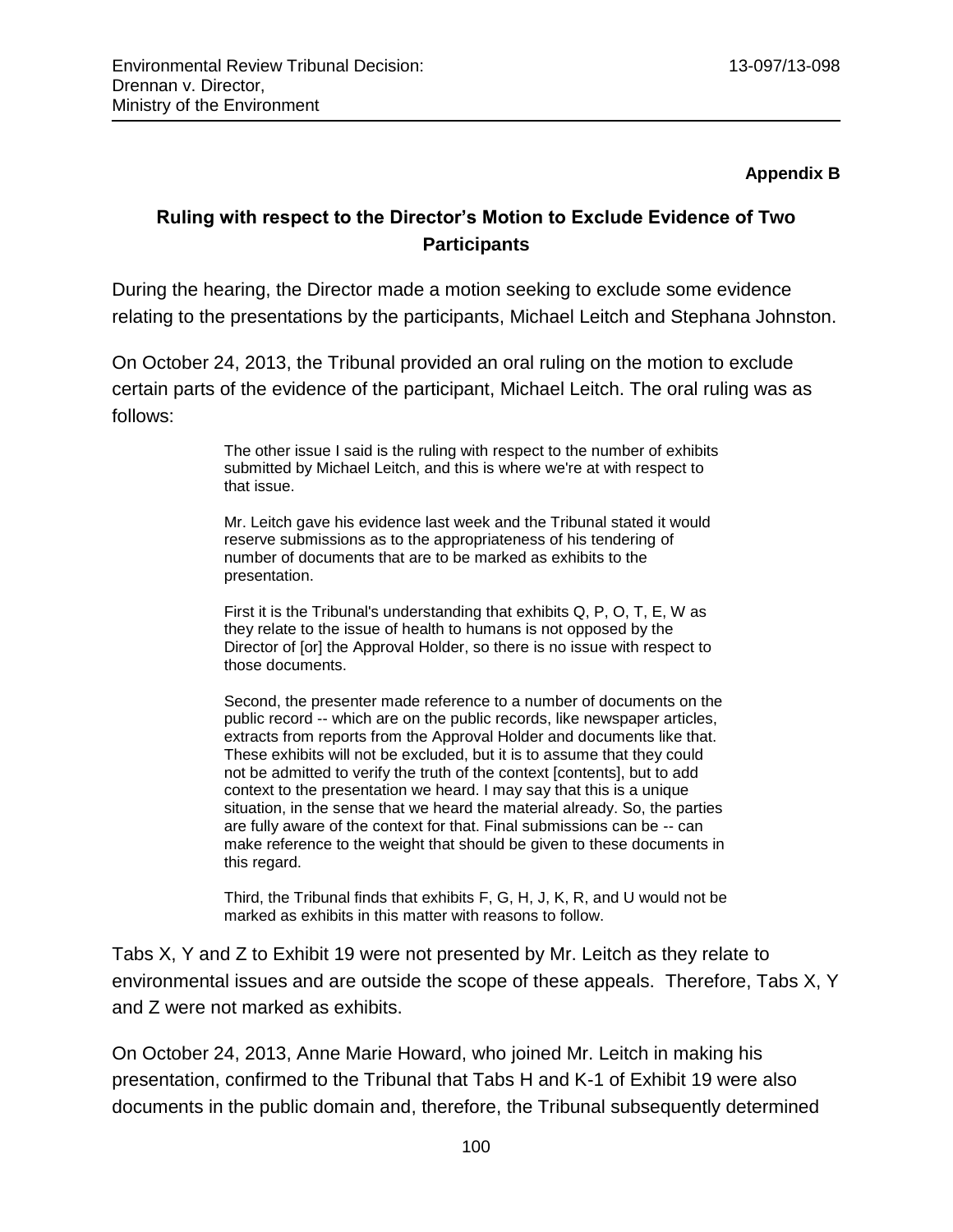that these could be accepted for the context that they provide. Additionally, Ms. Howard confirmed that Tab U to Exhibit 19 is already an exhibit and need not be included in Exhibit 19.

#### **Submissions**

Oral submissions were heard by the Tribunal on October 16, 2013 with respect to the admissibility of Mr. Leitch's evidence; however, because Mr. Leitch was only available that day to appear before the Tribunal, upon consent, it was determined that he would be permitted to give his evidence and the Tribunal would rule later on the appropriateness of his tendering a number of documents that were entered collectively as Exhibit 19 to his presentation.

The Director submits that some of the evidence disclosed by Mr. Leitch on October 11, 2013 is outside of the issues on appeal and as such the Tribunal lacks jurisdiction to consider this evidence. The Approval Holder adopted the Director's submissions and also noted that, if the exhibits were admitted, the Approval Holder may be required to call reply witnesses, and that would be inappropriate considering the late stages of the hearing and the little notice given to the parties of the issues raised by the participant.

Ms. Johnston gave her presentation following Mr. Leitch, but did not tender any exhibits other than a copy of her presentation marked as Exhibit 20, which was not objected to by the parties. Therefore, to the extent that the motion initially addressed Ms. Johnston as well, that matter is moot given that she ultimately did not seek to introduce other exhibits.

#### **Reasons**

The reasons for the exclusion of Tabs F, G, J, K-2 and R to Exhibit 19, Mr. Leitch's witness statement, can be briefly stated. Tab F is an affidavit of Paul Frayne which pertains to his description of a wind turbine fire that occurred on April 2, 2013 and attached to his affidavit are a number of supporting documents. Tab G is a map outlining the potential debris field from the turbine fire. Tab J contains a number of emails between a person and the approval holder of a wind turbine project regarding the April 2, 2013 incident. No other documents were presented to give context to the emails and Mr. Leitch's name is not mentioned in the email chain of correspondence. Tab K-2 is a letter between an approval holder in the United States and a U.S. state official.